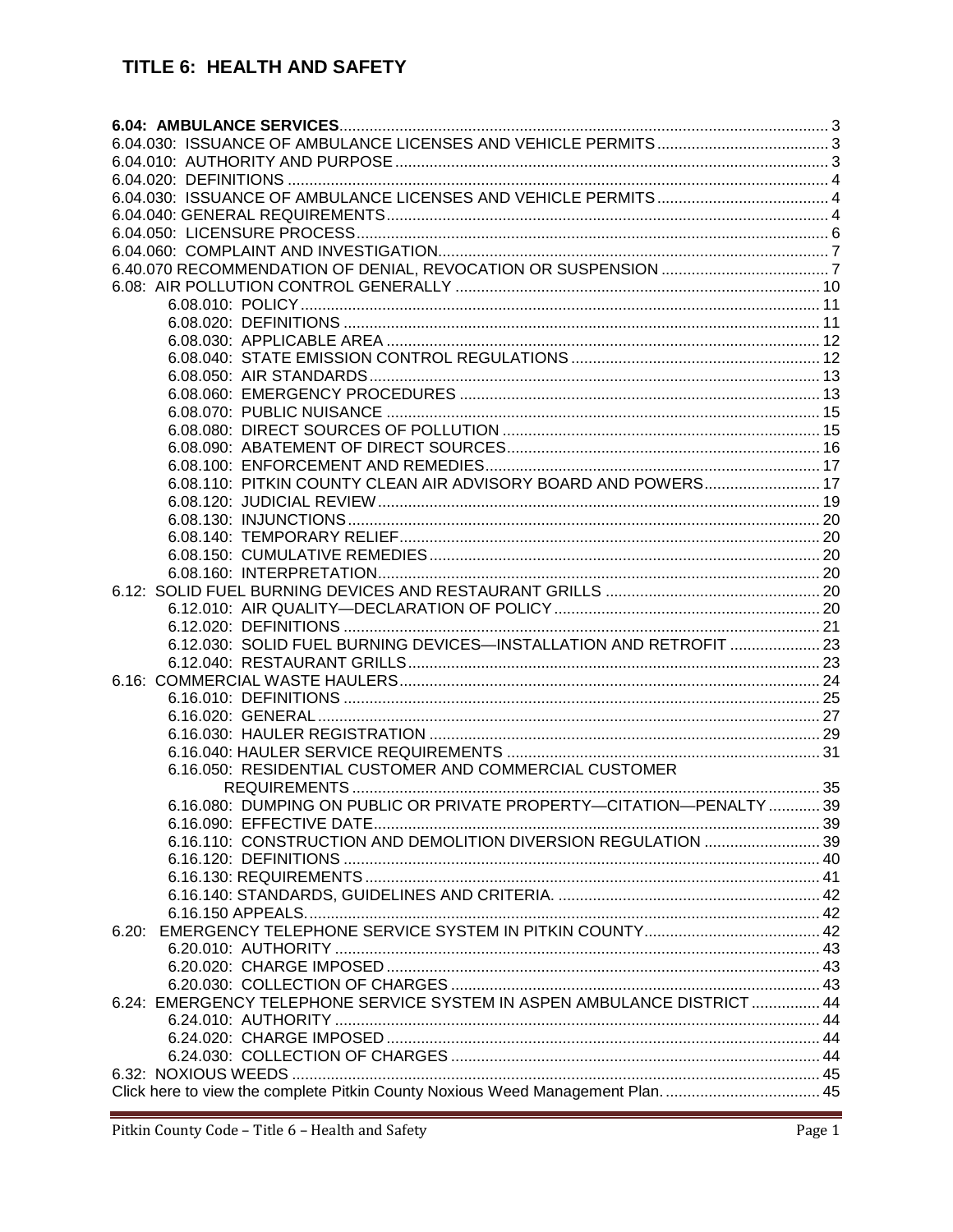| 6-41: PROHIBITION OF POSSESSION AND PURCHASE OF TOBACCO AND NICOTINE                              |  |
|---------------------------------------------------------------------------------------------------|--|
| PRODUCTS BY MINORS AND THE SALE OR DISTRIBUTION OF TOBACCO AND                                    |  |
|                                                                                                   |  |
|                                                                                                   |  |
|                                                                                                   |  |
|                                                                                                   |  |
|                                                                                                   |  |
|                                                                                                   |  |
|                                                                                                   |  |
|                                                                                                   |  |
|                                                                                                   |  |
|                                                                                                   |  |
| 6.48.060: MULTIPLE RETAIL MARIJUANA OR MEDICAL MARIJUANA LICENSES 67                              |  |
|                                                                                                   |  |
|                                                                                                   |  |
|                                                                                                   |  |
|                                                                                                   |  |
|                                                                                                   |  |
|                                                                                                   |  |
|                                                                                                   |  |
|                                                                                                   |  |
|                                                                                                   |  |
| All additional costs over the amount of applicable application and operating fees to investigate, |  |
| remediate, process referrals or otherwise respond to applications or violations of State          |  |
| and County laws or license conditions shall be the responsibility of the licensee and shall       |  |
| be remitted to Pitkin County at the rate of \$350 per hour of staff time. Failure to pay          |  |
|                                                                                                   |  |
| 6.49:                                                                                             |  |
|                                                                                                   |  |
|                                                                                                   |  |
|                                                                                                   |  |
|                                                                                                   |  |
|                                                                                                   |  |
| 6.49.060: MULTIPLE MEDICAL MARIJUANA LICENSES OR DUAL MEDICAL AND RETAIL                          |  |
|                                                                                                   |  |
|                                                                                                   |  |
|                                                                                                   |  |
|                                                                                                   |  |
|                                                                                                   |  |
|                                                                                                   |  |
|                                                                                                   |  |
|                                                                                                   |  |
|                                                                                                   |  |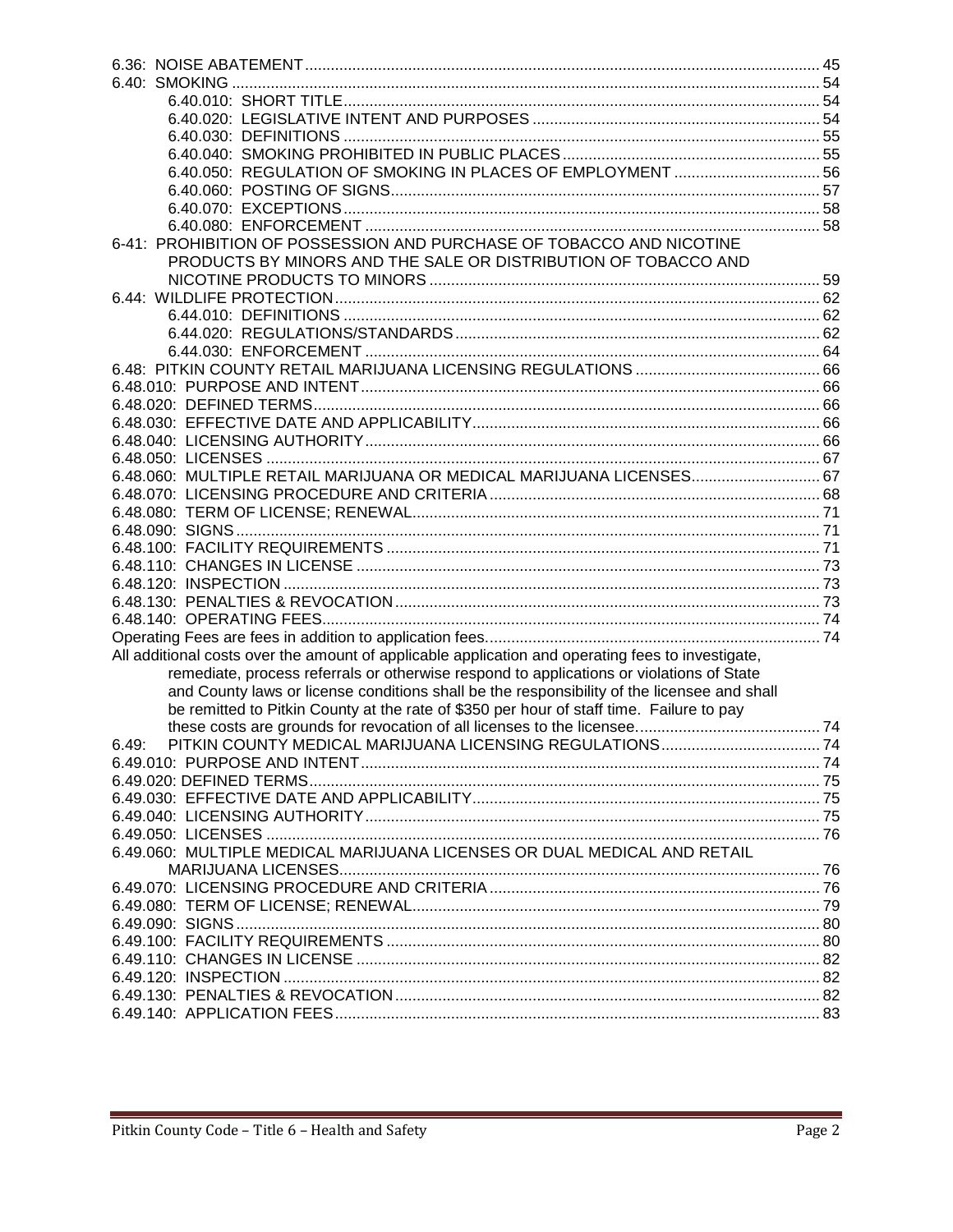## <span id="page-2-0"></span>**6.04: AMBULANCE SERVICES**

SECTIONS:

6.04.010: AUTHORITY AND PURPOSE

6.04.020: DEFINITIONS

<span id="page-2-1"></span>6.04.030: ISSUANCE OF AMBULANCE LICENSES AND VEHICLE PERMITS

6.04.040: GENERAL REQUIREMENTS

6.04.050: LICENSURE PROCESS

- 6.04.060: COMPLAINT AND INVESTIGATION
- 6.04.070: RECOMMENDATION OF DENIAL, REVOCATION OR SUSPENSION PROCEDURES

# <span id="page-2-2"></span>**6.04.010: AUTHORITY AND PURPOSE**

These Rules and Regulations are adopted pursuant to the authority granted the Board of County Commissioners "Board" under the Colorado Emergency Medical Services Act, Section 25-3.5-101, et seq., C.R.S., and Section 30-11-107(1)(q), C.R.S. The Board finds that the emergency transportation of sick, injured or otherwise incapacitated or helpless persons is a matter closely affecting the public interest and welfare and declares that it is in the best interest of the public health, safety and welfare, and in accordance with the law, that these Rules and Regulations be adopted.

**A. Purpose.** The purpose of these Rules and Regulations is to set forth the requirements for the inspection, licensure and operation of ambulance services, ambulance personnel and ambulance vehicles operating in Pitkin County. Pitkin County shall perform licensing procedures in accordance with all applicable federal, state, and local laws and regulations to operate an ambulance service in Colorado.

**B. Amendments.** The Board reserves the right to amend these Rules and Regulations, and any other individual conditions of licensing as applied to any particular license, as needed in keeping with its legislative function and in order to implement the policy of the State of Colorado that the regulation and control or ambulance licenses is in the exclusive purview of the Board.

**C. Variances.** A variance from the terms of these Rules and Regulations may be granted if the Board finds such action is necessary to protect the public health, safety, or welfare. Such action may include the issuance of temporary ambulance service licenses. Such variance shall remain in effect for the period specified by the Board.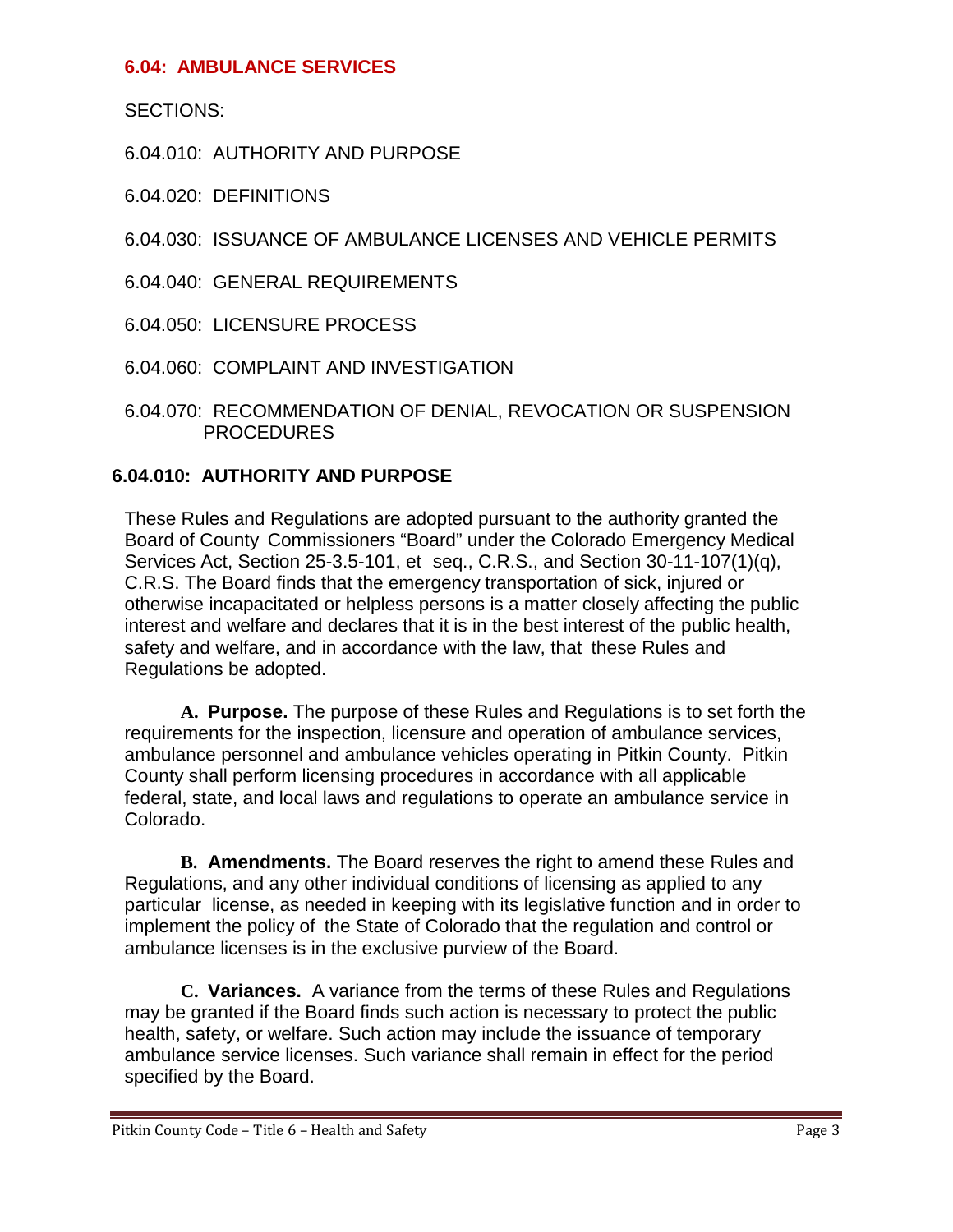#### <span id="page-3-0"></span>**6.04.020: DEFINITIONS**

As used in these Rules and Regulations are defined in Code of Colorado Regulations of the Department of Public Health and Environment, Health Facilities and Emergency Medical Services Division pertaining to Emergency Medical Services: 6 CCR 1015-3.

### <span id="page-3-1"></span>**6.04.030: ISSUANCE OF AMBULANCE LICENSES AND VEHICLE PERMITS**

**A. License Required.** No person or agency, private or public, shall transport a patient from any point within Colorado in an ambulance, to any point within or outside Colorado unless that person or agency holds a valid license and permits issued by the county where the service is based and by the county where the patient originates, except as provided by 6.04.030, Section B of these Rules and Regulations.

The County may enter into reciprocal licensing and permitting agreements with other counties and neighboring states.

**B. Exemptions to Licensing Requirements.** The provisions for exemptions will be provided as identified in 6 CCR 1015-3, Chapter Four, Section 3.2. In addition, the County can make an exception to licensing requirements for the following:

1. Ambulances based outside the County may respond to calls for service originating within the County under the following conditions:

- a. When specifically authorized by the Board, or
	- b. Under conditions of major catastrophe or emergency when permitted ambulances are insufficient, not available, or inappropriate for given transport situation, or
- c. Under reciprocity procedures of the EMTAC.

2. All-wheel drive, full tracked or other special purpose vehicles designed or used to evacuate patients from areas or terrain inaccessible to permitted ambulances. These special purpose vehicles may only transport patients to the closest practical point of access for a permitted ambulance.

## <span id="page-3-2"></span>**6.04.040: GENERAL REQUIREMENTS**

**A. Administration.** The Pitkin County Emergency Medical Trauma Advisory Council (EMTAC) is recognized as the appropriate agency to oversee the application process for ambulance service licensing and vehicle permits. The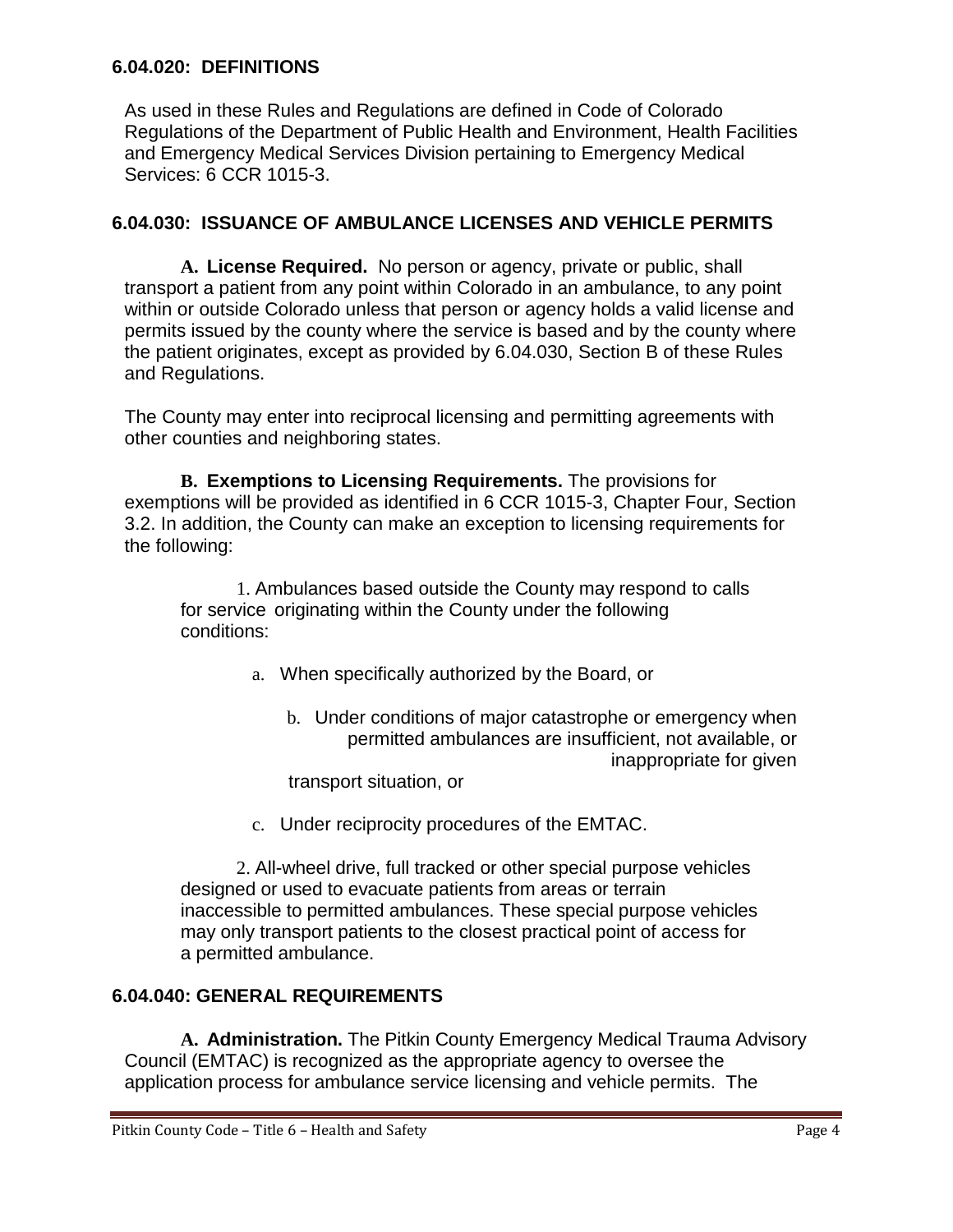County utilizes the EMTAC member's expertise in evaluating applications and renewals and for making recommendations regarding licensure and permits to the Board. The EMTAC licensing and permit application forms are hereby adopted by Pitkin County.

**B. Application for Ambulance Service License.** All applications for Ambulance Service License shall be filed for processing through the EMTAC. The EMTAC shall review the application(s) and the applicant's records for compliance. Finding that the ambulance service meets all requirements of these Rules and Regulations and the EMTAC Rules and Regulations pertaining to ambulance licensing, the EMTAC shall forward a recommendation for licensure to the Board.

**C. Medical Director.** Each ambulance service shall have a single Medical Director who supervises the medical acts performed by all EMS providers. The Medical Director shall meet the qualifications as defined in the Rules Pertaining to EMS Practice and Medical Director Oversight at 6 CCR 1015-3, Chapter Two, Section 4. Any changes in Medical Director during the term of the ambulance service license must be submitted in writing to the EMTAC within fifteen (15) days.

**D. Ambulance Specifications.** Ground vehicles permitted and placed in use as ambulances in the County shall be used as ambulances provided they continue to meet minimum standards for suitability, construction and general condition as established by the EMTAC. Operators may appeal adverse decisions by the EMTAC as to suitability, construction, and general condition of such vehicles to the Board.

**E. Ambulance Equipment.** The EMTAC will verify for the County that permitted ambulances are in compliance with the minimum equipment list for the type of service defined by their permit as defined in the Rules Pertaining to Licensure of Ground Ambulances at 6 CCR 1015-3, Chapter Four, Section 9. The EMTAC will verify for the County that all equipment on the ambulance is properly secured and medications and supplies are maintained and stored according to the manufacture's recommendations and any federal, state or local requirements.

**F. Vehicle Inspections:** The County shall verify that each ambulance is inspected annually. The EMTAC is delegated as the qualified representative to ensure compliance with the rules established in 6 CCR 1015-3.

**G. Ambulance Staffing Requirements.** No patient shall be transported in an ambulance operating in the County unless the ambulance is staffed by a crew consisting of at least one Emergency Medical Technician (EMT) or Colorado Registered Nurse and one ambulance driver. The Emergency Medical Technician or Registered Nurse will be responsible for direct patient care. The minimum requirement for the ambulance driver shall be eighteen (18) years of age with a valid driver's license.

Consistent with § 25-3.5-202, CRS in the case of an emergency in any ambulance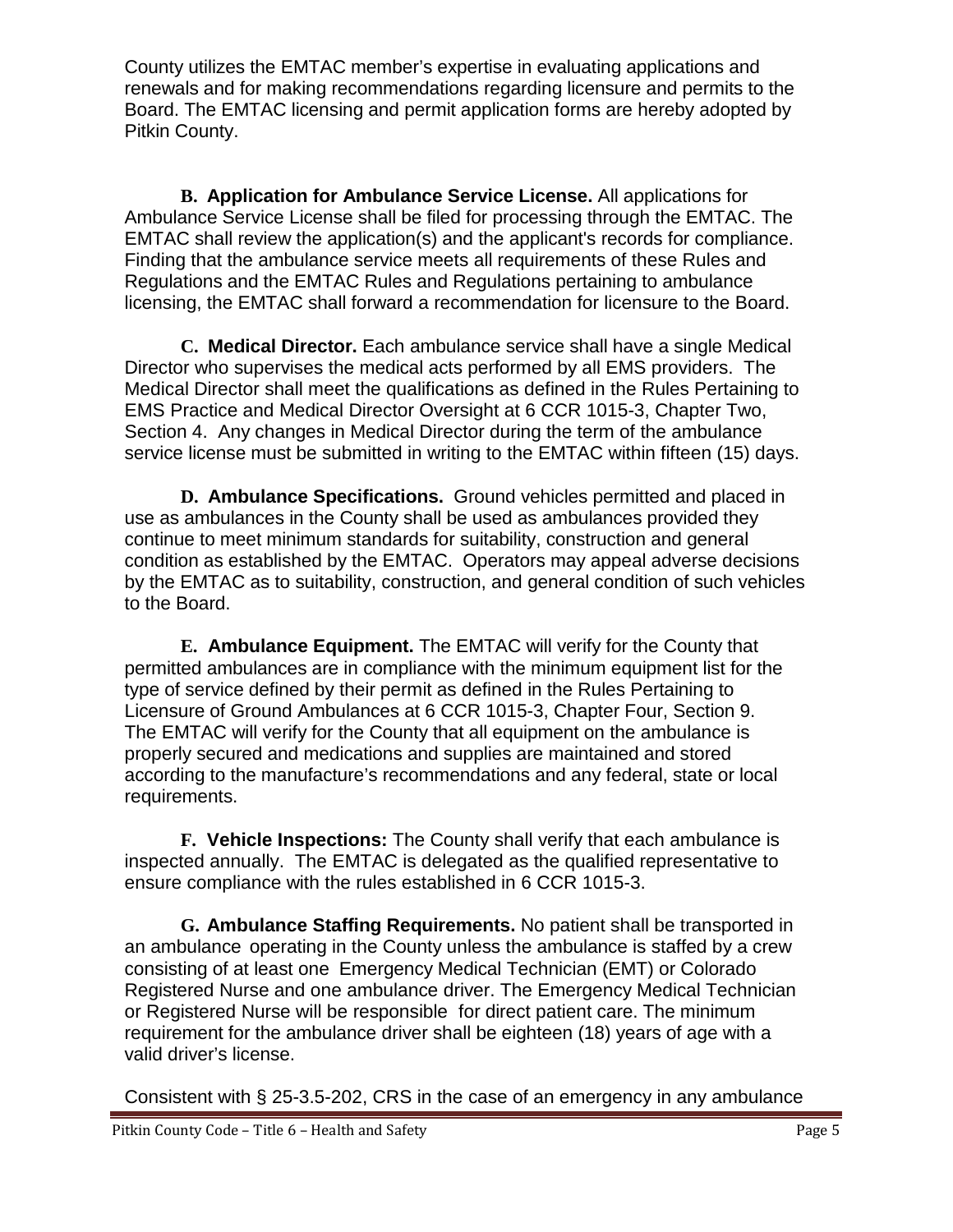service area where no person possessing the qualifications required by this section is present or available to respond to a call for the emergency treatment and transportation of patients by ambulance, any person may operate such ambulance to transport any sick, injured, or otherwise incapacitated or helpless person in order to stabilize the medical condition of such person pending the availability of personnel meeting these minimum qualifications.

**H. Insurance.** Each ambulance service shall maintain current insurance coverage furnished by an insurance carrier appropriately licensed to write such policies in Colorado.

1. Vehicle Insurance: Applicants for ambulance licensing shall demonstrate minimum vehicle insurance coverage as defined by §10- 4-609, CRS and §42-7-103(2), CRS with the county identified as the certificate holder.

2. Workers' compensation insurance: A minimum level is required consistent with the Colorado Workers' Compensation Act of Colorado Revised Statutes title 8, article 40-47.

3. Professional liability insurance: Documentation from the applicant that information regarding the amount of professional liability insurance the ambulance service carries was provided to employees.

4. Other Insurance: commercial or comprehensive general liability insurance, medical malpractice and other insurance policies as may be required by law, in amounts that meet or exceed limits specified in the Governmental Immunity Act or other applicable statutes.

**I. Change in Ownership.** Any change of ownership shall require a new application and license. Any sale or exchange of stock in excess of fifty percent (50%) of the total outstanding stock or a corporation shall be deemed a change of ownership for the purposes of these Rules and Regulations. Any change of ownership or any change of stock ownership of ten percent (10%) or more shall be reported in writing to the Board within thirty (30) days.

**J. Severability.** If any provision of these Rules and Regulations is found by a court of competent jurisdiction to be invalid, the remaining provisions of the Rules and Regulations shall continue in full force and effect.

**K. No Third Party Beneficiary.** Nothing in these Rules and Regulations shall be construed to create a cause of action and/or civil liability remedy in any person. These Rules and Regulations shall not be construed to create a duty to any third party where no such duty otherwise existed. It is the express intention of the Board that any third party receiving services or benefits under these Rules and Regulations shall he deemed to be an incidental beneficiary only.

## <span id="page-5-0"></span>**6.04.050: LICENSURE PROCESS**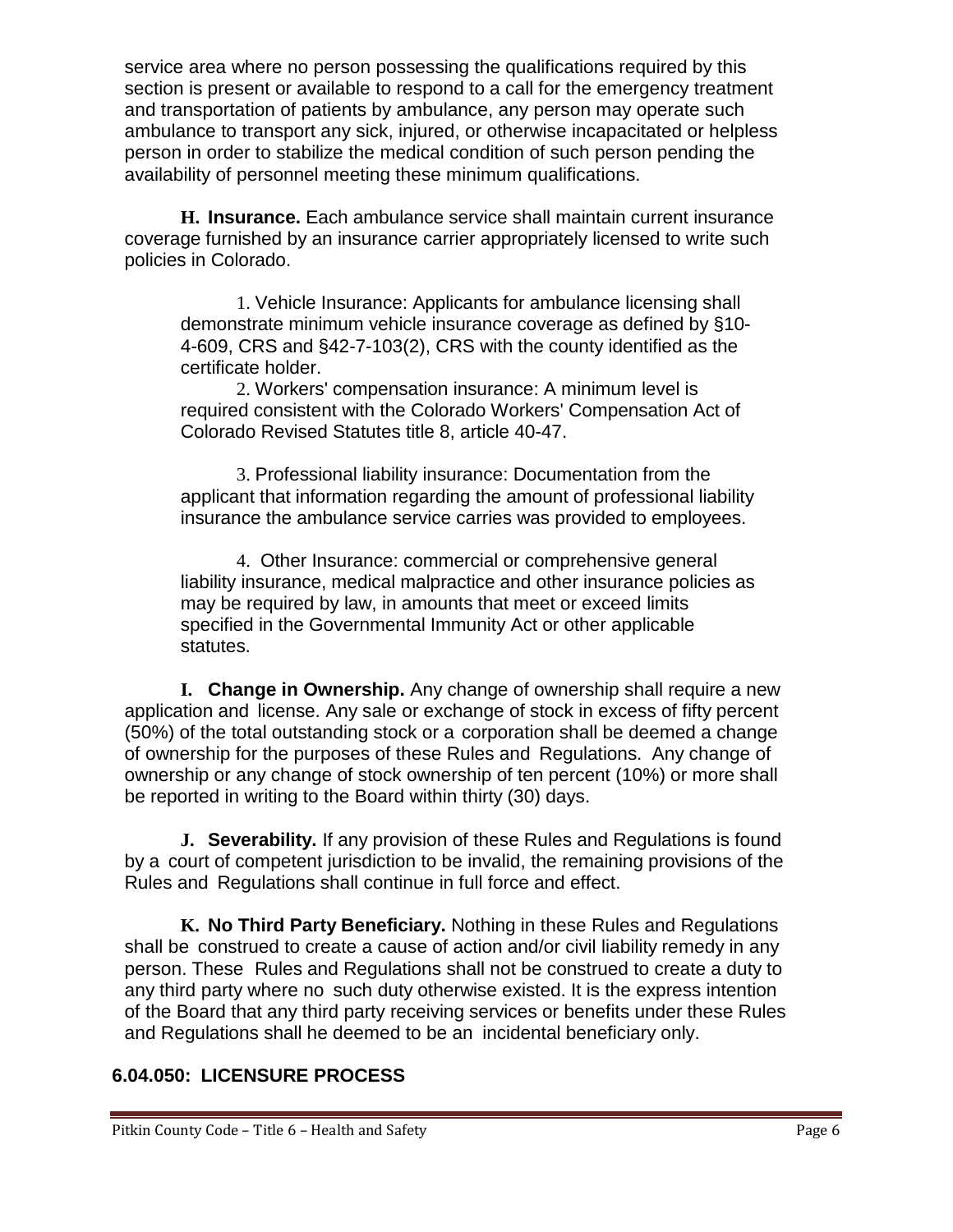**A. Ambulance Service License:** An ambulance service license shall be issued by the County upon compliance with 6 CCR 1015-3 and all license requirements established by the County. The type of license issued shall describe the maximum level of ambulance service that could be provided at any time by the service. Applications shall be submitted to the EMTAC for review and it will submit recommendations for licensure or denial of licensure to the County. No license or permit issued by the Board shall be sold, assigned, or otherwise transferred.

**B.Permits of Vehicles:** The County shall issue permits for each ambulance vehicle used by the ambulance service. The Ambulance service shall submit an application for a vehicle permit to the EMTAC. The EMTAC will recommend vehicle permits to the County based on the application submitted and an inspection of the vehicle. The EMTAC shall inspect each vehicle annually.

**C. Licensure Period.** The licensure period for all ambulance services shall be for twelve (12) months.

**D. License Renewal:** The ambulance shall submit a completed renewal application form to the EMTAC no less than 30 days before the date of license expiration.

# <span id="page-6-0"></span>**6.04.060: COMPLAINT AND INVESTIGATION**

All complaints and allegations of unlicensed services shall be directed to the Board. The Board may use outside resources to validate the complaint. If the circumstances show violations may be occurring at a level requiring an investigation the Board may use an outside resource for that purpose. The Board will provide a notice in writing to the ambulance service the resolution of the investigation. If the ambulance service is licensed outside of Pitkin County, the County will also notify other local entities with jurisdiction over ambulance services, the department and/or the Colorado Medial Board for complaints regarding EMS providers or other medical personnel with the service or the medical director.

**A. Notification:** The County shall notify the Medical Director of the ambulance service, in writing, of a violation of the ambulance licensing regulations by the ambulance service or alleged complaints or violations by individual medical providers operating on an ambulance service.

**B.** If violations are found, the County shall enforce the Denial, Revocation or Suspension Procedures outlined in Section 6.40.070 of these rules.

# <span id="page-6-1"></span>**6.40.070 RECOMMENDATION OF DENIAL, REVOCATION OR SUSPENSION**

**A. Authority.** The Board, on its own direction or upon the recommendation of the EMTAC, may deny, suspend or revoke licensure or vehicle permits. Denial, suspension or revocation may result from a violation of any provision of these Rules and Regulations, the EMTAC Rules and Regulations, any law of the State of Colorado, or ordinance or regulation of any municipality in the Pitkin County. The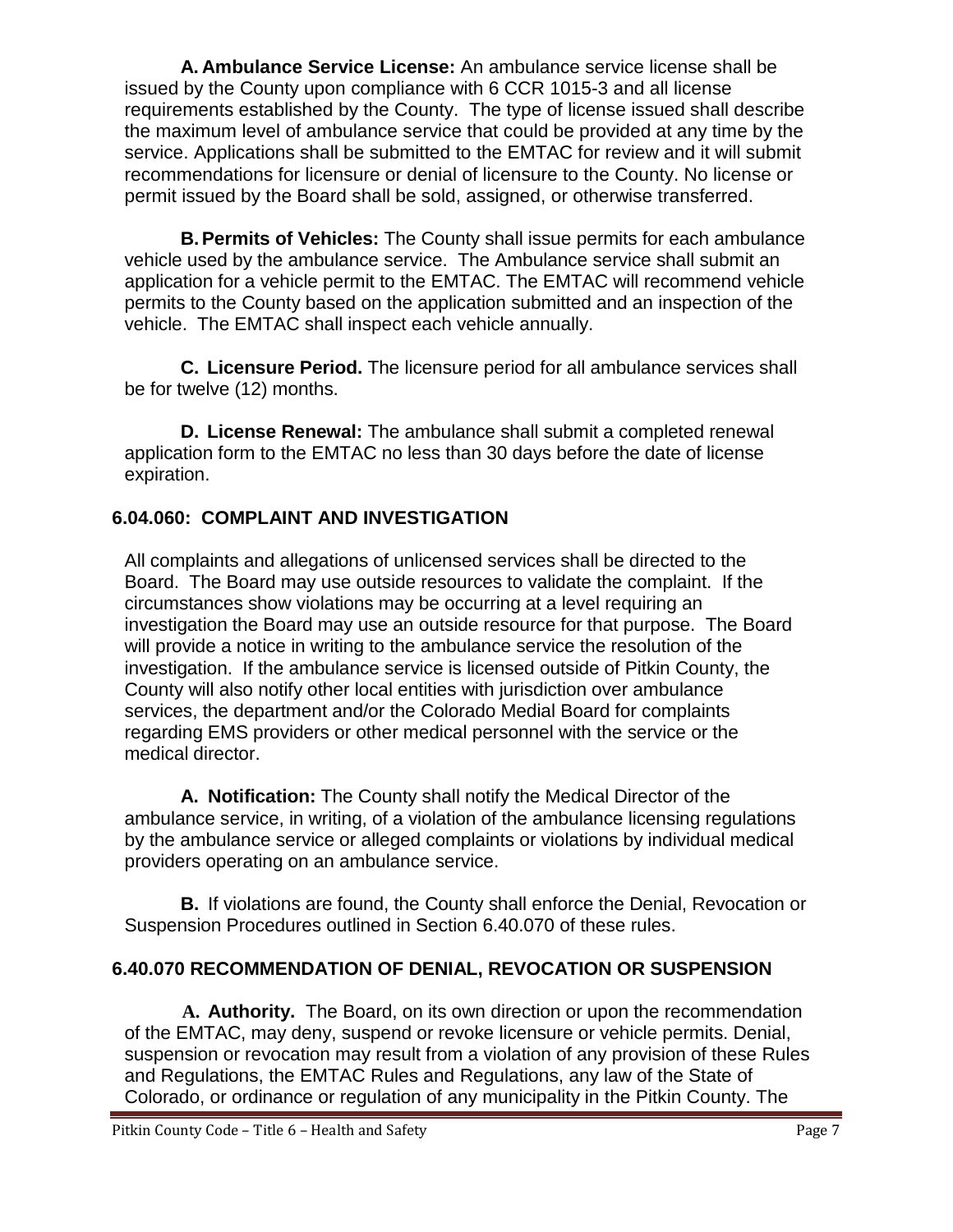reasons for denial shall be provided, in writing, to the Medical Director and/or Agency Director, depending on the violation.

**B. Revocation or Suspension of License.** Upon a determination by the EMTAC that any licensed ambulance service has violated or failed to comply with any provisions of these Rules and Regulations, the EMTAC may, depending on the severity of the non-compliance recommend the Board revoke or temporarily suspend the license. The Board makes the final determination regarding licensed ambulance service having violated or failed to comply with any provisions of these Rules and Regulations. The Board may temporarily suspend any license for a period not to exceed thirty (30) days.

**C. Notice of Suspension or Revocation.** Notice of suspension or revocation shall be provided in writing to the licensee holder at the address on file.

**D. Application after Revocation.** If a license is revoked, the ambulance service licensee may not make a new application for a period of two (2) years from the date of revocation.

## **6-41: PROHIBITION OF POSSESSION AND PURCHASE OF TOBACCO AND NICOTINE PRODUCTS BY MINORS AND THE SALE OR DISTRIBUTION OF TOBACCO AND NICOTINE PRODUCTS TO MINORS**

# **6-41-010: LEGISLATIVE INTENT AND PURPOSES**

The BOCC finds that smoking and the use of tobacco and nicotine products is increasing among the youth of Pitkin County. This increase in use among our youth creates and will maintain a significant health threat to the youth of the County and the adult population as today's youth matures. The BOCC finds that this public health threat requires permanent regulation in the form of a prohibition of the possession of tobacco and nicotine products on the part of individuals under 21 years of age and sale of these products to individuals under 21 years of age.

# **6-41-020: DEFINITIONS**

"**Distribute or Distribution**" means to furnish, give, provide or to attempt to do so whether gratuitously or for any type of compensation.

"**Education Counseling**" means any education, diversion program or similar program approved by either Pitkin County Public Health or the Colorado Department of Human Services whether completed in person or electronically over the internet.

"**Electronic Smoking Device**" means any product containing or delivering nicotine intended

for human consumption that can be used by an individual to simulate smoking in the delivery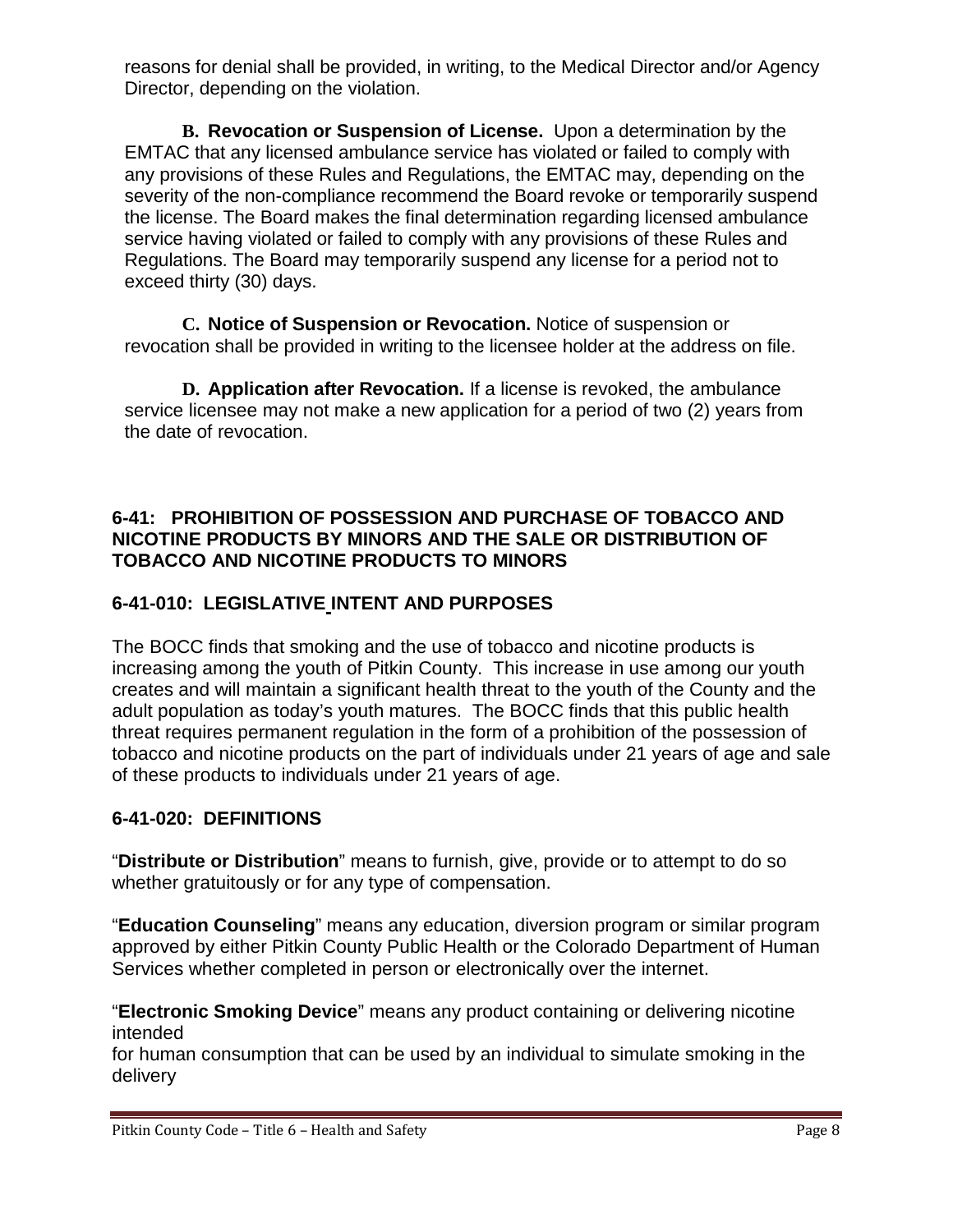of nicotine or any other substance, even if marketed as nicotine-free, through inhalation from

the product. Electronic Smoking Device includes any refill, cartridge or component part of a

product, whether or not marketed or sold separately, e-cigarettes and vaping devices.

"**Minor**" means any individual under the age of 21 years.

"**Public Health Agency**" includes the Pitkin County Board of Health and Pitkin County Public Health Department.

"**Tobacco and Nicotine Products**" means a product that contains nicotine or tobacco or is derived from tobacco and is intended to be ingested or inhaled by or applied to the skin of an individual; or any device that can be used to deliver tobacco or nicotine to the person inhaling from the device, including an electronic cigarette, cigar, cigarillo, pipe or other electronic smoking device. Tobacco and nicotine products do not include any product that has been approved or certified by the United States Food and Drug Administration for sale as a tobacco cessation product or for other medically approved or certified purposes.

**Undefined terms.** Any undefined terms used in this regulation shall have their accepted definitions under Colorado Law.

# **6-41-030: PROHIBITED CONDUCT**

## **6-41-031: POSSESSION OF CIGARETTES, TOBACCO PRODUCTS OR NICOTINE PRODUCTS BY A MINOR IS PROHIBITED.**

**6-41-032:** Sale or distribution of cigarettes, tobacco products or nicotine products to a minor, either personally or through an agent or employee, is prohibited. In the event of a retail sale of cigarettes, tobacco or nicotine products to a minor, liability for violating this prohibition attaches to the sales agent or employee of the retail establishment as well as to the retail establishment's owner or owners and shall constitute multiple violations and culpability for a single sales transaction.

## **6-41-040: EXCEPTIONS AND DEFENSES**

This regulation does not apply to any product that has been approved by the Food and Drug Administration of the United States Department of Health and Human Services as tobacco or nicotine use cessation product.

This regulation does not prohibit an individual under the age of 21 from handling tobacco or nicotine products during the course of lawful employment.

# **6-41-050: PENALTIES**

Violation of any provision of this regulation shall be enforceable by the imposition of a civil penalty and not considered to be, or prosecuted as, a criminal offense. Violation of Section 6-41-032 shall be subject to a civil penalty in an amount of \$1000. Enforcement hearings and penalty assessment may be through either the Pitkin County Court or the Pitkin County Hearing Officer.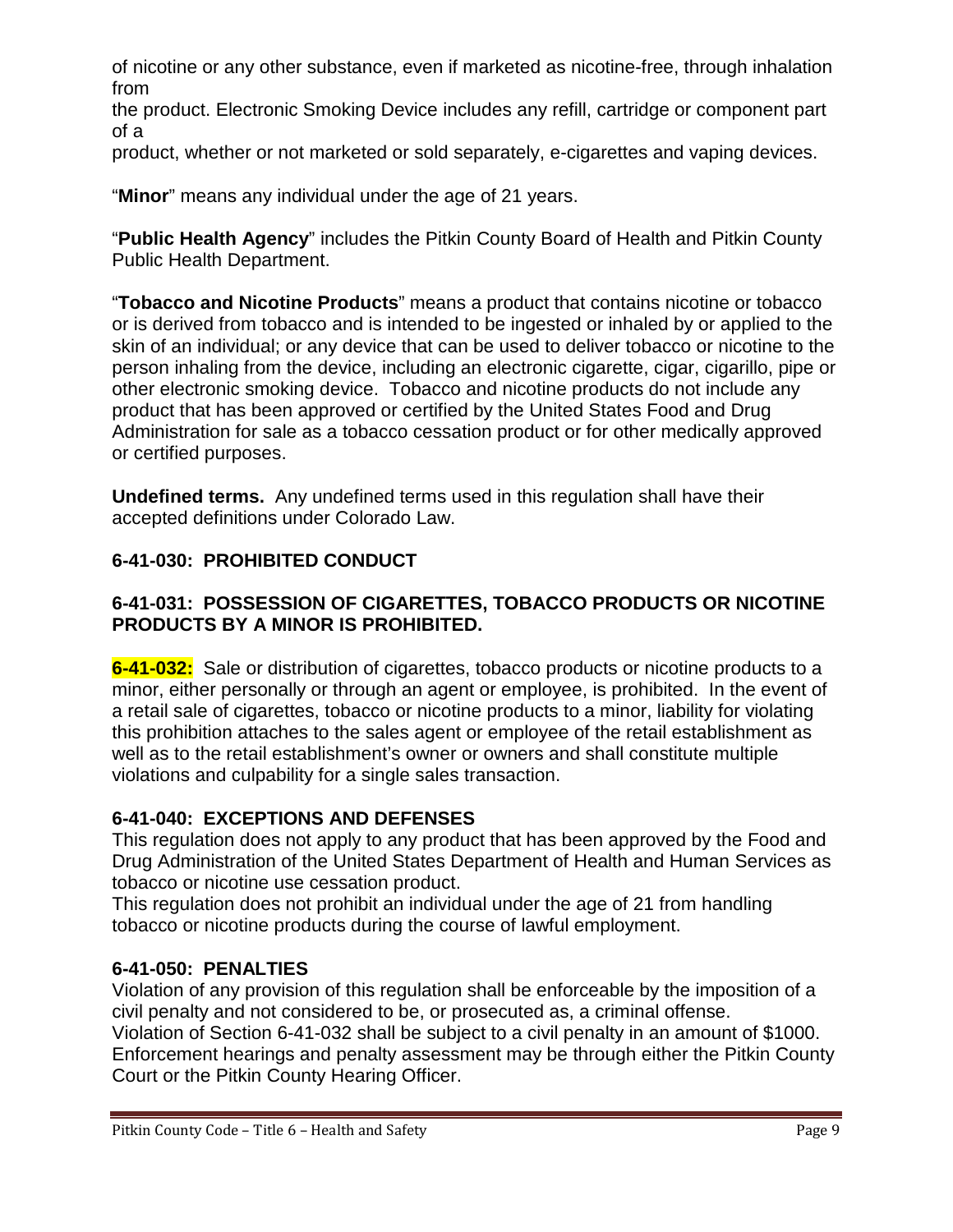Any law enforcement officer, County code enforcement officer or inspector operating on the authority of the Public Health Agency may enforce this prohibition through the penalty assessment procedure provided in C.R.S. 16-2-201, or its successor, including the levy of a surcharge as provided in C.R.S. 30-15-402. All fines and surcharges shall be paid to the County and administered by the Public Health Agency for purposes of enforcement of this prohibition, public health programs such as tobacco and substance abuse prevention and mental health programs.

### **6-41-060: SEVERABILITY**

If any section or part of this regulation is held to be invalid, void or of no effect by a court of competent jurisdiction, the remainder of this regulation shall remain in full force and effect.

## **6-41-070: COMPLIANCE AND MONITORING**

Compliance with this regulation shall be monitored and enforced by the Public Health Agency or its designee. In addition, any law enforcement officer or the Pitkin Code Enforcement Officer may enforce the provisions of this regulation.

**6-41-071:** All retail locations offering for sale tobacco products or nicotine products must be open to inspection by Pitkin County Public Health or other authorized County official during regular business hours. From time to time, Pitkin County Public Health will conduct compliance checks by engaging persons under the minimum legal sales age to enter locations where Tobacco Products and Nicotine products are sold to attempt to purchase these age-restricted products.

**6-41-072:** Parental or legal guardian written consent is required for any minor to participate in a compliance check. Under-aged individuals participating in compliance checks will be supervised by Pitkin County Public Health or other designated County personnel and will not be guilty of illegal possession or illegal procurement when those items are obtained as a part of the compliance check.

### *(Prior Code Title V Section 6.04 amended (part) by Ord. 014-2003, 04-23-03; repealed and reinstated Ord. 006-2007; repealed and reinstated Ord. 015-2015, 04- 22-2015; Ord. 001-2020, 01-08-2020*

## <span id="page-9-0"></span>**6.08: AIR POLLUTION CONTROL GENERALLY**

SECTIONS:

- 6.08.010 POLICY
- 6.08.020 DEFINITIONS
- 6.08.030 APPLICABLE AREA
- 6.08.040 STATE EMISSION CONTROL REGULATIONS
- 6.08.050 AIR STANDARDS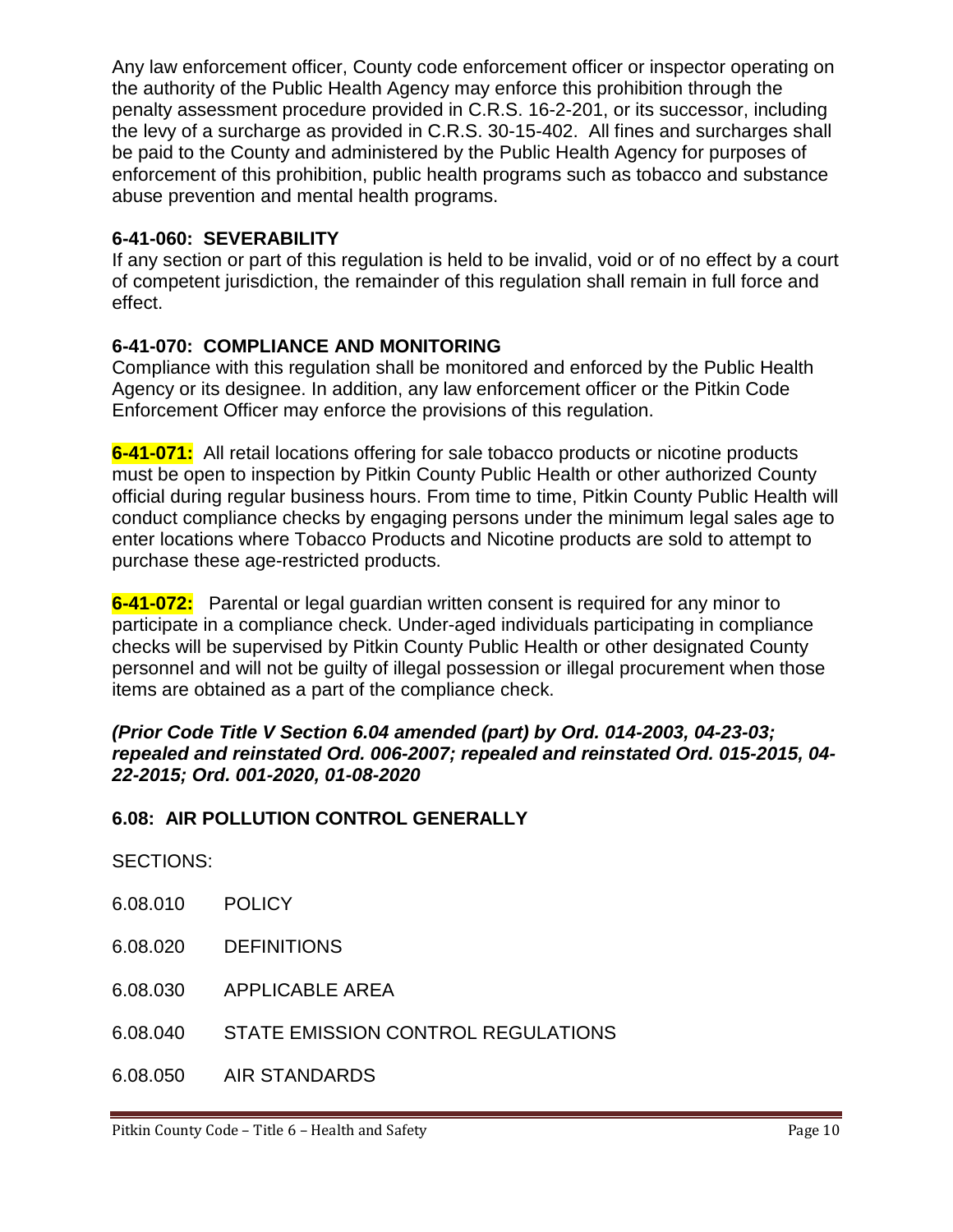- 6.08.060 EMERGENCY PROCEDURES
- 6.08.070 PUBLIC NUISANCE
- 6.08.080 DIRECT SOURCES OF POLLUTION
- 6.08.090 ABATEMENT OF DIRECT SOURCES
- 6.08.100 ENFORCEMENT AND REMEDIES
- 6.08.110 PITKIN COUNTY CLEAN AIR ADVISORY BOARD AND POWERS
- 6.08.120 JUDICIAL REVIEW
- 6.08.130 INJUNCTIONS
- 6.08.140 TEMPORARY RELIEF
- 6.08.150 CUMULATIVE REMEDIES
- 6.08.160 INTERPRETATION

#### <span id="page-10-0"></span>**6.08.010: POLICY**

In order to foster the health, welfare, convenience, and comfort of the inhabitants of Pitkin County and to facilitate the enjoyment of nature, scenery, and other resources of this county, it is declared to be the policy of the board of county commissioners to achieve the maximum practical degree of air purity possible. To that end, it is the purpose of this regulation to require the use of all available practical methods to reduce, prevent, and control air pollution throughout the county and to maintain a cooperative air quality program with the state of Colorado. It is further acknowledged that the prevention, abatement, and control of air pollution in the county are matters affected with a public interest and that the provisions of this regulation are enacted in the exercise of the police powers granted to the county pursuant to CRS 1973, Sec. 25-7- 125, and generally for the purpose of protecting the health, peace, safety, and general welfare of the people of this county. (Prior code Title III Art. 1)

#### <span id="page-10-1"></span>**6.08.020: DEFINITIONS**

For purposes of this chapter (unless the context requires otherwise):

"Abate" means to discontinue use or operation of an air contamination source. "Air contaminant" means fumes, smoke, particulate matter, vapor, gas, or any combination thereof, but it does not include water vapor or steam condensate.

"Air contamination source" means any source whatsoever at, from, or by reason of which there is emitted or discharged into the atmosphere any air contaminant.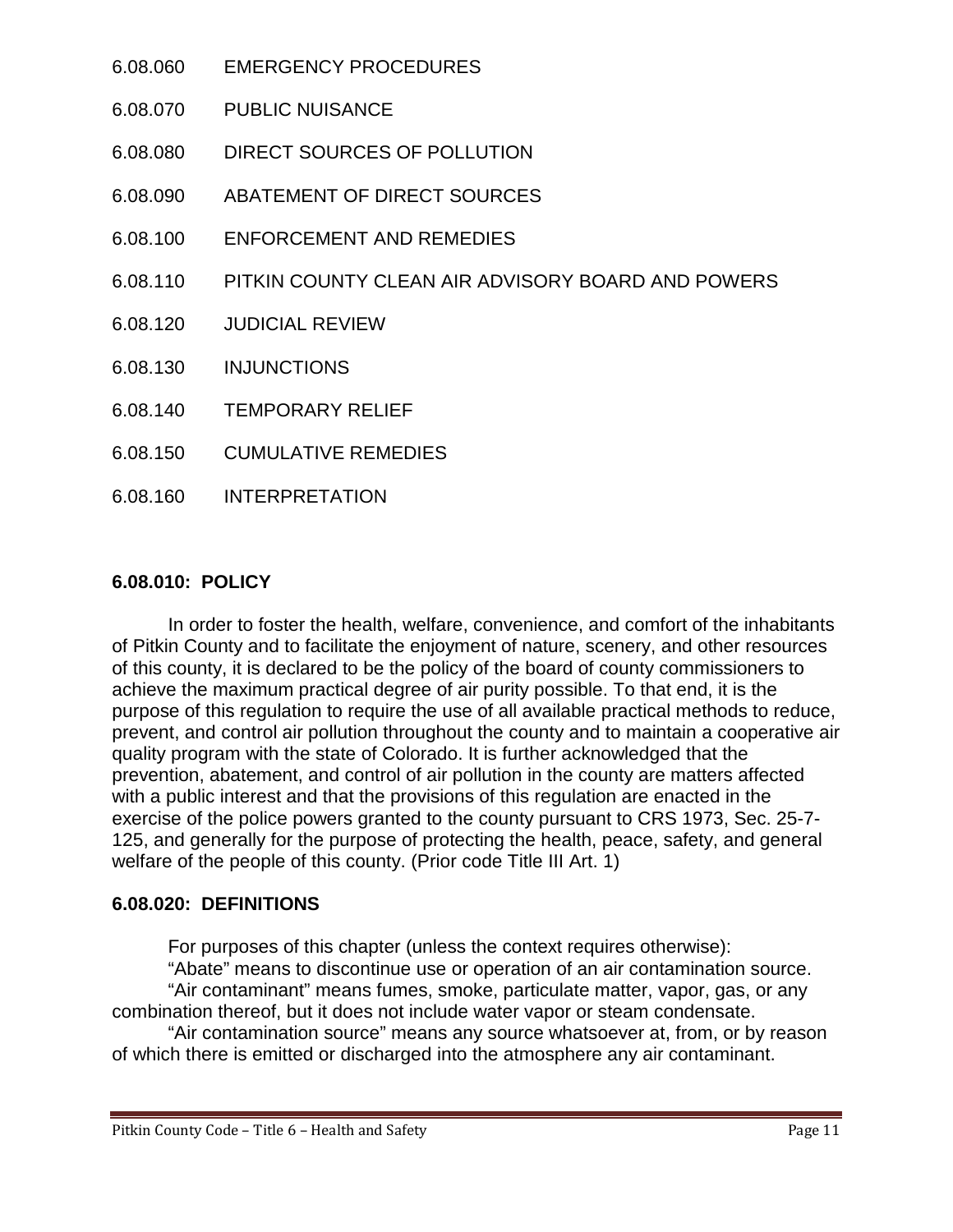"Air pollution control authority" (hereinafter "authority") means the board of county commissioners which may act through its chairman when the requirements of this regulation do not afford sufficient time for the board to meet and act as a whole.

"Ambient air" means the surrounding or outside air.

"Commission" means the Colorado Air Pollution Control Commission created by CRS (1973) Section 25-7-104.

"Division" means the division of administration of the Department of Health of the state of Colorado.

"Emission" means the discharge or release into the atmosphere of one or more air contaminants.

"Emission control regulation" means and includes any standard promulgated by regulation which is applicable to all air contamination sources within a specified area and which prohibits or establishes permissible limits for specific types of emissions in such area, and also any regulation which by its terms is applicable to a specified type of facility, process or activity for the purpose of controlling the extent, degree, or nature of contamination emitted from such type of facility, process or activity, and also any regulation adopted for the purpose of preventing or minimizing emission of any air contaminant in potentially dangerous quantities.

"Local air pollution law" means any law, ordinance, resolution, code, rule or regulation adopted (by reference or otherwise) by the board of county commissioners of Pitkin County, Colorado, or any city or town within the county, pertaining to the prevention, control and abatement of air pollution.

"Motor vehicle" means any self-propelled vehicle which is designed primarily for travel on the public and private roads, highways, and other rights-of-way, and which is generally and commonly used to transport persons and property over such roads, highways and rights-of-way.

"Person" means any individual, public or private corporation, partnership, association, firm, trust, estate, the state or any department, institution, or agency thereof, any municipal corporation, county, city and county, or other political subdivision of the state, or any other legal entity whatsoever which is recognized by law as the subject of rights and duties.

"Pitkin County clean air advisory board" means that board established pursuant to Section 6.08.110.

"Stability" is an atmospheric condition where little or no diffusion of pollutants occurs. *(Prior code Title III Art. 2)*

## <span id="page-11-0"></span>**6.08.030: APPLICABLE AREA**

The provisions of this chapter shall apply within all areas of Pitkin County, Colorado, whether incorporated or unincorporated, wherein no city or town has promulgated a local air pollution law; provided, however, that to the extent this regulation is more restrictive than such law adopted by any city or town within this county, this regulation shall apply in lieu of the law of the city or town to the extent of the inconsistency. (Prior code Title III Art. 3)

## <span id="page-11-1"></span>**6.08.040: STATE EMISSION CONTROL REGULATIONS**

It is the intent of the board of county commissioners that all emission control regulations promulgated by this chapter shall be at least the same as, or more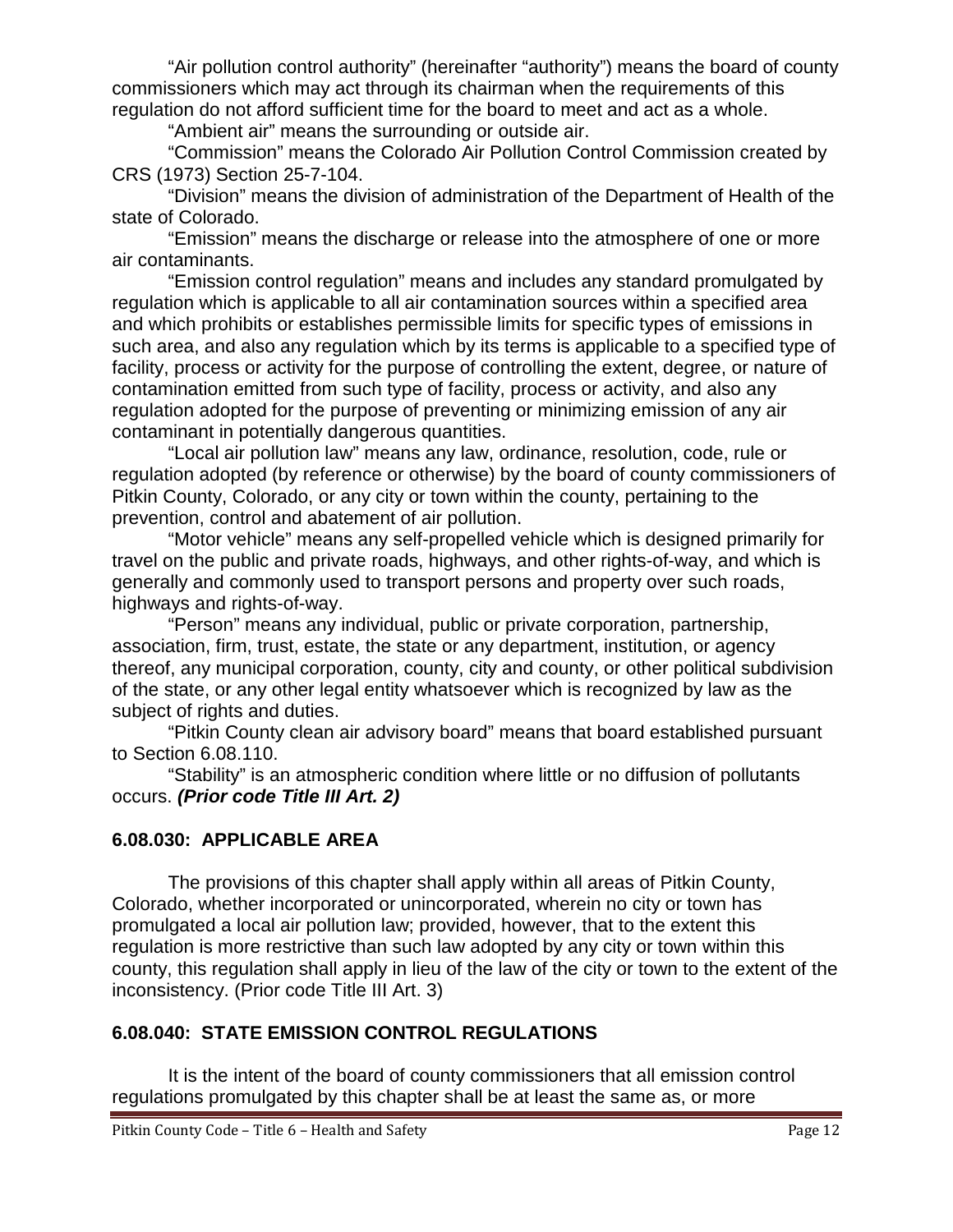restrictive than those adopted by agencies of the state of Colorado pursuant to the Air Pollution Control Act of 1970 and shall be so construed; provided, however, that nothing herein shall be construed to prohibit this chapter from applying to any air contamination or air contamination source which is not subject to control under the provisions of said Act. No county action taken, or variance granted pursuant to this chapter with respect to any facility, activity or process shall ever be construed to relieve any holder thereof from the duty to maintain such facility, activity or process in compliance with the emission control regulation adopted by any agency of the state of Colorado, nor to relieve the Division from its duty to enforce such emission control regulations with respect to such facility, activity or process. Whenever required by the Air Pollution Control Act of 1970, the commission and board of county commissioners shall confer and review each other's records with respect to Pitkin County and coordinate their respective plans and programs for Pitkin County. *(Prior code Title III § 4-1)*

## <span id="page-12-0"></span>**6.08.050: AIR STANDARDS**

There are established the following maximum allowable concentrations of specific contaminants within any area of Pitkin County:

| Contaminant<br>A. Carbon                                      | Concentration<br>8 hr. 9 ppm | <b>Test Method</b><br>Gas Chromo-         |
|---------------------------------------------------------------|------------------------------|-------------------------------------------|
| mon-oxide                                                     | 1 hr. 35 ppm                 | tograph or NDIR                           |
| В.                                                            | $0.08$ ppm                   | Chemiluminescent                          |
| Photochemical<br>oxidants (cor-<br>rected for NO <sup>2</sup> |                              |                                           |
| C. Nitrogen<br>dioxide                                        | $0.05$ ppm                   | Colorimetric                              |
| D. Sulfur<br>dioxide                                          | 24 hr. 0.005<br>ppm          | Pararosaniline                            |
|                                                               | 3 hr. 0.026<br>ppm           |                                           |
| E. Suspended                                                  | 24 hr. 150                   | High Volume                               |
| particulates                                                  | $\mu$ g/m <sup>3</sup>       | Sampler                                   |
| F.                                                            | 3 hr. 0.24                   | <b>Flame ionization</b>                   |
| <b>Hydrocarbons</b>                                           | ppm                          | detection using<br>gas chromato-<br>graph |

(Prior code Title III § 4-2)

# <span id="page-12-1"></span>**6.08.060: EMERGENCY PROCEDURES**

A. The Pitkin County environmental health officer shall periodically test ambient air within the county for carbon monoxide and hydrocarbons and particulates, and if the following concentration levels are reached within any area of the county, he or she shall immediately notify the authority, which shall take those actions corresponding to the following schedule: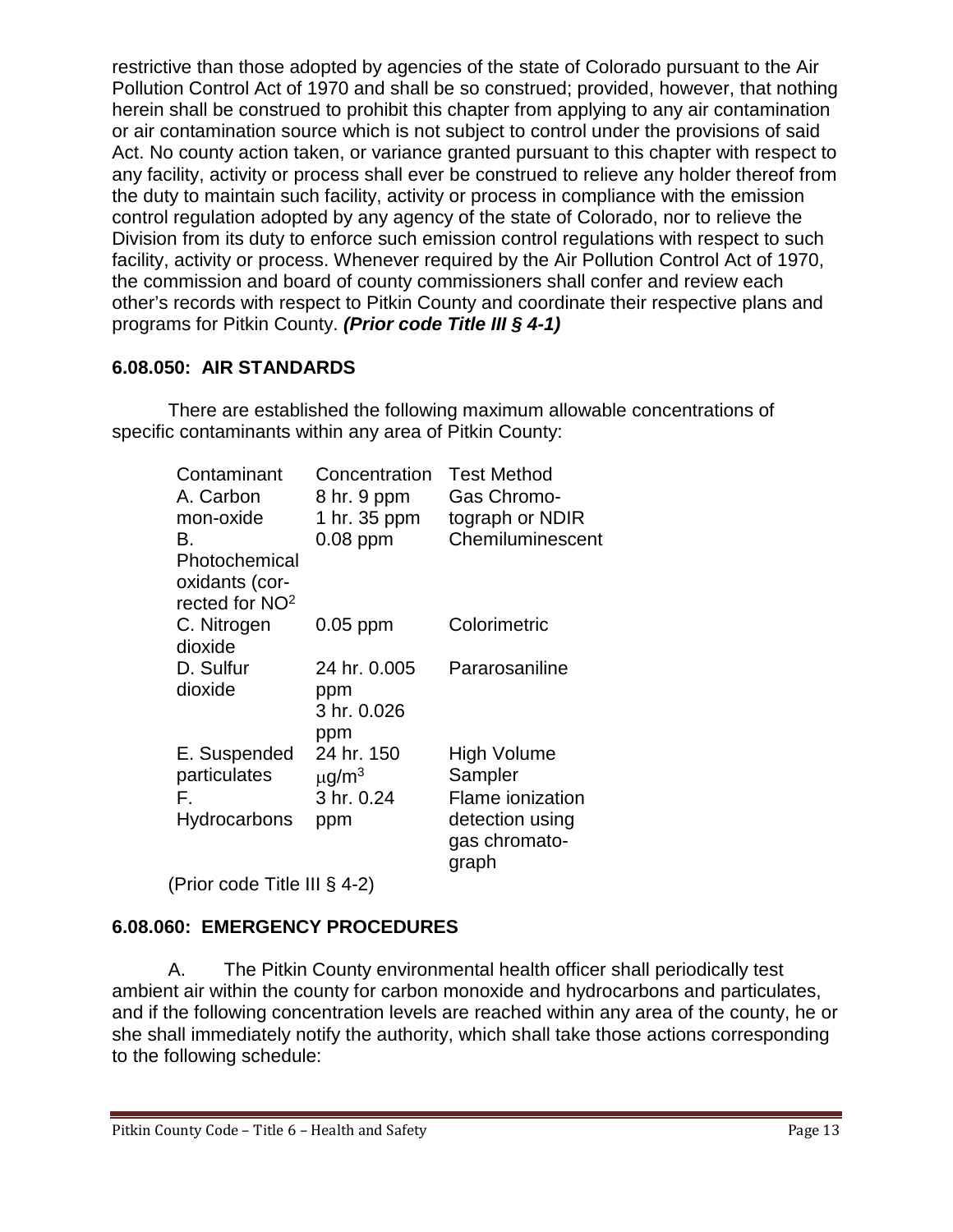|                     |                                                                            | Time of                                          |                                  |
|---------------------|----------------------------------------------------------------------------|--------------------------------------------------|----------------------------------|
| Pollutant           | Concentration                                                              | <b>Exposure</b>                                  | Action                           |
| Carbon              | 5 <u>+</u> 1 ppm                                                           | 8 hr.                                            | Advisory                         |
|                     |                                                                            |                                                  |                                  |
|                     |                                                                            |                                                  | Advisory                         |
|                     |                                                                            |                                                  |                                  |
|                     |                                                                            |                                                  | Caution                          |
|                     |                                                                            |                                                  |                                  |
|                     |                                                                            |                                                  | Caution                          |
|                     |                                                                            |                                                  |                                  |
| Carbon              | 9 ppm                                                                      | 8 hr.                                            | Alert                            |
| monoxide            |                                                                            |                                                  |                                  |
| Carbon              | 35 ppm                                                                     |                                                  | Alert                            |
| monoxide            |                                                                            |                                                  |                                  |
| Hydrocarbons        | .17 ppm                                                                    | 3 hr.                                            | Advisory                         |
| Hydrocarbons        | .22 ppm                                                                    | 3 hr.                                            | Caution                          |
| Hydrocarbons        | $.24$ ppm                                                                  | 3 hr.                                            | Alert                            |
| <b>Particulates</b> | 135 $\mu$ g/m <sup>3</sup>                                                 | 24 hr.                                           | Advisory                         |
| <b>Particulates</b> | 145 $\mu$ g/m <sup>3</sup>                                                 | 24 hr.                                           | Caution                          |
| <b>Particulates</b> | 150 $\mu$ g/m <sup>3</sup>                                                 | 24 hr.                                           | Alert                            |
|                     | monoxide<br>Carbon<br>monoxide<br>Carbon<br>monoxide<br>Carbon<br>monoxide | $25 + 2$ ppm<br>7 <u>+</u> 1 ppm<br>$31 + 2$ ppm | 1 hr.<br>8 hr.<br>1 hr.<br>1 hr. |

B. An advisory action shall consist of a request by the county environmental health officer to the public to voluntarily reduce automobile trips and use of fireplaces.

C. A cautionary action shall consist of an announcement by the county environmental health officer that concentration levels are getting dangerously high and that more stringent emission controls may be forthcoming.

D. If an alert is given, the authority is authorized to impose reasonable restrictions on the use of automobiles, fireplaces, restaurant grills, incinerators, and other direct and indirect air contaminant sources, whether or not a permit or variance for operation of the same has been issued or granted.

E. With respect to limitations on auto use during an alert, the authority may require, among other things, the following:

The establishment of auto-free areas within which automobiles may not be driven;

The establishment of intercept parking lots so that automobiles may be required to be parked in designated areas and passengers transported by means of public mass transit;

The imposition of fees for parking or other disincentives within designated areas to discourage driving into areas with high concentrations of pollutants.

F. With respect to limitations on use of fireplaces during an alert, the authority may require, among other things: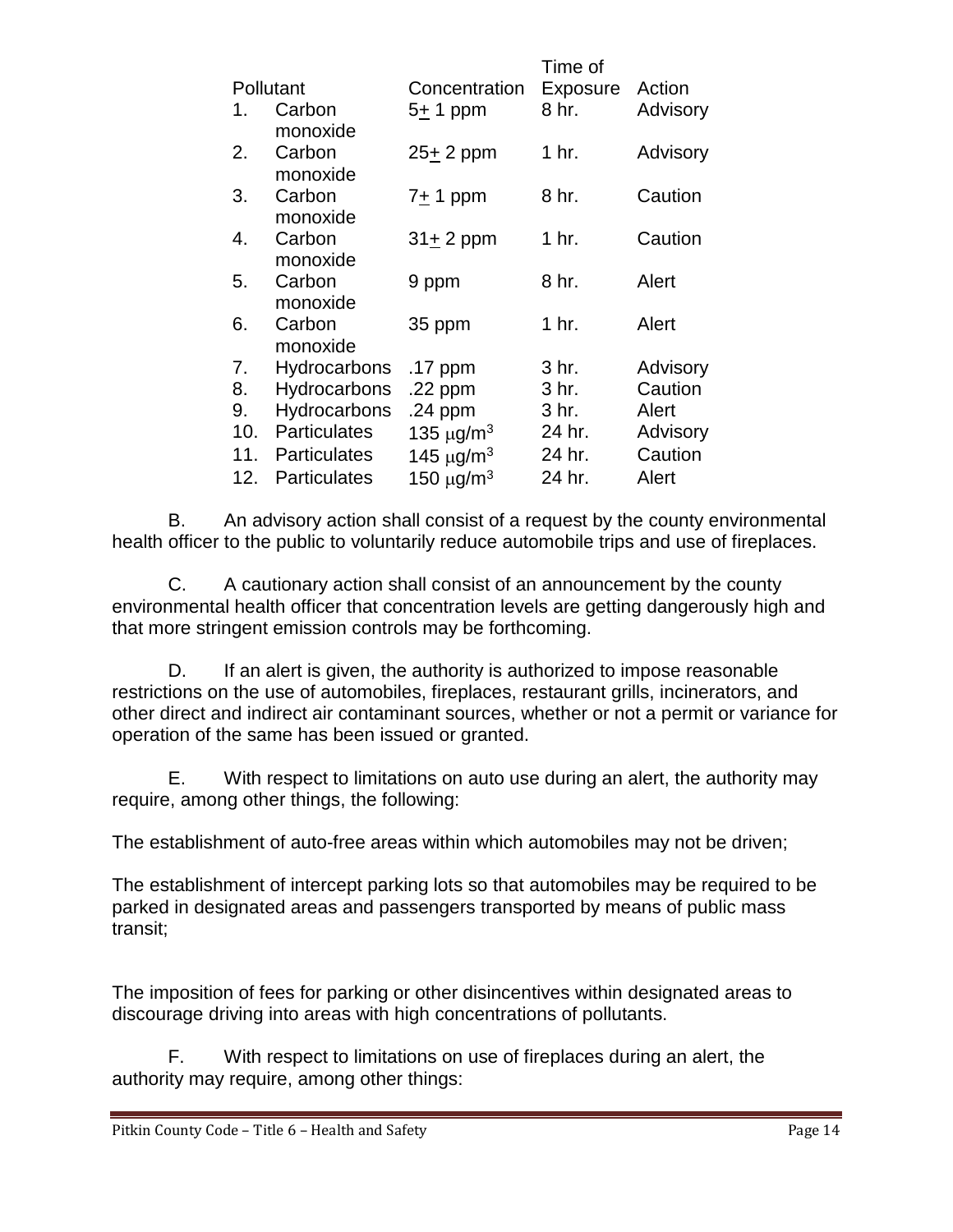1. That fireplaces be operated only within limited time periods;

2. That only completely dry woods be used in fireplaces within the county.

G. Alert procedures shall be applied whenever the maximum pollutant levels above described are reached or exceeded and meteorological conditions indicate that the atmosphere is in a state of extended stability such that little or no diffusion of pollutants is expected. Alert procedures shall be maintained only until such time as it is determined that the atmosphere has diluted (or limitation on emission has reduced) pollutant concentrations to the cautionary levels. *(Prior code Title III § 4-3)*

# <span id="page-14-0"></span>**6.08.070: PUBLIC NUISANCE**

Whether or not a permit or variance for operation of the same has been issued or granted, no person shall use any property, facilities, equipment, process products, or compounds, or commit any act, which materially contributes to the emission into the air of dust, fumes, gas, mist, odor, smoke or vapor, or any combination thereof, of a character and in a quantity as to be detectable by adjacent property owners or the public, at any point beyond the property limits of the premises occupied or used by the person responsible for the source thereof, so as to interfere with their health, repose or safety, or cause severe annoyance or discomfort, or tends to lessen normal food and water intake, or produces irritation of the upper respiratory tract, or produces symptoms of nausea, or is offensive or objectionable to normal persons because of inherent chemical or physical properties, or causes injury or damage to real property, personal property or human, animal or plant life of any kind, or which interferes with the normal conduct of business, or is detrimental or harmful to the health, comfort, living conditions, welfare and safety of the inhabitants of Pitkin County. *(Prior code Title III § 4-4)*

# <span id="page-14-1"></span>**6.08.080: DIRECT SOURCES OF POLLUTION**

A. There are adopted, and incorporated by this reference, all direct source air contaminant regulations of the state of Colorado as contained in Regulation No. 3 of the Colorado Air Pollution Control Commission ("Regulation Governing Air Contaminant Emission Notice, Emission Permit, and Fees for Direct Sources"), or otherwise, and as presently approved or hereinafter amended, which regulations are to be fully complied with, and enforced by the Division, within Pitkin County to the end that the maximum benefits of such regulations are achieved. Applications for emission permits made pursuant to said regulations shall be granted only if issuance of the permit will not interfere with the attainment or maintenance of the ambient air quality standards herein established for Pitkin County.

B. Any other provisions of this chapter notwithstanding, any new restaurant in Pitkin County within zone districts R-30, R-15, R-6, SR, AF-2, AF-3, AR-1, AR-2 HD, T, B-1, B-2, I and PMH, or within any subdivision containing lots less than five acres in size (except those zoned RS-160) or any present restaurant in the above-described areas of Pitkin County proposing the extensive remodeling of kitchen facilities, shall be required to install a grooved griddle or an alternative low-pollution-emission cooking device of equivalent emissions to a grooved griddle in proper working order if chopped beef,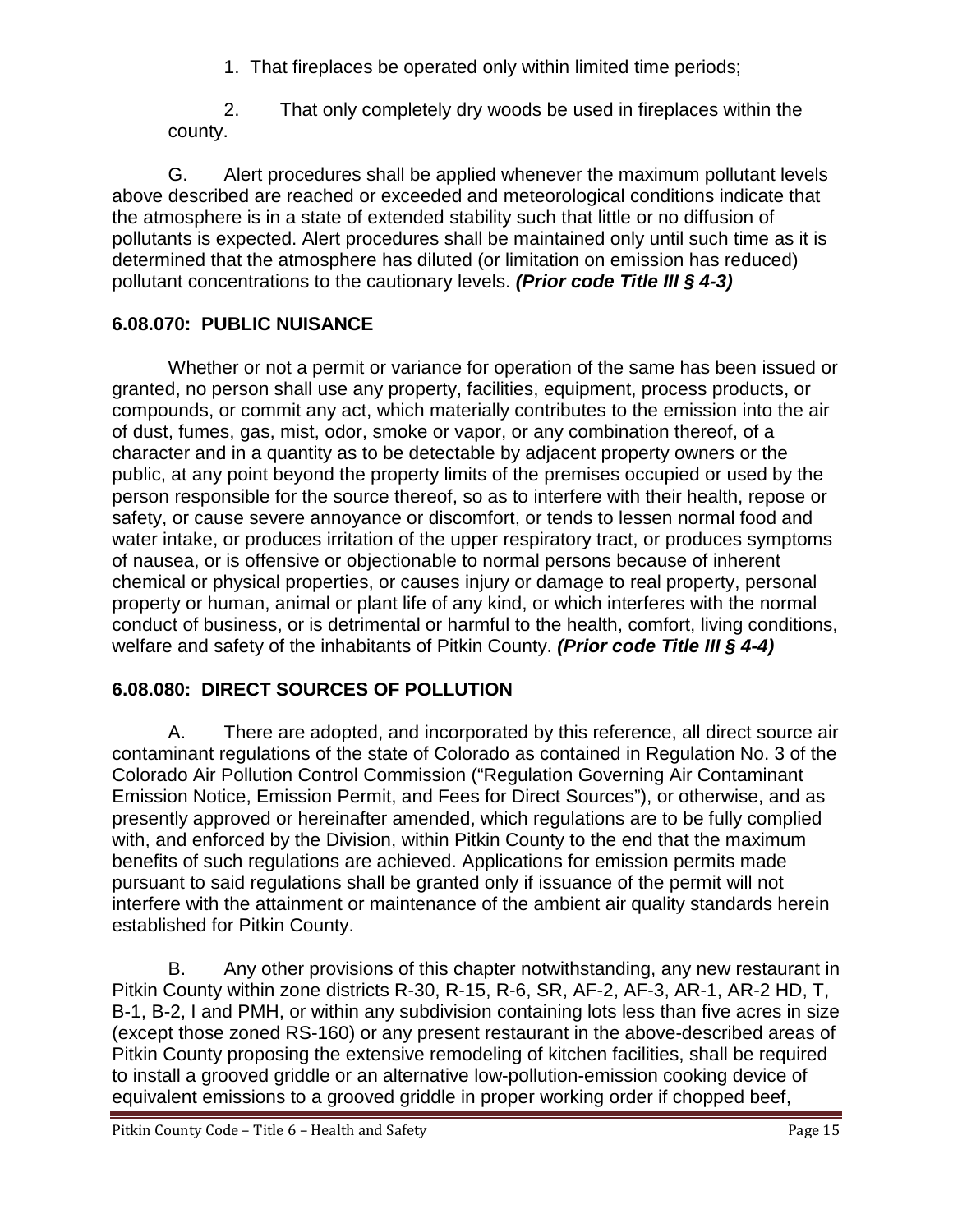ground beef, hamburger, pork sausage, pork breakfast sausage, or other meat with a fat content in excess of fifteen (15) percent by weight are regular menu items. The Aspen/Pitkin environmental health department shall review and approve such grooved griddle or alternative low-pollution-emission device under standards to be established by the department. All existing restaurants in the above-defined areas in Pitkin County offering hamburgers or other high-fat-content meats, as described above, as regular menu items shall replace all charbroiler type units that allow fat from the meat to fall onto heated surfaces with grooved griddle devices or alternative low-pollution-emission devices as determined by the Aspen/Pitkin environmental health department, by December 1, 1984. *(Prior code Title III § 4-5)*

# <span id="page-15-0"></span>**6.08.090: ABATEMENT OF DIRECT SOURCES**

A. Any direct air contamination source within Pitkin County not subject to Regulation No. 3 of the Colorado Air Pollution Control Commission or other applicable regulation because such source was in existence (under prior permit approval or otherwise) at the time of adoption or amendment of such regulation, shall be abated or brought into conformance with federal, state and local air pollution regulations, the provisions of any federal or state regulations to the contrary notwithstanding. Any person owning or operating any direct air contaminator source subject to abatement or requirement of conformance shall, within ninety (90) days of the approval of the resolution codified in this chapter (or within ninety (90) days of any amendment to a direct source regulation which standards cannot be satisfied by such owner or operator), make application to the authority for a determination of an appropriate abatement schedule. The authority shall, subsequent to a public hearing thereon, establish a period of time within which such air contamination source shall be abated or brought into conformance taking into consideration the following:

The extent of air degradation caused by the emission source;

The date the source was installed or initiated, its expected economic life and length of time it has been nonconforming;

The costs incident to bringing the source into conformance;

If the source is to be abated, the capital expenditure made to install or initiate the source of pollution, the extent to which the improvements have been depreciated for federal income tax purposes, and the salvage value of the improvements;

The extent to which continuation of emissions will affect the public health, safety and welfare, with particular emphasis on the area directly affected by the emission source; and

Such other factors as to the authority appear relevant.

B. All applicants shall be notified of the authority's determination in writing within thirty (30) days of the public hearing unless otherwise agreed to by the applicant.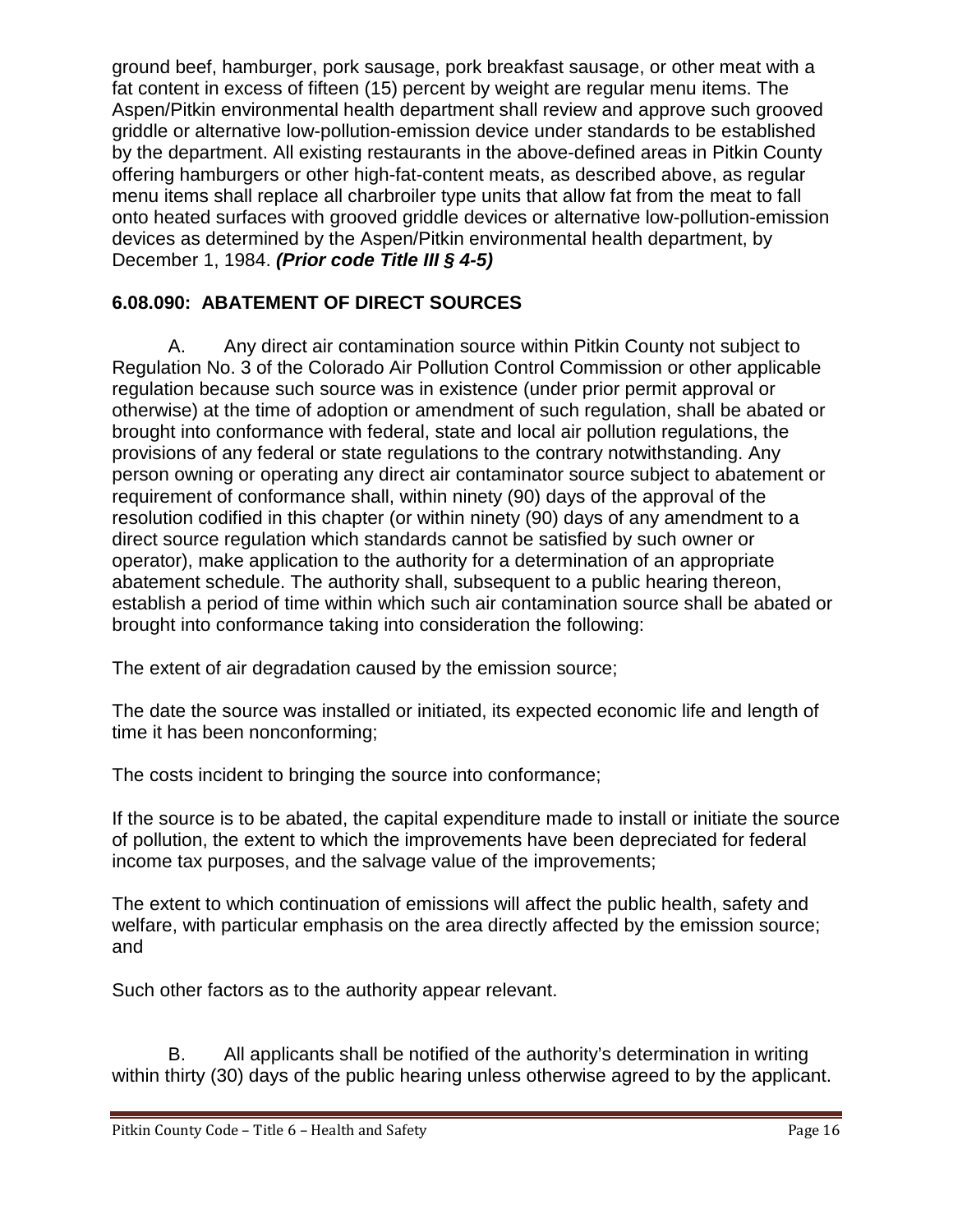Any such determination is subject to judicial review as hereinafter provided. *(Prior code Title III § 4-6)*

## <span id="page-16-0"></span>**6.08.100: ENFORCEMENT AND REMEDIES**

A. The environmental health officer of Pitkin County is authorized to enforce compliance with the provisions of this chapter and directed, on becoming aware of a violation, to attempt to abate the same by issuance of an order specifying the provision or provisions of this chapter of which such person is deemed to be in violation and stating the manner in which the person is said to violate it, and such order shall require the person complained against to cease and desist from such violation within such reasonable time as the officer may determine.

B. Any person who violates any cease and desist order shall be subject to a civil penalty of not more than three hundred dollars (\$300.00) for each offense; provided, however, that each day during which such violation continues shall be deemed a separate offense.

C. No building permit shall issue for any structure or appurtenance which, when operational, shall violate the provisions of any federal, state or local air pollution regulation; and the Pitkin County building inspector shall, prior to issuance of a building permit for any air contaminant emission source, determine that all federal and state emission permits have been procured. *(Prior code Title III § 4-7)*

## <span id="page-16-1"></span>**6.08.110: PITKIN COUNTY CLEAN AIR ADVISORY BOARD AND POWERS**

A. There is created a clean air advisory board consisting of six regular members and up to four alternate members. Three regular members and up to two alternate members shall be residents of the city of Aspen, be appointed by, and verve at the discretion of, the Aspen city council, for terms of three years. Three regular members and two alternate members shall be residents of Pitkin County, be appointed by and serve at the discretion of, the board of county commissioners, for terms of two years. The alternate members shall automatically act on behalf of any member who is absent or abstaining because of a conflict of interest, provided that, in matters pertaining to the city of Aspen Clean Indoor Air Act, and appeals or requests for variances from city ordinances, participation shall be limited to members appointed by the Aspen city council only.

B. Except as provided in subsection I of this section, the Pitkin County clean air advisory board may grant a variance suspending or modifying the enforcement of any emission control regulation or rule, regulation or enforcement order issued pursuant to this chapter against any person whenever the board shall determine that:

Control techniques are not available or that compliance with applicable control regulations from which a variance is sought would create an unreasonable economic burden; and

The granting of such variance would be consistent with, and aid in, implementing the legislative policy set forth in Section 6.08.010; or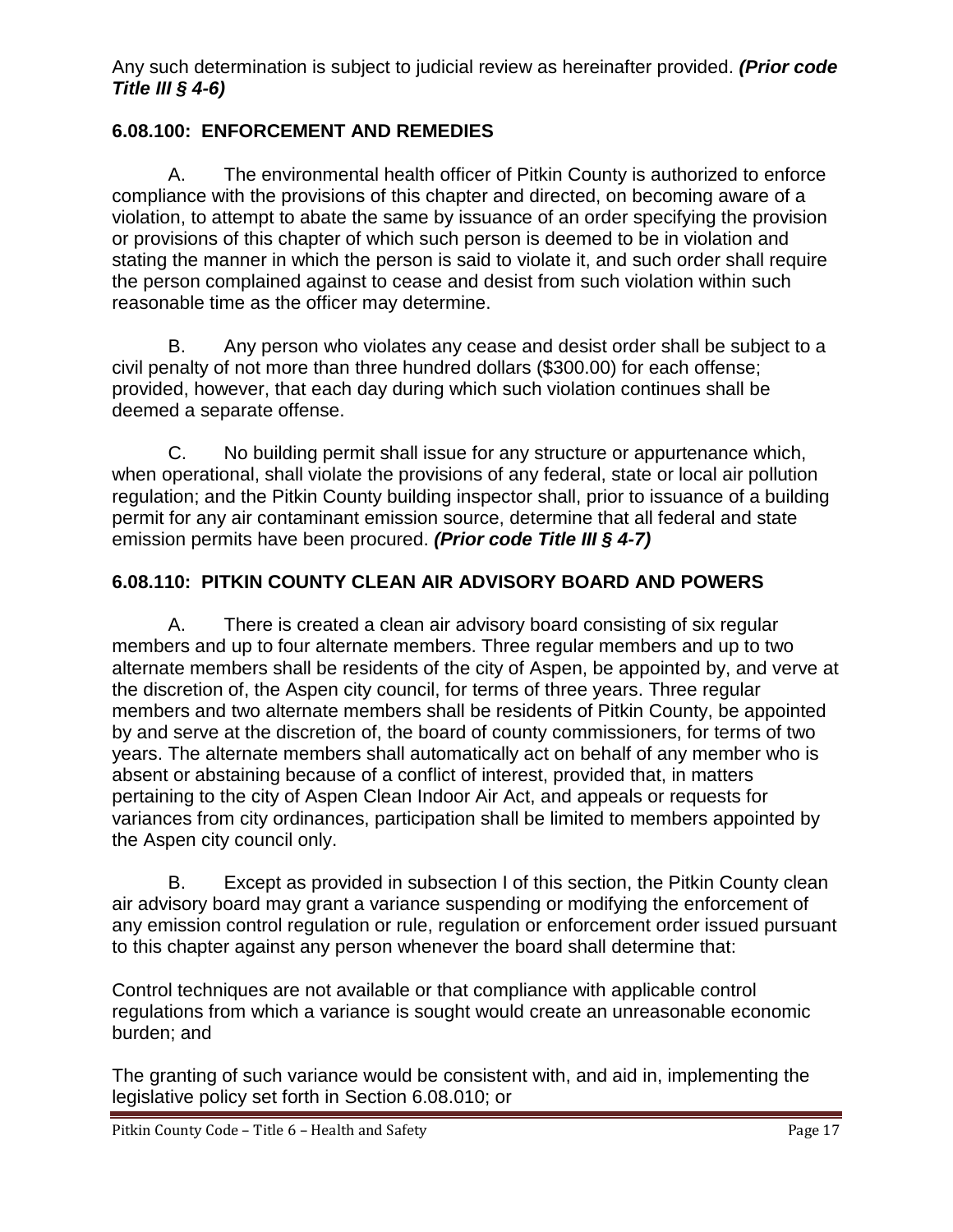The strict compliance with any provision of, or order issued pursuant to, this chapter would result in an arbitrary and unreasonable taking of property or in the practical closing of any lawful business or activity and such would be without sufficient corresponding public benefit.

In circumstances where there is no economic hardship or practical difficulty, a person may apply for an offset variance if the result of the variance application is a net decrease in air pollution emissions to a ratio of at least three to one, according to an offset variance ratio calculation formula established by the environmental health department and approved by the board. The offset shall be achieved only by the replacement of lawful pre-existing fireplaces and noncertified woodstoves with certified low-emissions solid fuel burning devices. Prior to hearing, the board shall require the applicant to provide such notice to adjacent landowners and public notice (by posting or otherwise) as it deems necessary. The burden of proof on all issues in the application and the hearing shall be on the applicant. No offset variance shall be granted unless the board makes specific findings of overall public benefit and no significant adverse neighborhood impact. If an offset variance is granted, a permit shall be issued by the board, which permit shall contain enforcement and security conditions to the satisfaction of the environmental health department, building department and county attorney, including, without limitation, the recording of the permit in a form sufficient to encumber all real property affected by the variance and providing for, without limitation: (i) stipulated enforcement by injunction and/or other appropriate remedies; (ii) payment of the county's attorney fees; (iii) reasonable inspections of the premises by county representatives; (iv) permit terms binding on successors and assigns; and (v) a stipulated liquidated damages provision for violation of the terms of the permit of three hundred dollars (\$300.00) per day, per device, per violation.

C. The variance shall be granted, terminated or modified by the board only after a hearing before it held pursuant to the provisions of this regulation. A variance may be granted with respect to any existing or proposed facility, process or activity. Hearings may be requested either by the board, the commission, the division, or by any person applying for or having received such a variance.

D. Any variance granted pursuant to the provisions of this regulation shall be granted for such period of time and under such conditions as shall be specified by the board. The failure to meet any condition of the variance without prior written permission of the board shall render such variance null and void. The board shall review, at least biannually, any variance that has been granted to determine whether the terms and conditions of variance have been complied with and whether the continuance of the variance is justified.

E. Not less than sixty (60) days after a hearing has been requested the board shall conduct such hearing at which all testimony shall be under oath and a full and complete record of all proceedings shall be made. Any information relating to secret processes or methods of manufacture or production which may be required, ascertained or discovered shall not be publicly disclosed in public hearings or otherwise and shall be kept confidential by any member, officer or employee of the board, but any person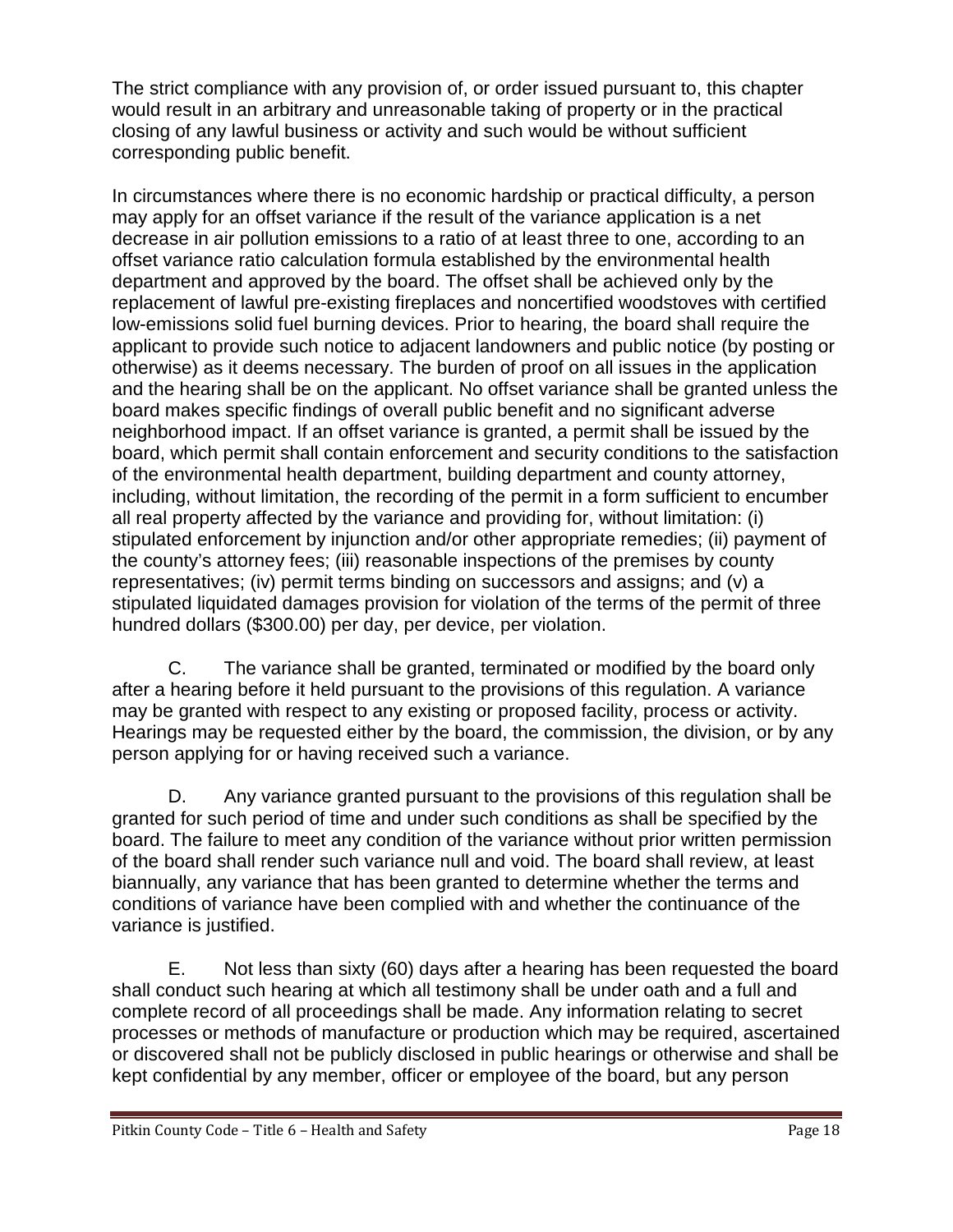seeking to invoke the protection of this section in any hearing for a variance shall bear the burden of proving its applicability.

F. At any hearing, any person who is affected by the proceeding and whose interests are not already adequately represented shall have the opportunity to be a party thereto upon prior application to and approval by the board, in its sole discretion, as deemed reasonable and proper by the board and such person shall have the right to be heard and to cross-examine any witnesses.

G. After due consideration of the written and oral statements, the testimony, and the arguments presented at any such hearing, the board shall enter its findings and final order, based upon evidence in the record, or make such final determination of the matter as it shall deem appropriate.

H. Variances, orders and determinations of the Pitkin County clean air advisory board shall become final within thirty (30) days from the date they are issued, unless within such period the Pitkin County clean air advisory board grants a rehearing, or unless within such period the authority concludes that the variance, order or determination interferes with the attainment of the objectives of this chapter as set forth in Section 6.08.010. If the authority so concludes, it shall, within the thirty (30) day period, notify the applicant of such conclusion, including the nature of the interference involved, and allow the applicant ten (10) days in which to request a hearing before the authority on the variance, order or determination, which hearing shall be set and conducted in accordance with this section. Following the hearing before the authority or if no hearing is requested, the authority shall enter its final determination affirming or modifying the variance, order or determination.

I. Nothing herein shall be construed to permit the grant of a variance for the operation of any air contaminant source (or commission of any act) constituting a public nuisance as defined in Section 6.08.070; nor to authorize a variance from the requirements of any federal or state direct air contaminant regulations (as described in Section 6.08.080), except that the board shall have jurisdiction to grant variances from the abatement provisions of this regulation (contained in Section 6.08.090) when the conditions for a grant of variance, as stated in subsection B of this section, have been satisfied.

J. The Pitkin County clean air advisory board shall, in addition to the powers and authorities hereinabove enumerated, recom-mend to the authority amendments to this chapter (or means to better enforce the same) and may make studies and investigations preliminary to such recommendations*. (Res. 90-19; prior code Title III § 4-8)*

# <span id="page-18-0"></span>**6.08.120: JUDICIAL REVIEW**

Any final order or determination of the Pitkin County clean air advisory board or air pollution control authority shall be subject to judicial review and any such final order or determination shall be stayed pending the decision of the court. Any proceeding for judicial review of any final order or determination of the board or authority shall be filed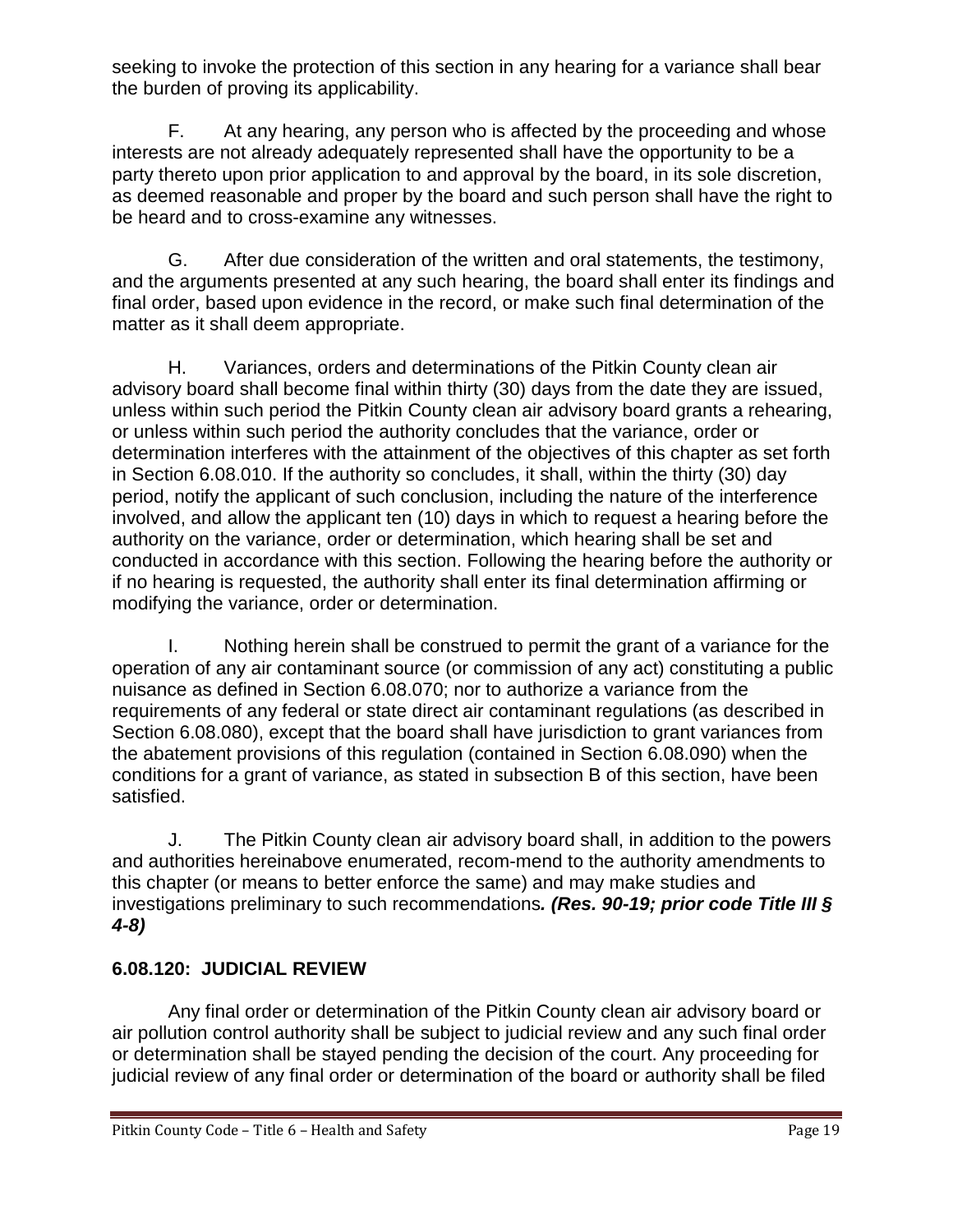in the district court of Pitkin County and within twenty (20) days after the date of the order or determination. *(Prior code Title III § 4-9)*

### <span id="page-19-0"></span>**6.08.130: INJUNCTIONS**

In the event any person fails to comply with a cease and desist order that is not subject to a stay pending administrative or judicial review, the authority may request the county attorney to bring a suit for an injunction to prevent any further or continued violation of such order. *(Prior code Title III § 4-10)*

### <span id="page-19-1"></span>**6.08.140: TEMPORARY RELIEF**

Nothing herein shall be construed to authorize the imposition of penalties or seeking injunctive relief when any violation occurs by reason of an accident, temporary breakdown or other condition beyond the control of the owner or operator of the air contamination source. *(Prior code Title III § 4-11)*

### <span id="page-19-2"></span>**6.08.150: CUMULATIVE REMEDIES**

It is the purpose of this chapter to provide additional and cumulative remedies to prevent and abate air pollution and air contamination. Nothing in this chapter shall be construed to abridge or alter rights of action or remedies existing before its adoption; nor shall any provision hereof be construed as stopping individuals, cities, towns within this county from the exercise of their respective rights to suppress nuisances. *(Prior code Title III § 4-12)*

### <span id="page-19-3"></span>**6.08.160: INTERPRETATION**

The provisions of this chapter shall, whenever possible, be interpreted to comply with the mandates of CRS 1973, Section 25-7-101, et seq., the Air Pollution Act of 1970. *(Prior code Title III § 4-13)*

## <span id="page-19-4"></span>**6.12: SOLID FUEL BURNING DEVICES AND RESTAURANT GRILLS**

SECTIONS:

- 6.12.010 AIR QUALITY—DECLARATION OF POLICY
- 6.12.020 DEFINITIONS
- 6.12.030 SOLID FUEL BURNING DEVICES—INSTALLATION AND RETROFIT
- 6.12.040 RESTAURANT GRILLS

## <span id="page-19-5"></span>**6.12.010: AIR QUALITY—DECLARATION OF POLICY**

The board of county commissioners finds and declares that air quality is an important component of the health, safety and welfare of the citizens and community of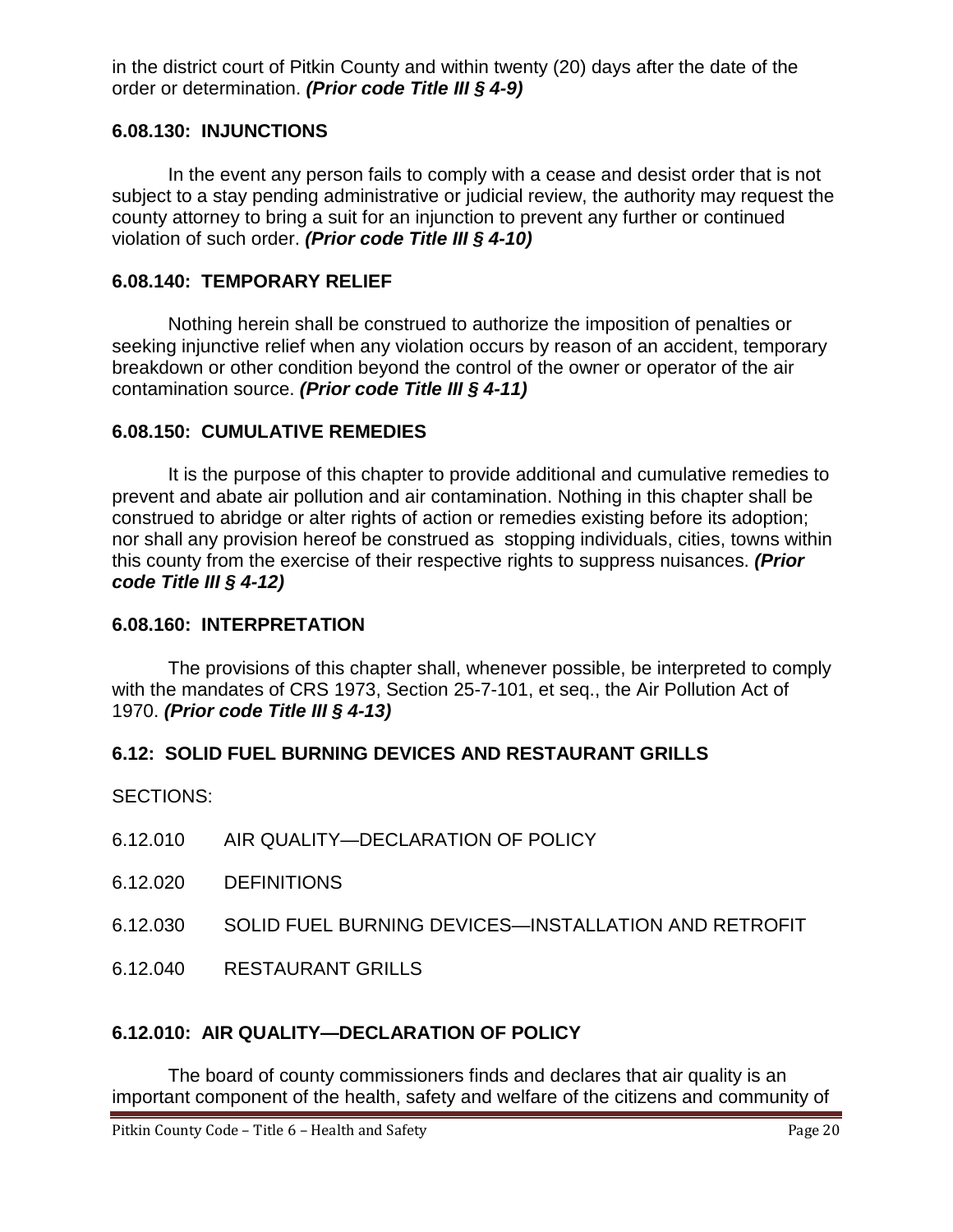Pitkin County and that the air quality in and around Pitkin County is threatened by various pollutants. The board of county commissioners finds and declares that it has a duty to not only protect and improve the air quality in Pitkin County for the health, safety and general welfare of the county but also for the economic and aesthetic well-being of the county as a resort community and to preserve the scenic natural resources of the community. To this end, it is the purpose of this chapter to achieve the maximum practical degree of air purity possible by requiring the use of all available practical methods and techniques to control, prevent and reduce air pollution throughout the nonattainment areas of the county and to maintain a cooperative air quality program with the city of Aspen, state of Colorado, and the United States Environmental Protection Agency. It is further declared that the control, prevention and abatement of air pollution within the county is a matter of significant local interest and that the following regulations are enacted by the exercise of the county's police powers, including those granted to the county pursuant to Section 25-7-128, C.R.S., as amended. *(Ord. 92-18 § 1)*

## <span id="page-20-0"></span>**6.12.020: DEFINITIONS**

As used in this chapter:

"Board" means the Aspen/Pitkin County clean air advisory board as redefined by Pitkin County Resolution 85-145.

"Building" means any structure used or intended for supporting or sheltering any use or occupancy including, but not necessarily limited to, boardinghouses, bed and breakfasts, attached and detached dwellings, group homes, hotels, lodges, motels, office buildings, commercial or retail buildings, public buildings, roominghouses, recreation clubs, resident occupied units, and restaurants.

"Charbroiler" means a cooking device, either gas fired or using wood or charcoal, which employs an open flame, charcoal or embers to cook food in a commercial food establishment.

"Commission" means the Colorado Air Quality Control Commission.

"Decorative gas appliance" means a device utilizing natural gas as a fuel designed to appear as a real fireplace with a four- to five-inch Class B vent, fixed glass doors, and a fire box no deeper than twenty-four (24) inches.

"Department" means the Aspen/Pitkin environmental health department.

"Department-certified device" means a Colorado Phase III certified device, a Phase II EPA certified device, or a gas log fireplace.

"Director" means the director of the Aspen/Pitkin environmental health department.

"Division" means the Colorado Department of Public Health, and Environment Air Pollution Control Division.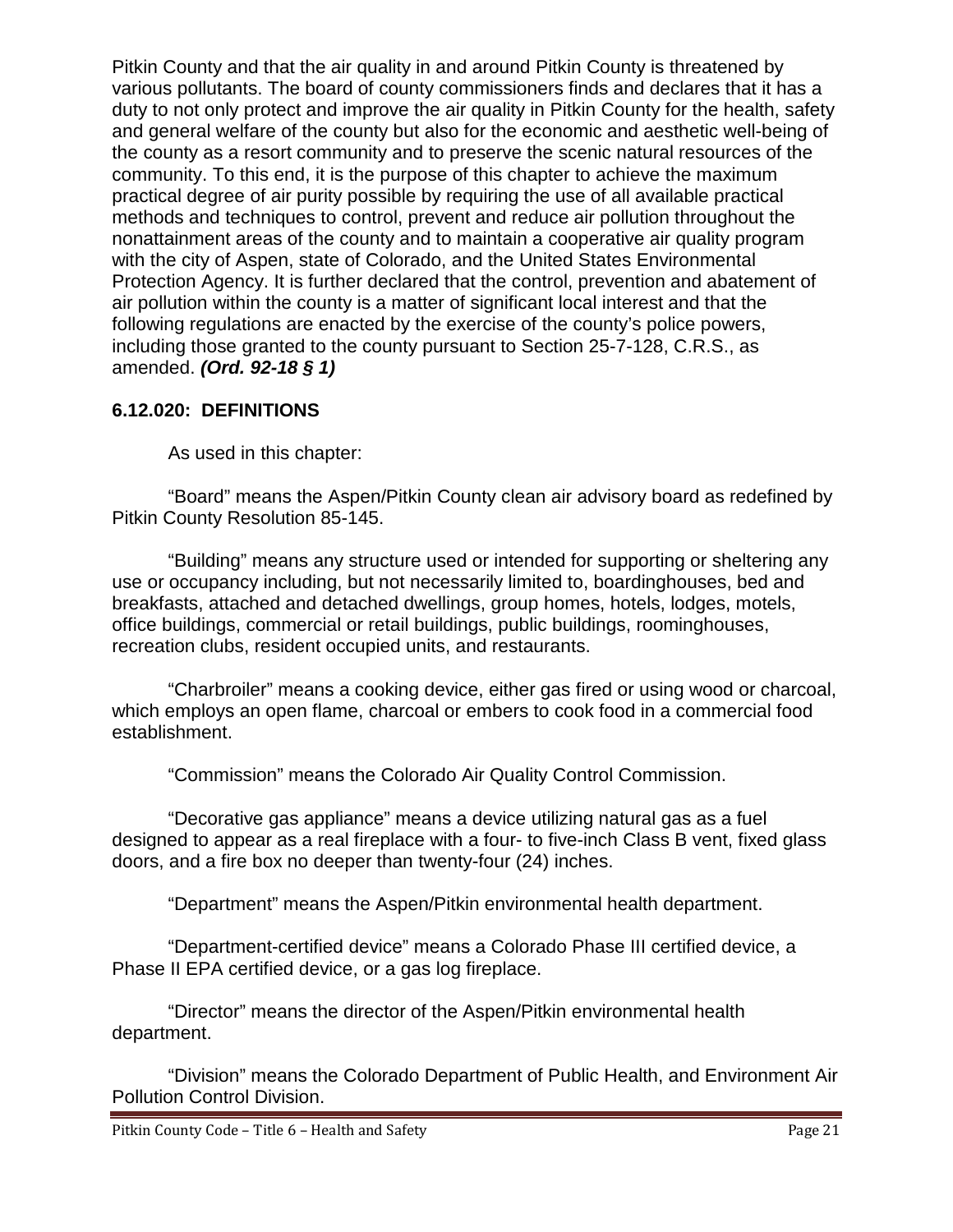"Food service establishment" means any place where food is prepared and intended for individual portion service, including any site where individual portions are provided regardless of whether the food provided is consumed on or off the premises or whether there is a charge for the food served.

"Gas log fireplace" means a fireplace designed and constructed to be serviced by natural gas, containing an approved gas log set, and not designed or intended for the combustion of any solid fuel, including wood.

"High-fat content meat" means any meat and/or the meat portion of any meat product having a precooked fat percentage equal to or greater than fifteen (15) percent by weight according to established laboratory testing procedures as determined by the department, such meat and/or meat products including, without limitation, hamburger, chopped beef, ground beef, beef sausage, beef ribs, pork sausage, pork ribs and sausage made from any form of meat or combination of meats.

"Non-attainment area" means that area consisting of the assessor parcel ID numbers beginning with the following:

| <b>Parcel ID Number</b> |         |
|-------------------------|---------|
| 2737-29                 | 2737-18 |
| 2737-28                 | 2737-17 |
| 2737-21                 | 2737-08 |
| 2737-20                 | 2737-07 |
| 2737-19                 | 2737-06 |
| 2735-22                 | 2735-11 |
| 2735-15                 | 2735-10 |
| 2735-14                 | 2735-03 |
| 2735-13                 | 2735-02 |
| 2735-12                 | 2735-01 |
| 2641-31                 |         |
| 2643-36                 | 2643-27 |
| 2643-35                 | 2643-26 |
| 2643-34                 |         |

"Phase III certified device" means any wood-burning device that meets the most stringent standards adopted by the commission pursuant to Section 25-7-106.3, C.R.S.

"Phase II EPA certified device" means an airtight wood burning stove certified by the EPA to have low  $PM_{10}$  emissions evidenced by a certificate label affixed to the device by the manufacturer.

"PM-10" is particulate air pollution less than ten (10) microns in size. "Solid fuel burning device" means a burning device designed for solid fuel combustion so that usable heat is derived for the interior of a building, and includes, without limitation, solid fuel-fired stoves, wood stoves of any nature, fireplaces, pellet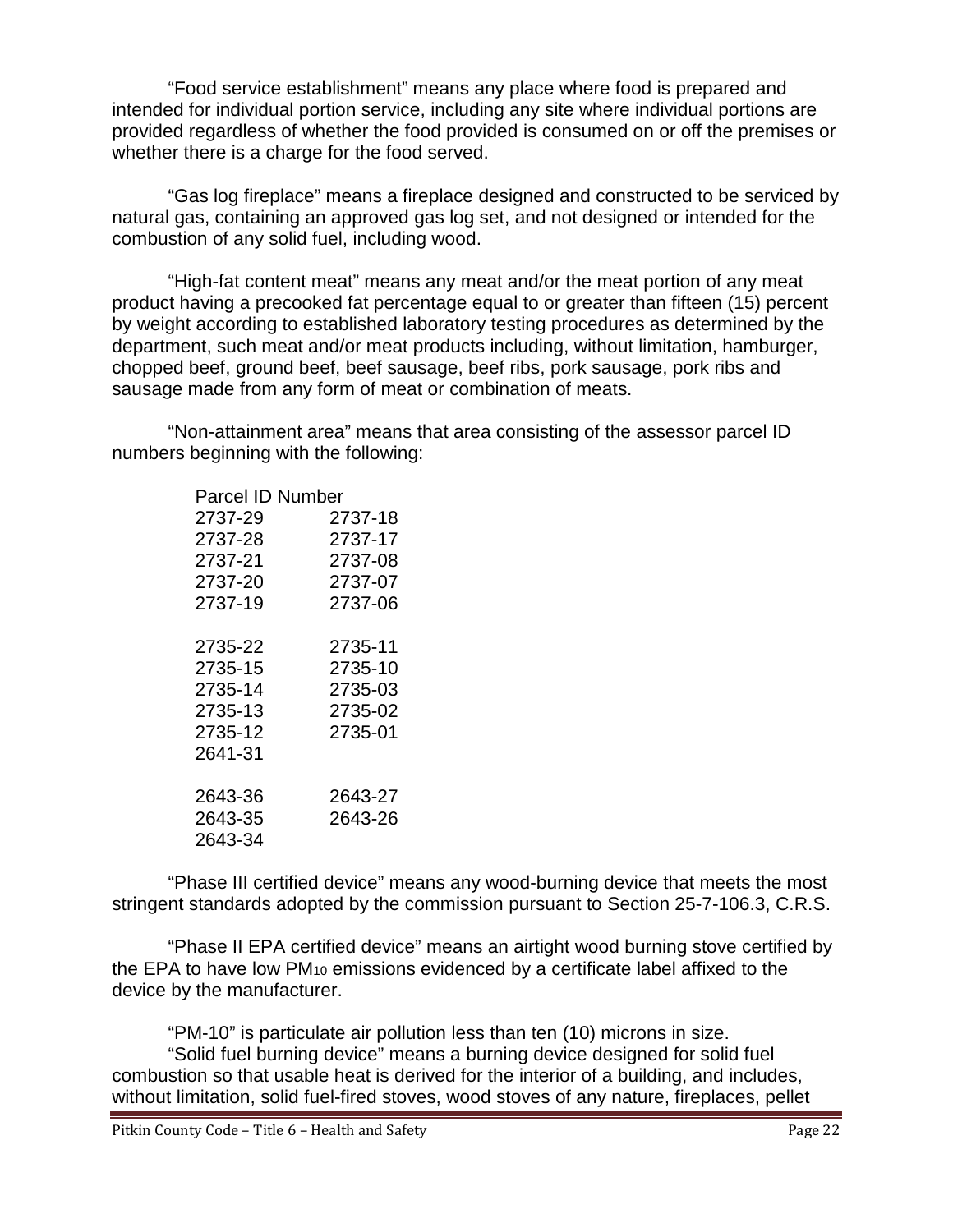stoves, solid fuel-fired cooking stoves, combination fuel furnaces or boilers which burn solid fuel, or any other device used for the burning of solid combustible material. Solid fuel burning devices do not include gas log fireplaces, decorative gas appliances or electrical appliances. *(Ord. 99-31 § 1; Ord. 92-18 § 2)*

## <span id="page-22-0"></span>**6.12.030: SOLID FUEL BURNING DEVICES—INSTALLATION AND RETROFIT**

A. No person shall repair, alter, move, install or reinstall a solid fuel burning device or gas log fireplace without having first obtained a building permit in accordance with the Uniform Building Code as adopted by Pitkin County.

B. In the Pitkin County nonattainment area, no person shall replace a solid fuel burning device which is substantially destroyed, demolished, or in need of replacement with another solid fuel burning device, unless the replacement is a department-certified device. Solid fuel burning devices lawfully existing and installed as of the date of enactment of the ordinance codified in this chapter may be repaired to the extent that such repair, in the reasonable judgment of the chief building inspector, is necessary to prevent the existence of an unsafe condition, and that such repair will not affect the fire box.

C. No person shall install a solid fuel burning device in any building in the Pitkin County nonattainment area unless it is a department-certified device.

D. No person shall install more than two department-certified devices in any single building within the Pitkin County nonattainment area. In the rest of Pitkin County, one of the two devices in any single building may be a solid fuel burning device, and the other shall be a department-certified device. Such devices shall be allowed only in residential buildings. In the attainment and nonattainment areas: restaurant, skier service, and lodge buildings can have a gas log fireplace and unlimited decorative gas fireplace appliances.

E. Each new solid fuel burning device, gas log fireplace or gas appliance shall be registered with the building department prior to installation and final approval of such installation by the building department. Such registration shall be obtained by submission of the stove and fireplace registration form provided by the building department.

F. No person shall burn coal in a solid fuel burning device.

G. No property owner shall rent a building if a solid fuel burning device is the sole source of heat. Property owners, and not tenants, shall be liable for any penalty imposed for a violation of this section.

H. A decorative or antique stove which is not connected with a flue and is therefore inoperative, shall not be considered a woodstove and shall not be subject to the provisions of this chapter*. (Ord. 99-31 §§ 2—4; Res. 88-58 § 1; Ord. 92-18 § 3)*

## <span id="page-22-1"></span>**6.12.040: RESTAURANT GRILLS**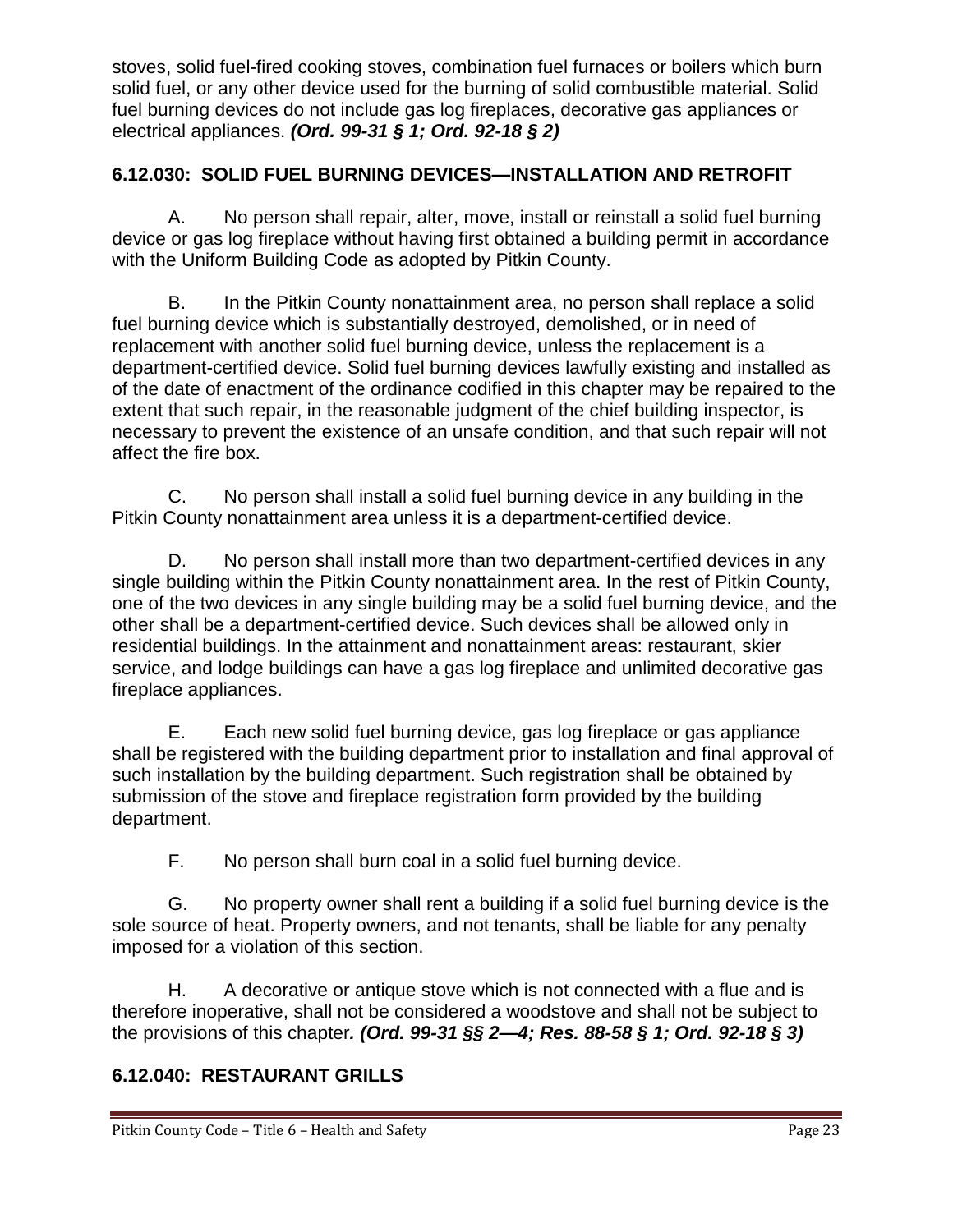It is unlawful for any person to construct, maintain or operate a restaurant grill in a commercial food service operation within the Pitkin County nonattainment area in a manner not in compliance with this section.

A. New charbroiler grills installed in commercial food service establishments on or after January 1, 1993, shall install, operate and maintain a control device that reduces uncontrolled PM10 emissions by at least ninety (90) percent, according to manufacturer specified removal efficiencies. This subsection shall not apply to the replacement of an existing charbroiler with a charbroiler having a cooking surface area that is less than or equal to the cocking surface of the charbroiler being replaced. Commercial food service establish-ments with charbroilers that re-open for business after being closed for a period of nine months or more shall be subject to the provisions of this subsection to the same extent as commercial food service establishments that install charhroilers on or after January 1, 1993. Control devices required by this subsection shall be maintained according to manufacturer's recommended guidelines. All owners and operators of food service operations subject to the provisions of this subsection shall maintain records containing the control device's installation date, manu-facturer's recommended maintenance guide-lines, and the actual maintenance performed on the control device.

**C.** Charbroilers installed in a food service establishment after April 25, 1983, but before January 1, 1993, shall not be used to cook high-fat-content meat unless an emission control device that reduces uncontrolled PM10 emissions by at least ninety (90) percent, according to manufacturer specified removal efficiencies, is installed and thereafter operated in accordance with manufacturer's suggested guidelines or instructions. Owners and operators of food service establishments subject to the provisions of this subsection who claim to serve meat that is not high-fat-content shall allow the department to enter upon the establishment at all times reasonable for the purpose of obtaining a sample of meats prepared on the charbroiler or to review and evaluate test data maintained by the establishment illustrating the fat-content levels of the meat prepared in such establishment.

*(Ord. 93-24; Ord. 92-18 § 4)*

## <span id="page-23-0"></span>**6.16: COMMERCIAL WASTE HAULERS**

SECTIONS:

- 6.16.010 DEFINITIONS
- 6.16.020 GENERAL
- 6.16.030 HAULER REGISTRATION
- 6.16.040 HAULER SERVICE REQUIREMENTS
- 6.16.050 RESIDENTIAL CUSTOMER AND COMMERCIAL CUSTOMER REQUIREMENTS
- 6.16.060 VIOLATION AND PENALTIES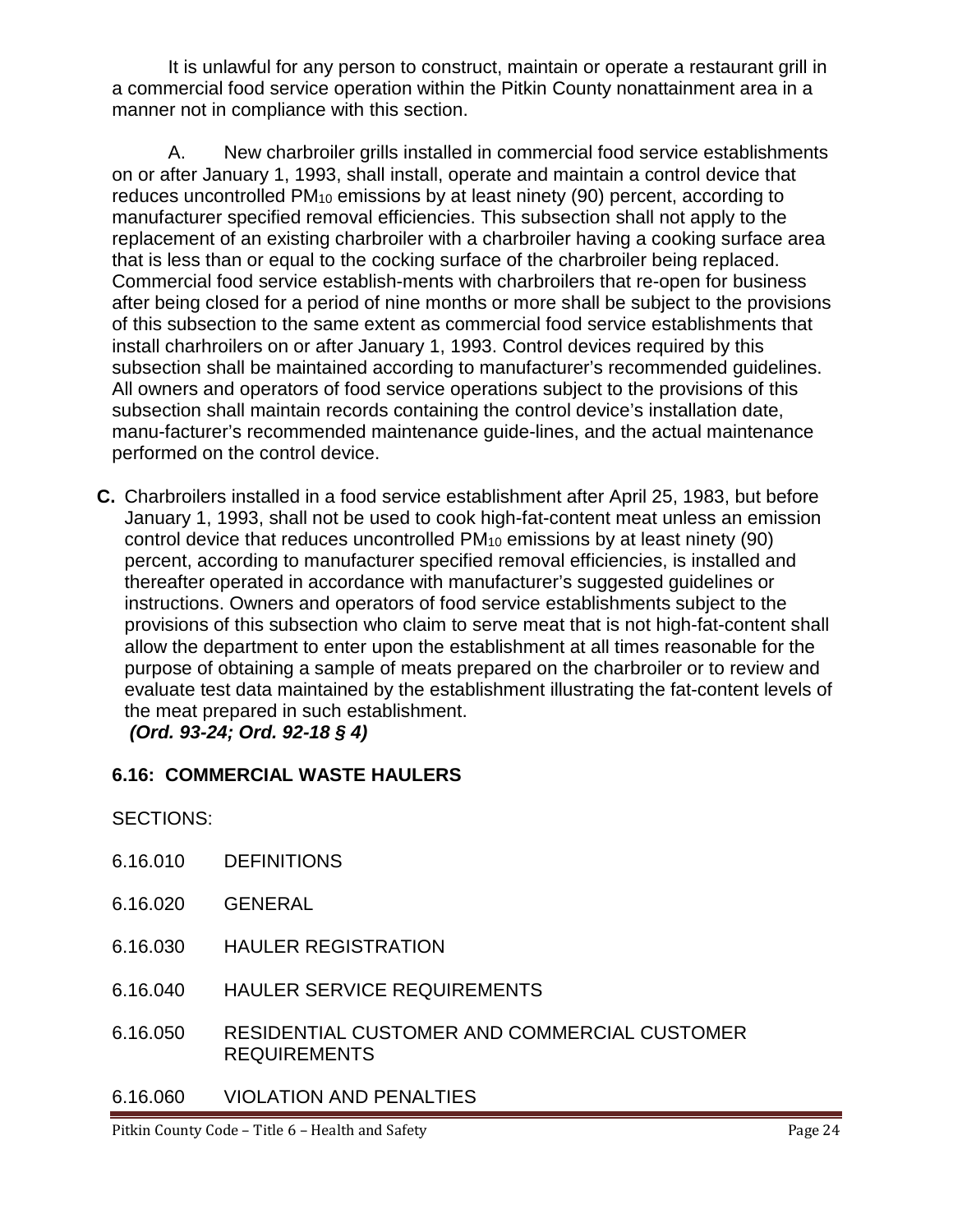- 6.16.070 PROCEDURES FOR ADOPTON OF REGULATIONS AND STANDARDS
- 6.16.080 EFFECTIVENESS
- 6.16.090 EFFECTIVE DATE
- 6.16.100 PUBLICATION

## <span id="page-24-0"></span>**6.16.010: DEFINITIONS**

The following words, terms and phrases when used in this code shall have the meanings ascribed to them in this Section:

- a. *Centralized Collection Facility*  The term "centralized collection facility" shall be defined as any facility that provides Solid Waste collection services to multiple Solid Waste generators using shared Containers in a central location. A drop site for Trash and/or Recoverable Materials collection shall be considered a centralized collection facility.
- b. *Commercial Customer* The term "commercial customer" shall be defined as any premises located in unincorporated Pitkin County where multiple residential units share a Trash Container, or a commercial, industrial or institutional enterprise is carried out including without limitation retail establishments, restaurants, hospitals, schools, day care centers, office buildings, nursing homes, clubs, churches and public facilities.
- c. *Container* The term "container" shall be defined as any rigid cart or Container with a lid or closed top that is compliant with Pitkin County's Wildlife Protection requirements and is provided by or to customers for placing Solid Waste for collection by Registered Haulers. Containers shall be further defined as:
	- i. "Small" if their volume capacity ranges from 30 to 39 gallons
	- ii. "Medium" if their capacity ranges from 60 to 69 gallons two Small Containers may provide the equivalent of a Medium Container
	- iii. "Large" if their capacity ranges from 90 to 99 gallons a mix of Small and Medium Containers may provide the equivalent of a Large Container
	- iv. "Extra Large" if their capacity ranges from 1- to 4-cubic yards
	- v. Other if they are a Dumpster or roll-off with greater than 4-cubic yard capacity
- d. *County Manager* The term "county manager" shall defined as the Pitkin County Manager. The county manager will work with and be advised by the Solid Waste Manager.
- e. *Extended Collection Service*  The term "extended collection service" shall be defined as collection provided to any residential account other than curbside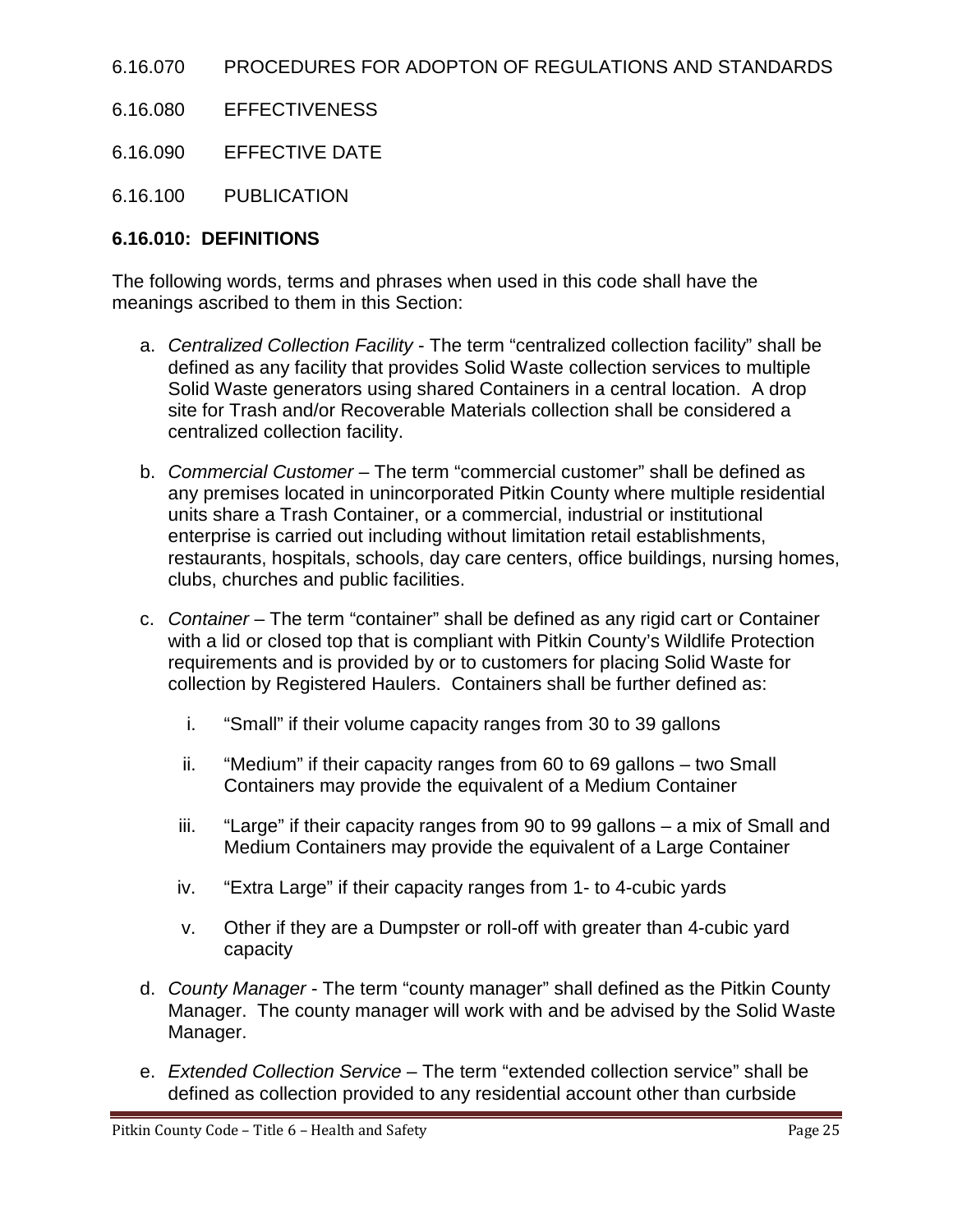service for any Container and/or Recycling Bins and/or requires manual retrieval/replacement of Containers and/or Recycling Bins from enclosed property, garage, home or other.

- f. *Manager's Rule's –* "Defined Term" shall be defined in Appendix 1, Title 6, Health and Safety.
- g. *Group Account* The term "group account" shall be defined as any account for residential units or Commercial Customers that have individual Trash Containers for each residence or commercial enterprise but receive Solid Waste collection under a subscription or contract that collectively serves multiple residences and/or businesses.
- h. *Hauler –* The term "hauler" shall be defined as any private individual or entity who provides a service to collect and haul Solid Waste for another for compensation.
- i. *Hazardous Materials* The term "hazardous materials" shall be as defined in the United States Hazardous Materials Transportation Act (49 USC Section 5101).
- j. *Landfill* The term "landfill" shall be defined as the Pitkin County Landfill located within the Pitkin County Solid Waste Center at 32046 Highway 82 and shall not be construed to reference other regional disposal facilities.
- k. *Organic* The term "organic" shall be defined as carbon-based material that is biodegradable into stable, odorless materials such as compost or mulch, and may include but is not limited to food scraps, compostable paper and products, yard waste, clean wood and some sludges. At a minimum, organics shall include those materials designated by the County Manager.
- l. *Qualified Facility* The term "qualified facility" shall be defined as a facility that arranges for or causes the recovery of one (1) or more Recyclable or Organic material including items for reuse, remanufacturing, reclaiming, recycling, mulching, composting or other action that allows the resource to be recovered, and is compliant with any local, state and federal standards that may be established to regulate or designate such facilities.
- m. *Recoverable Material* The term "recoverable material" shall be defined as any material that can be reused, remanufactured, reclaimed, recycled, mulched, composted or other action that allows the resource to be conserved. At a minimum, Recoverable Materials shall include those Recyclables and Organics designated by the County Manager. Recoverable Materials may exclude recyclables with 25% or more contamination by volume.
- n. *Recyclable* The term "recyclable" shall be defined as a discarded or waste material that can be reused, remanufactured, reclaimed or recycled. At a minimum, Recyclables shall include those materials designated by the County Manager.
- o. *Recyclables Bin*  The term "recyclables bin" shall be defined as open-topped containers provided by Residential Customers or Registered Haulers for the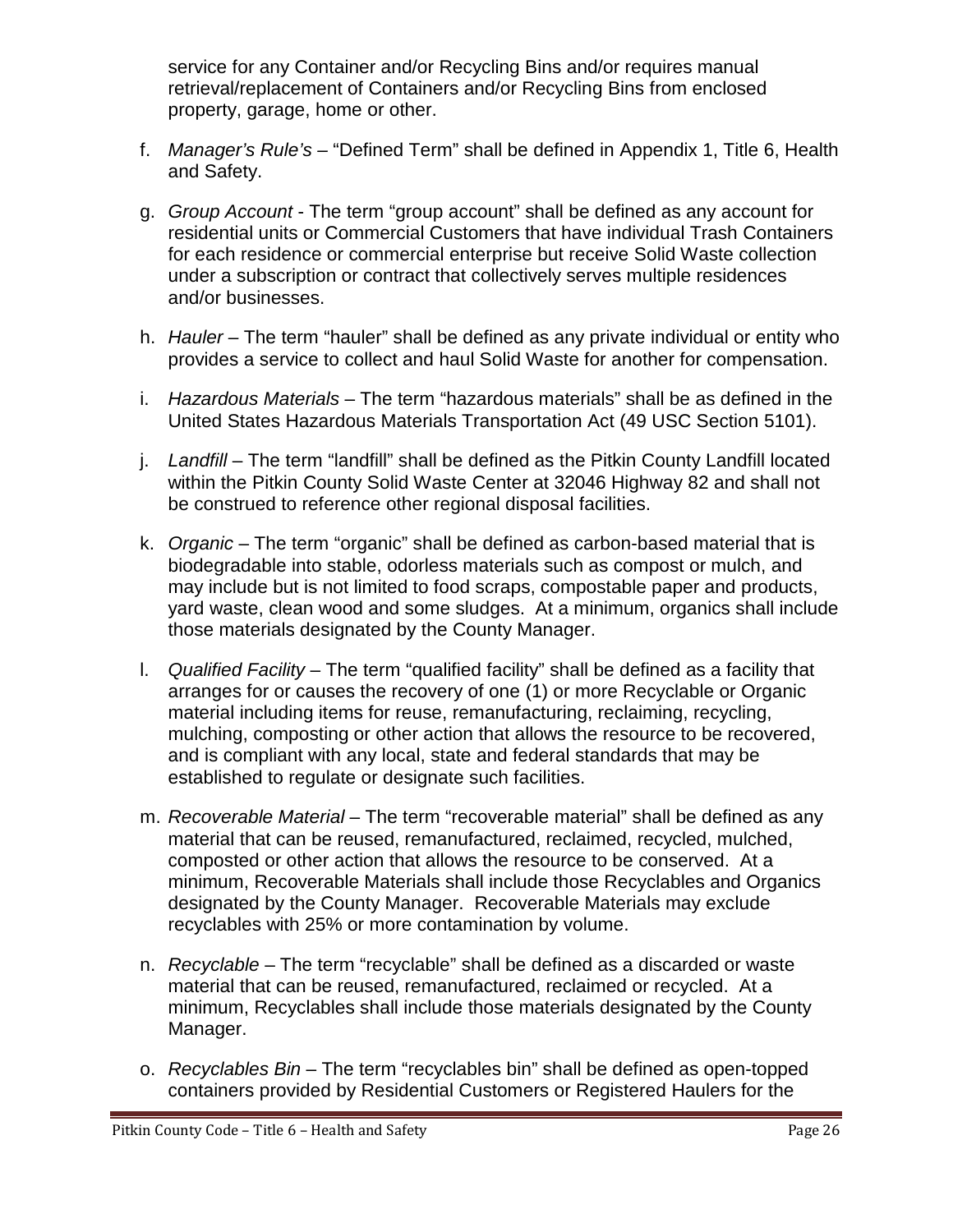purpose of collecting curbside Recyclables. The typical bin has an approximate 18-gallon capacity.

- p. *Registered Hauler*  The term "registered hauler" shall be defined as any Hauler with a current operating registration issued by Pitkin County.
- q. *Residential Customer*  The term "residential customer" shall be defined as an individual or individual residential property located in unincorporated Pitkin County that has a discrete Trash Container and collection provided under a discrete service subscription or contract for that property.
- r. *Roll-Off Service*  The term "roll-off service" shall be defined as the collection of construction or demolition debris in open-top, roll-off Containers.
- s. *Solid Waste -* The term "solid waste" shall be defined to include any Trash accepted at the Pitkin County Solid Waste Center and Recoverable Materials.
- t. *Solid Waste Manager* The term "solid waste manager" shall be defined as the Pitkin County Solid Waste Manager.
- u. *Special Events*  The term "special events" shall be defined pursuant to Pitkin County's Land Use Code 4-30-50(j)(3)(c).
- v. *Trash* The term "trash" shall be defined as any Solid Waste accepted at the Pitkin County Solid Waste Center excepting Recoverable Materials.
- w. *Volume-Based Service Rates* The term "volume-based service rates" shall be defined as residential Trash and Recyclables collection rates that are based on the Trash Container size and collection frequency and intended to provide equitable service pricing and an incentive for landfill diversion. Customers with smaller Containers/low collection frequency pay less in a volume-based system than customers with larger containers/high collection frequency.
- x. *Wildlife Protection*  The term "wildlife protection" shall be defined as those requirements for Trash Containers, Organic Containers and Container areas that make them inaccessible to wildlife and in compliance with Pitkin County Code 6.44.

## *(Ord. 91-1 § 6) §6.16.10 repealed and reenacted Ord. 052-18, 12-05-18*

## <span id="page-26-0"></span>**6.16.020: GENERAL**

- a. provisions of this code and regulations promulgated hereunder but if requested by the Solid Waste Manager may be required to provide documentation to verify eligibility for this exemption: Permanent Exemptions – The following individuals or entities are exempted from the
	- i. A civic, community, benevolent or charitable non-profit organization that collects, hauls and markets Recoverable Materials solely for raising funds for a charitable, civic or benevolent activity.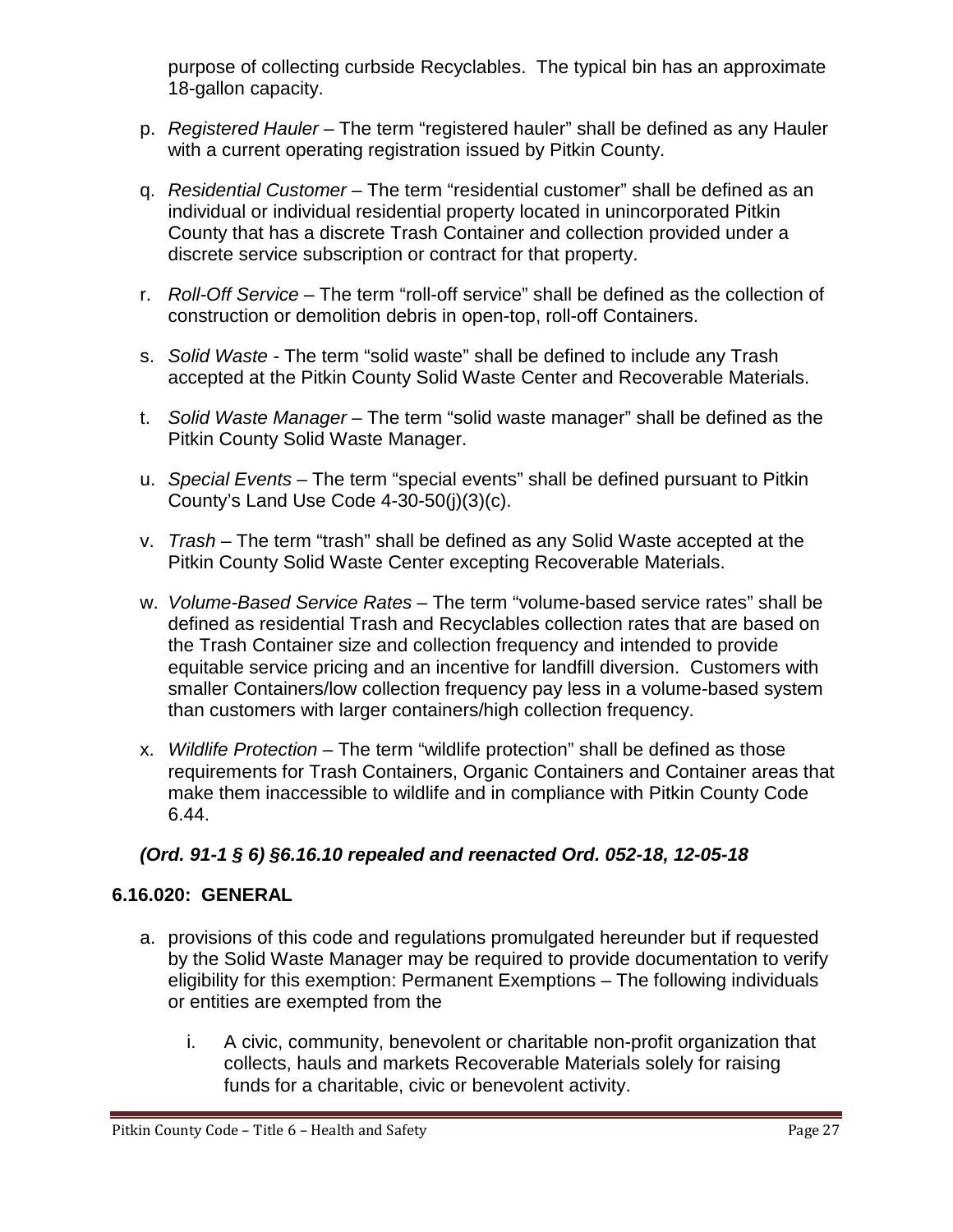- ii. A property owner or agent thereof who hauls Solid Waste left by a tenant upon such owner's property so long as such property owner does not provide collection service for compensation for tenants on a regular or continuing basis.
- iii. Haulers of demolition or construction debris that is generated in direct association with demolition, excavation or construction activities and is hauled by light duty trucks (with a gross vehicle weight rating of 14,000 pounds or less) or smaller vehicles without trailers.
- iv. Any other individuals or entities deemed exempt by the County Manager or designee.
- b. Self-Hauling An individual or agent thereof who transports only the Solid Waste that person generates is exempt from the requirement to subscribe for Trash collection services but is not exempt from the prohibition on mixing Recoverable Materials with other Solid Waste.
- c. Roll-Off Services Roll-Off Services are exempt from all sections of this code and regulations promulgated hereunder with the exception of Section 3 – Hauler Registration.
- d. Illegal Dumping or Accumulation It shall be unlawful for any individual or entity to dump, allow to be deposited or accumulate any Solid Waste upon any public or private property in unincorporated Pitkin County other than at the Landfill, in any public right-of way, or upon the alleys behind or the sidewalks or roadways in front of said properties, including construction sites but excepting industrial tracts of ten (10) or more acres and agricultural lands currently in agricultural use pursuant to CRS Section 31-15-401 (1)(a)(I).
- e. Litter and Odor Every owner or occupant of premises within unincorporated Pitkin County shall keep the area within a reasonable vicinity of their Solid Waste storage facility free of Solid Waste materials. Any person or entity transporting Solid Waste within unincorporated Pitkin County shall prevent any Solid Waste from falling or blowing from any Container or collection vehicle and shall use a watertight vehicle with a cover, tarp or other containment to prevent litter and offensive odors in accordance with CRS 42-4-1407.
	- f. Containers All Solid Waste Containers shall be of a sufficient capacity and collected at a frequency to allow Container lids to fully close, to prevent material overflow outside of the Container and to prevent any public health danger, fire danger or inhibition of the public right-of-way. Containers shall be maintained in a clean and sanitary condition. It shall be unlawful for any individual or entity to knowingly designate or represent any Container as having a volume different from said Container's capacity and to place said Container for collection.
	- g. Ashes Any solid residue left from burning combustible materials shall be placed in a suitable container separate from other Solid Waste.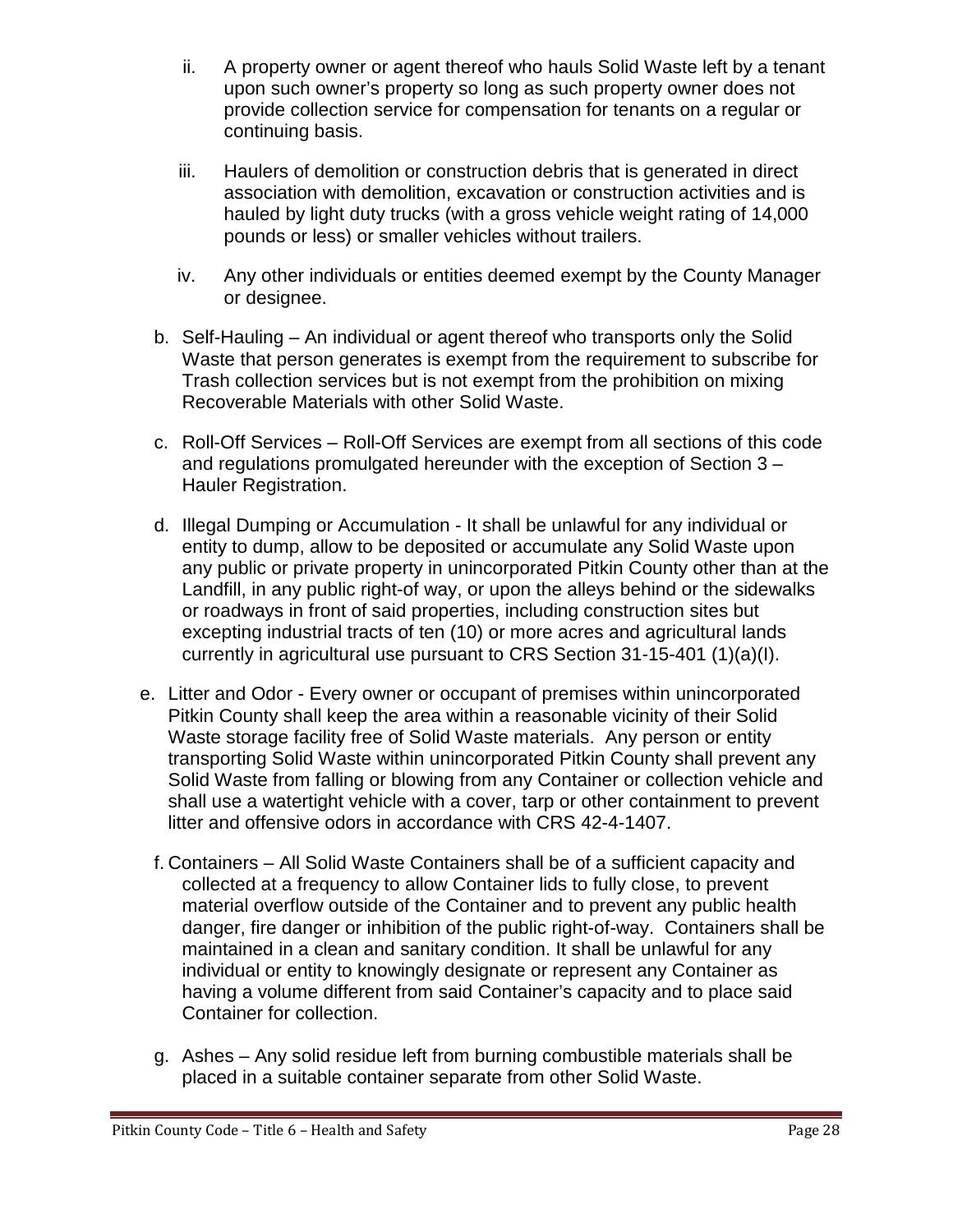- h. Recoverable Materials Management It shall be unlawful for an individual, entity or Registered Hauler to mix Recoverable Materials that have been collected separately with other Solid Waste or to dispose of Recoverable Materials by any means other than at a Qualified Facility.
- i. Recyclable Ownership All Recyclables placed for collection shall be owned by and be the responsibility of the Residential Customer, Group Account or Commercial Customer until collection has occurred, and then shall become the property and responsibility of the Registered Hauler. No person other than the customer or Registered Hauler shall take possession of any Recyclables placed for collection.
- j. Wildlife Protection Requirements All Solid Waste shall be placed for collection in compliance with Pitkin County Code 6.44 Wildlife Protection.

## *(Ord. 91-1 § 1) §6.16.20 repealed and reenacted Ord. 052-18, 12-05-18*

## <span id="page-28-0"></span>**6.16.030: HAULER REGISTRATION**

- a. Registration Requirement No individual or entity shall haul Solid Waste within unincorporated Pitkin County without first being registered by the County.
- b. Operating Registration An annual operating registration shall be issued to Solid Waste haulers who meet the minimum requirements of this code and regulations promulgated hereunder. A registration shall not be assignable or transferable, and upon assignment or transfer, shall become null and void. All information reported through the licensing process will be treated as confidential commercial documentation under the Colorado Open Records Act CRS Section 24-72-201. Application submittals shall include:

i.A completed application

- ii.Customer service and facility information on the registration reporting form provided by the County including;
	- An annual report of Trash and Recoverable Material tons collected during the previous calendar year excepting the calendar year preceding the first registration period following the effective date of this code.
	- From all customer accounts
	- From customer accounts within unincorporated Pitkin County using the estimation standard provided by the County for mixed loads
	- Weight estimates using volume-to-weight conversion factors provided by the County
	- List of customer account types, services and Container options available to each account type
	- List of service rates associated with Container options for Residential Customers and Group Account residents who do not receive Extended Collection Service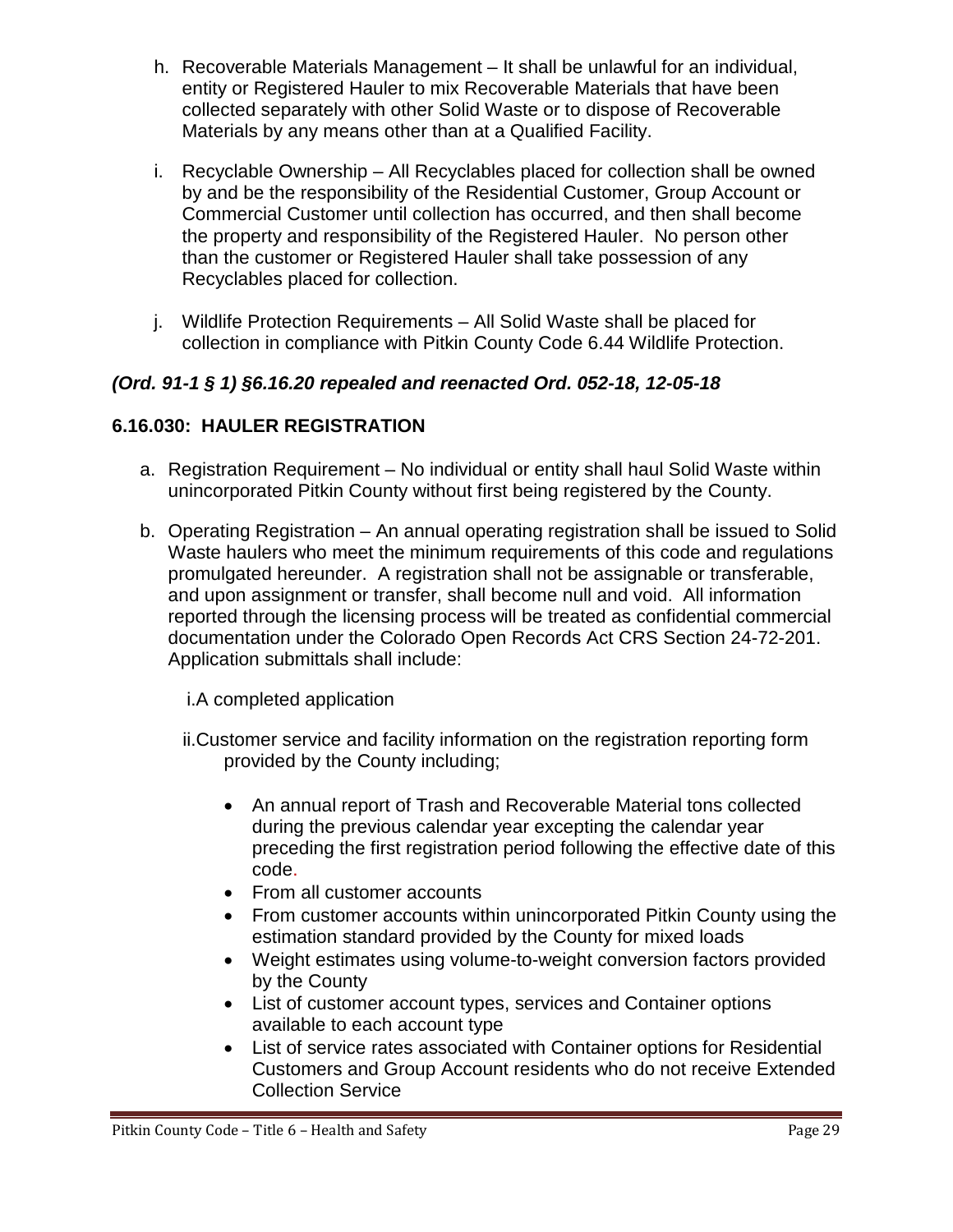- Name and address of disposal facilities and Qualified Facilities where Trash and Recoverable Materials are delivered for disposal, recycling or other management
- iii.Information for each vehicle (including spares) used to collect and transfer Solid Waste within unincorporated Pitkin County including license plate and US Department of Transportation number if applicable.
- iv. Copy of customer service notices pursuant to this code and regulations promulgated hereunder.
- v. Insurance certificate(s) verifying minimum insurance coverage and including Pitkin County as an additional insured and appropriate endorsements:
	- Commercial General Liability policy with \$1,000,000 per occurrence; \$2,000,000 general aggregate; \$2,000,000 products/completed operations aggregate including premises/operations, contractual liability, independent contractors and subcontractors, broad form property damage and personal injury coverage.
	- Commercial Automobile policy with \$1,000,000 combined single limit for any vehicle.
	- Endorsements CA 99 48 Broadened Transportation Pollution Liability for vehicles (all vehicles) and MCS 90 for Motor Carrier Policies of Insurance for Public Liability (if any Hazardous Materials will be hauled).
- vi. Notarized signature on registration application verifying that all vehicles are compliant with applicable local, state and federal safety and inspection requirements, that all vehicles have required minimum insurance coverage and that all vehicle drivers are appropriately licensed.
- vii. Annual registration fee includes;
	- \$150 for 1 to 5 vehicles (including spares)
	- \$500 for 6 to 10 vehicles (including spares)
	- \$1,000 for 11 or more vehicles (including spares)
- viii. Maintenance of County registration verification in each vehicle and at the company location listed on the registration application
- c. Operational, Service or Rate Changes It shall be unlawful for any Registered Hauler to fail to provide written notification to the County Manager or designee prior to the implementation of any change to customer account types, services provided to each account type, rates or surcharges (if any) for its Residential Customers or Commercial Customers, disposal or Qualified Facility used.
- d. Inspections All Registered Hauler vehicles are subject to inspection by Pitkin County to verify compliance with this code and regulations promulgated hereunder.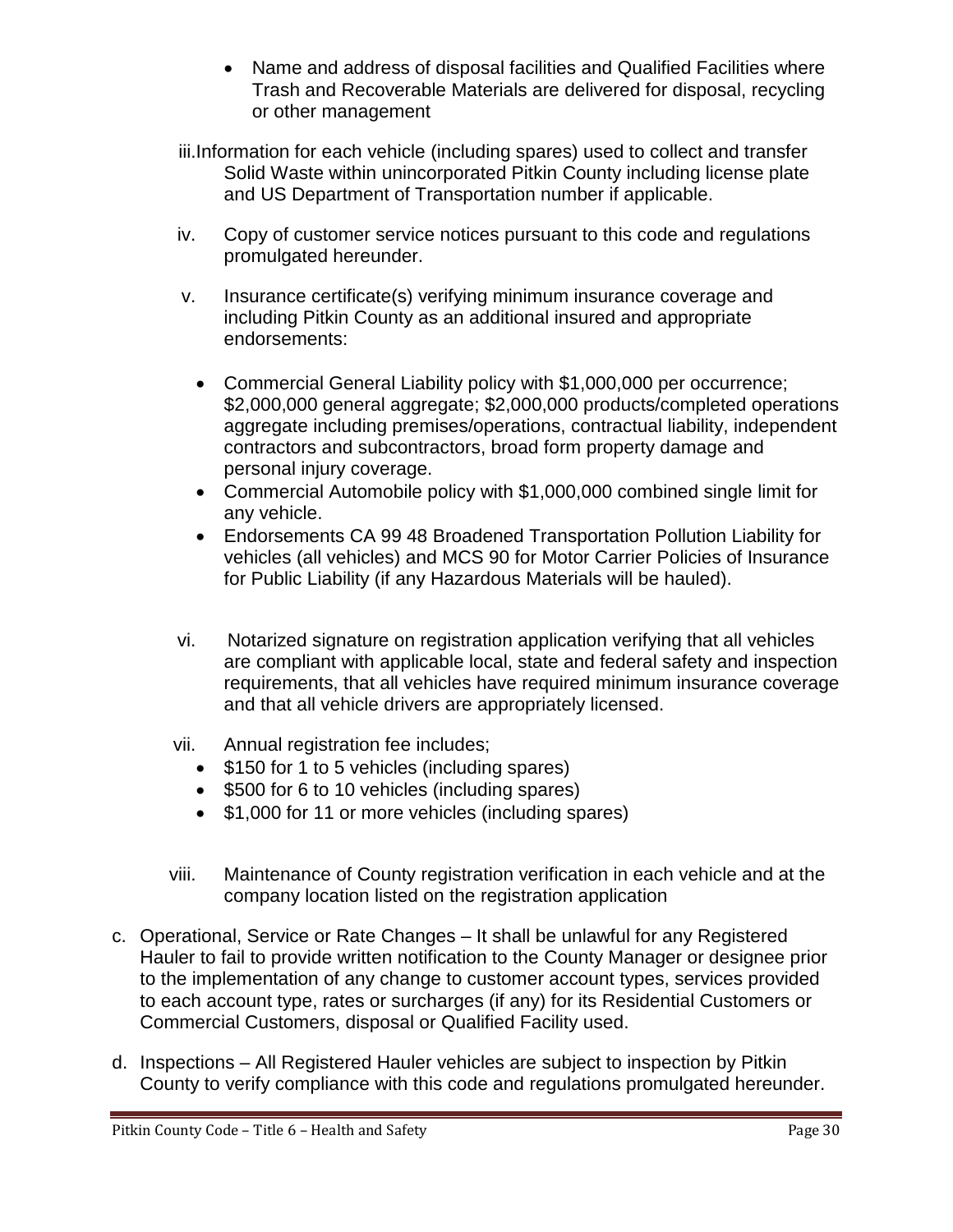- e. Records All Registered Haulers shall maintain accurate and complete records of services and rates by account type, facilities used for all Solid Waste and quantities of Trash and Recoverable Materials pursuant to any direct or underlying activities associated with the requirements of this code and regulations promulgated hereunder for a period of three (3) years from the end of the calendar year of such records except for paper records of route sheets which shall be maintained for one (1) year from the end of the calendar yard of such route sheets.
- f. Audits All Registered Haulers shall make its records available to the County Manager or designee for audit during regular business hours for the verification of compliance with annual registration submittals, this code and regulations promulgated hereunder. All such information shall be treated as confidential commercial documents under the provision of the Colorado Open Records Act CRS Section 24-72-201 through 24-72-309.
- g. Outstanding Fines No registration will be issued to any new hauler or renewed to any Registered Hauler in the instance of outstanding fines associated with noncompliance with any Pitkin County ordinance or regulation.

# *(Ord. 91-1 § 2) §6.16.30 repealed and reenacted Ord. 052-18, 12-05-18*

## <span id="page-30-0"></span>**6.16.040: HAULER SERVICE REQUIREMENTS**

- a. Collection Service Registered Haulers shall provide, or verify that customers have provided, at least one (1) Trash Container and Recyclable Bins or Recyclables Container to each customer:
	- i. In offering or arranging for service, Registered Haulers shall provide each customer with a reasonable description of the full range of Trash Container and Recyclables Bin/Container options, volume-based rates and service surcharges where appropriate, and shall provide that customer's requested Containers and level of service.
	- ii. Each Residential Customer and Group Account resident excepting those provided with Extended Collection Service shall:
		- Select their level of service from at least two (2) Trash Container capacity options that shall include the equivalent of a Small Trash Container
		- Be provided with recycling service equivalent to at least a Small Container (two [2] Recyclable Bins each with approximately 18 gallon capacity would provide this equivalency)
		- Be able to change their Trash Container size and Recyclable Bins/Container size once during the first sixty (60) days of service at no additional delivery cost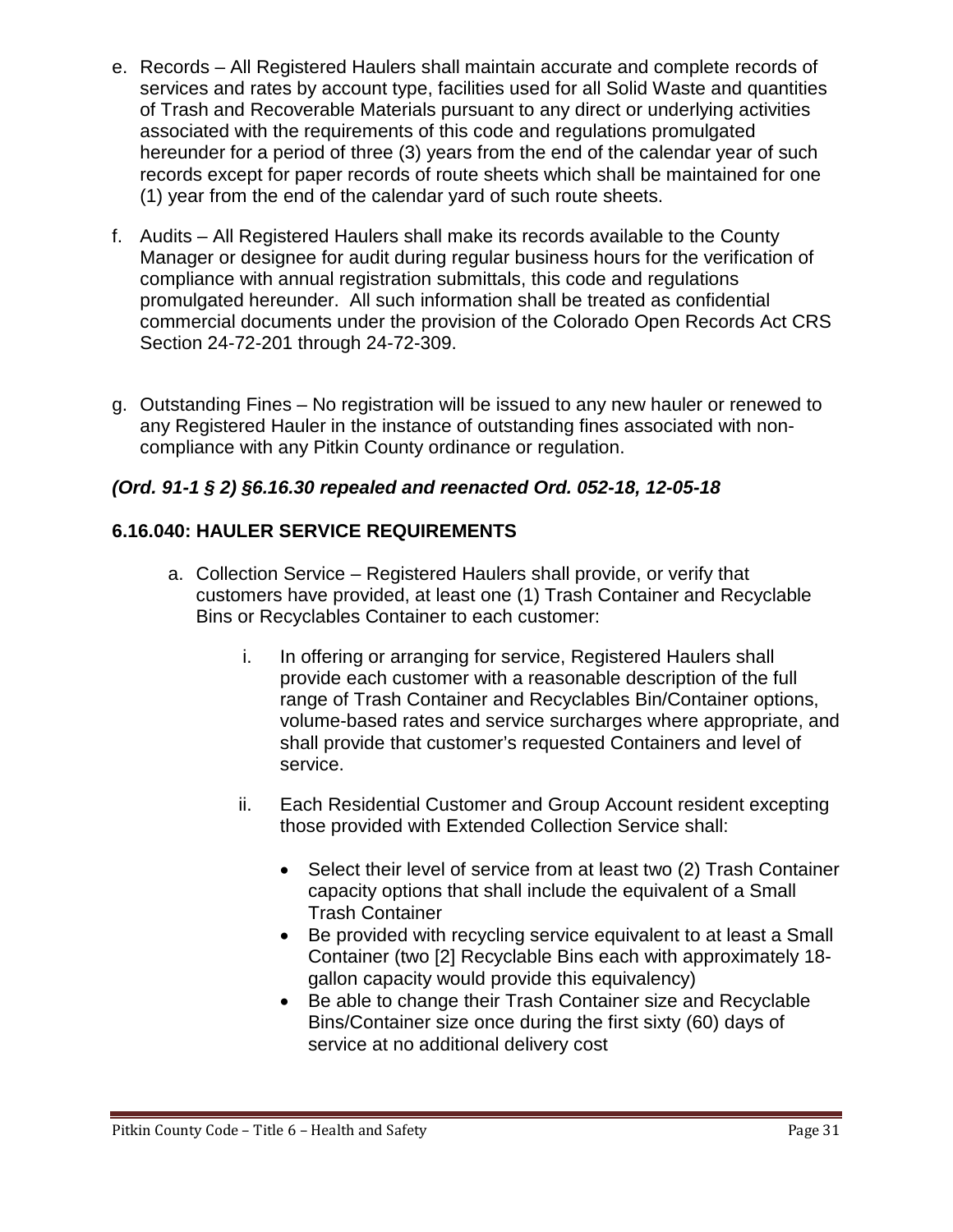- b. Recycling Collection Service Registered Haulers shall provide Recyclables collection to all Trash Customers regardless of the Trash Container size, receipt of Extended Collection Service or use of a Centralized Collection Facility:
	- i. Residential Customer and Group Account recycling service shall be provided at the same frequency as Trash collection unless recycling service includes the equivalent capacity of one (1) Large Recyclables Container in which case Recyclables collection frequency will be at least one-half as frequent as Trash collection.
	- ii. Recycling service for Residential Customers and Group Account residents with Extended Collection Service, Commercial Customers and Centralized Collection Facilities shall include a Container volume capacity that is at least one-half (1/2) of the Trash service capacity based on the size of all Containers and frequency such that Containers are not overloaded, and materials are not accumulated outside of Containers – where Trash compactors are used, the Recyclables Container volume capacity shall be at least one-quarter (1/4) of the empty charge box.
	- iii. Registered Haulers shall give the hauling of Recyclables and Organics (if any) to all customers the same priority as is given to the hauling of Trash.
- c. Organics Collection It is encouraged but not required that Registered Haulers provide or arrange for the provision of Organics collection from Residential Customers, Group Accounts and Commercial Customers. At such time as the County Manager or designee establishes a minimum list of Organics for collection, Containers shall be provided in general accordance with this code and regulations promulgated hereunder.
- d. Volume-Based Service Rates for Residential Customers and Group Account Residents – Registered Haulers shall charge all Residential Customers and Group Account residents for the total cost of Trash and Recyclables collection based on the Trash Container size and collection frequency. Haulers shall establish all rates and may charge any rate for base unit of service.
	- i. Customers that do not receive Extended Collection Services shall;
		- Be charged a rate that is based on the cost of service for a Small Trash Container with a volume capacity of no greater than 39 gallons.
		- Be charged a rate for each subsequent unit that is no less than the rate for the base unit.
	- ii. Customer rates shall be inclusive of Container charges if Containers are provided by the Registered Hauler and assessed at an additional cost.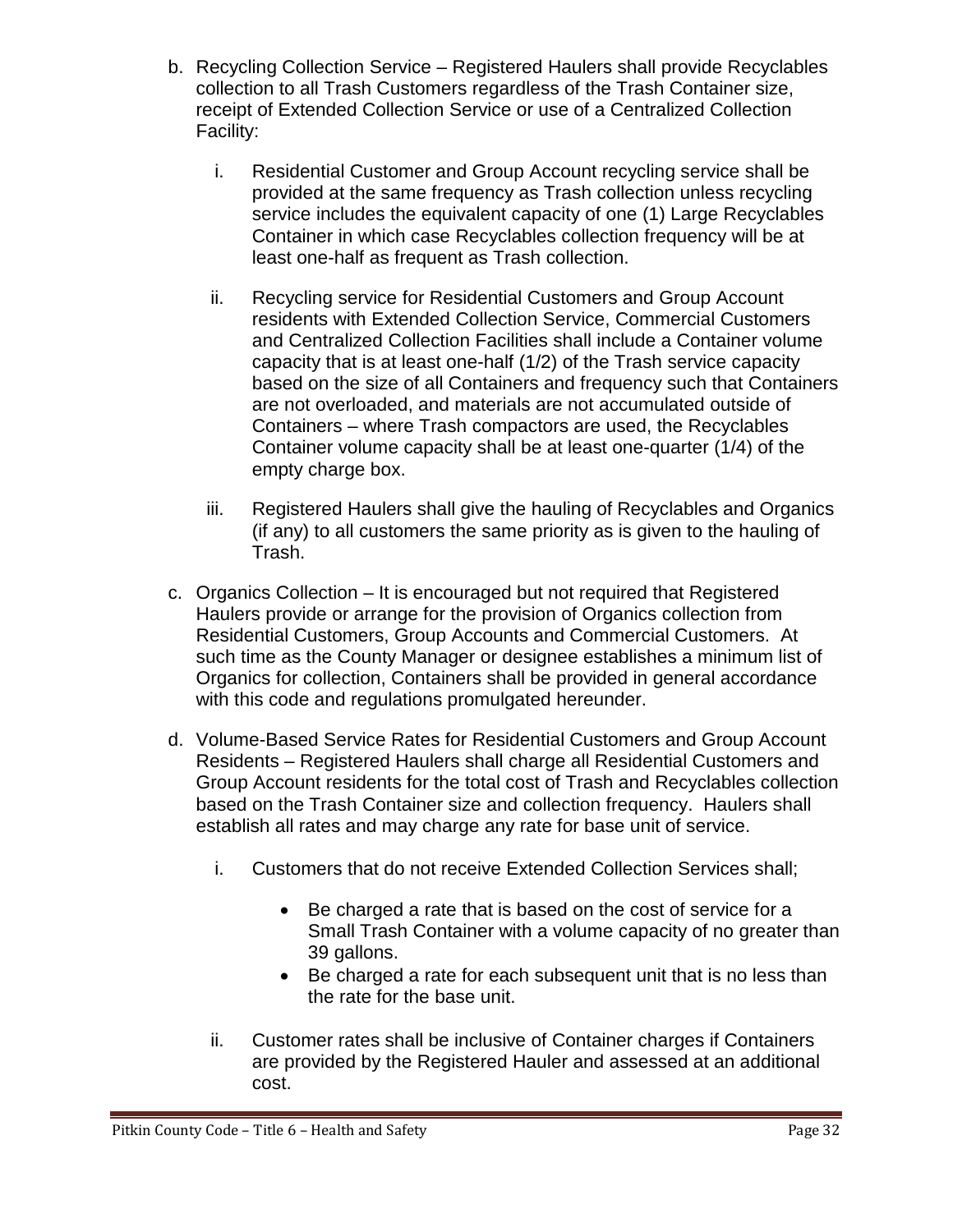- iii. The customer rates for Trash and Recyclables collection service may be itemized separately for billing purposes, but shall not be reduced to exclude the cost of recycling service, and each customer bill shall include a statement identifying the requirement for Recyclables collection using wording provided by Pitkin County.
- iv. It shall be unlawful for a Registered Hauler to divide or diminish customer charges for the provision of Trash and Recyclables collection service at the request of said customer when the customer expressly declines a Recyclables Container or for any other reason.
- v. In addition to the Volume-Based Service Rate, Registered Haulers may assess a flat monthly fee on Residential Customer and Group Account residents regardless of whether Solid Waste materials are placed for collection during that month to cover fixed operation costs, but any flat fee shall not be more than fifty percent (50%) of the base unit rate for a single Small Trash Container, shall be applied to each residential service level option and both volume-based and flat fees shall be clearly shown on each customer bill.
- vi. For Group Account residents, Registered Haulers shall provide Trash collection service in a manner that results in a selection by each individual resident of a level of service from the range of volume and rate options, and shall negotiate a written contract confirming compliance with this code and regulations promulgated hereunder unless a temporary exemption is approved.
- e. Service Surcharges Surcharges assessed on any customer to cover fluctuating operating costs outside of the Registered Hauler's control such as fuel costs or market-based recycling fees shall not exceed twenty five percent (25%) of the base unit rate for a single Small Trash Container, shall be applied to each residential service level option and all service charges shall be clearly shown on each customer bill.
- f. Recyclables Contamination It shall be unlawful for Registered Haulers to dispose of Recyclables by any means other than at a Qualified Facility unless the Recyclables are contaminated with at least twenty five percent by volume (25%) non-Recyclables. Registered Haulers may refuse to service any Recyclables Container with twenty five percent (25%) or more contamination by volume and shall not be required to credit any customer for such refused service or may elect to service same Recyclables Container as a Trash Container and bill the customer accordingly.
- g. Trash Overloading It shall be unlawful for Registered Haulers to service an overloaded Trash Container that does not fully close or allows trash outside of the Container unless the Registered Hauler accounts for and bills the customer for all Trash located outside the Container at a rate that is proportional to that customer's rate for a single Small Trash Container.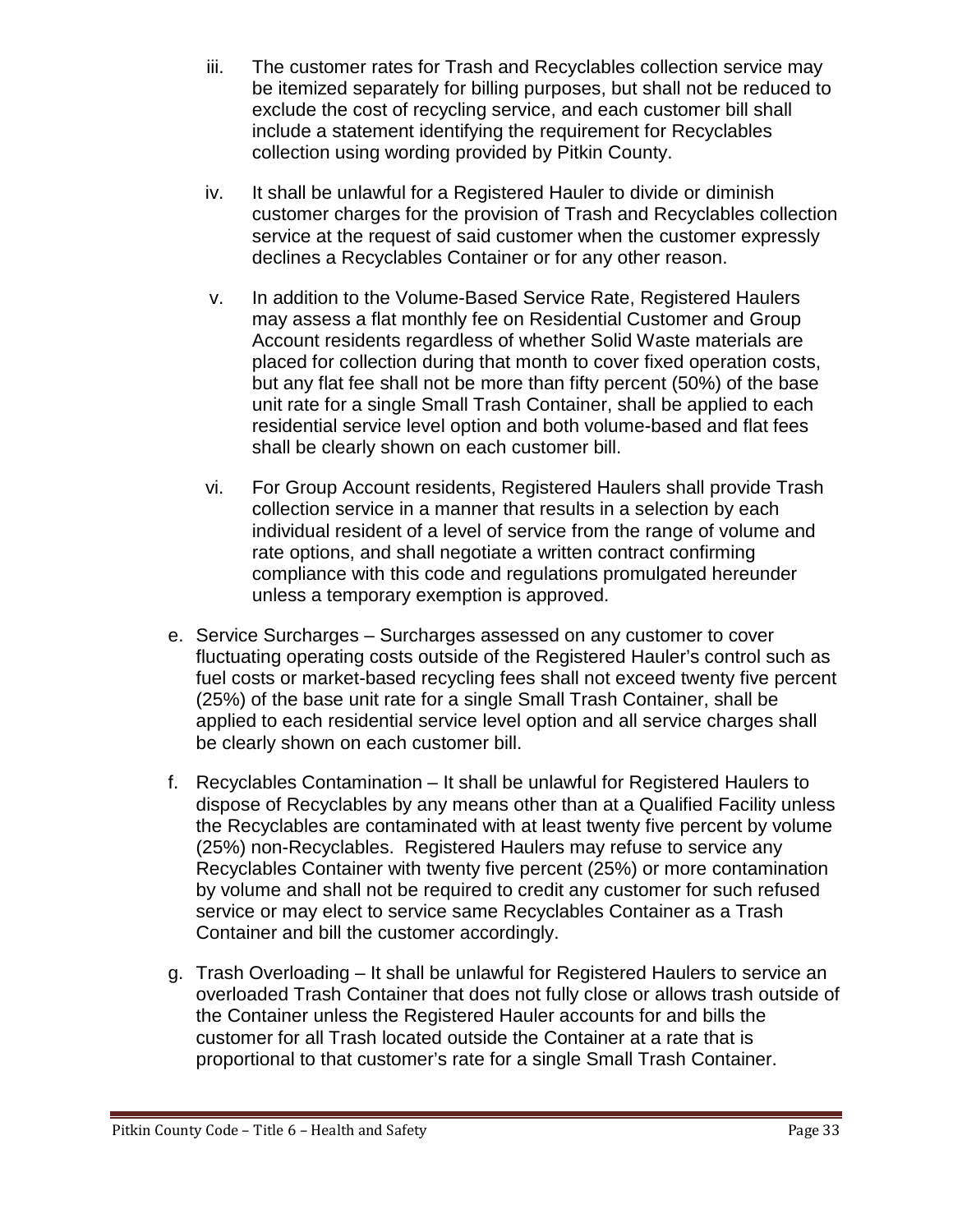- h. Vehicle Overloading Registered Haulers shall comply with State of Colorado vehicle weight limitations pursuant to CRS Sections 42-4-507 and 42-4-508.
- i. Customer Education Registered Haulers shall notify customers of the provisions and guidelines related to this code and regulations promulgated hereunder. All notification and guidelines shall be distributed by electronic mail or hard copy delivery to the customer account address:
	- i. Customers shall receive a written service notification of Solid Waste Container options, Volume-Based Service Rates where appropriate and service surcharges upon initial provision of service, within thirty (30) days prior to any rate change or prior to any customer deadline for notifying Registered Haulers of their intent to change or cancel service and by December 31<sup>st</sup> of each year.
	- ii. Each Residential Customer, Group Account and Commercial Customer shall be provided by their Registered Hauler with guidelines for the safe and effective separation of Recoverable Materials from Trash that is provided by the County and is developed jointly with Registered Haulers.
	- iii. Notices and guidelines for Group Accounts may be sent to the group representative provided that such notice identifies the representative's obligation to notify all individual customers or users of the service of the provision of Recyclables collection service.
- j. Nothing in this code shall be construed as prohibiting Registered Haulers from also establishing rules regarding the safe maximum weight of Containers or other features necessary to protect the safety of customers, employees or others.
- k. Nothing in this subsection shall be construed as prohibiting any Registered Hauler from assessing separate charges for overloaded Trash Containers, unscheduled Trash collections, changing Container sizes after the first sixty (60) days, contaminated Recyclables, Organics or bulky item collections.
- l. Subcontractors or Agents If a Registered Hauler elects to perform collection of Solid Waste through subcontractors or agents, such relationship shall not relieve said hauler of the responsibility for compliance with this code and the rules promulgated hereunder. Any subcontractor or agent shall also be a Registered Hauler.
- m. Material Delivery to Pitkin County Solid Waste Center Registered Haulers shall deliver Trash to the Pitkin County Solid Waste Center with exceptions based on mutual approval by both the Registered Hauler and the County Manager or designee for maintaining an environmentally sound method of Solid Waste management or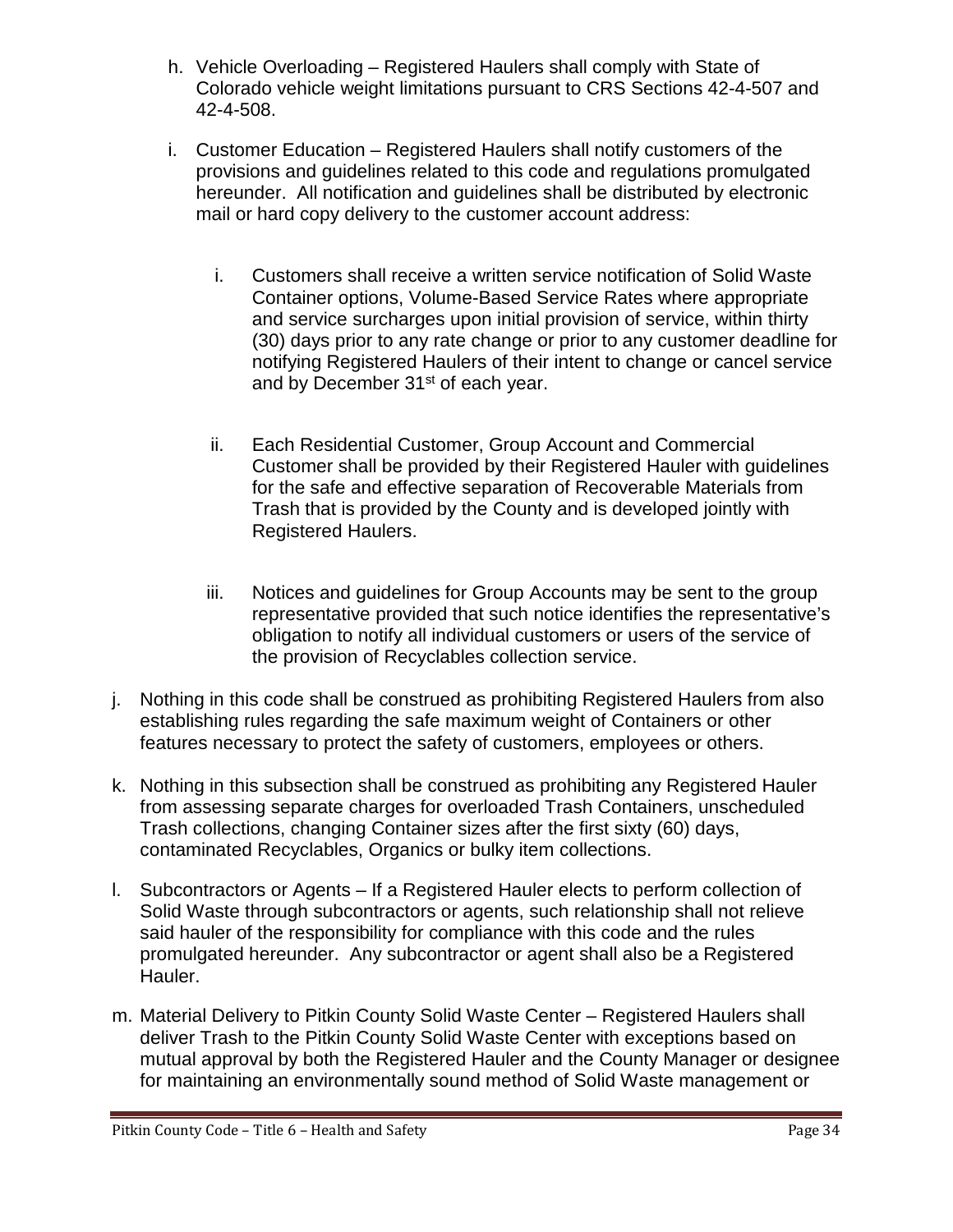when the Center is closed due to extreme weather or other extenuating circumstances. It shall be unlawful to deposit Trash at any facility that is not appropriately certified, permitted or licensed. All Recoverable Materials shall be delivered to a Qualified Facility.

## *(Ord. 91-1 § 3) §6.16.40 repealed and reenacted Ord. 052-18, 12-05-18*

#### <span id="page-34-0"></span>**6.16.050: RESIDENTIAL CUSTOMER AND COMMERCIAL CUSTOMER REQUIREMENTS**

- a. Collection Service Requirement Each Residential Customer and Commercial Customer of Solid Waste that originates in unincorporated Pitkin County shall provide his or her own means of collection from a Registered Hauler unless otherwise exempted in Section 2 of this code or regulations promulgated hereunder. Group Accounts with a Trash collection service contract whose effective date precedes the effective date of this code are not required to obtain Recyclables collection service from a Registered Hauler until the end of their current contract term or eighteen (18) months from the code effective date, whichever occurs first.
- b. Trash Container Requirement It shall be unlawful for any Residential Customer, Group Account or Commercial Customer to fail to provide at least one (1) Trash Container for each individual resident or commercial enterprise.
- c. Recyclables Collection Requirement Containers for the separation and placement for collection of Recyclables shall be required of all Residential Customers, Group Accounts, Commercial Customers and Centralized Collection Facilities:
	- i. The owner of any group of residences shall establish or have established an on-site collection area and Recyclables Bins/Containers that are convenient to occupants and tenants, and shall secure collection services from a Registered Hauler.
	- ii. Commercial Customers shall provide recycling directly to employees and customers wherever Trash Containers are provided in common areas and at a frequency that prevents Recyclables being mixed in with Trash unless a temporary exemption is approved.
	- iii. Containers may be provided by Residential Customers or Commercial Customers if they are acceptable to the Registered Hauler and compliant with Pitkin County Code 6.44.
	- iv. It shall be the responsibility of all Commercial Customers to ensure that Trash Containers do not contain Recyclable materials and, if so designated by the County Manager or designee, shall not contain Organic materials.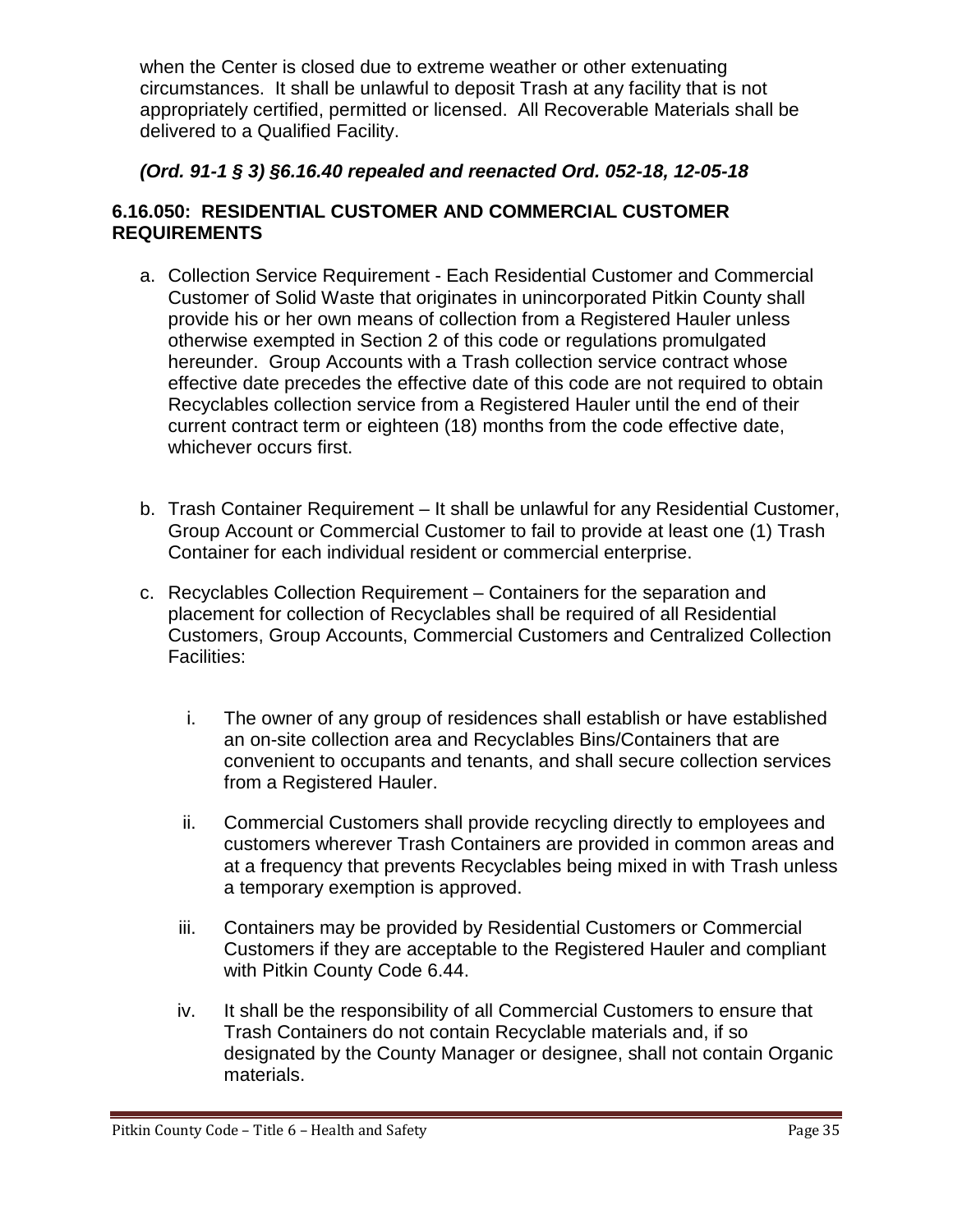- v. Commercial Customers shall provide employee training at a frequency and with those means, tools and multi-lingual materials needed to effectively communicate the requirements for complying with this code and regulations promulgated hereunder within a reasonable time of hiring and at least annually thereafter using tools designated by the Commercial Customer, the Registered Hauler or Pitkin County.
- vi. Special Events shall provide Recycling Containers for employee, staff and public separation of Recoverable Materials so designated by the County Manager or designee; training, signage and direction for such separation; and collection by a registered Hauler in compliance with Pitkin County's Land Use Code 4-30-50(j)(3)(c).
- d. Organics Collection If the County Manager or designee establishes a minimum list of Organic Materials for collection, Residential Customers, Group Accounts, Commercial Customers and Centralized Collection Facilities shall provide Containers and collection service from a Registered Hauler. Nothing in this subsection is intended to negate the requirements of any other code or regulation governing the collection of any type of Organic Material.
- e. Customer Recycling Exemptions An exemption from the recycling requirements of this code and regulations promulgated hereunder may be granted upon receipt of a written request from an individual, entity or Registered Hauler and approval by the County Manager or designee. Exemptions may be either short-term for up to twelve (12) months or long term for a maximum period of five (5) years. Exemptions may completely waive or modify the recycling requirements. The County Manager or designee may issue short- or long-term exemptions for a group of Residential Customers, Group Accounts or Commercial Customers. An exemption may be approved for a Residential Customer, Group Account or Commercial Customer who:
	- i. Whose premises has extreme space constraints
	- ii. Whose Registered Hauler cannot reasonably provide year-round Recyclables collection service to that individual's or entity's premises
	- iii. Uses a Recyclable Container space that is not safely serviceable, which shall mean significantly less safe to service than the customer's Trash **Container**
	- iv. Self-hauls Recyclables to a Qualified Facility
	- v. Uses a different Registered Hauler for the collection of Trash and Recyclables
	- vi. Does not generate recyclables (Residential Customer) or a who does not generate Recyclables equal to at least one-half (1/2) of the volume of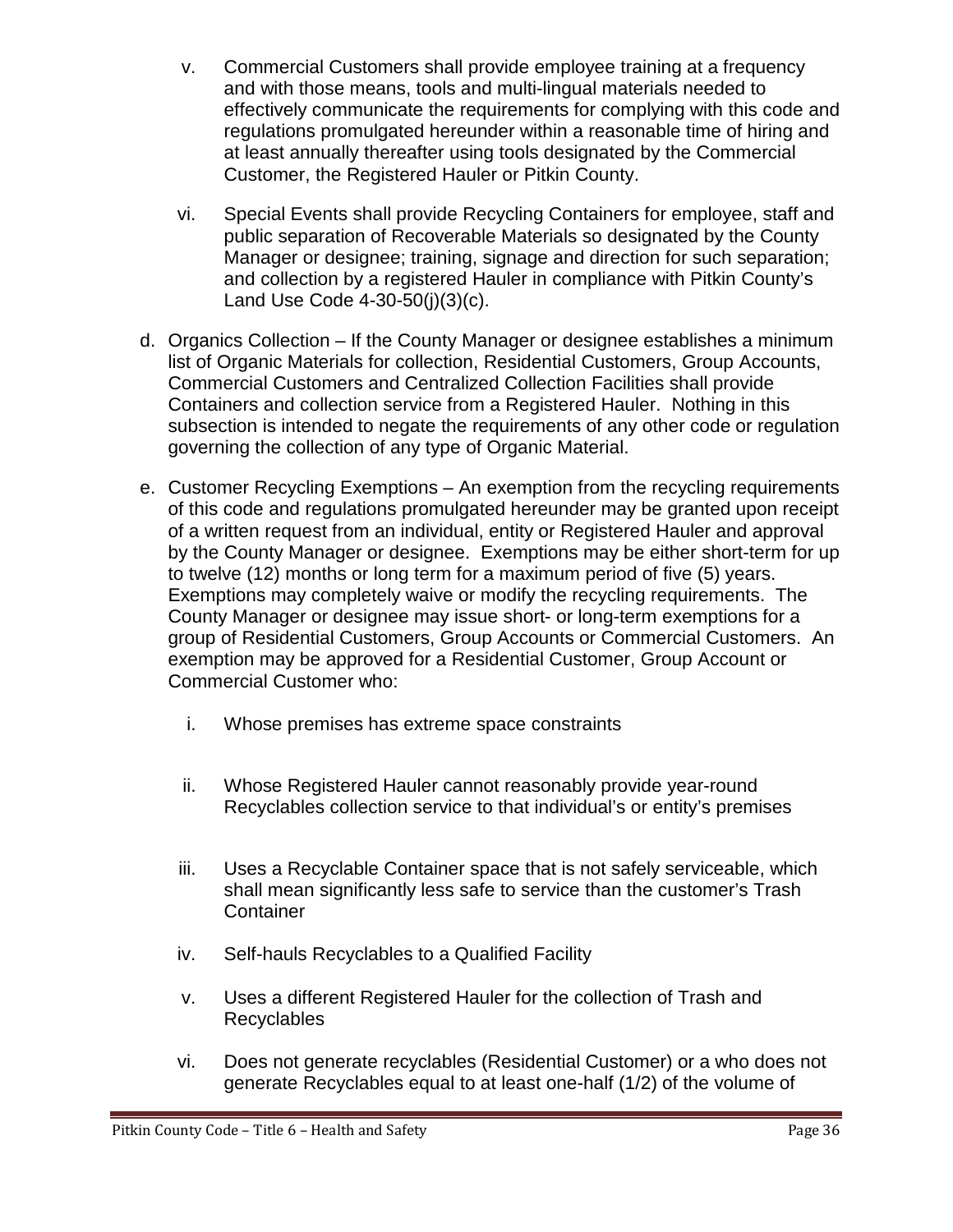Trash service based on the Trash Container size and collection frequency (Commercial Customer)

vii. Will violate another Pitkin County code or regulation, or state of federal regulation if required to separate Recyclables for collection

# *(Ord. 91-1 § 4) §6.16.50 repealed and reenacted Ord. 052-18, 12-05-18*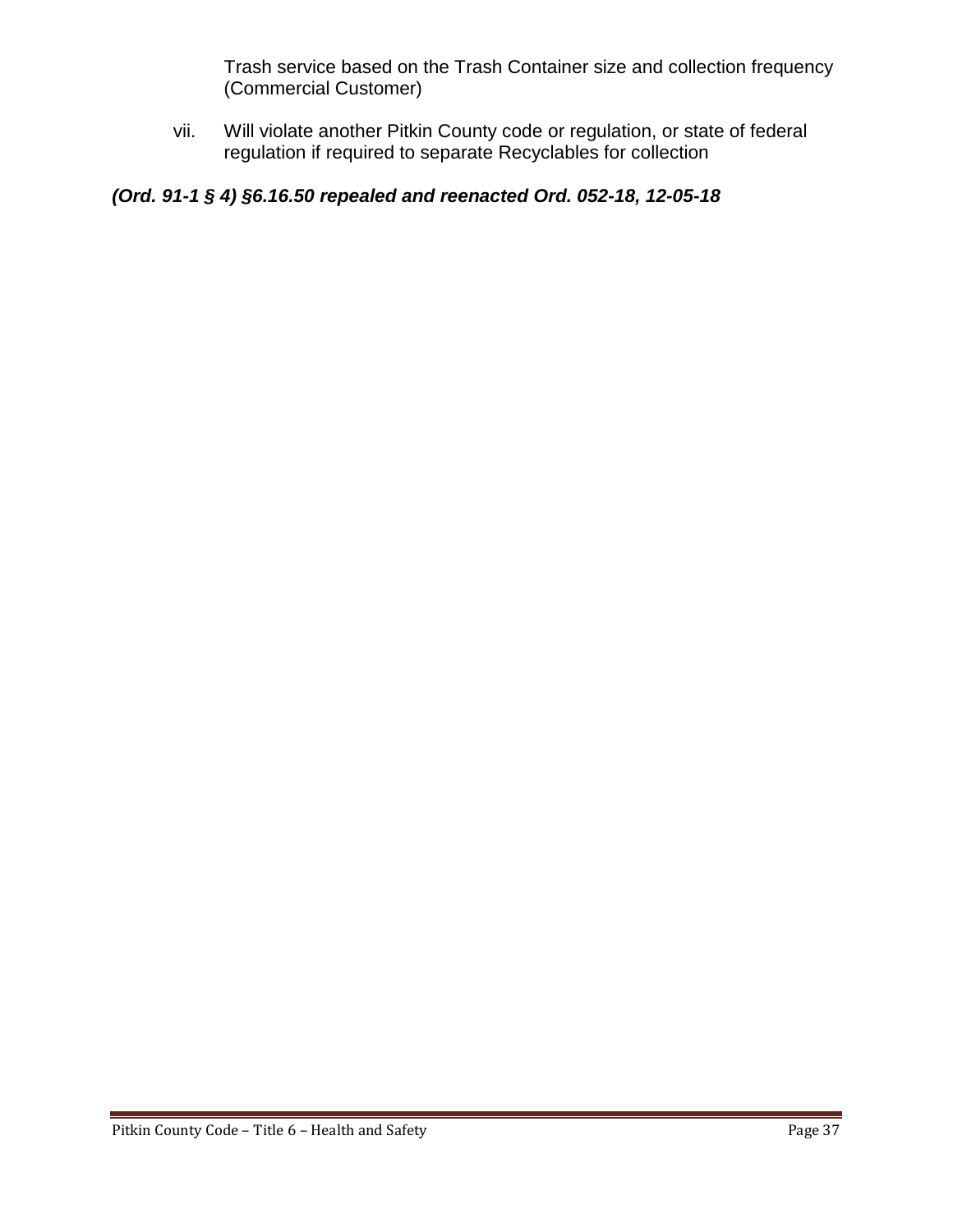### **6.16.060: VIOLATION AND PENALTIES**

- a. Upon the determination of the Pitkin County Public Works Department, Environmental Health Department, Sherriff's Office, Fire Marshal or other sworn officer that the owner of any parcel of property within unincorporated Pitkin County has permitted the dumping, deposition or accumulation, or blowing of Solid Waste on public or private property or from a Container or collection vehicle, which shall be a Class 2 petty offence pursuant to CRS 30-15-401, a violation notice will be issued, clean-up actions may be taken and fines assessed.
- b. Residential Customer, Group Account, Commercial Customer and Centralized Collection Facility violations of this code and regulations promulgated shall be assessed according to the following schedule of fines:

| 1. 1 <sup>st</sup> Offense                 | \$500   |
|--------------------------------------------|---------|
| 2. $2^{nd}$ Offense                        | \$750   |
| 13. 3 <sup>rd</sup> and Following Offenses | \$1,000 |

- c. Wildlife Protection Violations Additional penalties for violations of Pitkin County Code 6.44 Wildlife Protection may be assessed per that regulation.
- d. Registered Hauler Violations It shall be a misdemeanor for any individual or entity to haul Solid Waste pursuant to this code and any regulation promulgated hereunder in unincorporated Pitkin County without first having obtained a registration for operation and fully complying with the requirements of this code and the regulations promulgated hereunder. Each separate collection service at each customer location or deposit at the Pitkin County Solid Waste Center or other facility without a registration shall constitute a violation of this requirement and may be punishable by ninety (90) days in the County jail in addition to the following schedule of monetary fines:

| 1 <sup>st</sup> Offense | \$500                                                       |  |
|-------------------------|-------------------------------------------------------------|--|
| 2 <sup>nd</sup> Offense | \$1.000                                                     |  |
|                         | 3rd Offense Suspension or Revocation of Hauler Registration |  |

e. Any further violations and penalties as set forth in the Manager's Rules, Section 6 in Appendix 1.

## *§ 16.060 added Ord. 005-10) §6.16.60 repealed and reenacted Ord. 052-18, 12-05- 18*

# **6.16.070: PROCEDURES FOR ADOPTION OF REGULATIONS AND STANDARDS**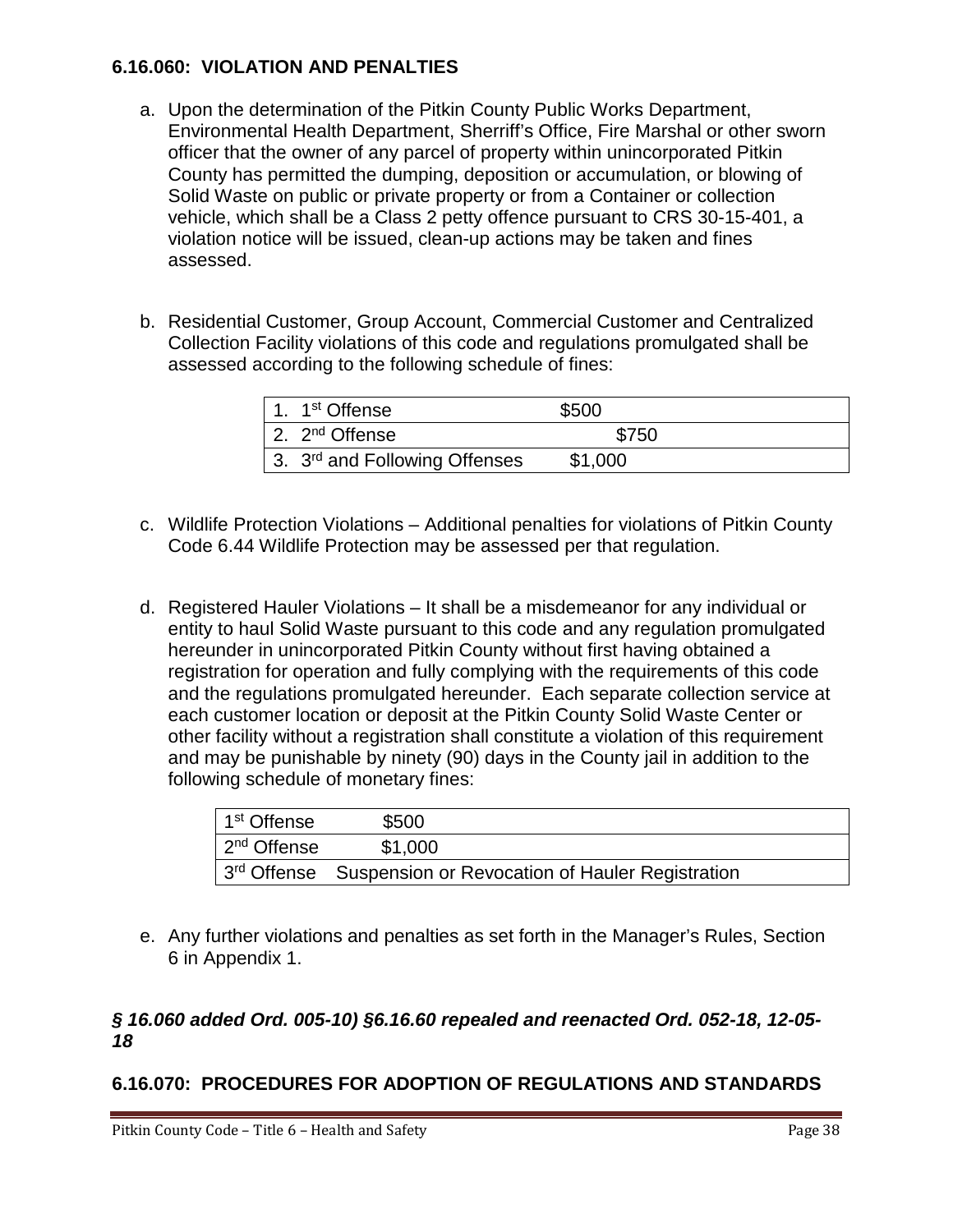- a. The Pitkin County Manager or designee is authorized to adopt rules and regulations necessary to implement this code. Any regulation shall be subject to approval of the Board of County Commissioners and shall be made subject to a public notification, appeal and approval process.
- b. The Pitkin County Manager is authorized to establish standards and guidelines necessary to effectuate the implementation of this code and regulations promulgated hereunder. The standards and guidelines will be developed after consultation with Registered Haulers and the public, will be subject to a public notification process and will be available for review at the County Manager's office. Registered Haulers, Residential Customers, Group Accounts and Commercial Customers shall comply with standards and guidelines, which will be reviewed regularly by the County and amended as appropriate.

# **6.16.080: DUMPING ON PUBLIC OR PRIVATE PROPERTY—CITATION—PENALTY**

Should any section or sections of this code be determined by a court of competent jurisdiction to be unconstitutional or invalid for any reason, then that section or sections shall be deemed severable and the remaining provisions of this code shall continue in full force and effect.*(Ord. 91-1 § 7—9) §6.16.80 repealed and reenacted Ord. 052-18, 12-05-18*

# **6.16.090: EFFECTIVE DATE**

The effective date of this code and regulations promulgated hereunder shall be January 1, 2019.

# *(§ 6.16 ord. 91-1 § 10, ord. 01-05) §6.16.090 added Ord. 052-18, 12-05-18*

## **6.16.100: PUBLICATION**

The Ordinance adopting this code, shall be published upon final adoption, by title and short summary in the Aspen Times Weekly and full text posted on the Pitkin County Website. The code.

## *§ 6.16.100 added Ord. 052-18, 12-05-2018*

## *Title 6.16 repealed and reenacted in its entirety Ord. 052-18, 12-05-2018*

## **6.16.110: CONSTRUCTION AND DEMOLITION DIVERSION REGULATION**

This section shall be known as Construction and Demolition Diversion Regulation. The purpose is to achieve Reduction and/or Recycling of Debris generated by Construction and Demolition Projects, thereby diverting debris from Disposal Facilities, saving landfill space and conserving natural resources consistent with Pitkin County's core focus area to Conserve Natural Resources and Environment of the Flourishing Natural and Built Environment Strategic Plan.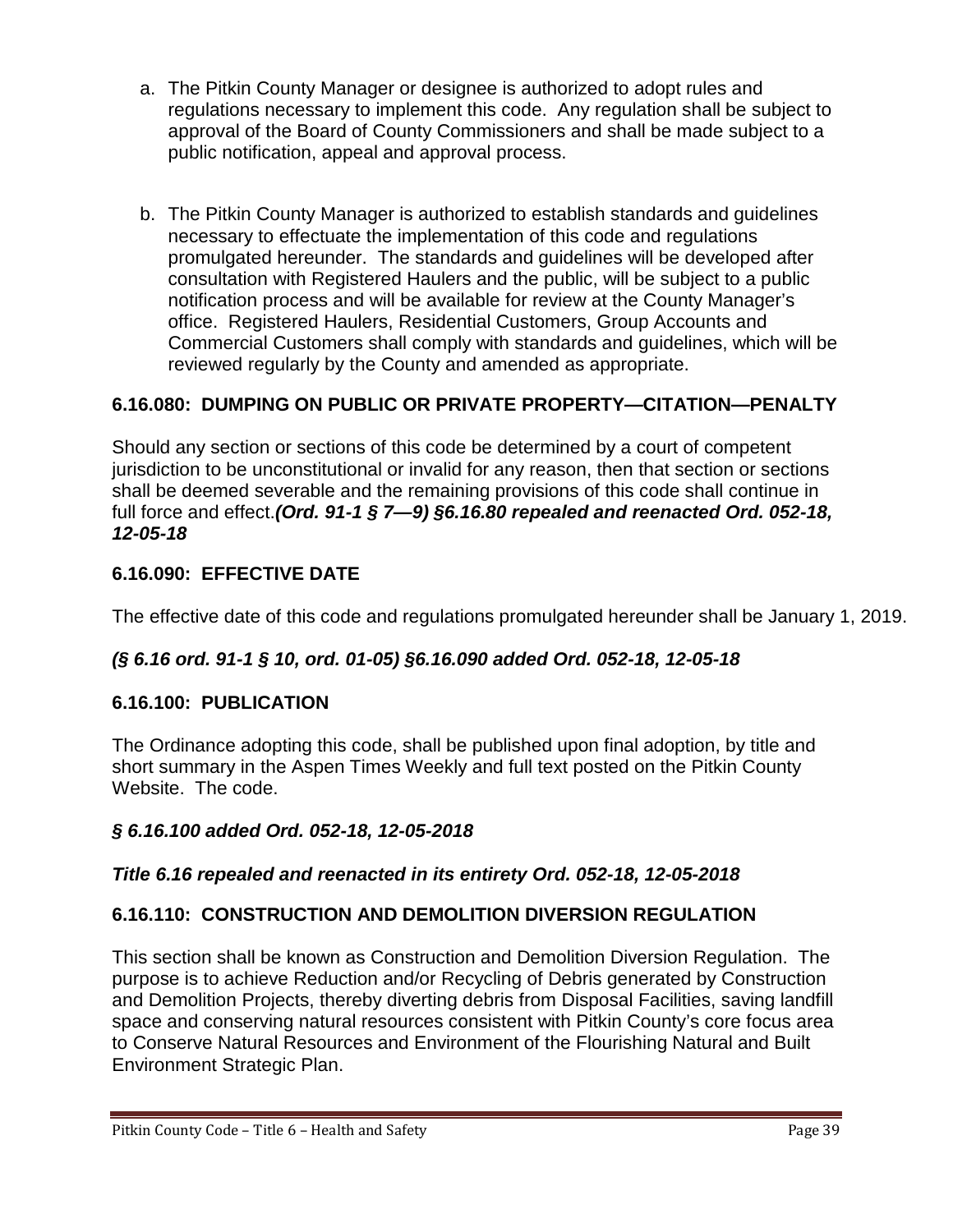### **6.16.120: DEFINITIONS**

The following words, terms and phrases when used in this code shall have the meanings ascribed to them in this Section:

- A. *"Building Official"* is the Building Official of the Pitkin County Community Development Department or his/her authorized representative
- B. *"Construction and Demolition Debris (C&D waste)"* is solid waste generated by or resulting from construction or demolition-related activities including, but not limited to, building, construction, deconstruction, demolition, improvement, reconstruction, remodeling, renovation, repair, or site clean-up.
- C. *"County Manager"* is the Pitkin County Manager.
- D. *"Diversion Compliance Deposit (DCD)"* is a cash deposit made to the Pitkin County Landfill by permittees who wish to do construction and demolition projects within unincorporated Pitkin County. The DCD is only required in situations where the permitted construction project meets the standards defined in the MANAGERS RULES Section 2.a. The DCD is calculated using the formula in MANAGERS RULES Section 2.b. The DCD is refundable; the amount of the DCD which shall be refunded is defined in Section 2 of the MANAGERS RULES. The DCD only applies to the General/Number 1 permit for the project.
- E. *"Diversion Report"* is an electronically submitted report to the Pitkin County Landfill by any permittee who has been required to pay a Diversion Compliance Deposit for their permitted work in unincorporated Pitkin County. This report is due at the end of work on the project and must be submitted before a Final Building Inspection will be done on the permitted work. The Diversion Report will be used by Pitkin County Staff to determine if the permittee met the requirements set forth in Sections 1, 2, and 3 of the MANAGERS RULES. The Diversion Report must include receipts (or copies of receipts) for ALL waste produced by the permitted work - these receipts must include the date the material was removed from the site and location of disposal, sale, or reuse. The Diversion Report must include the weight (in tons) of all solid waste landfilled, the total weight of each type of Recoverable Material disposed of in any manner in any location, and how many loads of landfilled waste from the permitted project were classified as **Tier 4** waste by the Pitkin County Landfill (see Section 3 of the MANAGERS RULES).
- **F.** *"Final Building Inspection"* The final building inspection done by the Community Development Department of Pitkin County.
- G. *"Hazardous Materials"* are the same as defined in the United States Hazardous Materials Transportation Act (49 USC Section 5101).
- H. *"Permit"* means a permit issued by the Community Development Department for construction, deconstruction, demolition, excavation, grading, improvement, land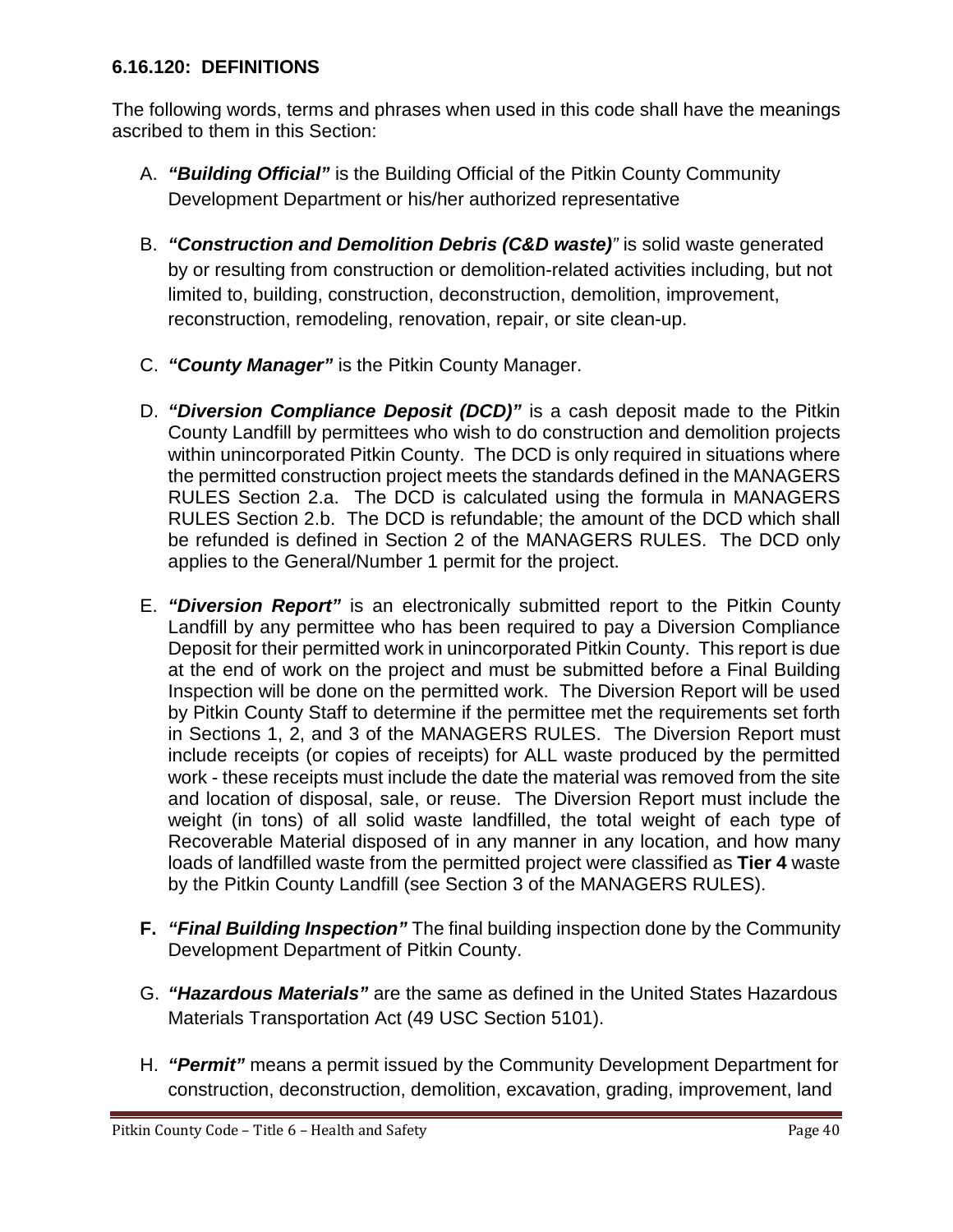clearing, reconstruction, remodeling, renovation, repair, site clean-up, or any activity relating to any of these activities.

- I. *"Permittee"* means any individual, firm, limited liability company, association, partnership, political subdivision, government agency, municipality, industry, public or private corporation, or any entity or person whatsoever that applies for a General/Number 1 Permit.
- J. *"Qualified Facility"* is a facility that arranges for or causes the recovery of one (1) or more materials including items for reuse, remanufacturing, reclaiming, recycling, mulching, composting, or other action that allows the resource to be recovered, and is compliant with any local, state and federal standards that may be established to regulate or designate such facilities.
- K. *"Recycling Facility"* is a facility that collects specific materials for reuse or recycling. Recycling facilities are identified in the Attachment A.
- L. *"Recoverable Material(s)"* are the materials listed in Section 1.a. of the MANAGERS RULES which define how this section of the code will be executed. This list may be changed at any time by Pitkin County Solid Waste Center Staff.
- M. *Recoverable Materials Diversion Acknowledgement Form* is a form that must be signed by the permittee for any project meeting the standards defined in Section 2.a. of the MANAGERS RULES. This form acknowledges Pitkin County's diversion requirements and the consequences of failure to meet these requirements (detailed in Section 2 of MANAGERS RULES) .
- N. *"Reuse" and "Reused Onsite"* means any action that involves the beneficial use of materials at the location of origin such as the construction of other structures, fencing, decorative or other approved use. Written documentation of reuse must be included in the Diversion Report if the permittee wishes to have the weight of these materials included in the assessment of their compliance with Section 2 of MANAGERS RULES.
- O. *"Solid Waste Landfill"* means a permitted disposal facility that accepts solid waste for land disposal.
- P. *"Solid Waste Manager"* is the Pitkin County Solid Waste Manager.

# **6.16.130: REQUIREMENTS**

- A. Sections 1 and 3 of MANAGERS RULES shall apply to all material brought to the Pitkin County Landfill.
- B. Section 2 of MANAGERS RULES shall apply to permitted construction, renovation, building repair, deconstruction, earthmoving, or demolition projects in unincorporated Pitkin County. The Community Development Department will not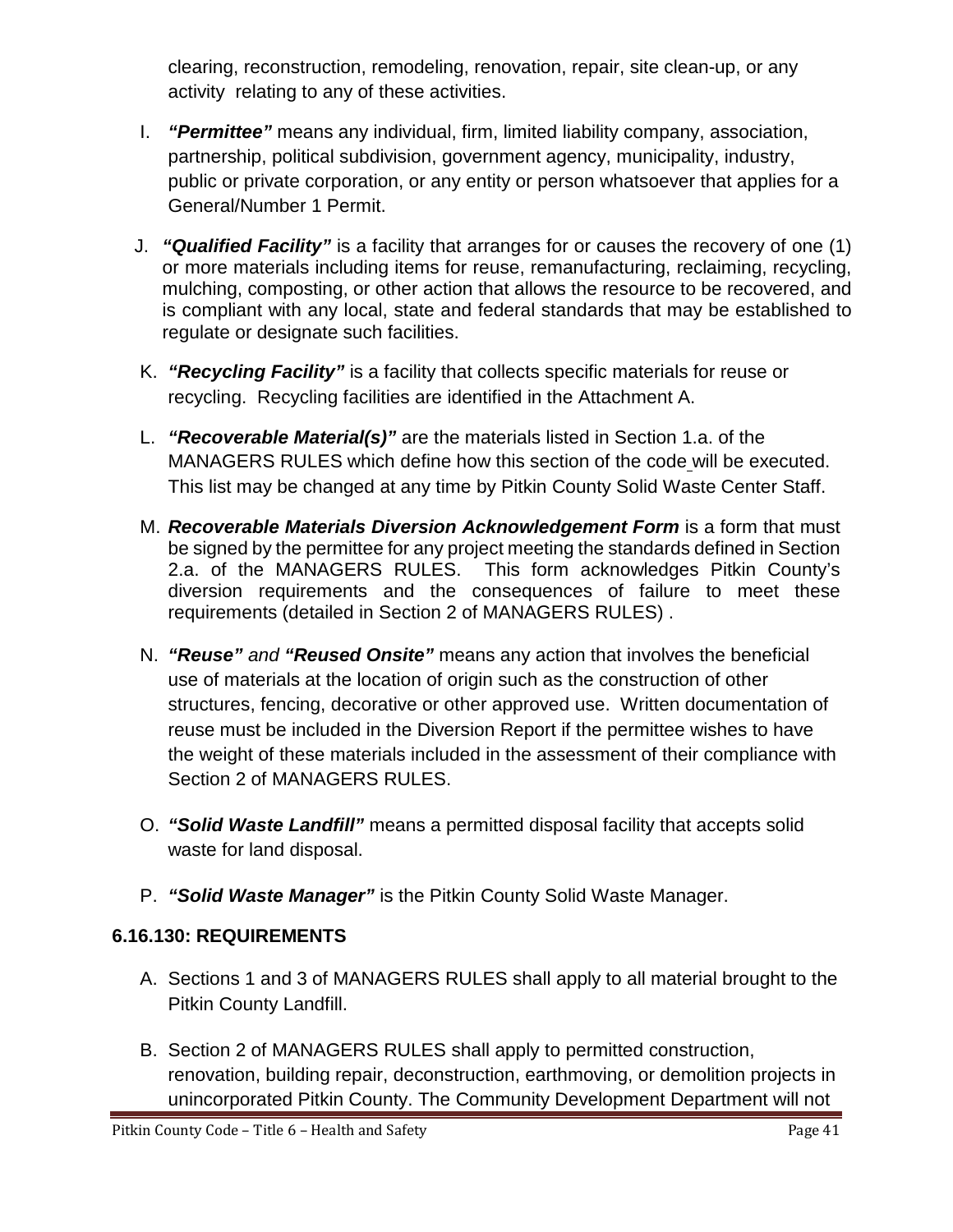issue a permit until the permittee has completed a Recoverable Materials Diversion Acknowledgement Form and paid a Diversion Compliance Deposit to the Pitkin County Landfill.

- C. At completion of the project but before Final Building Inspection, the permittee shall submit the Diversion Report as defined above. Final Building Inspection of the permitted work may not occur until the Diversion Report is completed and submitted as verified by the Solid Waste Manager. If the Diversion Report is not completed and submitted, Final Building Inspection will not occur.
- D. Once the Diversion Report is completed and submitted, it will be reviewed by Pitkin County Landfill Staff. If the permittee met all of the diversion requirements set forth in MANAGERS RULES Sections 1, 2, and 3 as determined by Pitkin County Landfill Staff based on documentation provided by the permittee in the Diversion Report then the entire Diversion Compliance Deposit shall be returned to the permittee. If the diversion requirements were partially met, Pitkin County Landfill Staff will use MANAGERS RULES Section 2 to determine whether the permittee is eligible for a partial Diversion Compliance Deposit refund.
- E. In the event that a permittee has failed to submit a complete Diversion Report within two years of signing a Recoverable Materials Diversion Acknowledgement Form, the Permittee shall apply for an extension to the Recoverable Materials Diversion Acknowledgement Form or lose 100% of their Diversion Compliance Deposit.
- F. If set forth by resolution of the Pitkin County Board of County Commissioners, the Permittee shall pay a non-refundable administrative fee sufficient to compensate the County for all expenses incurred in administering this code.

**6.16.140: STANDARDS, GUIDELINES AND CRITERIA.** The Solid Waste Manager will establish and/or adopt standards, guidelines, and criteria consistent with this Section and reasonably necessary to achieve the objectives of this Code. These rules and procedures are detailed in the MANAGERS RULES adopted in tandem with this code.

**6.16.150: INSPECTIONS. The Solid Waste Manager, or designee, may make such inspections as he/she may deem necessary to determine Permittee's compliance with the Code**

**6.16.150 APPEALS.** Appeals of the rulings of the Solid Waste Manager relating to approval of a Diversion Report shall be filed with the Pitkin County Manager's office.

# *§'s 6.16.110-150 added [Ord. 015-2020,](https://pitkincounty.com/DocumentCenter/View/26097/Ord0152020) 04-22-2020*

# **6.20: EMERGENCY TELEPHONE SERVICE SYSTEM IN PITKIN COUNTY**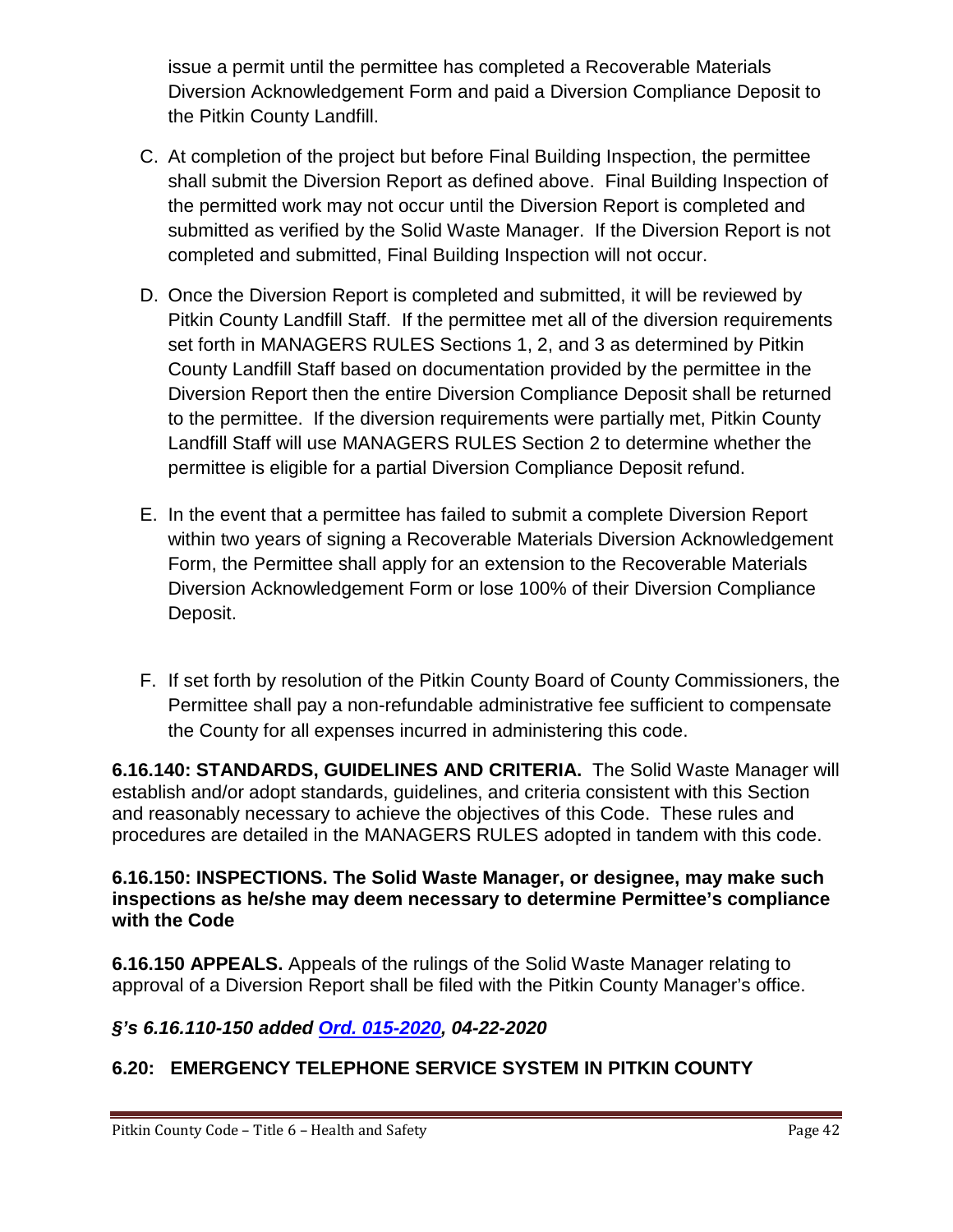### SECTIONS:

- 6.20.010 AUTHORITY
- 6.20.020 CHARGE IMPOSED
- 6.20.030 COLLECTION OF CHARGES

### **6.16.100: PUBLICATION**

The Ordinance adopting this code, shall be published upon final adoption, by title and short summary in the Aspen Times Weekly and full text posted on the Pitkin County Website. The code goes into effect 30 days after final publication and posting or otherwise as stated in Section 6.16.090 of this code.

#### **6.20.010: AUTHORITY**

The Chairman of the Board of County Commissioners is authorized to execute a revised Intergovernmental Agreement with the City of Aspen, Town of Snowmass Village, Town of Basalt, Aspen Fire Protection District, Snowmass-Wildcat Fire Protection District, Basalt and Rural Fire Protection District, Aspen Ambulance District, and the Carbondale and Rural Fire Protection District concerning the continued implementation of an "Enhanced 9-1-1" Emergency Telephone Service in order to maintain an emergency telephone service system in Pitkin County, Colorado. *(Res. 90- 22 § 1; (part) Res. 032-09; Ord. 005-10)*

#### **6.20.020: CHARGE IMPOSED**

There is imposed, pursuant to Colorado Revised Statutes, Section 29-11-100.5 through Section 29-11-107, et seq.2009 , as amended, upon all telephone exchange facilities within Pitkin County and portions of Eagle and Gunnison Counties, an emergency telephone charge in an amount not to exceed one dollar and twenty-five cents (\$1.25) per month, , as approved by the Public Utilities Commission. Upon recommendation of the Emergency Telephone Service Authority, the Board of County Commissioners may, by resolution, raise or lower the emergency telephone charge as approved by the Public Utilities Commission.

The Aspen-Pitkin County Emergency Telephone Service Authority is authorized to impose an emergency telephone charge for those areas within its jurisdiction for which emergency telephone service will be provided, which charge shall in an amount not to exceed one dollar and twenty-five cents (\$1.25) per month. *(Res. 90-21 § 2; (part) Res. 032-09; 005-10)*

#### **6.20.030: COLLECTION OF CHARGES**

Telephone service suppliers providing telephone service in Pitkin County are authorized to collect the emergency telephone charge imposed by this chapter in accordance with Colorado Revised Statutes, 29-11-100.5 through Section 29-11-107 et seq., 2009, as amended. *(Res. 90-22 § 3; Res. 032-09; Ord. 005-10)*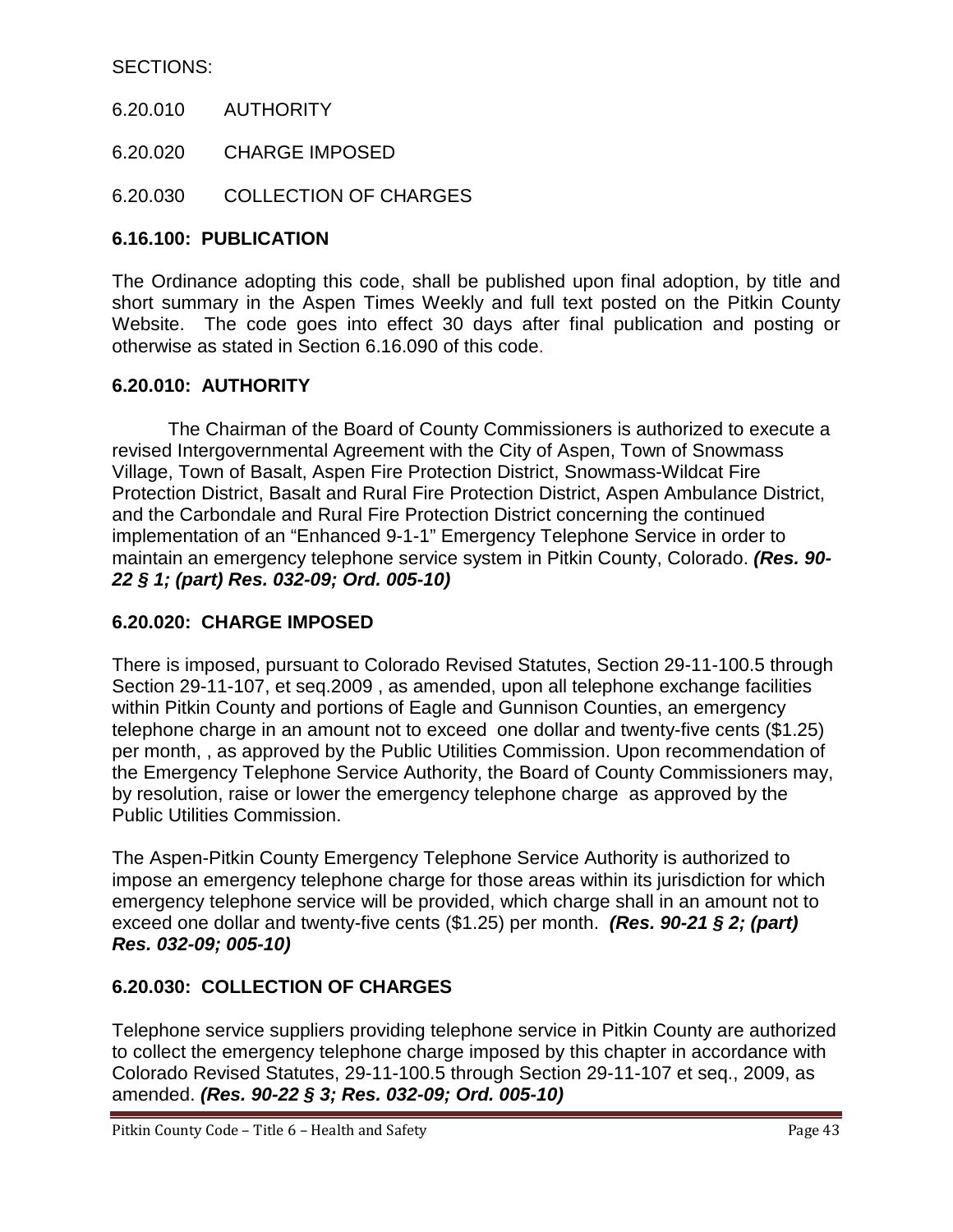### **6.24: EMERGENCY TELEPHONE SERVICE SYSTEM IN ASPEN AMBULANCE DISTRICT**

SECTIONS:

- 6.24.010 AUTHORITY
- 6.24.020 CHARGE IMPOSED
- 6.24.030 COLLECTION OF CHARGES

### **6.24.010: AUTHORITY**

The Chairman of the Aspen Ambulance District is authorized to sign a revised Intergovernmental Agreement with the City of Aspen, Town of Snowmass Village, Town of Basalt, Aspen Fire Protection District, Snowmass-Wildcat Fire Protection District, Basalt and Rural Fire Protection District, , and the Carbondale and Rural Fire Protection District in order to maintain an emergency telephone service system in the Aspen Ambulance District, Colorado. *(Res. 90-21 § 1; (part) Res. 032-09; Ord. 005-10)*

#### **6.24.020: CHARGE IMPOSED**

There is imposed, pursuant to Colorado Revised Statutes, Section 29-11-100.5, through 29-11-107, et seq. 2009, as amended, upon all telephone exchange facilities within the Aspen Ambulance District, an emergency telephone charge in an amount not to exceed one dollar and twenty-five cents (\$1.25) per month, as approved by the Public Utilities Commission. Upon recommendation of the Emergency Telephone Service Authority, the Board of County Commissioners of Pitkin County, Colorado, acting as the Board of the Aspen Ambulance District, may, by resolution, raise or lower the emergency telephone charge, as approved by the Public Utilities Commission*.* 

The Aspen-Pitkin County Emergency Telephone Service Authority is authorized to impose an emergency telephone charge for those areas within its jurisdiction for which emergency telephone service will be provided, which charge shall in an amount not to exceed one dollar and twenty-five dents (\$1.25) per month. *(Res. 90-21 § 2; (part) Res. 032-09; Res. 005-10)*

#### **6.24.030: COLLECTION OF CHARGES**

Telephone service suppliers providing telephone service in the Aspen Ambulance District are authorized to collect the emergency telephone charge imposed by this chapter in accordance with Colorado Revised Statutes, 29-11-100.5 through Section 29-11-107 et seq., 1973, as amended. *(Res. 90-21 § 3 (part) Res. 032-09; Ord. 005-10)*

## **6.28: WASTE WATER TREATMENT SYSTEMS – REPEALED**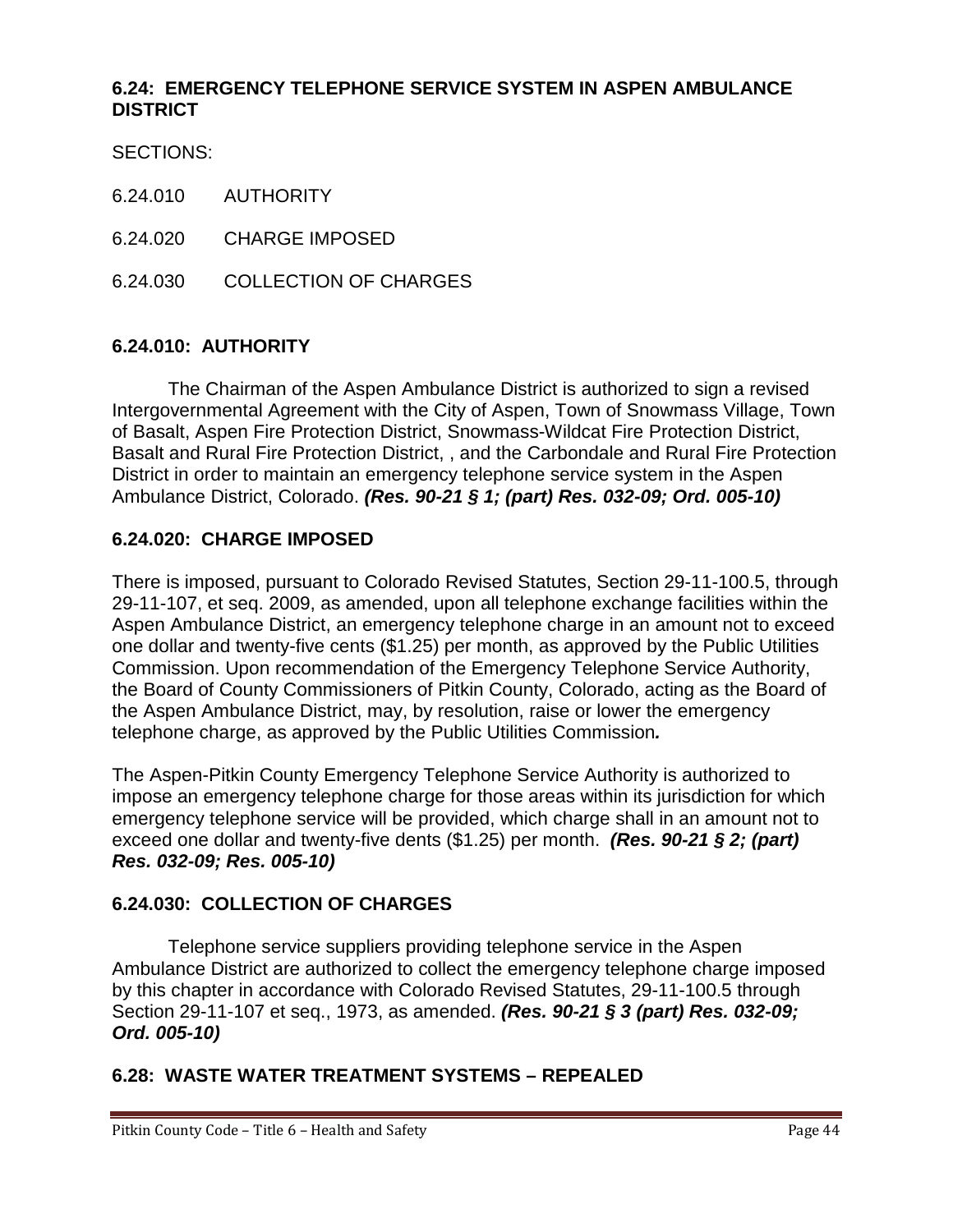**Click here to view the complete [Onsite Waste Water Treatment System Code](https://pitkincounty.com/DocumentCenter/View/17621/Pitkin-County-2018-OWTS-final-copy)** *(Repealed and reenacted Ord. 030-2014, 08-27-2014; Repealed Ord. 050-2018)*

## **6.29: GRAYWATER TREATMENT SYSTEM REGULATIONS**

**[Click here to view the complete Graywater Treatment System Regulations](https://pitkincounty.com/DocumentCenter/View/16912/Gray-Water-Regs)**

*(enacted Ord. 012-2018, 02-14-2018)*

#### **6.32: NOXIOUS WEEDS**

**[Click here to view the complete Pitkin County Noxious Weed Management Plan.](https://pitkincounty.com/DocumentCenter/View/18857/boccord0042019)** *(Ord. 99-48 § 7; Ord. 002-10; Ord. 035-2018 (part) 08-08-2018; Ord. 004-2019)*

#### **6.36: NOISE ABATEMENT**

Sections:

- 6.36.010 Declaration of policy.
- 6.36.020 Definitions and standards.
- 6.36.030 Noises prohibited.
- 6.36.040 Use district noise levels--Maximum permissible sound levels.
- 6.36.050 Sound level measurement.
- 6.36.060 Exemptions.
- 6.36.070 Permits/Variances.
- 6.36.080 Appeals for permit denial.
- 6.36.090 Motor vehicle noise.
- 6.36.100 Enforcement responsibility.
- 6.36.110 Violations--Penalties.
- 6.36.120 Court ordered abatement.

#### **6.36.010 Declaration of policy.**

The Board of County Commissioners finds and declares that noise is a significant source of environmental pollution that represents a present and increasing threat to the public peace and to the health, safety and welfare of the residents of Pitkin County and its visitors. These findings and declarations are supported by the Pitkin County Strategic Plan and Article 10 of the Pitkin County Ecological Bill of Rights.

Noise has an adverse effect on the psychological and physiological well being of persons, thus constituting a present danger to the public's health, economic and aesthetic well being of the County. Accordingly, it is the policy of the Board to provide standards for permissible noise levels in various areas and manners and at various times and to prohibit noise in excess of those levels. Further, it is the policy of the county to permit only that development which will not generate noise which would adversely impact land uses or occupants thereof.

#### **6.36.020 Definitions and Standards.**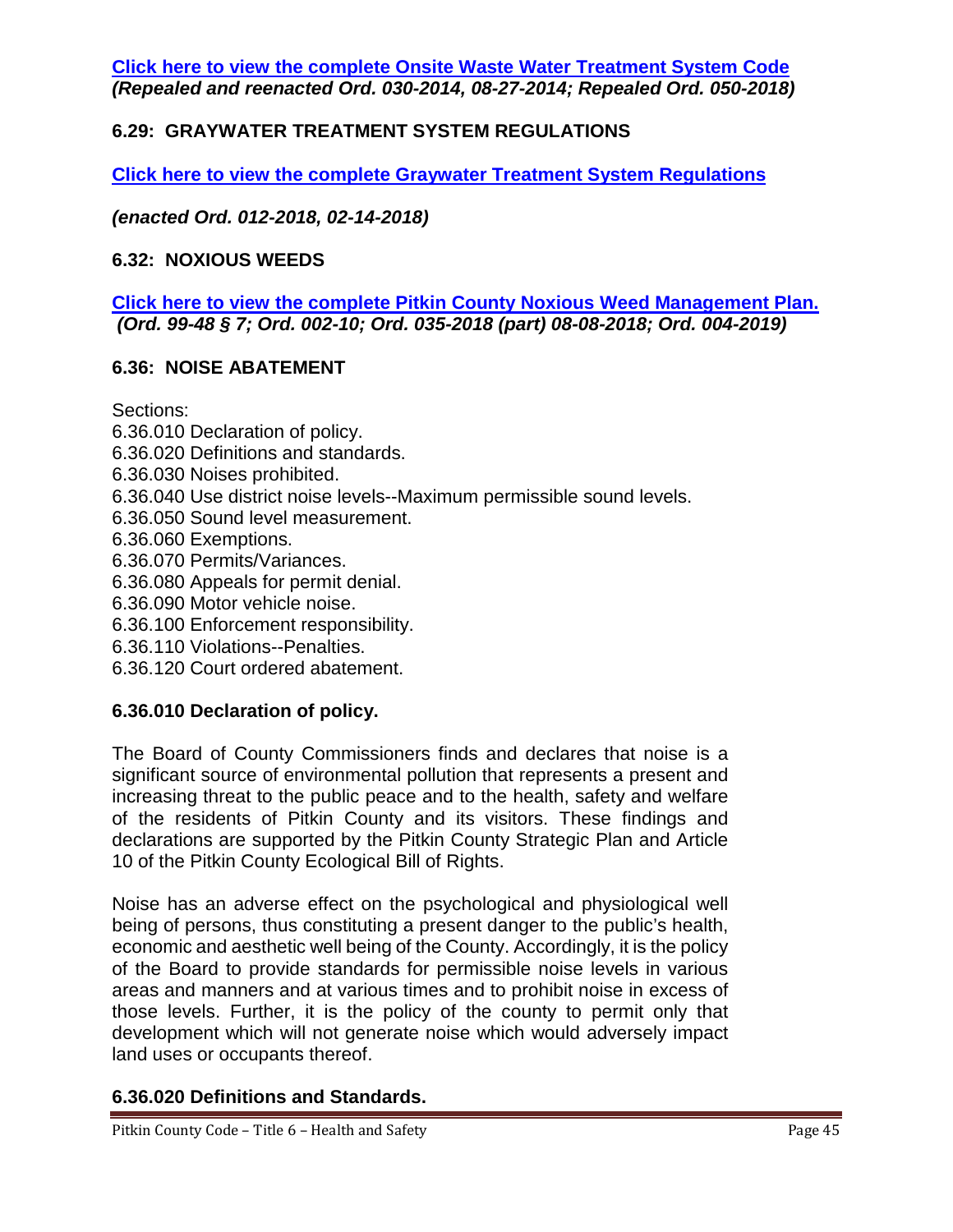All terminology used in this chapter and not defined below shall be in conformance with applicable American National Standards Institute publications (ANSI) SI.4-1971 or its successor publications. For the purposes of this chapter, certain words and phrases used are defined as follows:

"'A' weighted sound pressure level" means the sound pressure level, as measured with a sound level meter using the A-weighing network. The standard notation is dB(A) or dBA.

"Ambient sound pressure level" means the sound pressure level or the allencompassing noise associated with a given environment usually a composite of sounds from many sources.

"Business district" means an area zoned as defined in the Pitkin County Land Use Code, including but not limited to areas designated B-1, B-2, PUB, T, SKI-REC, P-1, VC and as such designations may be amended.

"Construction activities" means any and all activity incidental to the erection, demolition, assembling, altering, installing or equipping of buildings, structures, roads or appurtenances thereto, including land clearing, grading, excavating and filling.

"Construction District" A "floating district," for the purposes of this chapter, is defined as a site of ongoing construction activity. This designation will be in effect only for the duration of said activity or for the dates of any applicable building permit or special review approval at a designated site, whichever is shorter. This designation may occur in any of the zone districts as defined in the Pitkin County Land Use Code.

"Decibel" means logarithmic and dimensionless unit of measure often used in describing amplitude of sound. Decibel is symbolized by the letters "dB."

"Department" means the Pitkin County Environmental Health Department.

"Emergency vehicle" means a motor vehicle authorized to have sound warning devices such as sirens and/or bells and/or air horns which may lawfully be used when responding to an emergency or during a police activity.

"Emergency work" means work made necessary to restore property to a safe condition following an unusual event, or work required to protect the public's health and persons or property from exposure to danger. This includes, but is not limited to: road cleaning, snow, ice, mud and debris removal from public rights-of-way.

"Grounds maintenance equipment" means that equipment necessary to maintain yards, parks and lots which includes but is not limited to lawn mowers, leaf blowers, edgers, trimmers, tillers and chain saws.

"Industrial district" means an area zoned as defined in the Pitkin County Land Use Code under the subheading of I and any special review approval as an industrial use.

"Motor vehicle" means any vehicle which is propelled by mechanical power,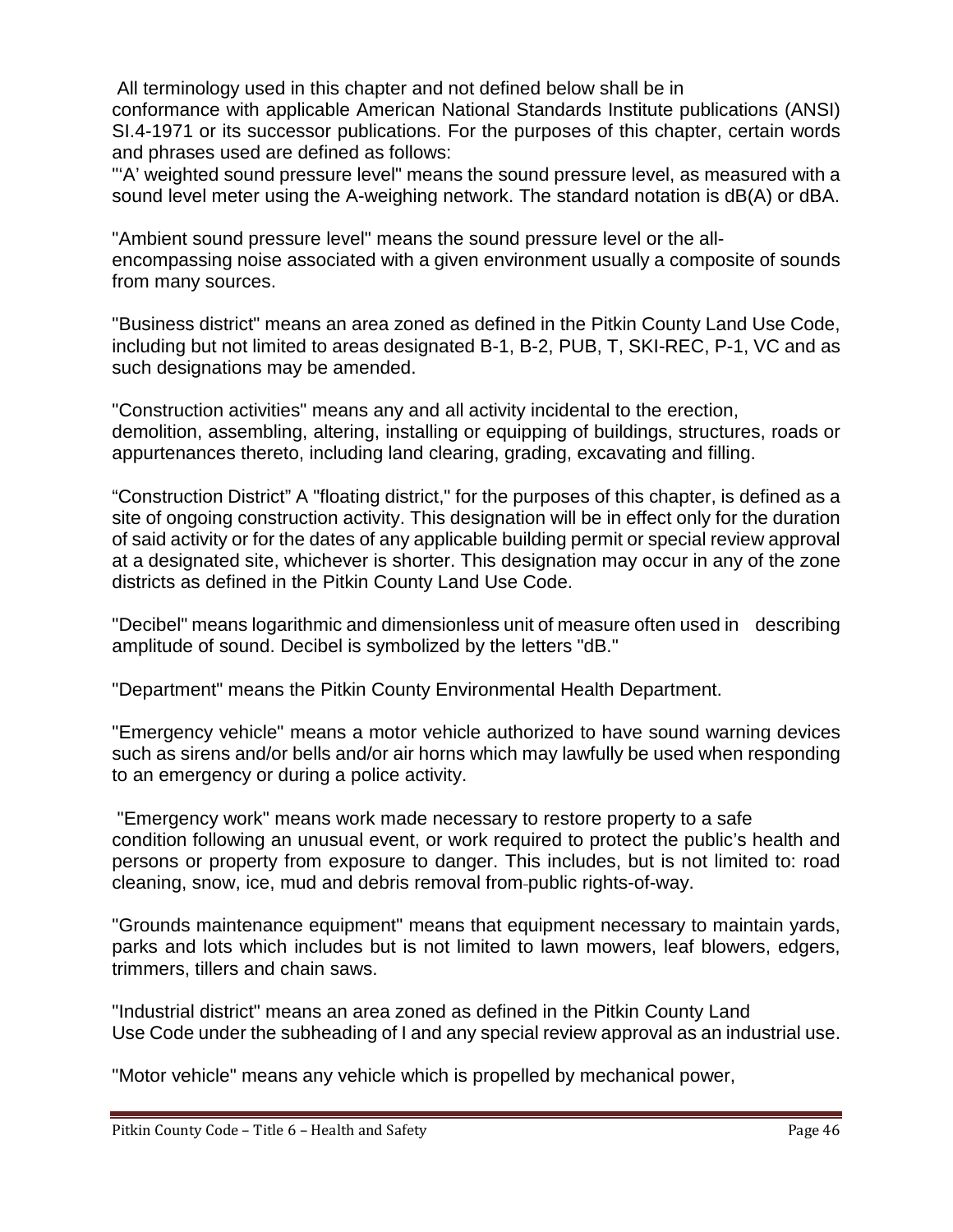including, but not limited to, passenger cars, trucks, truck-trailers, buses, campers, motorcycles, mini bikes, mopeds, semi-trailers, go-carts, snowmobiles and racing vehicles.

"Muffler" means an apparatus consisting of a series of chambers or baffle plates designed for the purpose of transmitting gases while reducing sound emanating from such apparatus.

"Noise" means a sound which is measured as the sound pressure level in decibels (dB) which is unwanted or which causes or tends to cause an adverse psychological or physiological effect on human beings.

"Nuisance" means the doing of or the failure to do something which allows or permits noise to be emitted from any source(s) in excess of the standards of this chapter.

"Person" means any human being, firm, association, organization, partnership, business, trust, corporation, company, contractor, supplier, installer, user, owner or operator, including any municipal corporation, state or federal government agency, district, and any officer or employee thereof.

"Plainly audible noise" means any noise for which the information content of the noise is unambiguously transferred to the listener, such as, but not limited to, understanding of spoken speech, comprehension of whether a voice is raised or normal, or comprehension of musical rhythms.

"Premise" means any building, structure, land, utility or portion thereof, including all appurtenances, and shall include yards, lots, courts, inner yards and real properties without buildings or improvements, owned or controlled by a person.

"Property boundary" means an imaginary line exterior to any enclosed structure, at the ground surface, and its vertical extension, which separates the real property owned by one person from that owned by another person and separates real property from the public premise, or in multiple dwelling units from adjoining units, such as a wall between two apartments.

"Public right-of-way" means any street, avenue, boulevard, highway, alley, sidewalk, mall or similar place which is owned or controlled by a public governmental entity.

"Residential district" means an area zoned as defined in the Pitkin County Land Use Code, including, but not limited to, areas designated R-6, R-15, R-15A, R-15B, R-30, MHP, AH, AH/PUD, AR-2, AR-10, FPV-O, LIR-35, RS-20, RS-G, CD-PUD, RS-30, RS-35, RS-160, RMF, AC/REC-2, TR-1, TR-2, UFV-O, VR, RR, U and as such designations may be amended from time to time.

"Sound" means a temporal and spatial oscillation in pressure, or other physical quantity, in a medium with interval forces that causes compression and rarefaction of that medium, and which propagates at finite speed to distance points.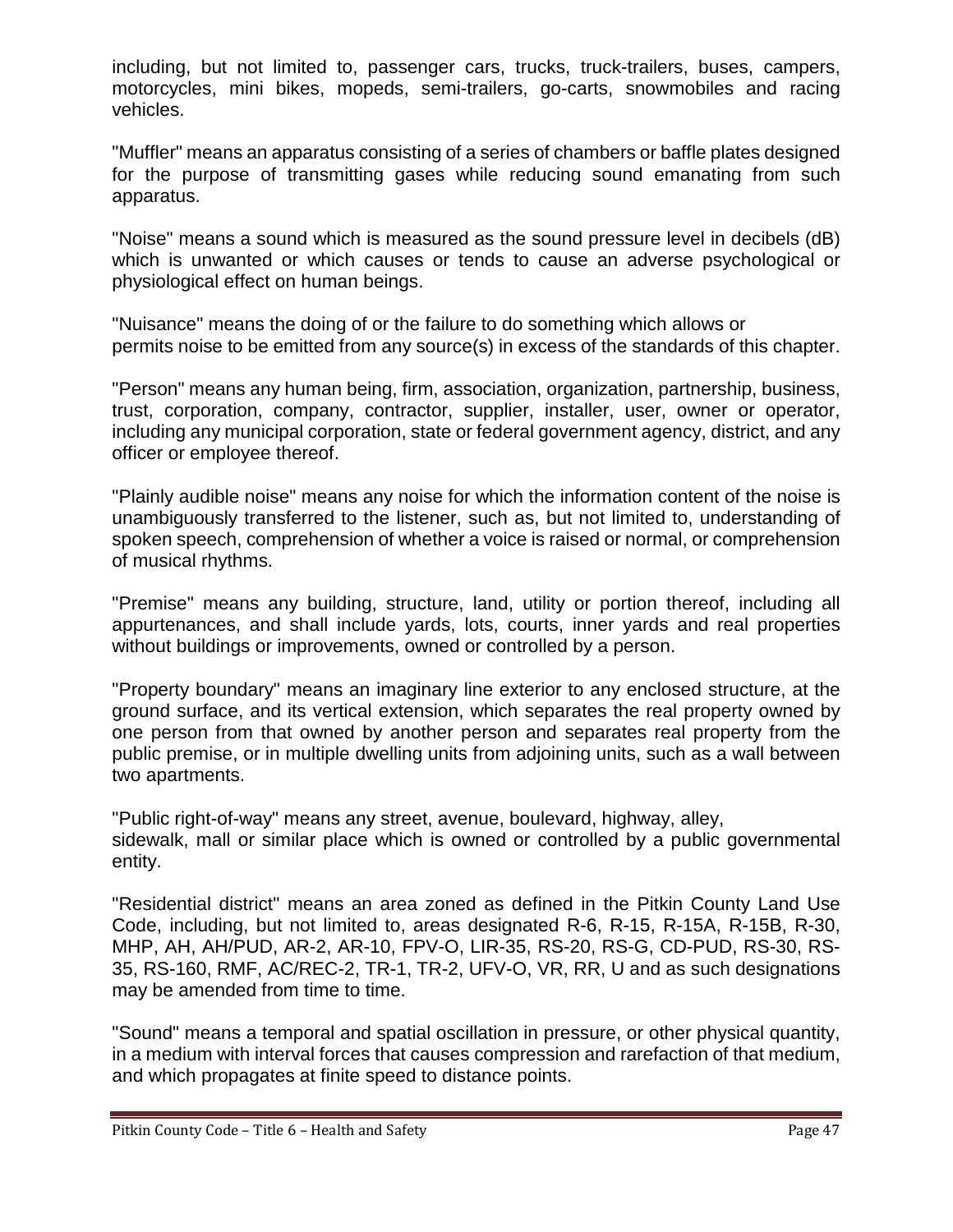"Sound level meter" means an instrument, including a microphone, amplifier,

RMS detector and integrator, time averager, output meter and/or visual display and weighing networks, that is sensitive to pressure fluctuations. The instrument reads sound pressure level when properly calibrated and is of Type 2 or better as specified in ANSI Publication S1.4-1971 or its successor publications.

"Sound pressure" means an instantaneous difference between the actual pressure and the average or barometric pressure at a given point in space due to sound.

"Sound pressure level" means twenty (20) times the logarithm to the base ten (10) of the ratio or the pressure of a sound to the reference pressure of twenty (20) micronewtons per square meter (20  $\times$  106 newtons/meter2), and is expressed in decibels.

"Special Purpose Zone Districts and Designations" PUB, T, U. May be applied anywhere in unincorporated Pitkin County.

"Special Review" For a land use allowed under the special review designation, the allowable noise level will be governed by the predominate use of that zone as it exists prior to special review use being allowed to function.

"Special Event" means an organized group activity at one or more specified locations which take place over a single day or several consecutive days at which a group of persons may gather, with or without the payment of an admission charge.

"Use district" means those districts established by the Pitkin County zoning ordinance and those established by this chapter.

## **6.36.030 Noises prohibited.**

A. General Prohibitions. In addition to the specific prohibitions outlined in subsection B of this section, and Sections 6.36.040 and 6.36.080, it is unlawful for any person to make, continue, or cause to be made or continued any noise as defined in Section 6.36.020, within the unincorporated areas of Pitkin County.

B. Specific Prohibitions. The following acts are declared to be in violation of this chapter.

1. Horns and Signaling Devices. Sounding of any horn or signaling device on

any truck, automobile, motorcycle, emergency vehicle or other vehicle on any street or public place within unincorporated areas of Pitkin County, except as a danger warning signal, or the sounding of any such signaling device for an unnecessary and unreasonable period of time, which period is deemed herein to be any time after which the danger being warned against is clearly passed.

2. Electronic producers of sound and similar devices.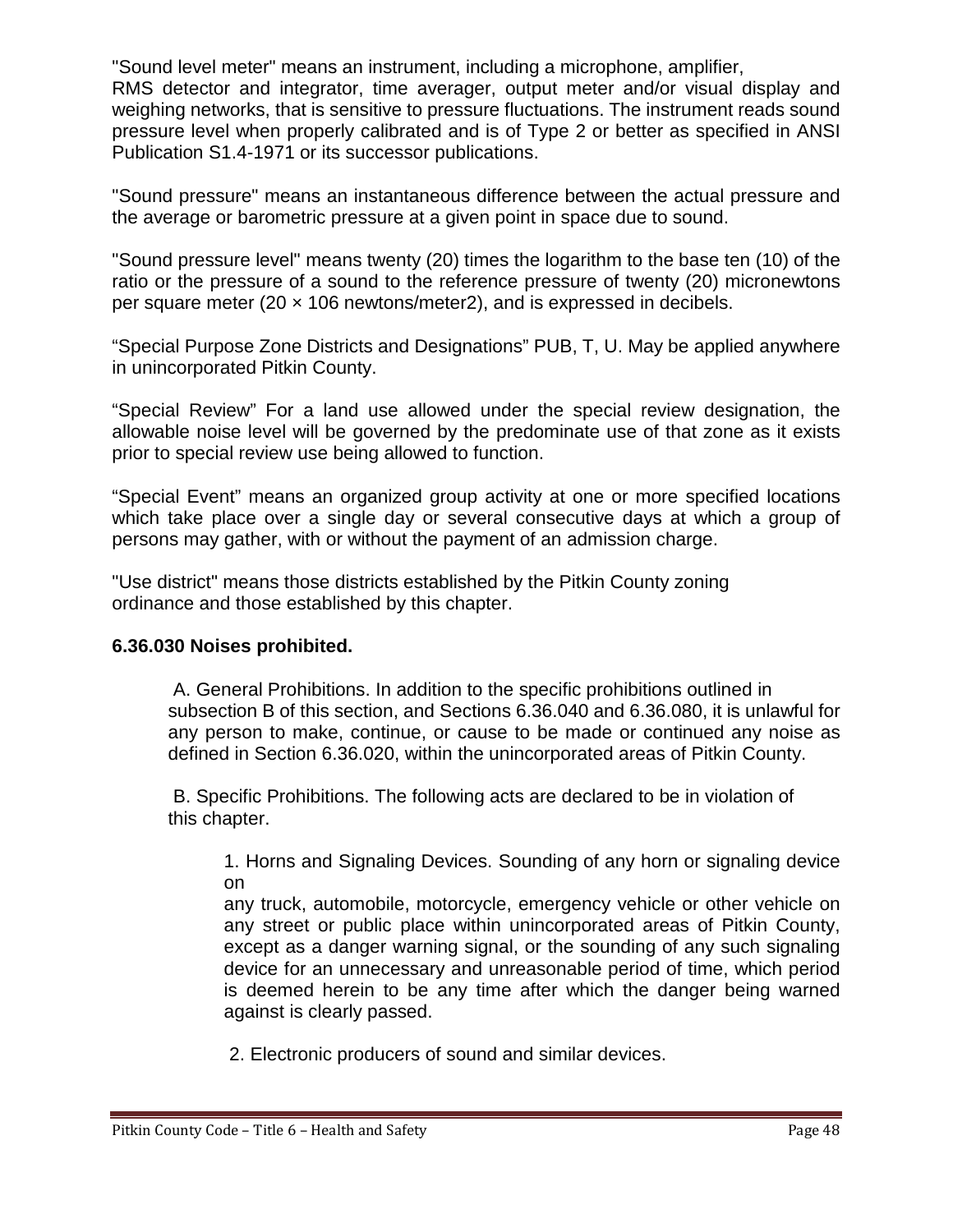a. Using, operating or permitting the use or operation of any radios, television sets, musical instruments, tape players, record players*,*  computers, compact disc players, cellular phones or other machine or device for the production or reproduction of sound, except as provided for in subsection (B)(3) of this section, in such a manner to violate Section 6.36.040;

b. The operating of any such device in such a manner as to be plainly audible at twenty-five (25) feet from such device when operated within a vehicle parked or moving on a public right-of-way.

3. Public Loud Speakers.

a. Using or operating a loudspeaker or sound amplifying equipment in a fixed or movable position, or mounted upon any vehicle; located in or upon private property or upon any street, alley, sidewalk, mall, park, place or any public property for the purpose of entertainment, commercial advertising, giving instructions, directions, talks, addresses, lectures or transmitting music to any persons or assemblages or persons in such a manner as to violate Section 6.36.040 unless a permit as provided in Section 6.36.070 is first obtained.

b. This subsection does not apply to any person who is participating in a parade for which a permit has been issued by the County.

4. Animals. Owning, keeping, possessing or harboring any animal or animals, including birds, which by frequent or habitual noise making, violate(s) Section 6.36.040. The provisions of this section shall apply to all public and private facilities, including any animal pounds, veterinary hospitals and dog sled operations which hold or treat animals.

5. Construction Activities. Any and all activity incidental to the erection, demolition, altering, assembling, installing or equipping of buildings, structures, roads or appurtenances thereto, including land clearing, grading, excavating, filling, landscaping, use of power equipment and the delivery, loading or unloading of materials and equipment as follows:

a. In residential, business and industrial districts between the hours of seven p.m. and seven a.m. Monday through Saturday;

b. In all districts on Sundays and federally recognized holidays.

c. In any defined districts where such operation exceeds the sound level limits for a floating construction district as set forth in Section 6.36.040;

d. This section shall not apply to emergency work as defined in Section 6.36.020, but such work shall be exempted only for the minimum period of time necessary to conclude the emergency repair(s) and restore property to a safe condition.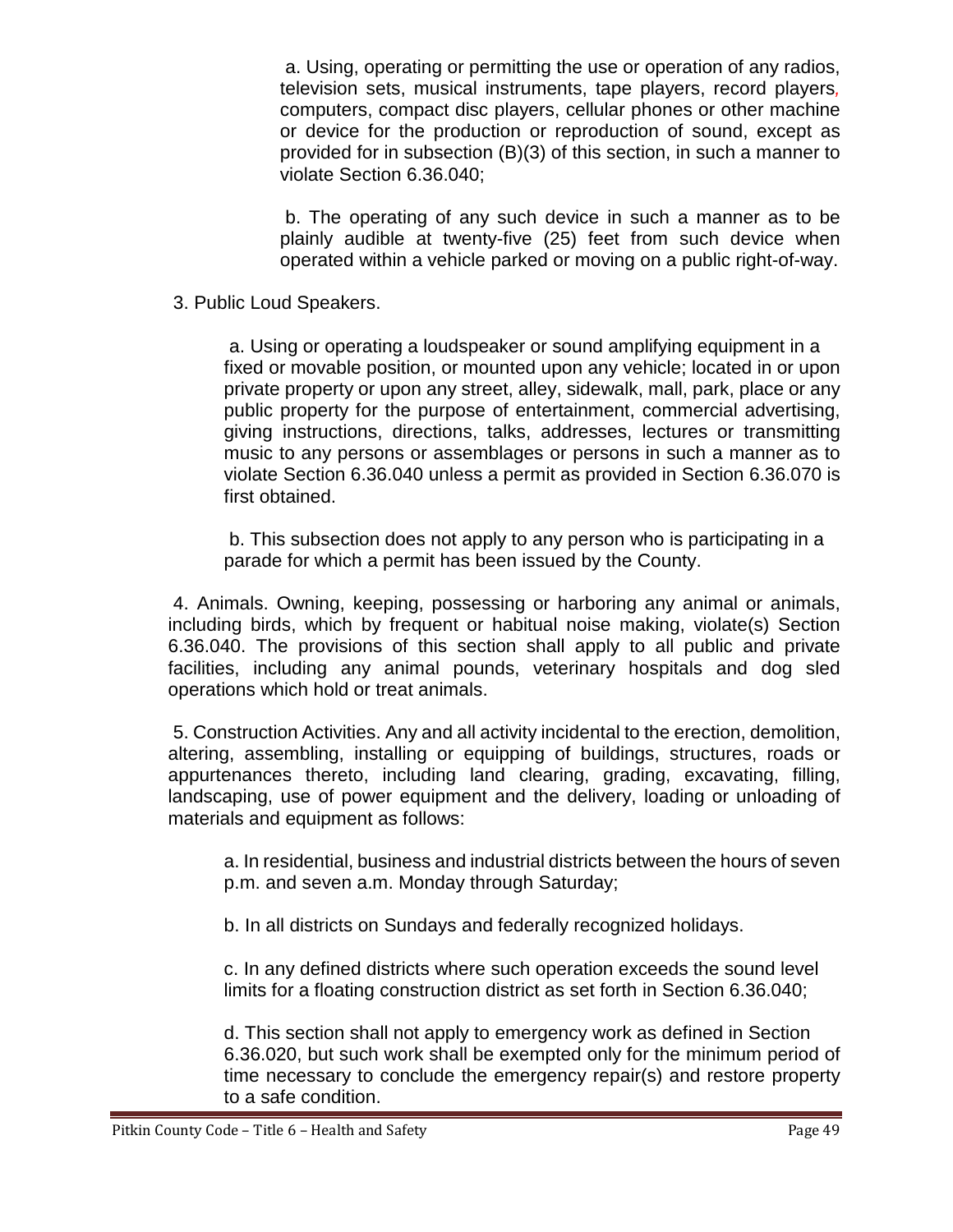e. Interior "quiet" work such as painting and cleaning in a completely enclosed structure is permitted at all times and in all zones, Monday through Sunday.

6. Racing Event. Permitting any motor vehicle endurance or racing event in any use district in such a manner as to violate Section 6.36.040.

7. Defect in Vehicle. Operating or permitting to be operated or used any truck, automobile, motorcycle, or other motor vehicle which, by virtue of intentional modification, disrepair, lack of maintenance or fact or manner or operation, violates Section 6.36.090.

8. Refuse Compacting Vehicles. The operating or causing or permitting to be operated or used any refuse compacting vehicle which creates a sound pressure level in excess of seventy-five (75) dB(A), at twenty-five (25) feet from the vehicle during loading, unloading and compaction cycles.

9. Bells, Alarms and Fixed Sirens. Sounding, operating or permitting to be sounded, or operating an electronically amplified signal from any burglar alarm, vehicle alarm, bell, chime or clock, horn or siren which exceeds the standards set forth in Section 6.36.040 for more than six (6) aggregated minutes in any one hour.

10. Recreational Vehicles. Operating a recreational vehicle such as, but not limited to, a dirt bike, off highway vehicle (OHV) or snowmobile in a manner which violates Colorado Revised Statute Title 25-12-110.

11. Mufflers Required.

a. It is unlawful for any person to operate a motor vehicle which shall not at all times be equipped with a muffler upon the exhaust thereof in good working order.

b. It is unlawful for any person operating a motor vehicle to use a cut-out, by-pass or similar muffler elimination device.

12. Motor or Motor Vehicle Repairs or Testing. The commercial or private repairing, building, rebuilding or testing of any truck, automobile, motorcycle or other motor or motor vehicle including grounds maintenance equipment within the unincorporated areas of the county shall be subject to the maximum permissible sound pressure level for the district in which the sound is located.

13. Fireworks. The discharge of fireworks or other similar explosive devices at any time or in any manner except as expressly allowed under a permit issued pursuant to Section 6.36.070.

#### **6.36.040 Use district noise levels--Maximum permissible sound levels.**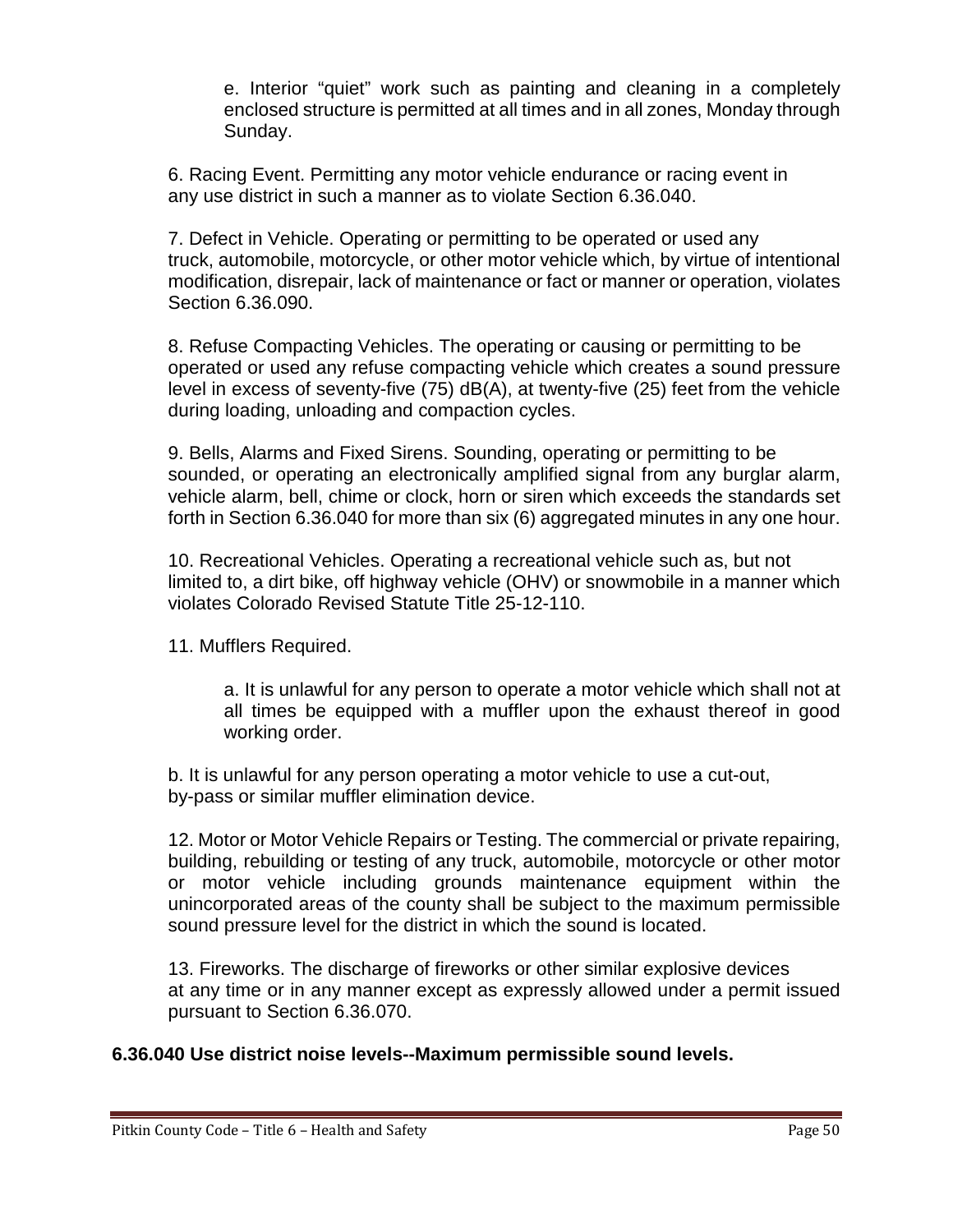No person shall operate, or permit to be operated, on public or private property any stationary source of sound in such a manner as to create a sound pressure level which exceeds the limits set forth for the receiving land use category identified as the "Use District" for more than six (6) minutes in sixty (60) aggregate minutes which may be measured at or within the real property boundary of the receiving land use.

Use District: Night 7p.m. to 7a.m. Day 7a.m. to 7p.m.

|                                 | <b>Night</b> | Day      |
|---------------------------------|--------------|----------|
| <b>Residential</b>              | 50 dB(A)     | 55 dB(A) |
| <b>Business</b>                 | 60 dB(A)     | 65 dB(A) |
| Industrial                      | 60 dB(A)     | 65 dB(A) |
| <b>Construction Not Allowed</b> |              | 80 dB(A) |

When a noise source can be identified and its noise measured in more than one land use category, the limits of the most restrictive use shall apply at the boundaries between the different land use categories. This provision shall not apply to construction activities holding a valid building permit issued by Pitkin County when the least restrictive use is a floating construction district, in which case the limits applicable to the construction district shall apply, notwithstanding the boundaries of the more restrictive uses, because of the temporary nature of the construction use. For construction activities not holding a valid building permit the land use district levels apply.

## **6.36.050 Sound level measurement.**

Sound level measurements shall be made with a sound level meter using the "A" weighing scale, in accordance with standards promulgated by the American National Standards Institute or other reasonable standards tested and adopted by the Pitkin County Environmental Health Department.

## **6.36.060 Exemptions.**

The following uses and activities shall be exempt from noise level regulations:

A. Noise of safety signals, warning devices and emergency pressure relief valves, except as provided for in Section 6.36.030(B)(1);

B. Noise resulting from any authorized emergency vehicle when responding to an emergency call or acting in time of emergency;

C. Noise resulting from emergency work, as further provided for in Section  $6.36.030(B)(5)(d);$ 

D. Noise resulting from activities of a temporary duration for which a permit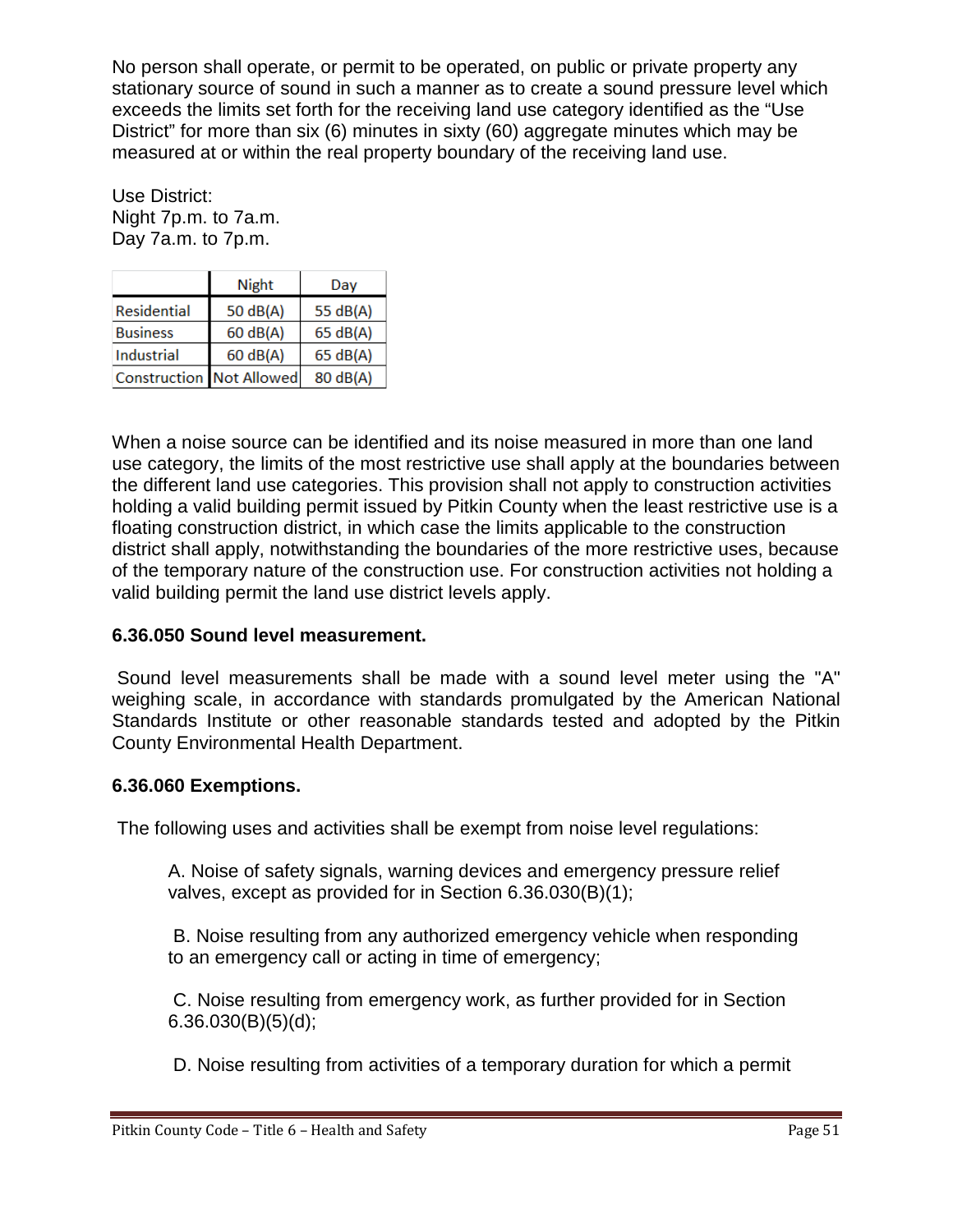has been approved by the Director of the Pitkin County Environmental Health Department in accordance with Section 6.36.070.

## **6.36.070 Permits/Variances.**

Applications for a permit/variance for relief from noise restrictions in this chapter on the basis of undue hardship or special circumstances may be made to the Pitkin County Environmental Health Department. Any permit/variance granted by the Director of the Pitkin County Environmental Health Department or an authorized representative shall contain all conditions upon which the permit/variance has been granted, including, but not limited to, the effective date(s), time(s) of day, location, sound pressure level, notification of proximate neighbors as determined appropriate by the Department considering the possible impacts resulting from the activity a minimum of 5 days prior to the event, or equipment limitation. The permit/variance may be granted upon good and sufficient showing:

A. That additional time is necessary for the applicant to alter or modify his or her activity or operation to comply with this chapter; or

B. That the activity, operation or noise source will be of temporary duration and cannot be done in a manner that would comply with this chapter; or

C. That no reasonable alternative is available to the applicant.

The Director of the Pitkin County Environmental Health Department may prescribe any reasonable conditions or requirements deemed necessary to minimize adverse effects upon the community or the surrounding neighborhood.

## **6.36.080 Appeals for permit/variance denial.**

If an application for a permit/variance for relief from noise restrictions in this chapter is denied by the Director of the Pitkin County Environmental Health Department or an authorized representative, the applicant may appeal to the Pitkin County Board of County Commissioners.

#### **6.36.090 Motor vehicle noise.**

No person shall drive, operate or knowingly permitting to be driven or moved, a motor vehicle or combination of vehicles at any time in such a manner as to exceed the following noise limits for the category of motor vehicle shown below. Noise shall be measured at a distance of at least fifty (50) feet or more from the center of the lane of travel or fifty (50) feet or more from a vehicle designed for off highway use with the sound level meter at least four feet above the immediate surrounding surface. Sound level recordings for mobile sources may be instantaneous and not required to be over a set period of time.

Sound Pressure Level dB(A)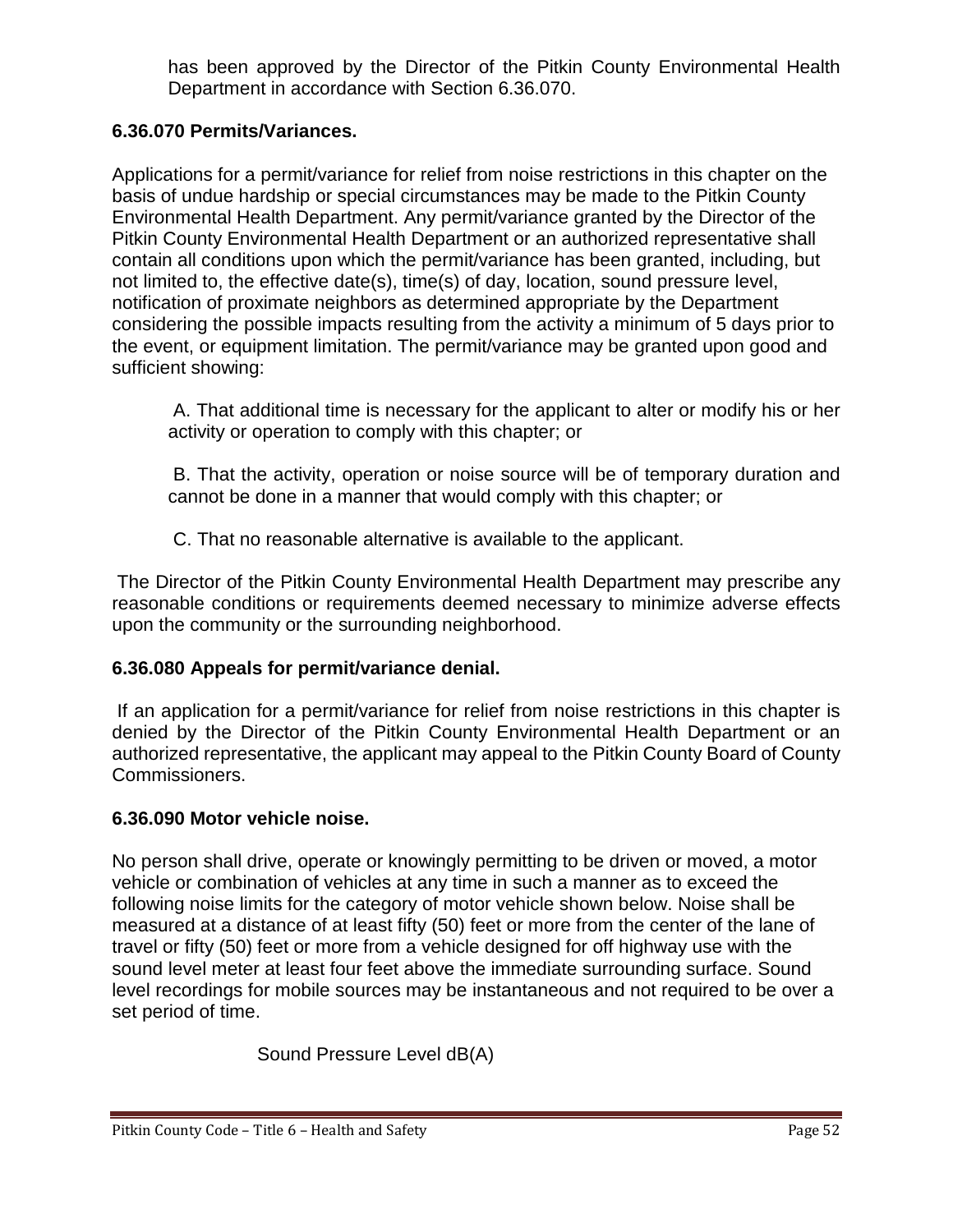|                                                                                                                                                                                                                                | Noise level for speeds of | Noise level for speeds |
|--------------------------------------------------------------------------------------------------------------------------------------------------------------------------------------------------------------------------------|---------------------------|------------------------|
| <b>Type of Vehicle</b>                                                                                                                                                                                                         | 35 mph or less            | over 35 mph            |
| Motor vehicles with a<br>manufacturer's gross vehicle<br>weight rating (GVWR) or gross<br>combination weight rating<br>(GCWR) of 10,000 pounds or<br>more, or by any combination of<br>vehicles towed by such motor<br>vehicle | 86 dB(A)                  | 90 dB(A)               |
| Any other motor vehicle (less<br>than 10,000 pounds) or any<br>combination of vehicles towed<br>by any motor vehicle                                                                                                           | 82 dB(A)                  | 86 dB(A)               |

Vehicles equipped with engine brakes, exhaust brakes or similar speed control systems must be equipped with a functional muffler.

### **6.36.100 Enforcement responsibility.**

A. The Director of the Pitkin County Environmental Health Department is the designated noise ordinance enforcement officer for Pitkin County. The department shall have primary, but not exclusive, enforcement responsibility for this chapter. The Director may appoint deputy noise enforcement responsibility for this chapter. The Director may appoint deputy noise enforcement officers from among members of the department, members of the Pitkin County Sheriff's department or other County departments as appropriate. The Director shall be responsible for creating and administering a program of enforcement certification for the deputies covering the terms of this chapter and the operation of the instruments used in enforcement activities.

B. For purposes of this chapter, measurements with sound level meters shall be when the wind velocity is less than ten (10) miles per hour with a windscreen in place on the microphone.

C. In all sound level measurements, consideration shall be given to the effect of the ambient noise level created by the encompassing noise from all sources at the time and place of such sound level measurement.

D. This chapter is not intended to apply to the operation of aircraft or to other activities which are subject to federal law with respect to noise abatement.

#### **6.36.110 Violations--Penalties.**

Any person violating any provision of this chapter may be punished by a fine of not more than six hundred dollars (\$600.00), and/or by imprisonment for a period of not more than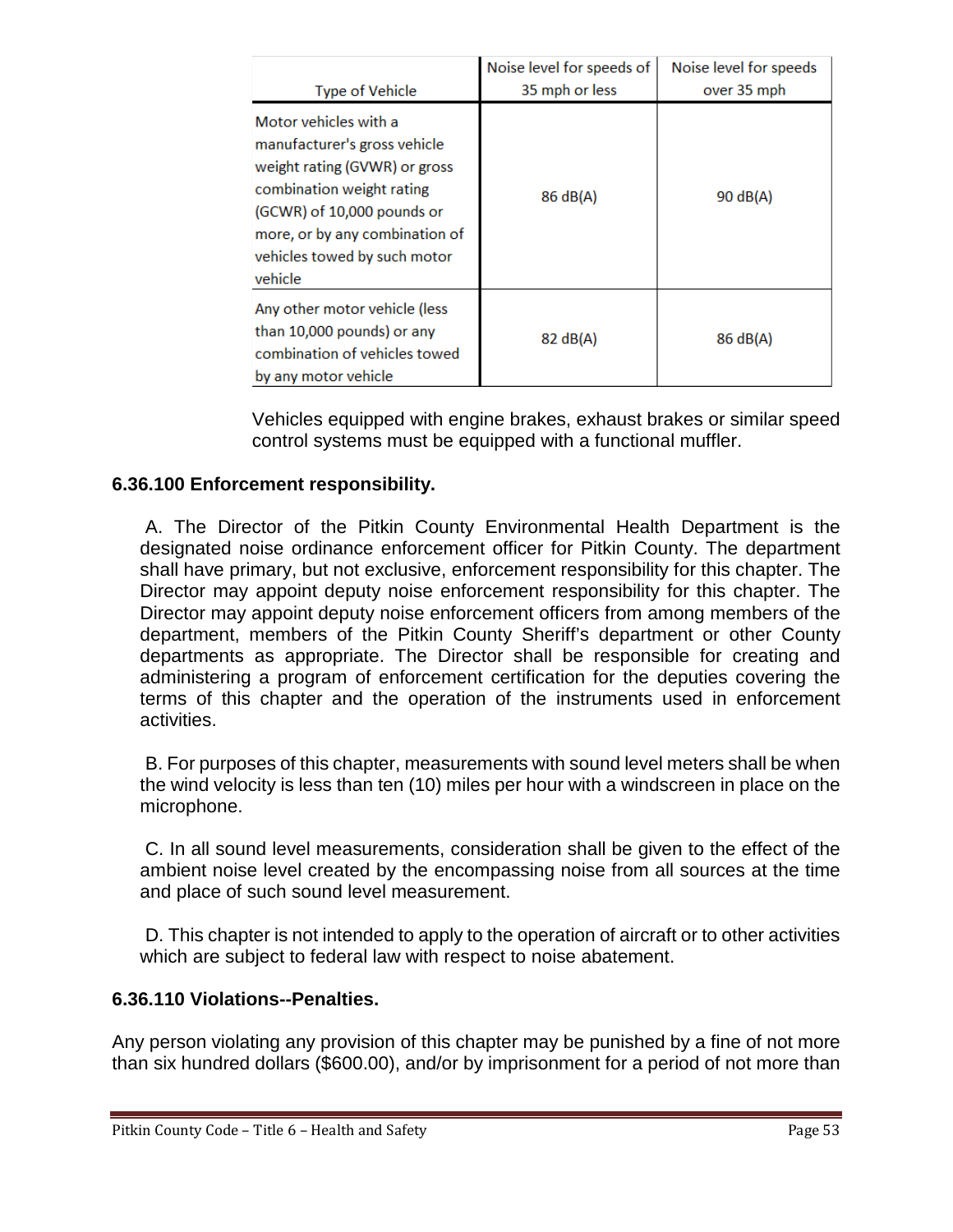ten (10) days. Such fine and imprisonment is at the discretion of the court. Each day this chapter is violated shall constitute a separate offense. *(Repealed and Reenacted Ord. 018-2016, 07-26-2017)*

## **6.36.120 Court ordered abatement.**

Violations of Sections 6.36.030 through 6.36.090 are deemed and declared to be a nuisance, and as such may be subject to summary abatement by means of a restraining order or injunction issued by a court of competent jurisdiction. Abatement may also be ordered if proven there is a violation of issued permits/variances or a violation of conditions listed in Special Events and/or land use approvals.

#### **6.40: SMOKING**

SECTIONS:

- 6.40.010 SHORT TITLE
- 6.40.020 LEGISLATIVE INTENT AND PURPOSES
- 6.40.030 DEFINITIONS
- 6.40.040 SMOKING PROHIBITED IN PUBLIC PLACES
- 6.40.050 REGULATION OF SMOKING IN PLACES OF EMPLOYMENT
- 6.40.060 POSTING OF SIGNS
- 6.40.070 EXCEPTIONS
- 6.40.080 ENFORCEMENT

#### **6.40.010: SHORT TITLE**

This chapter shall be known as and it may be cited as the "Pitkin County Clean Indoor Air Act." *(Ord. 95-17 § 1 (part): prior code Title III § 5-0)*

#### **6.40.020: LEGISLATIVE INTENT AND PURPOSES**

The board of county commissioners finds that the smoking of tobacco, or any other weed or plant, is a form of air pollution, a material annoyance, inconvenience, nuisance, discomfort and a health hazard to those who are present in confined spaces, and in order to serve public health, safety and welfare the declared purpose of this article is to control and limit the smoking of tobacco or any weed or plant, in public places and places of employment as hereinafter set forth. The board of county commissioners intends that the restrictions and limitations of this chapter be viewed as minimum standards, and should not be construed as limiting in any way the authority of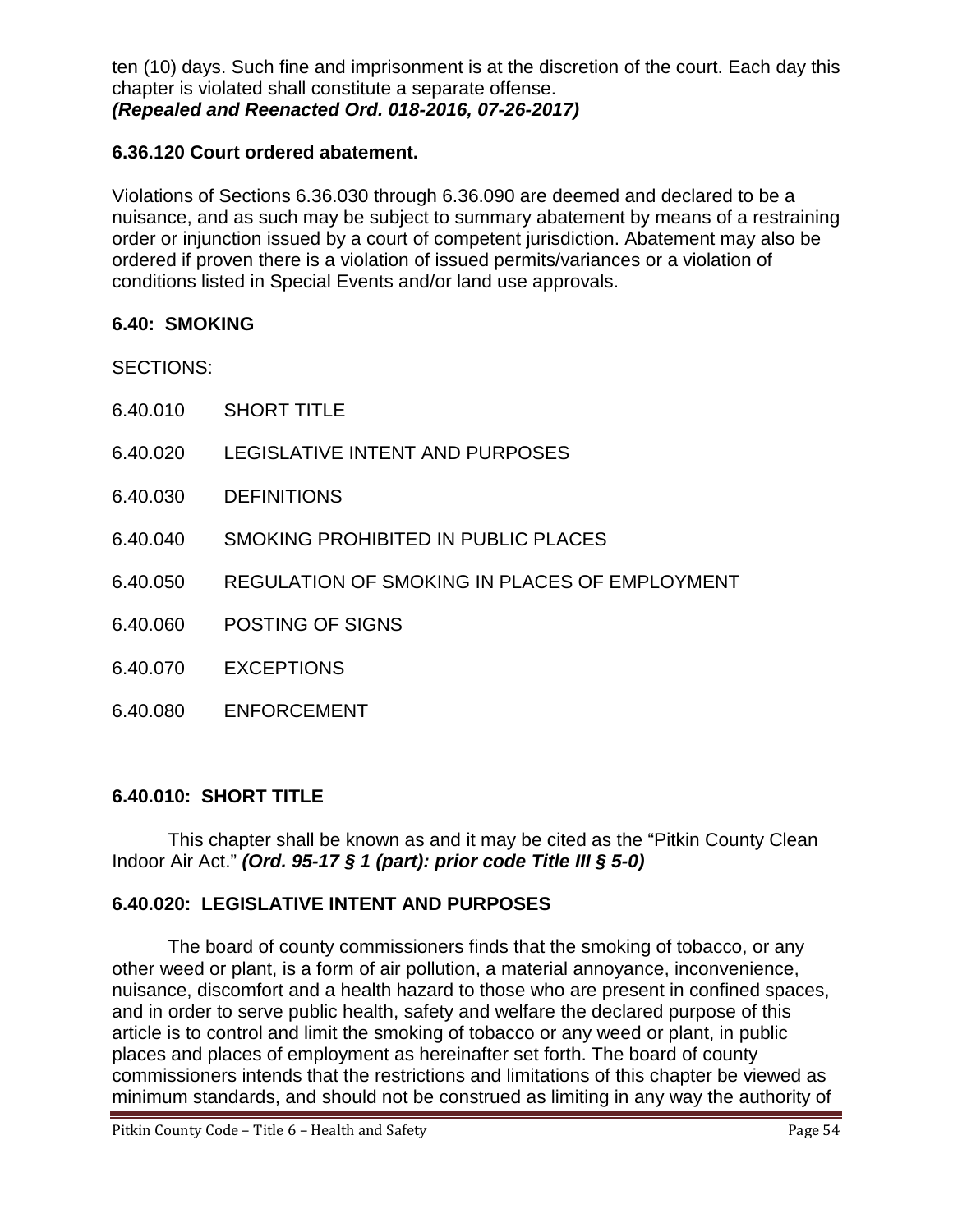persons in control of a public place from prohibiting smoking within their establishment altogether. *(Ord. 95-17 § 1 (part): prior code Title III § 5-1)*

### **6.40.030: DEFINITIONS**

As used in this chapter:

"Bar area" means an area primarily devoted to serving alcoholic beverages and within which the service of food is only incidental to the consumption of such beverages. Although the restaurant may contain a bar, the "bar area" shall not include the restaurant/dining area. The Pitkin County board of county commissioners (or its designee) may extend the bar area to encompass a larger area upon a demonstration by the owner of an establishment that such area is primarily devoted to the serving of alcoholic beverages (such as a bar room, cocktail lounge or similar facility) and the service of food is only incidental to the consumption of such beverages.

"Dining area" means any enclosed area containing a counter or tables upon which meals are served.

"Employee" means any person who is employed by any employer in consideration for wage, salary or other monetary compensation or profit.

"Employer" means any person, partnership or corporation, including municipal corporation or other legal entity, who employs the services of any person(s) in Pitkin County.

"Place of employment" means any interior area under the control of an employer which employees normally frequent during the course of employment, including, but not limited to, work area, employee lounges, conference rooms, and employee cafeterias.

"Public place" means any enclosed area to which the public is invited or in which the public is permitted, including, but not limited to: banks, educational facilities, health fac-ilities, hospitals, jails, theater, auditorium, public transportation facilities, reception areas, lobbies, food service establishments, retail stores, retail service establishments, galleries, and waiting rooms.

"Smoking" means the combustion of any cigar, cigarette, pipe, or similar article, using any form of tobacco or other combustible substance in any form.

"Theater and auditorium" means any enclosed area devoted to or used for exhibiting motion pictures or presenting theatrical performances, lectures or like entertainment. **(Ord. 95-17 § 1 (part): prior code Title III § 5-2)**

## **6.40.040: SMOKING PROHIBITED IN PUBLIC PLACES**

Smoking is prohibited in public places, including but not limited to the following:

A. Elevators. Smoking is prohibited and is unlawful within elevators in buildings generally used by or open to the public, including elevators in office, hotel and multi-family buildings.

B. Hospitals and Health Care Facilities. Smoking is prohibited and is unlawful in public areas of health care facilities and hospitals, as defined in Section 25-3-101, C.R.S., as it may be amended from time to time, including waiting rooms, public hallways and lobbies.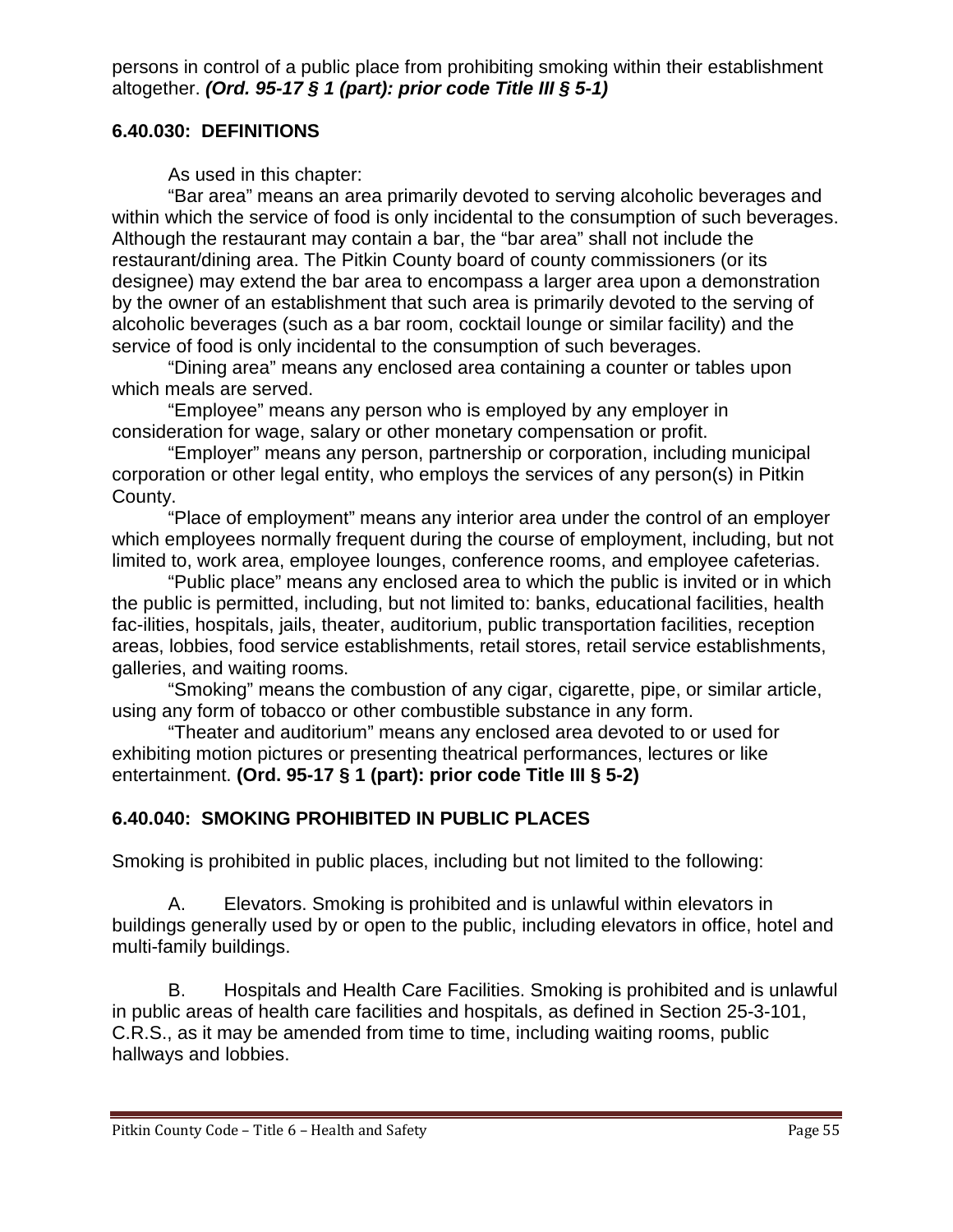C. Public Meeting Rooms. Smoking is prohibited and is unlawful in hearing rooms, conference rooms, auditoriums, chambers, and places of public assembly in which public business is conducted, which requires or provides direct participation or observation by the general public.

D. Public Restrooms. Smoking is prohibited and unlawful in public restrooms.

E. Hallways. Smoking is prohibited in the hallways of public places.

F. Food Service Establishments. Smoking is prohibited and is unlawful in the dining area of every publicly or privately owned food service establishment, including but not limited to a coffee shop, cafeteria, short-order cafe, luncheonette, sandwich shop, soda fountain, restaurant, or other eating establishment serving food; except under the following circumstance where smoking may be permitted at the option of the owner of the establishment:

1. Any enclosed rooms which are being used for private functions;

2. The smoking of cigarettes in any "bar area" as defined in Sections 6.40.030 and 6.40.070(B). The smoking of pipes and cigars shall not be permitted in such areas.

G. Retail Stores. Smoking is prohibited and is unlawful in all public areas of retail stores, including grocery stores, retail service establishments, retail food production establishments, and drug stores.

H. Hotel and Motel Lobbies.

I. Theaters and Auditoriums. Smoking is prohibited in all theatres or nightclubs except when these are used for private functions. *(Ord. 95-17 § 1 (part): prior code Title III § 5-3)*

# **6.40.050: REGULATION OF SMOKING IN PLACES OF EMPLOYMENT**

The following regulations apply to places of employment.

A. Within ninety (90) days of the effective date of this chapter each employer shall adopt, implement, and maintain a written smoking policy which shall contain at a minimum the following:

1. Prohibition of smoking in employer conference and meeting rooms, classrooms, auditoriums, restrooms, medical facilities, hallways, elevators, and behind service counters;

2. Provision and maintenance of no smoking areas in cafeterias, lunchrooms and employee lounges that effectively provide a smoke-free environment for nonsmoking employees;

3. Any employee in the place of employment shall be given the right to designate his or her work area as a nonsmoking area and to post it with appropriate signs or sign. The policy adopted by the employer shall include a definition of the term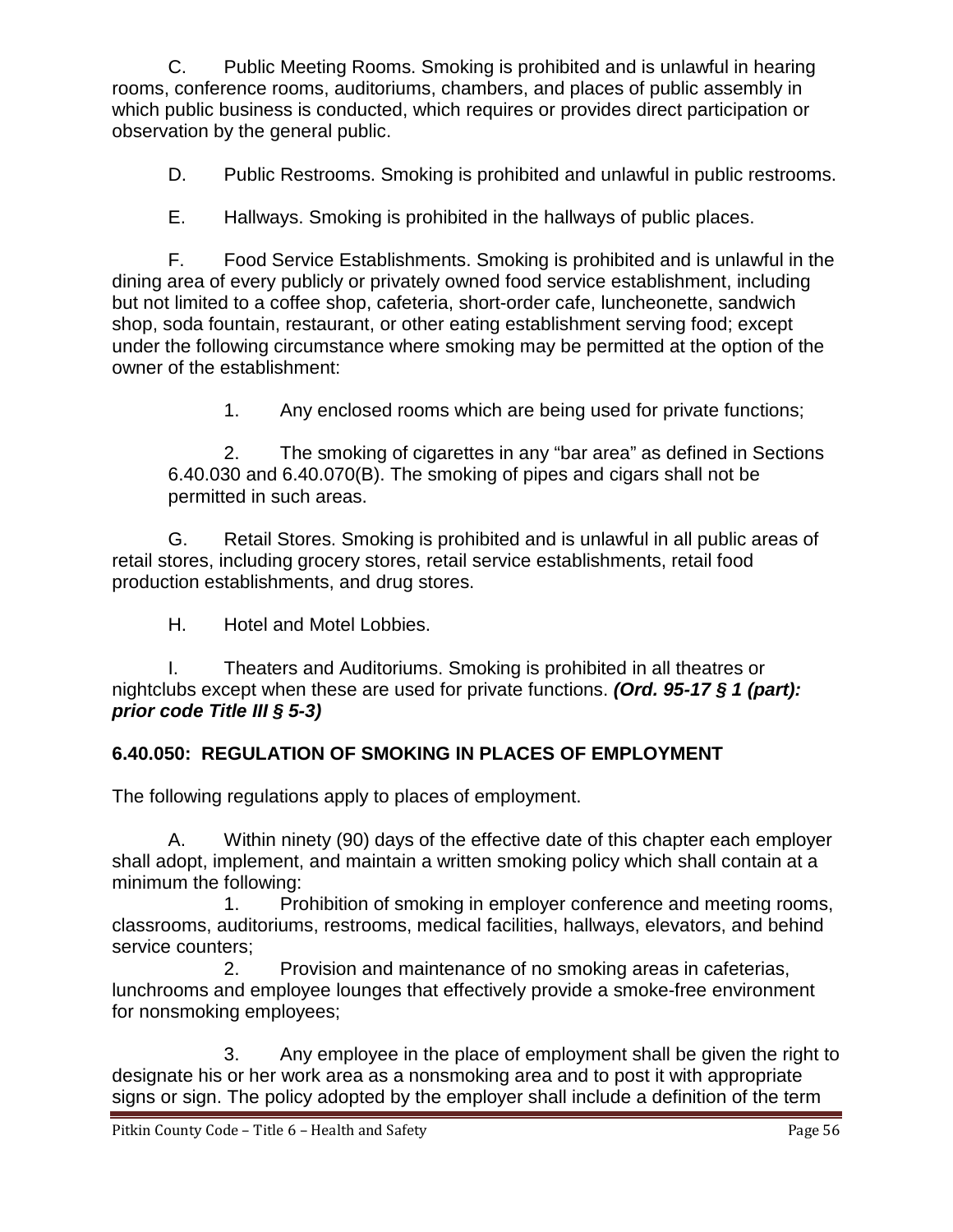"work area" which gives preferential consideration to nonsmokers. No nonsmoking employee shall be required to enter or work in a smoking work area;

4. In any dispute arising in the work place under the smoking policy, the rights of the nonsmoker shall be given precedence;

5. Except where other signs are required, whenever smoking is prohibited, conspicuous signs shall be posted so stating.

B. The smoking policy shall be communicated to all employees within three weeks of its adoption and permanently posted in a prominent place.

C. Notwithstanding the provisions of subsection A of this section, every employer shall have the right to designate any place of employment as a nonsmoking area.

D. This section is not intended to regulate smoking in the following places under the following conditions:

1. A private residence which may serve as a place of employment;

2. A place of employment which is private, enclosed, physically separated, and ventilated to the outside, occupied exclusively by smokers, excepting places in which smoking is prohibited by fire marshal or by other law, ordinance or regulation.

E. An employer shall post "No Smoking" signs in any area designated as a nonsmoking area and "Smoking Allowed" signs in any area designated a smoking area. **(Ord. 95-17 § 1 (part): prior code Title III § 5-4)**

# **6.40.060: POSTING OF SIGNS**

To advise persons of the existence of "No Smoking" or "Smoking Permitted" areas, signs shall be posted in the English language as follows:

A. In public places where no smoking is permitted pursuant to this chapter, a sign using the words "No Smoking" and/or the international no smoking symbol shall be conspicuously posted either on all public entrances or in a position clearly visible on entry into the establishment.

B. In public places where certain areas are designated as smoking areas pursuant to this resolution, the statement "No Smoking Except in Designated Areas" shall be conspicuously posted in a position clearly visible at each and every entry into the establishment. In addition, the person having the authority to manage and control any area designated as a nonsmoking area pursuant to this chapter, shall post or cause to be posted and prominently displayed, and shall maintain "No Smoking" signs in conspicuous locations within the areas. All such signs shall clearly and conspicuously recite the phrase "No Smoking" and/or use the international no smoking symbol. The signs shall be posted not less than five feet above the floor nor more than eight feet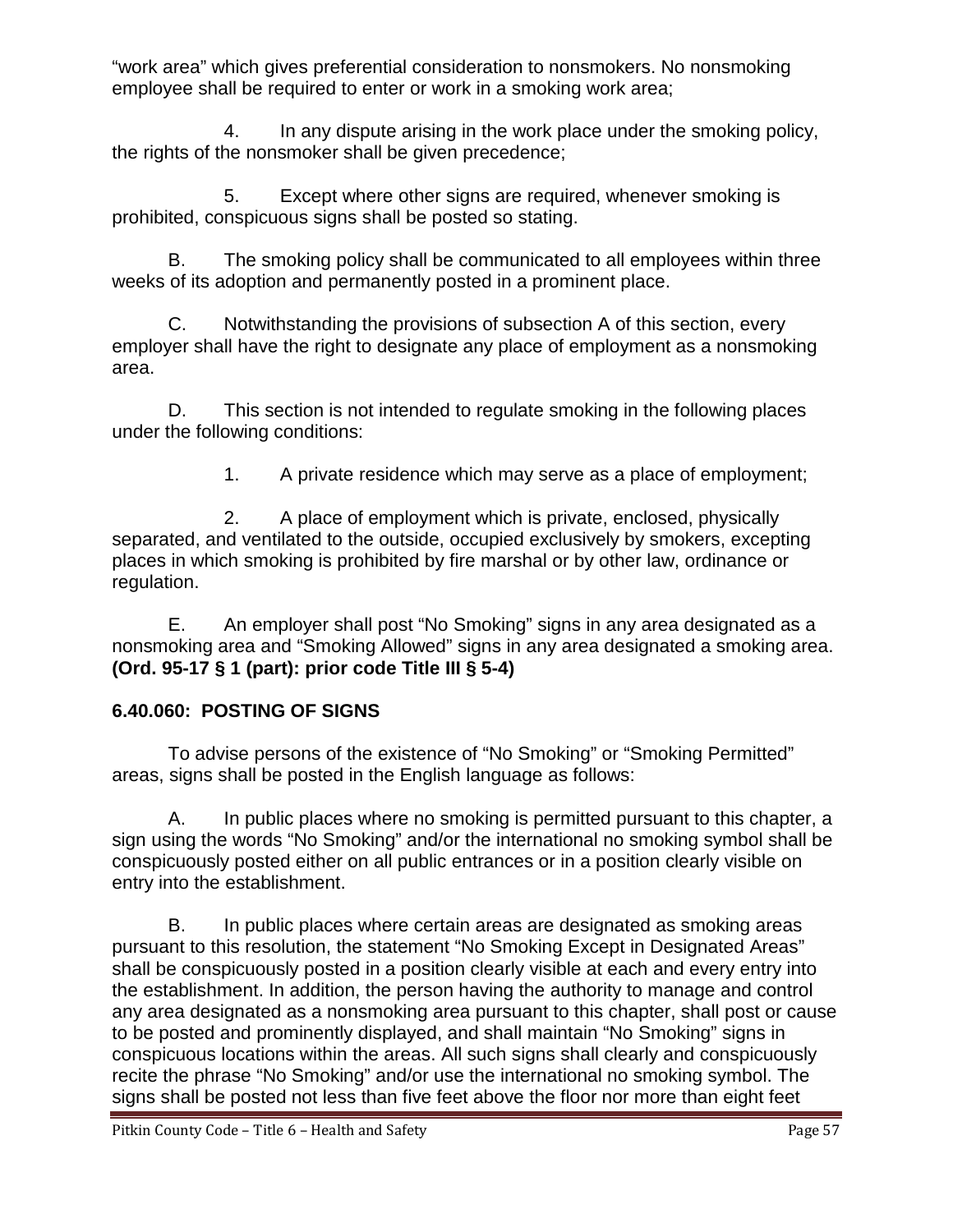above floor level and shall be of sufficient number and location to cause the message of at least one of the signs to be clearly visible, legible and readable from each area in the establishment. *(Ord. 95-17 § 1 (part): prior code Title III § 5-5)*

# **6.40.070: EXCEPTIONS**

A. No smoking areas are not required, although they are encouraged, in private areas; hotel, motel, and lodge meeting and assembly rooms rented to guests; areas and rooms while in use for private social functions, the facilities of a private or members only club/organization, private hospital rooms, psychiatric or psychological counseling facilities or stores that deal exclusively in tobacco products and accessories. A private or members only club/organization that serves alcohol must possess a state of Colorado Club Liquor License to claim this exception.

B. Within a Bar Area. If smoking is permitted in a bar area by the establishment owner, the bar area must be physically separated by solid walls that extend from floor to ceiling. There may be a door opening from the nonsmoking area into the smoking area. The door must not be held open for longer than the time it takes for customers to enter or exit the bar. Further, there must be an approved independent ventilation system serving the smoking area which has no direct or indirect connection to the ventilation system serving the nonsmoking area. There must be no sharing of common return air ducts nor air exhaust ducts. Air intake duct openings serving the nonsmoking area must be a sufficient distance away from smoking area exhaust duct openings to prevent mixing of contaminated air being vented out with clean air being drawn into the establishment.

C. Any owner or manager of a business or other establishment subject to this chapter may apply to the director of the environmental health department for an exception or modification of the provisions of this chapter due to unique or unusual circumstances or conditions. It will be the burden of the applicant to show that the failure to comply with the provision for which the exemption is requested will not result in a danger to public health or annoyance, inconvenience or discomfort. *(Ord. 95-17 § 1 (part): prior code Title III § 5-6)*

# **6.40.080: ENFORCEMENT**

A. The Pitkin County Manager or the county manager's designee shall be responsible for compliance with this chapter with regard to facilities which are owned, operated or leased by Pitkin County.

B. The owner, operator or manager of any facility, business or agency shall post or cause to be posted all "No Smoking" signs required by this chapter. Owners, operators, managers or employees of same shall be required to verbally inform persons violating this chapter of the provisions thereof. The duty to inform such violator shall arise when such owner, operator, manager or employee of same becomes aware of such violation, and shall be their sole enforcement obligation hereunder.

C. Any citizen who desires to register a complaint under this chapter may initiate enforcement with the Aspen/Pitkin environmental health department.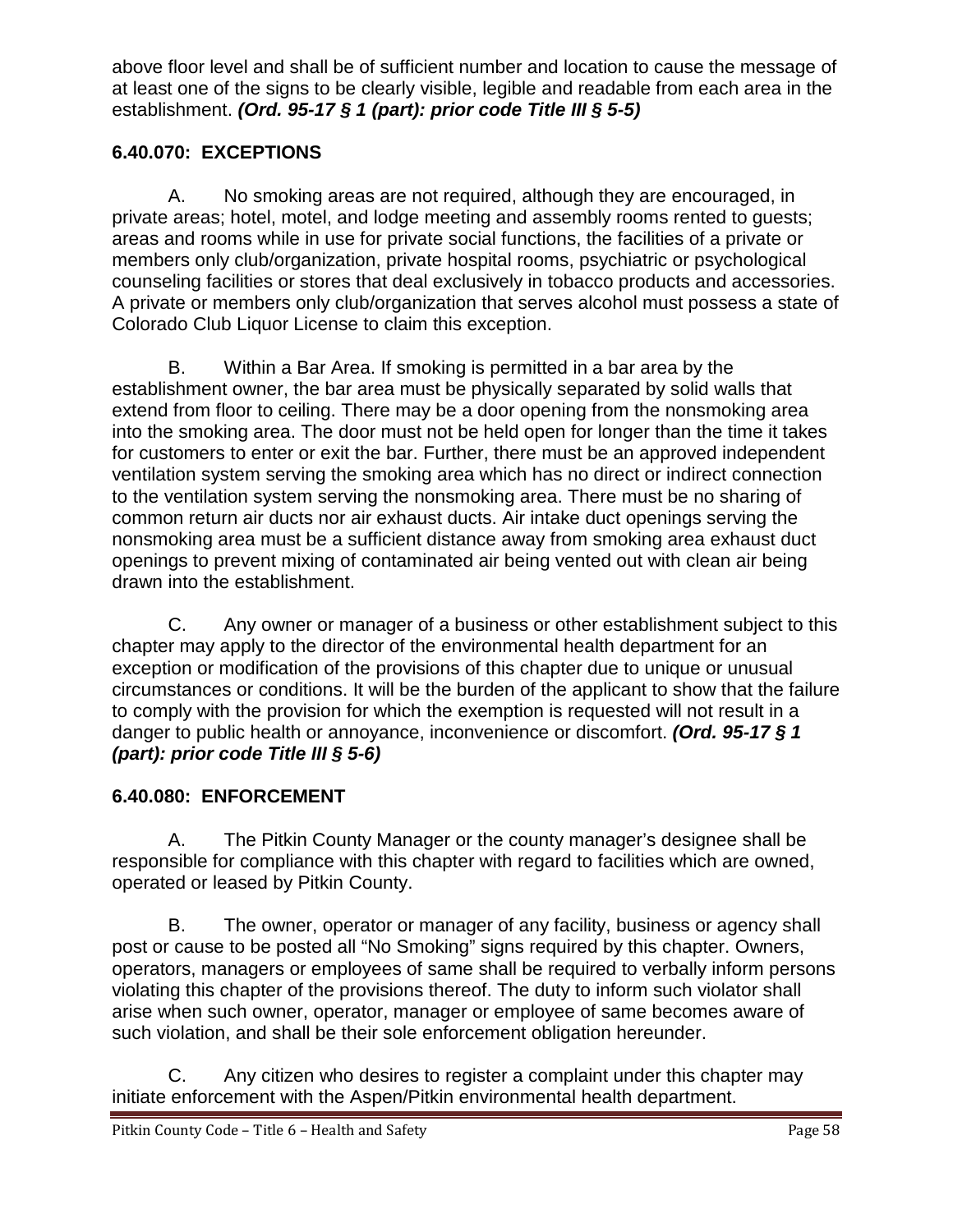D. No person shall be discriminated or retaliated against in any way for protecting themselves against environmental tobacco smoke under the terms of this chapter either in public or in the workplace, for requesting a nonsmoking work area, or for filing a complaint or otherwise reporting a violation of this chapter.

E. Should a person disagree with a decision made by the Aspen/Pitkin environmental health department relative to this resolution, that person may appeal the decision to the clean air advisory board at a regularly scheduled meeting of that board.

F. The Aspen/Pitkin environmental health department may enforce the provisions of this chapter by either of the following actions:

1. Serving notice requiring correction of any violation of this chapter;

2. Requesting the county attorney to initiate appropriate enforcement proceedings, including, without limitation, the initiation of a complaint for imposition of penalties or injunctive relief, abatement, or other appropriate action to prevent, enjoin, abate or remove such violation.

G. Any person violating this chapter shall, upon conviction, be punished by a fine of not more than three hundred dollars (\$300.00), for each separate offense, and may be enjoined from any further or continued violation thereof. Each day any violation of this chapter shall continue shall constitute a separate offense. In addition to other penalties, any violation of this chapter may be enjoined or abated by the board of county commissioners by appropriate legal action.

H. Any remedies provided for herein shall be cumulative and not exclusive and shall be in addition to any other remedies provided by law. (Ord. 95-17 § 1 (part): prior code Title III § 5-8)

## **6-41: PROHIBITION OF POSSESSION AND PURCHASE OF TOBACCO AND NICOTINE PRODUCTS BY MINORS AND THE SALE OR DISTRIBUTION OF TOBACCO AND NICOTINE PRODUCTS TO MINORS**

# **6-41-010: LEGISLATIVE INTENT AND PURPOSES**

The BOCC finds that smoking and the use of tobacco and nicotine products is increasing among the youth of Pitkin County. This increase in use among our youth creates and will maintain a significant health threat to the youth of the County and the adult population as today's youth matures. The BOCC finds that this public health threat requires permanent regulation in the form of a prohibition of the possession of tobacco and nicotine products on the part of individuals under 21 years of age and sale of these products to individuals under 21 years of age.

# **6-41-020: DEFINITIONS**

"**Distribute or Distribution**" means to furnish, give, provide or to attempt to do so whether gratuitously or for any type of compensation.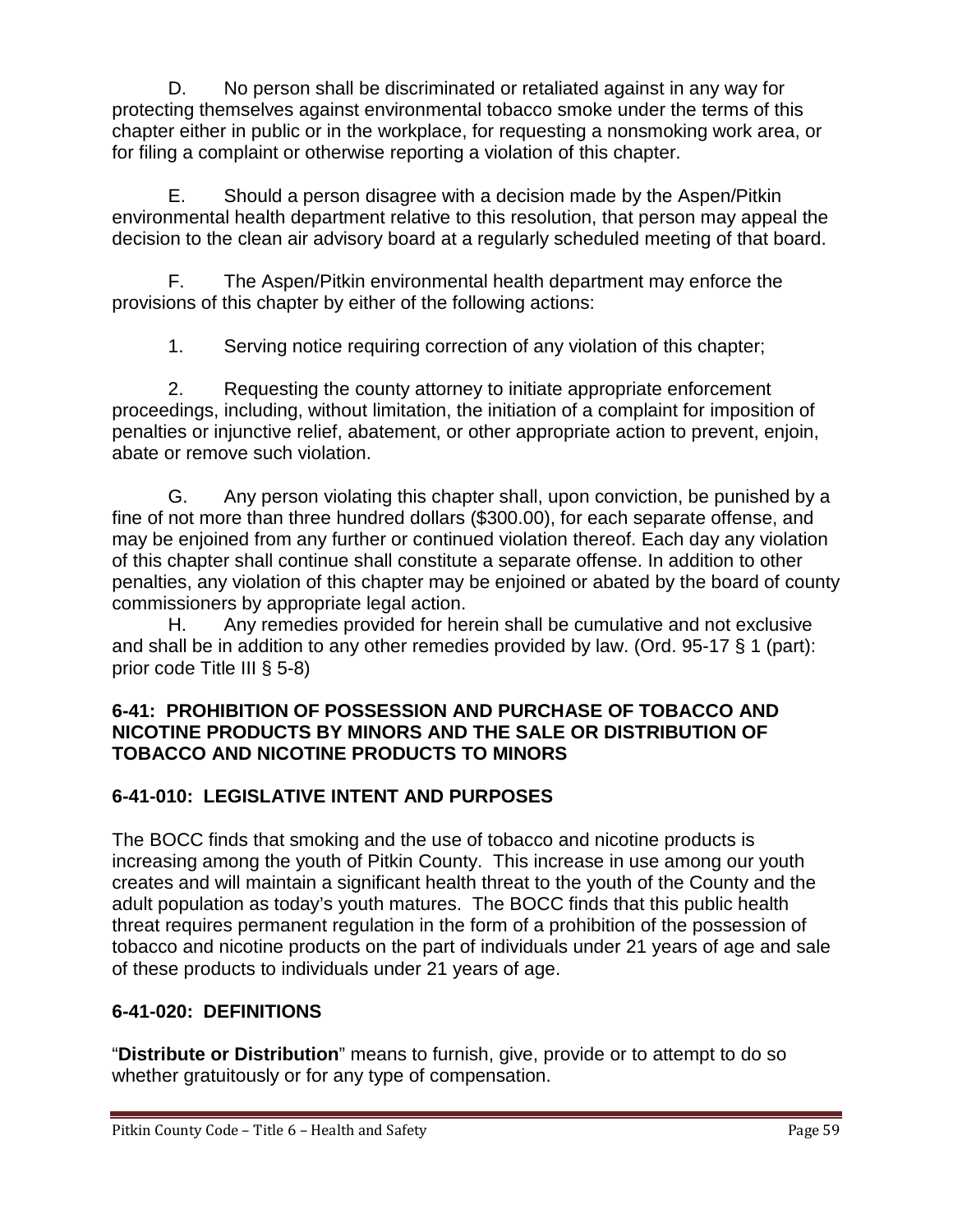"**Education Counseling**" means any education, diversion program or similar program approved by either Pitkin County Public Health or the Colorado Department of Human Services whether completed in person or electronically over the internet.

"**Electronic Smoking Device**" means any product containing or delivering nicotine intended

for human consumption that can be used by an individual to simulate smoking in the delivery

of nicotine or any other substance, even if marketed as nicotine-free, through inhalation from

the product. Electronic Smoking Device includes any refill, cartridge or component part of a

product, whether or not marketed or sold separately, e-cigarettes and vaping devices.

"**Minor**" means any individual under the age of 21 years.

"**Public Health Agency**" includes the Pitkin County Board of Health and Pitkin County Public Health Department.

"**Tobacco and Nicotine Products**" means a product that contains nicotine or tobacco or is derived from tobacco and is intended to be ingested or inhaled by or applied to the skin of an individual; or any device that can be used to deliver tobacco or nicotine to the person inhaling from the device, including an electronic cigarette, cigar, cigarillo, pipe or other electronic smoking device. Tobacco and nicotine products do not include any product that has been approved or certified by the United States Food and Drug Administration for sale as a tobacco cessation product or for other medically approved or certified purposes.

**Undefined terms.** Any undefined terms used in this regulation shall have their accepted definitions under Colorado Law.

# **6-41-030: PROHIBITED CONDUCT**

**6-41-031:** Possession of cigarettes, tobacco products or nicotine products by a minor is prohibited.

**6-41-032:** Sale or distribution of cigarettes, tobacco products or nicotine products to a minor, either personally or through an agent or employee, is prohibited. In the event of a retail sale of cigarettes, tobacco or nicotine products to a minor, liability for violating this prohibition attaches to the sales agent or employee of the retail establishment as well as to the retail establishment's owner or owners and shall constitute multiple violations and culpability for a single sales transaction.

# **6-41-040: EXCEPTIONS AND DEFENSES**

This regulation does not apply to any product that has been approved by the Food and Drug Administration of the United States Department of Health and Human Services as tobacco or nicotine use cessation product.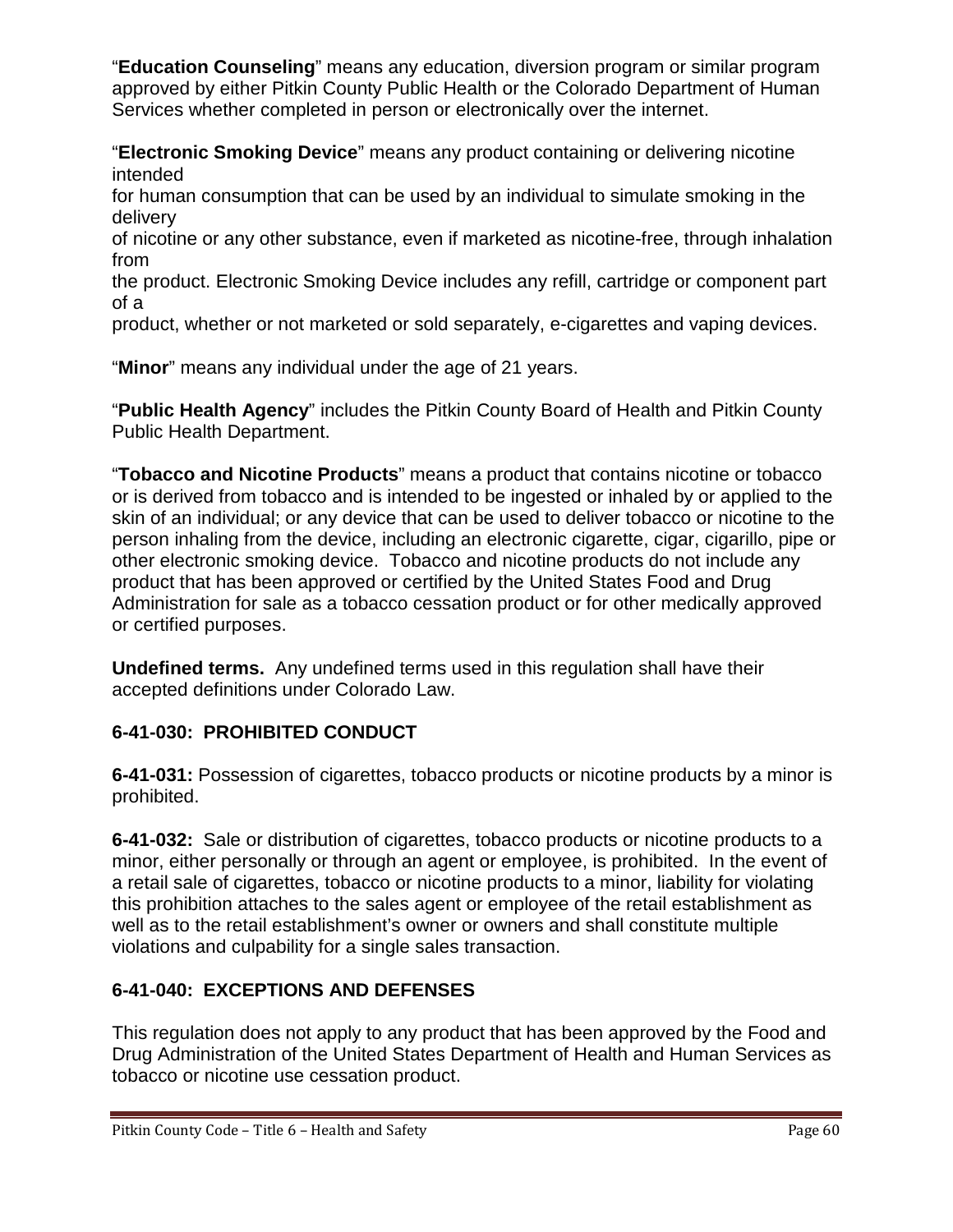This regulation does not prohibit an individual under the age of 21 from handling tobacco or nicotine products during the course of lawful employment.

## **6-41-050: PENALTIES**

Violation of any provision of this regulation shall be enforceable by the imposition of a civil penalty and not considered to be, or prosecuted as, a criminal offense. Violation of Section 6-41-032 shall be subject to a civil penalty in an amount of \$1000. Enforcement hearings and penalty assessment may be through either the Pitkin County Court or the Pitkin County Hearing Officer.

Any law enforcement officer, County code enforcement officer or inspector operating on the authority of the Public Health Agency may enforce this prohibition through the penalty assessment procedure provided in C.R.S. 16-2-201, or its successor, including the levy of a surcharge as provided in C.R.S. 30-15-402. All fines and surcharges shall be paid to the County and administered by the Public Health Agency for purposes of enforcement of this prohibition, public health programs such as tobacco and substance abuse prevention and mental health programs.

## **6-41-060: SEVERABILITY**

If any section or part of this regulation is held to be invalid, void or of no effect by a court of competent jurisdiction, the remainder of this regulation shall remain in full force and effect.

## **6-41-070: COMPLIANCE AND MONITORING**

Compliance with this regulation shall be monitored and enforced by the Public Health Agency or its designee. In addition, any law enforcement officer or the Pitkin Code Enforcement Officer may enforce the provisions of this regulation.

**6-41-071**: All retail locations offering for sale tobacco products or nicotine products must be open to inspection by Pitkin County Public Health or other authorized County official during regular business hours. From time to time, Pitkin County Public Health will conduct compliance checks by engaging persons under the minimum legal sales age to enter locations where Tobacco Products and Nicotine products are sold to attempt to purchase these age-restricted products.

**6-41-072:** Parental or legal guardian written consent is required for any minor to participate in a compliance check. Under-aged individuals participating in compliance checks will be supervised by Pitkin County Public Health or other designated County personnel and will not be guilty of illegal possession or illegal procurement when those items are obtained as a part of the compliance check.

*§ 6.41 added [Ord. 001-2020, 01-08-2020](https://pitkincounty.com/DocumentCenter/View/21645/boccord0012020)*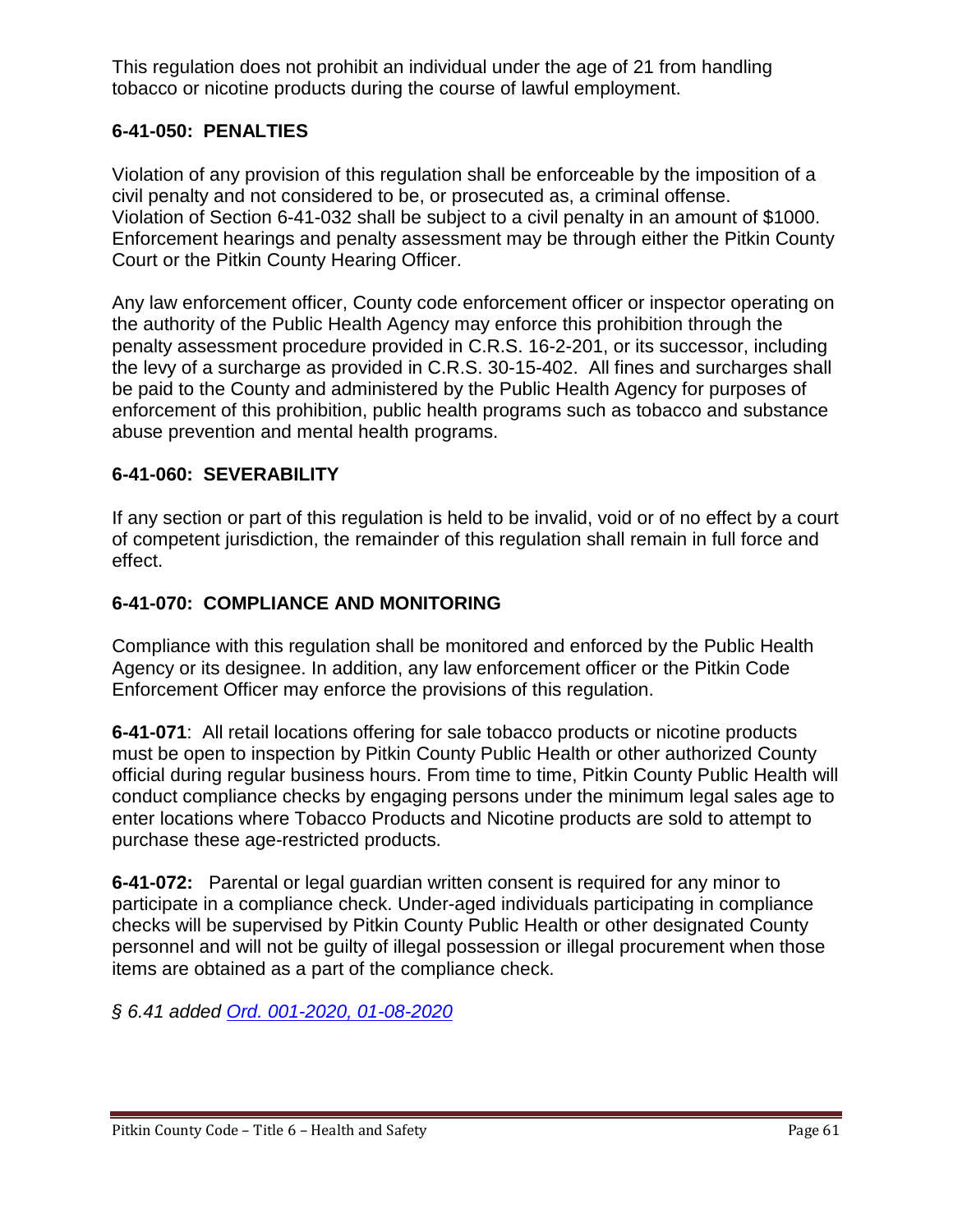## **6.44: WILDLIFE PROTECTION**

SECTIONS:

6.44.010: DEFINITIONS

6.44.020: REGULATIONS/STANDARDS

6.44.030: ENFORCEMENT

#### **6.44.010: DEFINITIONS**

**Wildlife** – any animal, including but not limited to dogs, skunks, squirrels, black bears, raccoons, coyotes, bobcats and foxes.

**Wildlife Proof Refuse Container (WPRC)** - a fully enclosed container with a lid which is inaccessible to wildlife. The lid must fit tightly and have a latching mechanism. A dumpster, poly cart or similar trash receptacle of heavy construction may be a WPRC. The Solid Waste Manager, Animal Safety Officer or their designee must approve the WPRC.

**Wildlife Proof Dumpster Enclosure (WPDE) –** a fully enclosed structure consisting of four sides and a roof or cover of sufficient design and construction to prevent access by wildlife. The door or cover must have a latching mechanism, the sides of the structure must extend to within two inches of the ground, and ventilation openings must be covered with a heavy gauge steel mesh or other material of sufficient strength to prevent access by wildlife. Wildlife Proof Dumpster Enclosures are subject to all building codes and planning and zoning requirements. The Solid Waste Manager, Animal Control Officer, or his or her designee must approve the WPDE. *(Ord. 01-10 (part); Ord. 020-07 (part) Ord. 020-A (part)*

#### **6.44.020: REGULATIONS/STANDARDS**

All refuse containers regardless of size that receive food wastes attractive to wildlife shall be either an approved Wildlife Proof Refuse Container (WPRC) or a refuse container which is stored within an approved Wildlife Proof Dumpster Enclosure (WPDE).

Any container which receives other wildlife attractants such as food or pet and animal feed must also be an approved WPRC, be stored within an approved WPDE, or be stored within another structure impervious to wildlife such as a building, house or garage.

Dumpsters will be of a design that is impervious to wildlife, with drain holes no greater than one (1) inch in diameter. Dumpster lids must have a closure mechanism and/or a latching device. All lids must: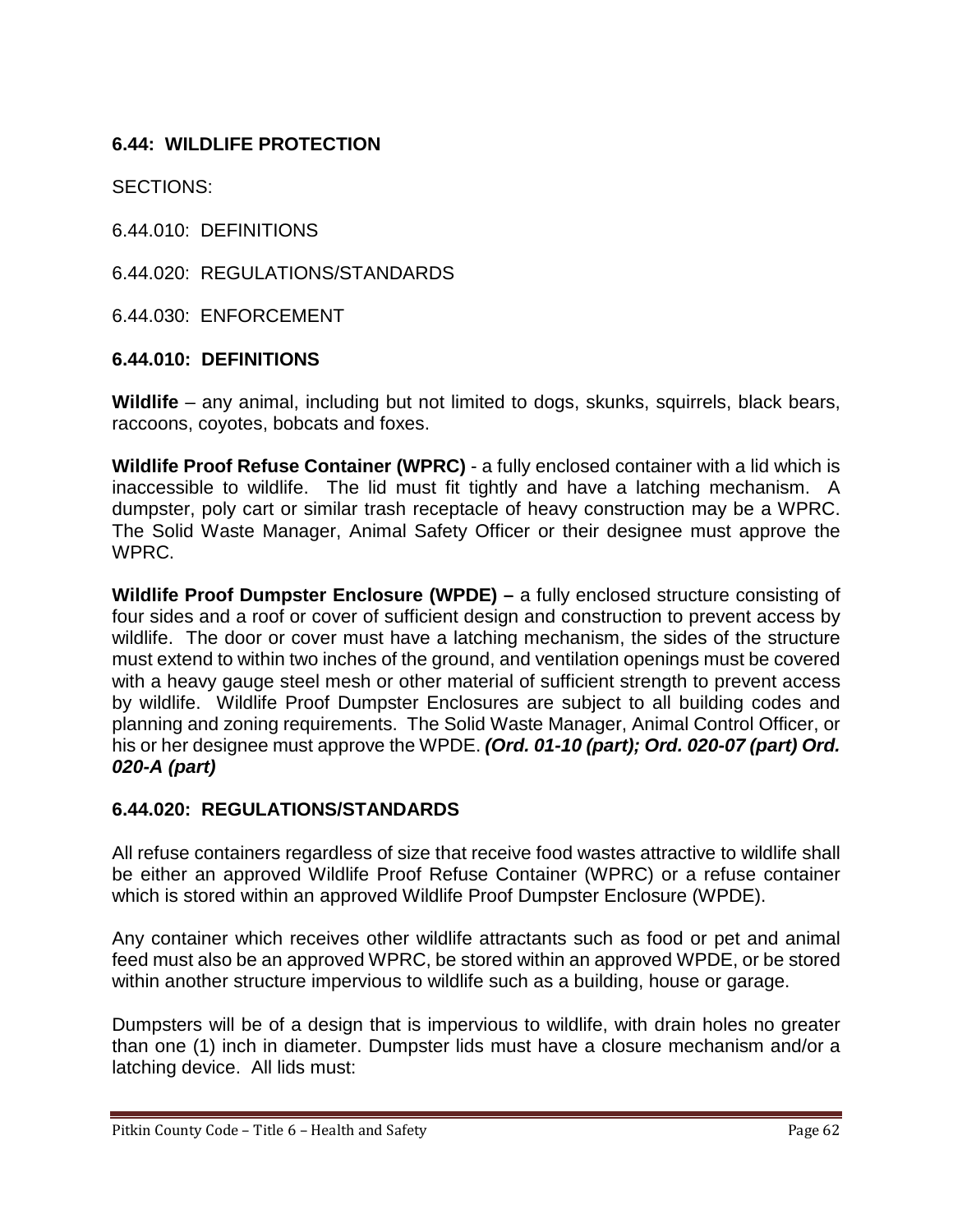- 1. Fully enclose (cover) the dumpster opening.
- 2. Have edges that fit flush. Lids must not be turned up or bent.
- 3. Have closure mechanisms which will withstand unintentional opening by an animal and will remain closed when on their side or upside down.
- 4. Will remain closed when dumpster is on its side or upside down.
- 5. Have acceptable latching devices, such as cables, bars and/or pull handles. All latching devices must lock into place with a pin or other mechanism.
- 6. Have no more than one-quarter inch of free play when properly latched and secured.

All dumpster lids must be constructed of steel thick enough to withstand the weight of a bear. Plastic dumpster lids are not permitted.

Compactors must be wildlife proof. No trash may be exposed, and doors must be kept closed except when loading or removing refuse. The area around the compactor must be kept clean and free of refuse.

Wildlife Proof Refuse Containers and Wildlife Proof Dumpster Enclosures must be kept closed and secure except when refuse is being deposited. The area around the WPRC or WPDE must be kept clean and free of refuse. Overfilling of any refuse container, including trash cans set out on the day of collection, is prohibited.

If a WPRC/DE is damaged, allowing access by wildlife, repairs must be made within 48 hours after written notification to the responsible party by the County.

Residents with curbside refuse pickup must place their refuse in a WPRC. Waste muste be placed t the curb only after 6 a.m. on the day of pickup. All refuse and any containers containing refuse must be re-secured inside the home, garage or WPRC/DE by 6 p.m.

Licensed Waste Haulers in Pitkin County must provide Wildlife Proof Refuse Containers to all customers who request them, and must collect refuse in accordance with this regulation.

Collection of residential refuse in Pitkin County must occur between the hours of 6 a.m. and 6 p.m.

Outdoor Special Event sites shall be kept free from the accumulation of refuse edible by wildlife. Refuse must be collected from the grounds at the close of each day's activities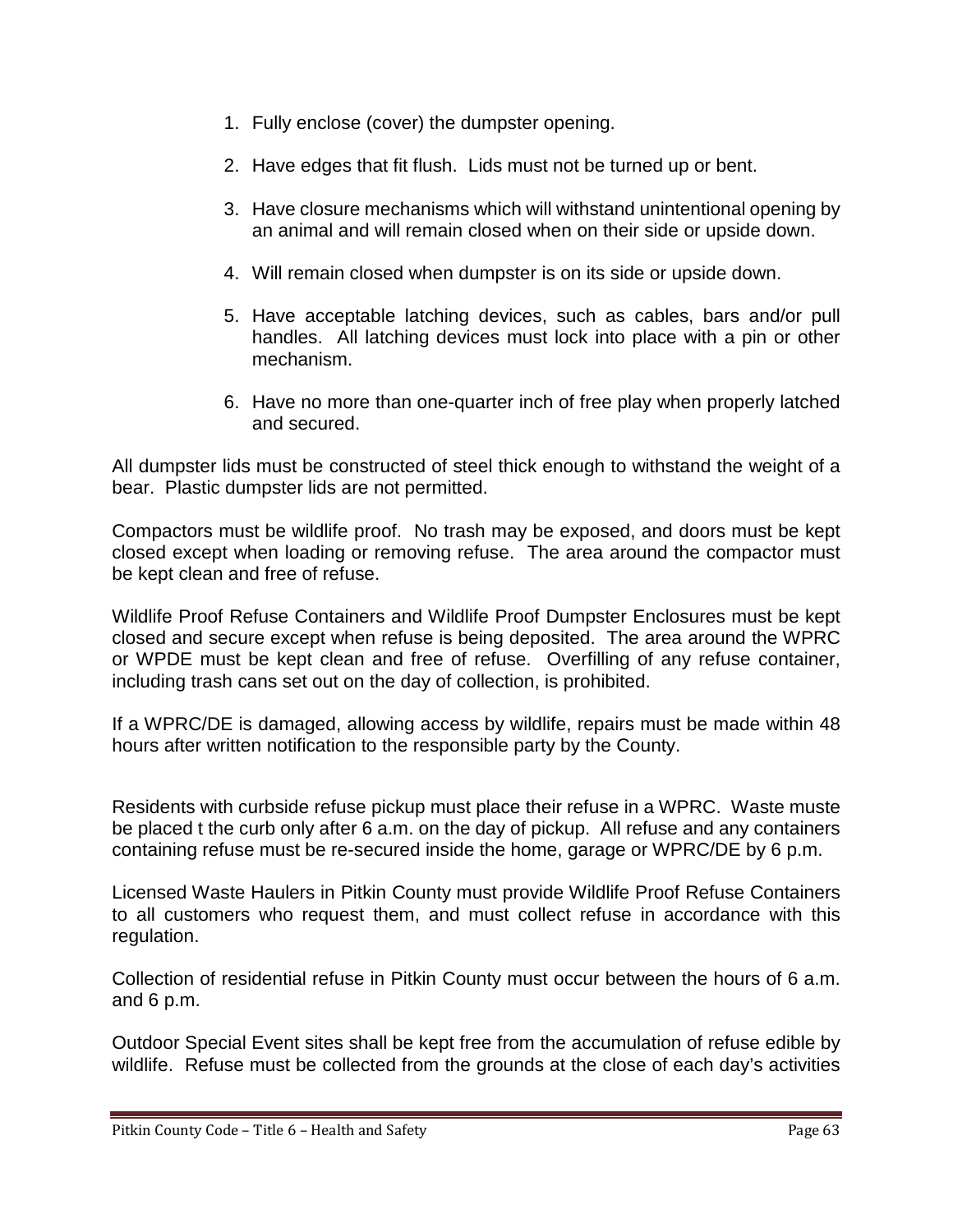and shall be deposited in Wildlife Proof Containers or Enclosures, or be removed to an appropriate disposal site.

All construction sites must have a designated container that receives refuse edible by wildlife, food wastes, or other wildlife attractants. This container shall be a Wildlife Proof Refuse Container.

Trailer parks, housing developments, homeowners associations and other types of clustered residential housing should utilize centralized dumpsters, located in a Wildlife Proof Dumpster Enclosure in lieu of individual refuse containers, when practical and appropriate. In such a clustered housing development, if there is repeated failure of the current method of refuse management of if modifications to an enclosure, dumpster or container do not effectively prevent wildlife from gaining access, a new method must be implemented at that location. At the discretion of the County Manager or their designee, a refuse management method with repeated failure will be required to be replaced with centralized dumpster or compactor with appropriate wildlife-proof enclosures.

If the refuse management method at any locations fails, i.e. if wildlife gains access to trash, the responsible party and/or refuse hauler must reinforce or replace the existing container at that location. If there is repeated failure of the current method of refuse management or if modifications to an enclosure, dumpster or container do not effectively prevent wildlife from gaining access, a new method must be implemented at that location. *(Ord. 01-10 (part); Ord. 020-07 (part) Ord. 020-A (part)*

#### **6.44.030: ENFORCEMENT**

1) Violation of this Ordinance shall be a Class 2 Petty Offense with a maximum fine not to exceed \$1,000 and/or imprisonment for a period not to exceed 90 days or the maximum allowable by State law, as amended. The Pitkin County Manager, his/her designee, the Pitkin County Code Enforcement Officer, the Pitkin County Animal Safety Officer or any Law Enforcement Officer shall be authorized to serve a Penalty Assessment, as specified in this Ordinance on any person who violates the provisions of this Ordinance.

 A. The Penalty Assessment schedule for residential property violations of this Ordinance shall be:

> -First Offense - \$350. This Penalty shall be excused for violators not having an approved WPRC or WPDE if the violator installs an approved WPRC or WPDE within 10 days of the Offense.

-Second Offense- \$500.00

-Third Offense and subsequent Offenses- \$1,000.00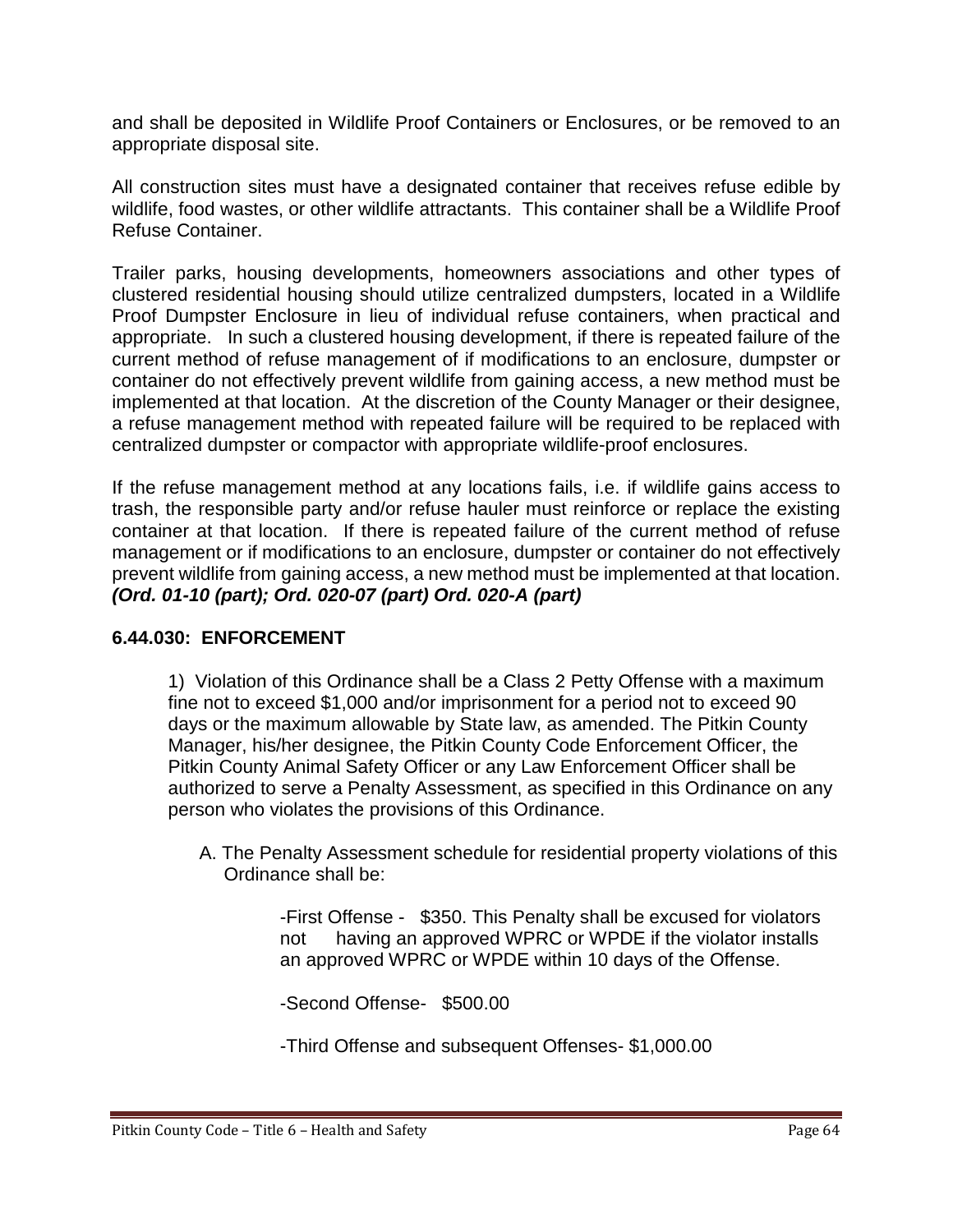B. The Penalty Assessment schedule for violations relative to commercial properties and property's under construction with a current Pitkin County building permit shall be:

> -First Offense - \$350.00. This Penalty shall be excused for violators not having an approved WPRC or WPDE if the violator installs an approved WPRC or WPDE within 10 days of the Offense.

-Second Offense - \$750.00

-Third and subsequent offenses - \$1,000.00 or the maximum allowable by state law, as amended.

The Penalty for violation of Section 6.44.2.9 shall be: 3.4.1 – First Offense \$500.00 3.4.2 - Second and subsequent offenses \$1,000 or the maximum allowable by State law as amended.

- 2) The County staff procedure for issuing a Penalty Assessment and a violator's procedure should he/she choose not to acknowledge guilt, shall be as specified in § 16-2-201, C.R.S., as amended.
- 3) Any Person who aids, assists or abets any other Person in committing a violation of these regulations shall be subject to the penalties specified in Paragraphs 3.2 and 3.3 of this ordinance.

Proceeds from Penalty payments relative to this Ordinance shall be placed in a Pitkin County Resource Recovery account to fund Wildlife protection education and to fund provision of approved WPRCs for those violators who are unable to afford the WPRC required by this Ordinance. The funds shall be dispensed at the discretion of the Resource Recovery Director under the following criteria: To be eligible for County assistance in purchasing a WPRC the person/family incurring the violation shall have a gross income of no more than \$25,000. The assistance shall not be available to commercial or construction sites.

Liability for violation of this ordinance shall attach to the property owner or the individual responsible for illegally depositing refuse. This section does not relive Waste haulers from the responsibility set forth under section 6.44.2.9 of this Ordinance.

*(Ord. 01-10 (part); Ord. 020-07 (part) Ord. 020-A-07 (part)*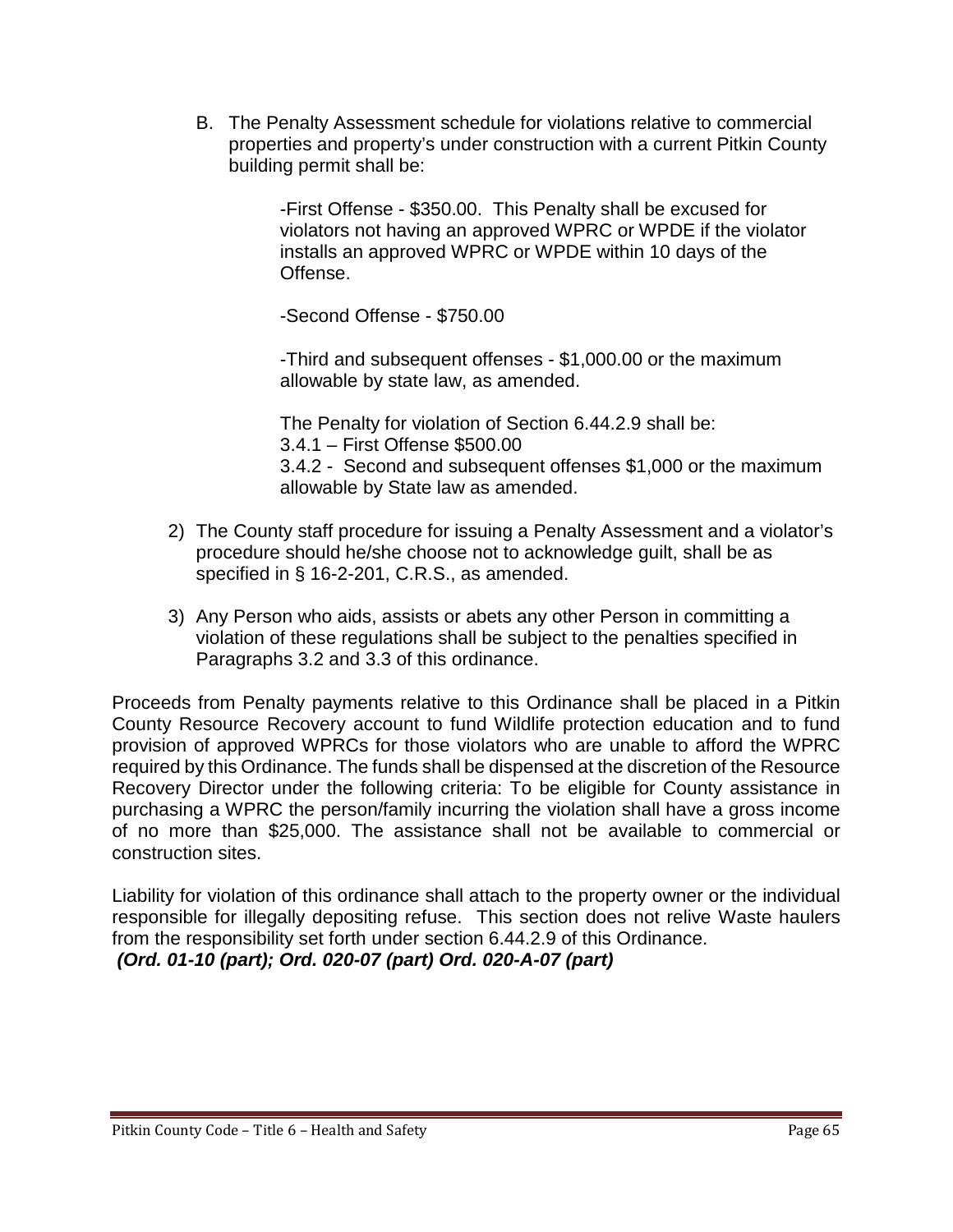## **6.48: PITKIN COUNTY RETAIL MARIJUANA LICENSING REGULATIONS**

## **6.48.010: PURPOSE AND INTENT**

Section 16 of Article XVIII of the Colorado Constitution decriminalizes the personal use and possession and retail sale of marijuana for adults. To implement the state constitution, the General Assembly enacted the Colorado Retail Marijuana Code, Title 12, Article 43.4 of the Colorado Revised Statutes ("CRMC").

The purpose of these regulations is to authorize licensing in unincorporated Pitkin County as provided in § 12-43.4-301, C.R.S., by establishing specific standards and procedures for local licensing of retail marijuana establishments engaged in the cultivation, manufacture, sale, and testing of retail marijuana and retail marijuana products, as provided by state law to protect the health safety, and welfare of the residents of Pitkin County.

### **6.48.020: DEFINED TERMS**

The definitions in the CRMC, §12-43.4-103, C.R.S., shall apply to these regulations. The term "Local Licensing Authority" means the Pitkin County Retail Marijuana Licensing Authority. The term "Board" shall mean the Pitkin County Board of County Commissioners.

### **6.48.030: EFFECTIVE DATE AND APPLICABILITY**

- A. Effective date. These regulations are effective upon final adoption of Ordinance No. 005-2014. It shall be unlawful operate a retail marijuana establishment in unincorporated Pitkin County for which a license is required under the CRMC without first having obtained a state license and a Pitkin County license under these regulations.
- B. Applications for local licenses. The Local Licensing Authority shall receive and process applications for licensing under the CRMC and these regulations.
- C. No entitlement or vested right. No person shall have any entitlement or vested right to licensing under these regulations. To lawfully engage in the business of cultivation, manufacture, sale, and testing of retail marijuana and retail marijuana products in unincorporated Pitkin County, all persons or entities must obtain a license under these regulations.

## **6.48.040: LICENSING AUTHORITY**

The Pitkin County Board of County Commissioners designates the Pitkin County Clerk and Recorder or her designee to act as the Pitkin County Retail Marijuana Licensing Authority.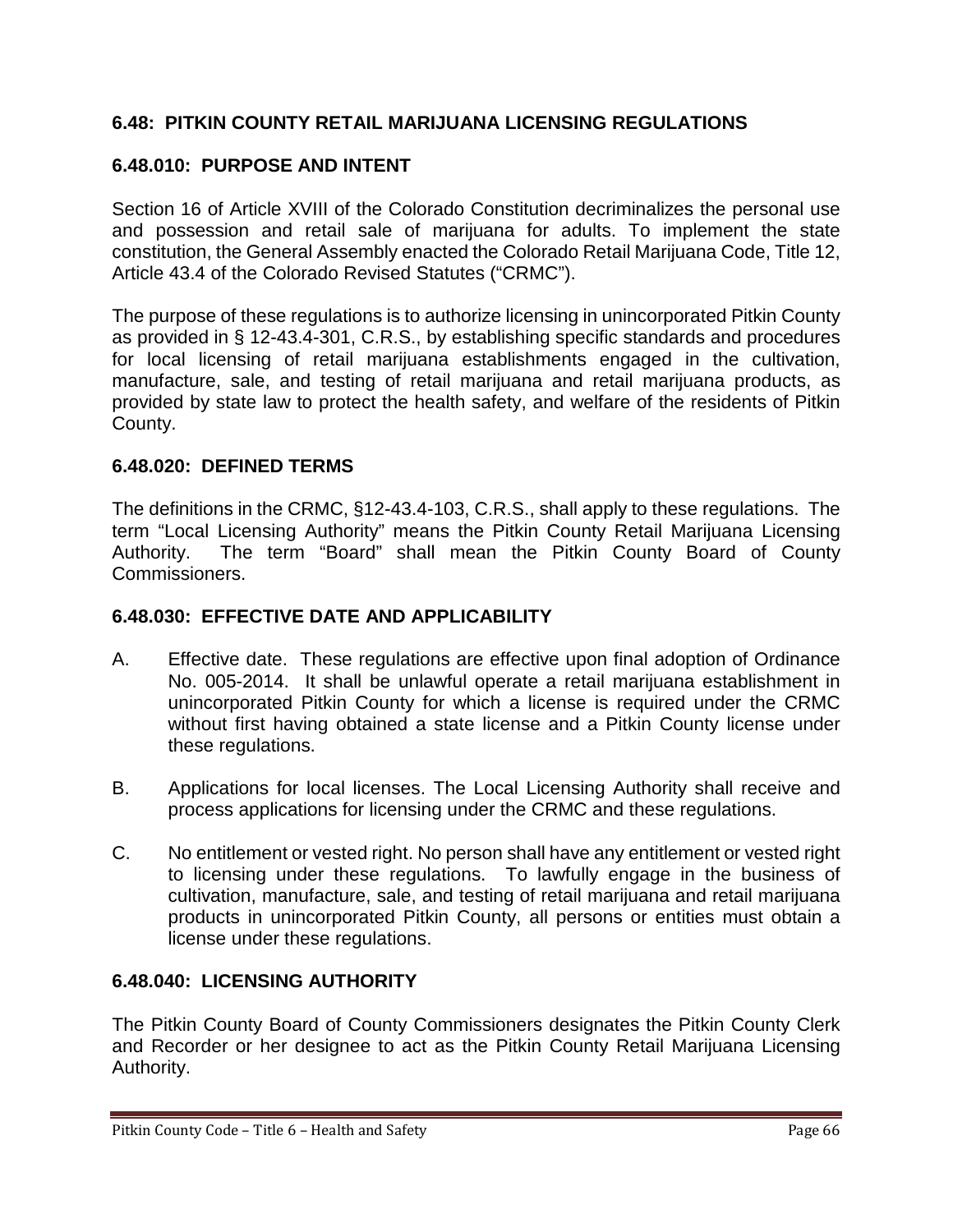### **6.48.050: LICENSES**

The Board shall issue the following types of retail marijuana licenses should the applicant fulfill the requirements for such license: retail marijuana store license; retail marijuana cultivation facility license; retail marijuana products manufacturing facility license; and retail marijuana testing facility license. Any of these licenses may be issued and conditioned with specific requirements relating to the particular license.

Local license applications shall be reviewed in order of receipt of state license and completeness of local license application.

## *(§ 6.48.050 amended (part) [Ord. 026-14, 07-09-14\)](http://records.pitkincounty.com/WebLink8/0/doc/200506/Page1.aspx)*

### **6.48.060: MULTIPLE RETAIL MARIJUANA OR MEDICAL MARIJUANA LICENSES**

The license requirements in these regulations shall be in addition to, and not in lieu of, any other licensing and permitting requirements imposed by any State of Colorado or Pitkin County law. A valid license is required from both the State of Colorado and Pitkin County before operation of a retail marijuana establishment as provided by the CRMC. Each type of license is separate and distinct from another and confers no right to conduct any activity not specifically licensed.

A person may operate a licensed retail marijuana store, retail marijuana products manufacturing facility, and retail marijuana testing facility at the same location if appropriate licenses for the activities are obtained. The location of a retail marijuana cultivation facility may only be shared with a retail marijuana testing facility, an optional premises cultivation facility for medical marijuana or a retail marijuana products manufacturing facility if appropriate licenses for the facilities are obtained.

A dual medical marijuana center and retail marijuana store, dual retail marijuana manufacturing facility and medical marijuana infused products manufacturer, or dual testing facility may share the same location if appropriate licenses are obtained, but these licenses shall maintain uses physically separated in the premises, including entrances and exits, inventory, point of sale operations, and record keeping. A dual medical marijuana optional premises cultivation growing facility and retail marijuana cultivation facility operations shall maintain physical separation of the two facilities, the plants, and inventory of the two facilities.

The Board shall have the discretion to limit any location to only one licensed activity.

Physical separation is not required if the licensee complies with the Colorado Department of Revenue, Marijuana Enforcement Division, Marijuana Inventory Tracking Solutions ("MITS").

MITS is applicable for any retail marijuana license issued in combination with any medical marijuana license.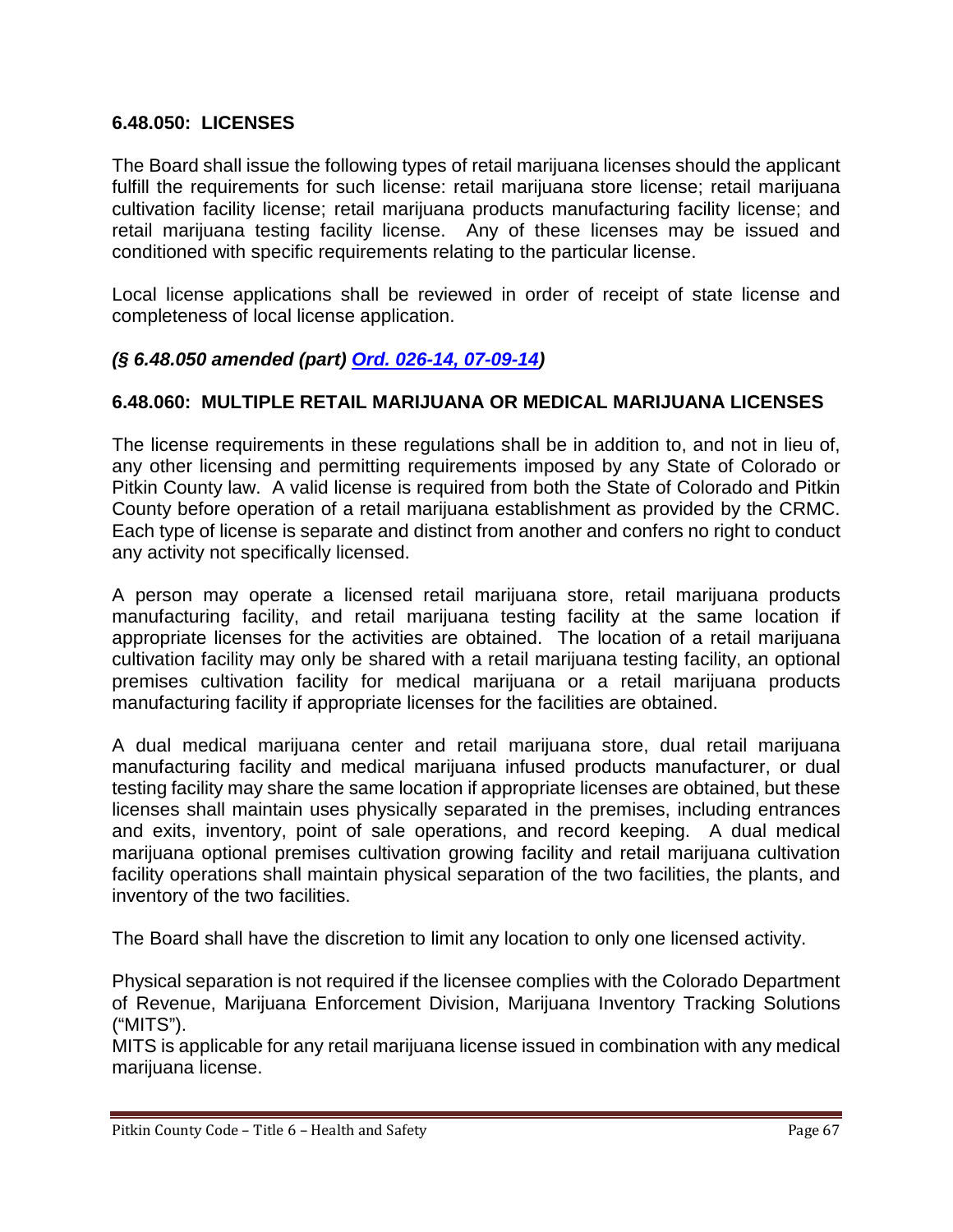### **6.48.070: LICENSING PROCEDURE AND CRITERIA**

- A. General Procedure. The Local Licensing Authority shall process and maintain all complete local license applications as authorized by these regulations. Only upon receipt of a state retail marijuana license shall a local license application be reviewed and determined by the Board. Upon issuance of a local license, Pitkin County shall inform the state of the local license issuance. All applications for local licensing shall be made upon forms provided by Pitkin County and shall include the following information:
	- 1. The type of retail marijuana facility for which the license is sought;
	- 2. Property owner authorization;
	- 3. The name, address and disclosure of the county of residence of the applicant and all individuals with an ownership interest in the application;
	- 4. A site plan of all existing buildings on the property where the premises is located, including a floor plan showing how the floor space will be used, parking for the premises, total floor area of the building(s), height of the building(s), total area of the property and the nature and location of any existing or proposed exterior lighting and signage;
	- 5. A site plan of any proposed building(s) to be constructed, including a floor plan showing how the floor space is or will be used, location of proposed building(s) on the property, total proposed floor area of the building(s), height of the proposed building(s), the construction material of the proposed building(s), the screening of the proposed building(s);
	- 6. The number of employees, their names, addresses, ages, the results of any background checks and if they hold occupational licenses;
	- 7. Identification of any interior lighting, screening and odor mitigation equipment and procedures to prevent the outflow of light and odor detrimentally impacting surrounding properties; interior lighting;
	- 8. A list of all other uses on the property;

9. The number of vehicle trips per day expected to be generated by the business;

10. The expected source and level of water use for the premises and viable water supply for the anticipated level of consumption and disposal of any waste water, waste marijuana or waste marijuana products;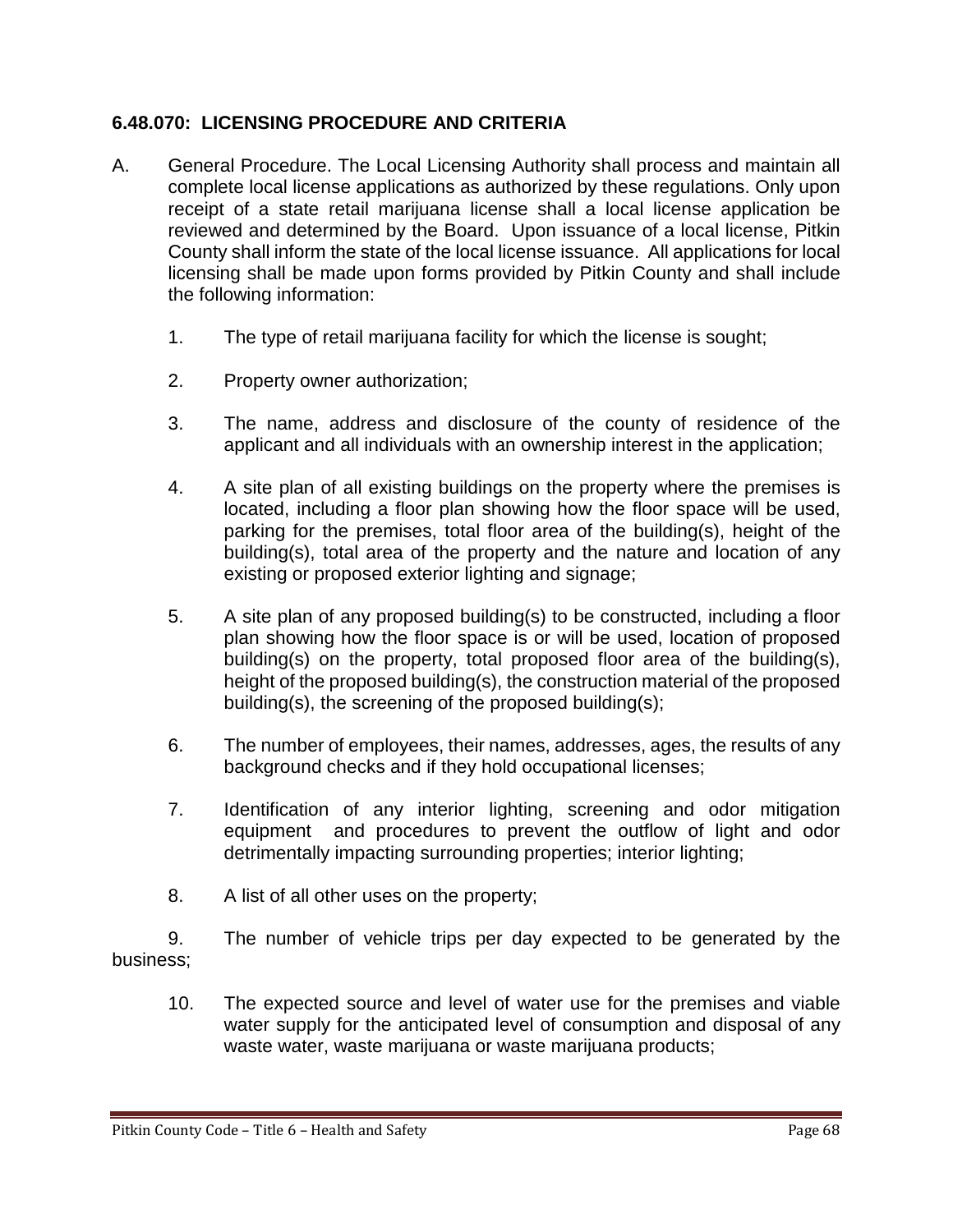- 11. Evidence that the premises is not within 1,000 feet of an existing alcohol or drug treatment facility, licensed child care facilities, or educational facilities at the time of initial licensing as measured from the closest point of the subject property lines;
- 12. Statement of the relevant zoning;
- 13. The Local Licensing Authority or the Board at its discretion may require the submission of additional materials as may be useful in making a determination under these regulations. The applicant shall be responsible for submitting materials directly to the Local Licensing Authority.
- B. Public Hearing. The Board shall schedule a public hearing on any initial application. Notice of the public hearing shall be published by the applicant by posting a sign in a conspicuous place on the license premises for which a local license application has been made, and by publication in the county's designated newspaper not less than ten days prior to the hearing, consistent with state law.
- C. Review Criteria. The Board shall consider the following criteria when evaluating a retail marijuana license application:
	- 1. The number of licenses issued for operation of a retail marijuana store;
	- 2. The number of licenses issued for operation of a retail marijuana cultivation facility;
	- 3. The number of licenses issued for operation of a retail marijuana products manufacturing facility;

4. The number of licenses issued for operation of a retail marijuana testing facility;

- 5. The activities associated with each type of retail marijuana establishment for which a license is sought must comply with the zoning for the premises upon which the retail marijuana establishment would be located;
- 6. The size of the facilities associated with a retail marijuana store license, including setbacks from property boundary, visibility and proximity to neighboring properties;
- 7. The size of the facilities associated with a retail marijuana cultivation license, including setbacks from property boundary, visibility and proximity to neighboring properties;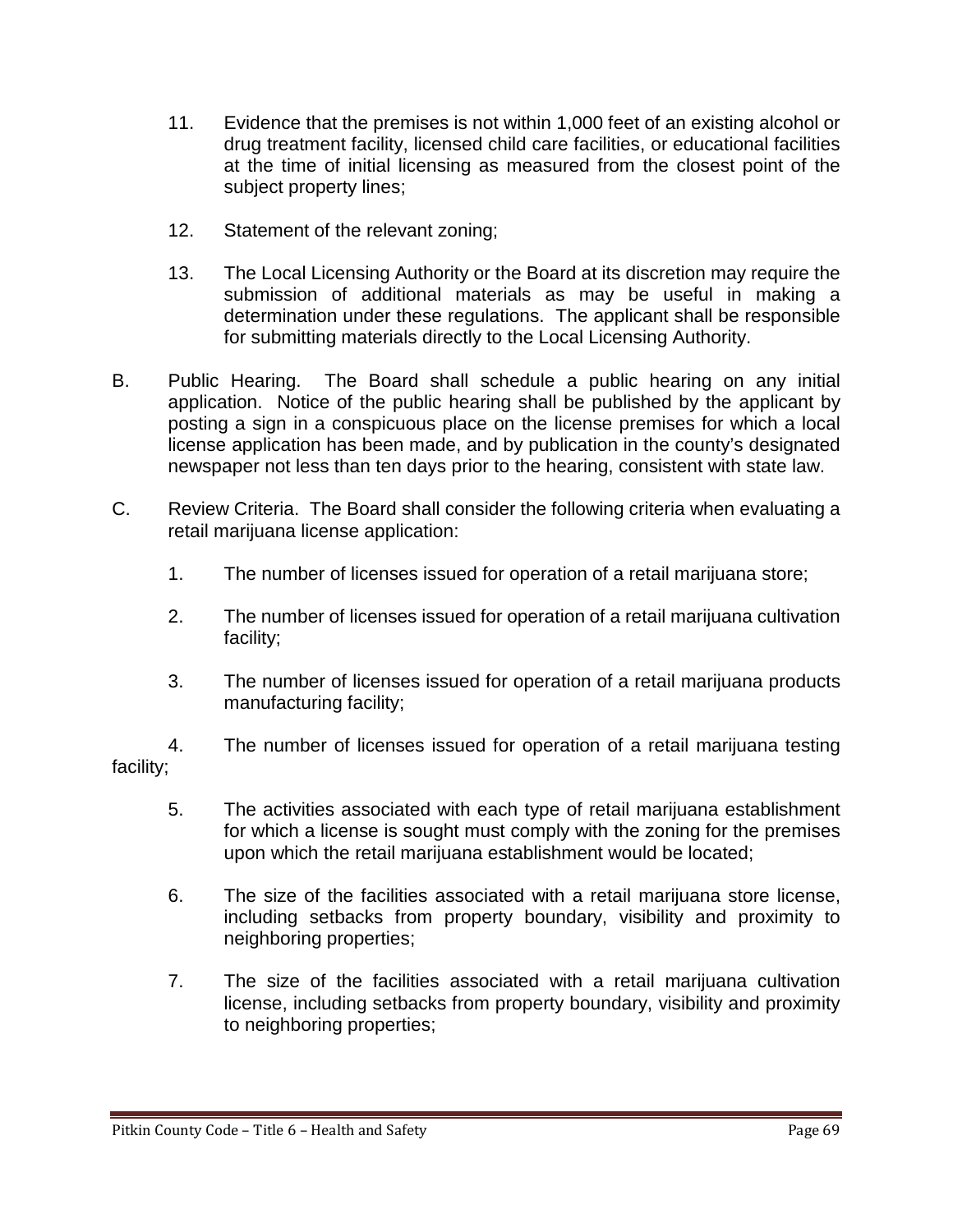- 8. The size of the facilities associated with a retail marijuana products manufacturing license, including setbacks from property boundary, visibility and proximity to neighboring properties;
- 9. The size of the facilities associated with a retail marijuana testing license, including setbacks from property boundary, visibility and proximity to neighboring properties;
- 10. The retail marijuana establishment shall not cause a detrimental material increase in traffic impacts;
- 11. The visibility of the retail marijuana establishment;
- 12. The number of employees of the retail marijuana establishment;
- 13. Security concerns regarding the retail marijuana establishment;
- 14. The physical characteristics of the property upon which the retail marijuana establishment would be located;
- 15. The expected energy consumption of any proposed facility;
- 16. A license will not be issued for any Retail Marijuana Store, Retail Marijuana Cultivation Facility or a Retail Marijuana Products Manufacturer in the following Caucus Areas: Snowmass-Capitol, Frying Pan, Woody Creek and Emma, Upper Snowmass Creek, Maroon Creek and Castle Creek Caucus areas. A license will not be issued for a retail marijuana store within the Town of Redstone (Village Commercial District) in the Crystal River Caucus area. A license will not be issued for a Retail Marijuana Store or a Retail Marijuana Infused Products Manufacturer I the Snowmass-Capitol Creek Caucus area.

All applications for any type of retail marijuana license shall be referred for recommendation and comment to the caucus of the proposed license facility and any other caucus that has a reasonable expectation of experiencing impacts related to the issuance of the license.

- 17. The degree to which the operation and facilities of the retail marijuana establishment are detrimental to community character;
- 18. The reasonable requirements of the neighborhood, any reasonable restrictions that should be placed upon a retail marijuana establishment, and the concentration of the same class of retail marijuana license.

The Board shall grant or deny a license based solely upon its investigation and findings. The Board shall deny any application that is not in full compliance with these regulations.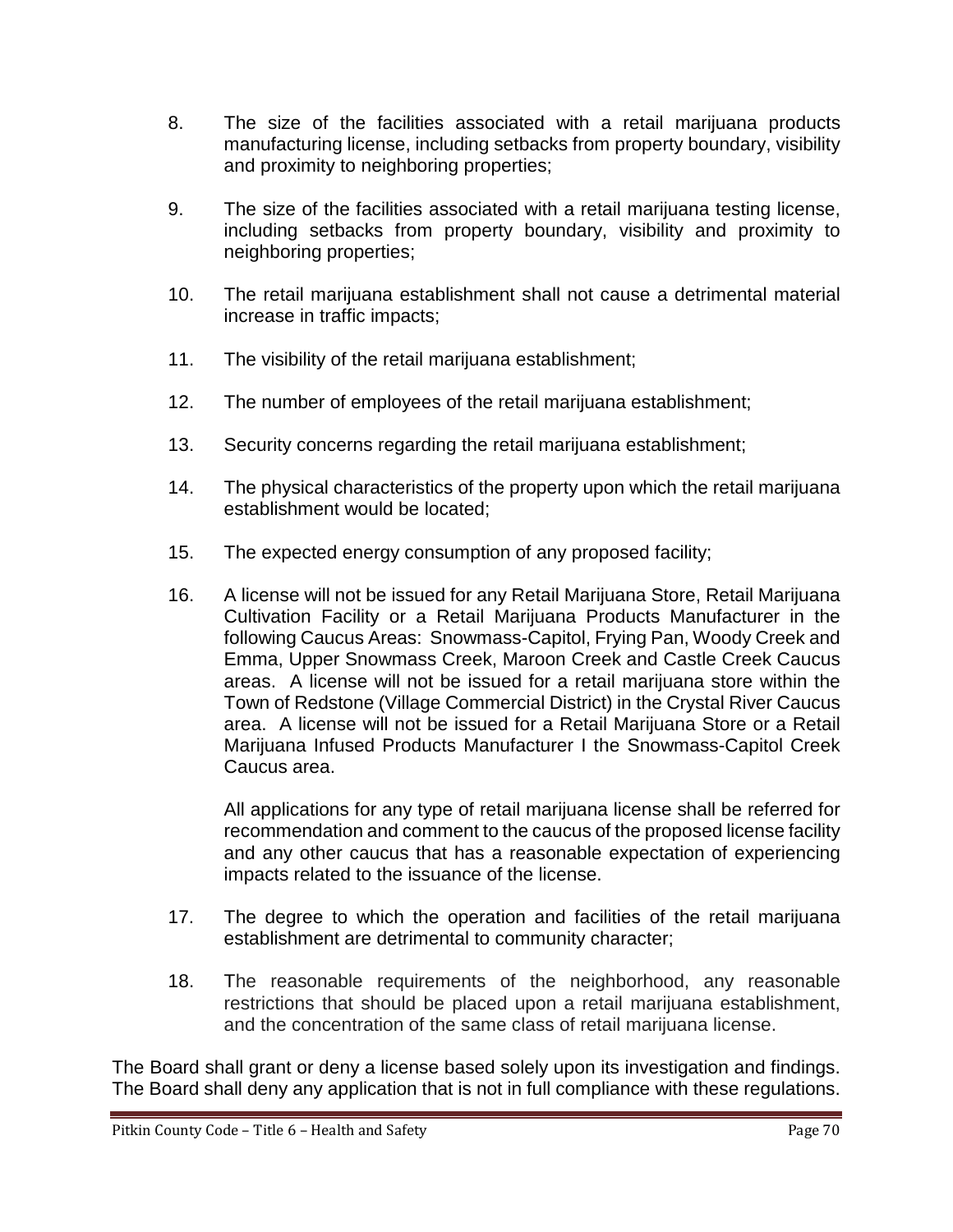*(§6.48 enacted [Ord. 021-2013,](http://records.pitkincounty.com/WebLink8/0/doc/190685/Page1.aspx) 09-25-13; § 6.48 repealed [Ord. 004-2014,](http://records.pitkincounty.com/WebLink8/0/doc/197146/Page1.aspx) 02-12-2014) (§ 6.48.070 amended (part) [Ord. 009-2014,](http://records.pitkincounty.com/WebLink8/0/doc/197146/Page1.aspx) 05-06-2014; § 6.48.070 amended (part) [Ord. 026-2014,](http://records.pitkincounty.com/WebLink8/0/doc/200506/Page1.aspx) 07-09-14; § 6.48.070 amended (part) [Ord. 002-2015,](http://records.pitkincounty.com/WebLink8/0/doc/208517/Page1.aspx) 02-11-15) § 6.48.070 amended (part) Ord. 024-2016; § 6.48.070 amended (part) [Ord. 011-2018,](https://pitkincounty.com/DocumentCenter/View/16911/Ord-011-2018) § 6.48.070 amended (part) Ord. 034-2018, 07-11-18*

## **6.48.080: TERM OF LICENSE; RENEWAL**

Any Pitkin County license issued under these regulations shall be valid for a period of one year from the date of issuance. A licensee shall submit a renewal application at least 30 days before the expiration of the license. Renewal applications may be processed administratively without a public hearing by the Pitkin County Retail Marijuana Licensing Authority only if the application is complete and the full renewal operating fee is paid, no violation of these regulations occurred during the previous license term, no changes to the license are requested, there was continuous operation of the retail marijuana establishment during the preceding three months and no complaints are outstanding regarding the retail marijuana establishment concerning the previous license term. If a renewal application does not meet the requirements to be processed administratively, then the renewal application shall be heard by BOCC at public hearing under procedures in  $\S$  6.48.070(B) and review criteria contained in  $\S$  6.48.070(C).

Renewal applications shall contain a description of all previous violations and complaints and their outcome.

The Local Licensing Authority shall not accept an application for renewal of a license after 30 days prior to the date of expiration, except as otherwise provided in this section. The Local Licensing Authority may extend the expiration date of the license one time for a maximum of 30 days and accept a late application for renewal of a license provided that the applicant has filed a timely renewal application with the state licensing authority.

# **6.48.090: SIGNS**

No advertising sign or logo shall be permitted on any retail marijuana cultivation facilities. One advertising sign or logo may be placed to identify the retail marijuana establishment other than cultivation facilities, which shall comply with the Pitkin County Code § 7-60-50.

# **6.48.100: FACILITY REQUIREMENTS**

- A. All retail marijuana and marijuana products that have been prepared for sale, testing, infusion or manufacturing shall be stored within a completely enclosed, alarmed, and secure building at all times.
- B. All retail marijuana establishments shall satisfy all applicable Pitkin County Building, Land Use, Zoning, and Fire Codes.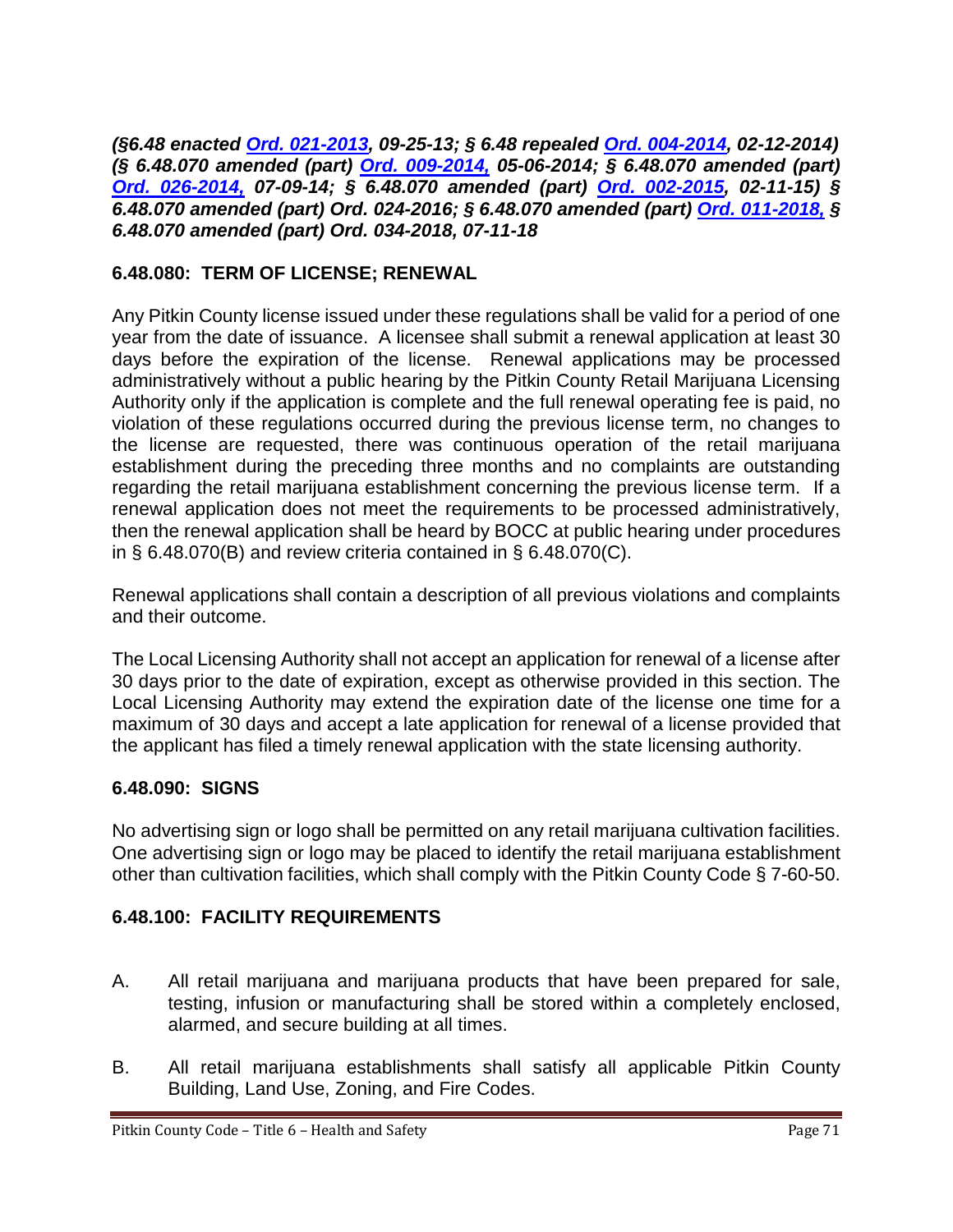- C. All retail marijuana establishments shall be equipped with a proper ventilation system so that odors are filtered and do not materially interfere with the enjoyment of adjoining property.
- D. No retail marijuana establishment shall be permitted to operate from a moveable, mobile or transitory facility, or make deliveries to retail consumers.
- E. All retail marijuana stores shall not open earlier than 9:00 a.m. and shall close no later than 9:00 p.m. There is no limit on the hours of operation for retail marijuana products manufacturing facilities, retail marijuana testing facilities and retail marijuana cultivation facilities.
- F. At the discretion of the Board, a retail marijuana establishment shall have an onsite caretaker or other resident occupant.
- G. Any change of the ownership interest of any of the individuals or entities associated with the retail marijuana establishment for which the license is granted shall be reported to the Pitkin County Retail Marijuana Licensing Authority within 7 days of such change. This report shall disclose which individuals no longer have an ownership interest in the licensed facility or if applicable, what individuals have gained an ownership interest. All individuals or entities with an ownership interest must provide all identifying information required by the license application.
- H. No sales of products other than marijuana or products containing marijuana shall be available for sale at retail marijuana stores. No individuals under the age of 21 shall be allowed admittance into any retail marijuana store.
- I. All licensees must maintain with the Pitkin County Licensing Authority an up to date list of contact information for anyone in a managerial capacity for any retail marijuana establishment. A manager shall be any individual with the authority and responsibility to respond to any law enforcement inquiry, inspection request, emergency situation at the facility or any other circumstance requiring immediate attention and action.
- J. All licensees must maintain with the Pitkin County licensing authority a current list of employees that discloses names, addresses, ages, results of state background checks, and any occupational licenses.
- K. All retail marijuana store licensees, their agents or employees and anyone conducting sales to the general public shall be familiar with the potency of all products for sale and shall be able and available to assist customers with their purchases by advising customers of expected effects, the duration, strength and delay after actual consumption of each infused product or strain of marijuana. All licensees shall participate in training programs sanctioned by the Pitkin County Sheriff as those programs are developed.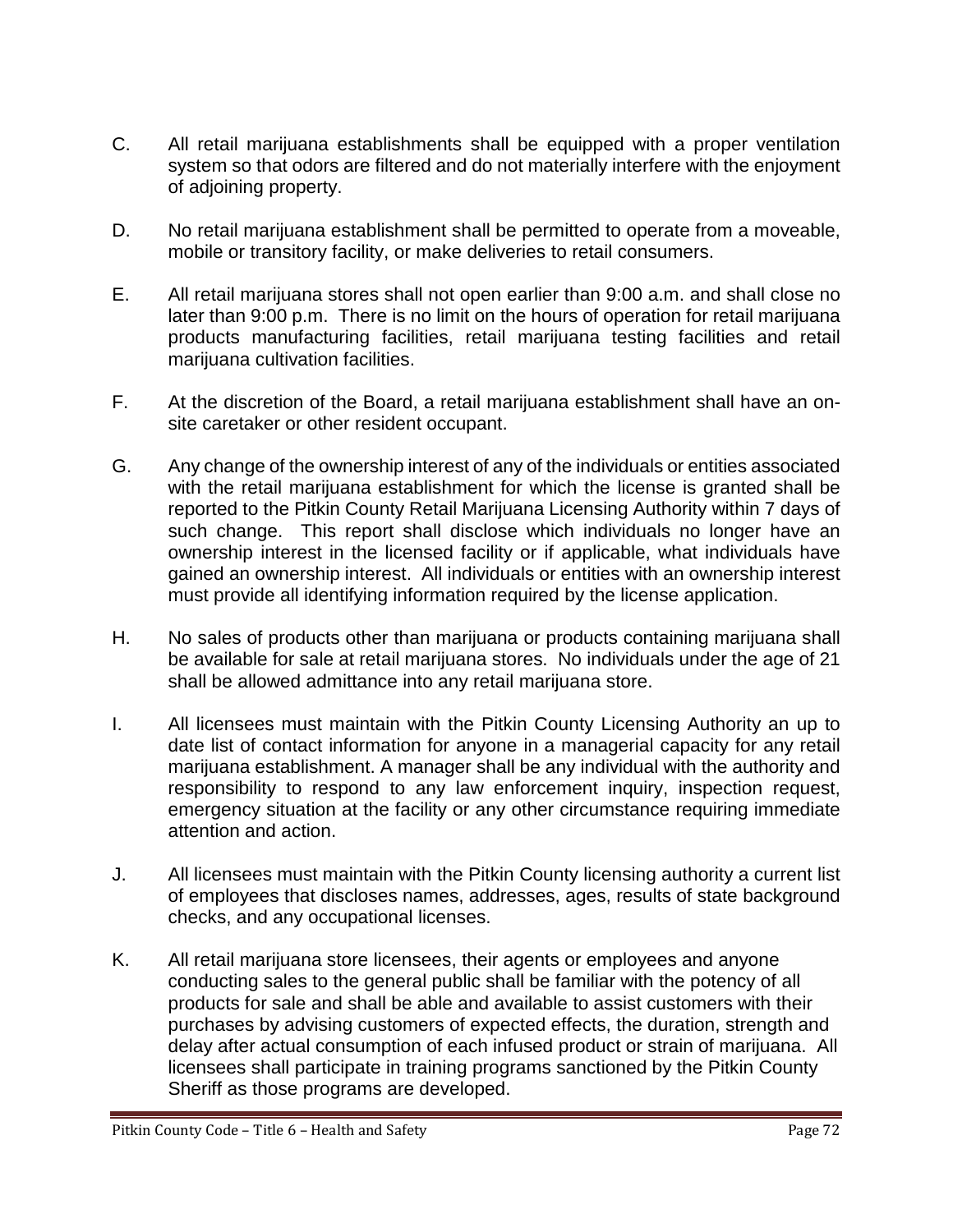- L. An advisement on state and local laws and individual responsibility shall accompany any sale of retail marijuana or retail marijuana product and shall also be displayed prominently in any facility which offers retail marijuana or retail marijuana products for sale.
- M. All retail marijuana and retinal marijuana-infused products must be clearly identified as containing marijuana and packaged in a childproof manner as required by State law. This labeling shall appear in English and Spanish.

# *(§ 6.48.100 amended (part) [Ord. 026-14,](http://records.pitkincounty.com/WebLink8/0/doc/200506/Page1.aspx) 07-09-14)*

# **6.48.110: CHANGES IN LICENSE**

- A. Transfer of Ownership. Any license issued under these regulations or renewal of such license is not transferable or assignable.
- B. Change of Location. Any license granted under these regulations is limited to the location(s) specified on the license. Operation of a retail marijuana store license; retail marijuana cultivation facility license; retail marijuana products manufacturing facility license; retail marijuana testing facility license at a new location requires a new license.
- C. Modification of premises. Licenses issued are based upon representations made in the application. Any structures identified in the application may not be enlarged nor additional structures added to the licensed retail marijuana establishment until a modification to the license is granted through application procedure in § 6.48.070(B) and pursuant to the review criteria contained in § 6.48.070(C).

#### **6.48.120: INSPECTION**

By signing and submitting a license application, the owner(s) of the premises and the license holder(s) consent to inspections of the premises by Pitkin County personnel and individuals accompanied by Pitkin County personnel for the purpose of determining compliance with state and county law.

#### **6.48.130: PENALTIES & REVOCATION**

- A. The Board has the authority to suspend, restrict, or revoke a license or impose a fine upon any violation of these regulations or license requirements or any rule promulgated pursuant to these regulations.
- B. Any violation of the Pitkin County Retail Marijuana Licensing Regulations or licensing requirements may be subject to a fine of up to \$1,000 per occurrence. Each day a violation exists shall be considered a separate occurrence subject to fine.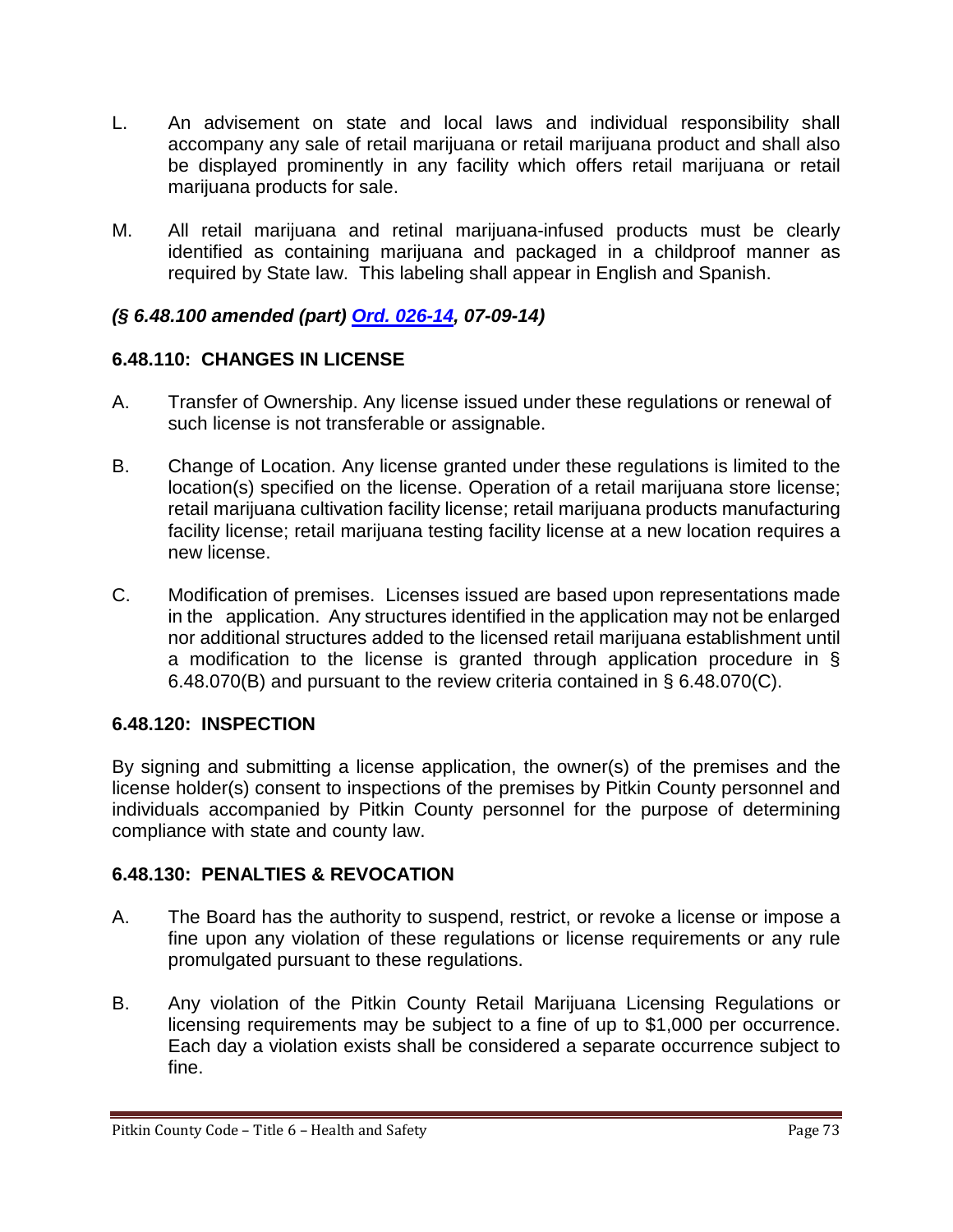C. Any complaint of a violation of Pitkin County Retail Marijuana Licensing Regulations or license requirements shall be referred to either the Pitkin County Marijuana Licensing Authority or the Pitkin County Attorney's Office and investigated if appropriate. If upon investigation by Pitkin County a violation is found, a hearing on the violation will be presided over by the Pitkin County Hearing Officer. Upon the Pitkin County Hearing Officer's determination a violation occurred, the Board may suspend, restrict or revoke a license and/or impose a fine. Pitkin County shall defer to the state to enforce compliance with the requirements of the CRMC and any other state regulations not covered by these regulations. A licensee may appeal the determination of violation by the Pitkin County Hearing Officer to the Board at the same hearing in which the Board shall determine the imposition of the penalty.

# **6.48.140: OPERATING FEES**

Operating Fees are fees in addition to application fees.

All additional costs over the amount of applicable application and operating fees to investigate, remediate, process referrals or otherwise respond to applications or violations of State and County laws or license conditions shall be the responsibility of the licensee and shall be remitted to Pitkin County at the rate of \$350 per hour of staff time. Failure to pay these costs are grounds for revocation of all licenses to the licensee.

| Operating Fees Applicable to:                    | <b>Initial License</b> | <b>Renewal License</b> |
|--------------------------------------------------|------------------------|------------------------|
| Retail marijuana store                           | \$3,000                |                        |
| \$1,500                                          |                        |                        |
| Retail marijuana cultivation facility            | \$3,000                |                        |
| \$1,500                                          |                        |                        |
| Retail marijuana products manufacturing facility | \$3,000                |                        |
| \$1,500                                          |                        |                        |
| Retail marijuana testing facility                | \$3,000                |                        |
| \$1,500                                          |                        |                        |
| <b>Modification of Premises</b>                  | 150                    |                        |

Payments shall be made payable to the Pitkin County Treasurer. All fees are nonrefundable and must be paid at or before the time of any license issuance. All fees associated with these regulations shall be used as general funds of Pitkin County.

### *(§ 6.48 enacted [021-2013](http://records.pitkincounty.com/WebLink8/0/doc/190685/Page1.aspx) 09-25-2013; repealing Ord No. 021-2013 [Ord. 004-](http://records.pitkincounty.com/WebLink8/0/doc/197146/Page1.aspx) [14,](http://records.pitkincounty.com/WebLink8/0/doc/197146/Page1.aspx) 02-12-14) § 6.48.140 amended (part) Ord. 013-2015; § 6.48.140 amended (part) [Ord. 024-2016,](http://pitkincounty.com/DocumentCenter/View/12791) 11-02-2016;*

# **6.49: PITKIN COUNTY MEDICAL MARIJUANA LICENSING REGULATIONS**

# **6.49.010: PURPOSE AND INTENT**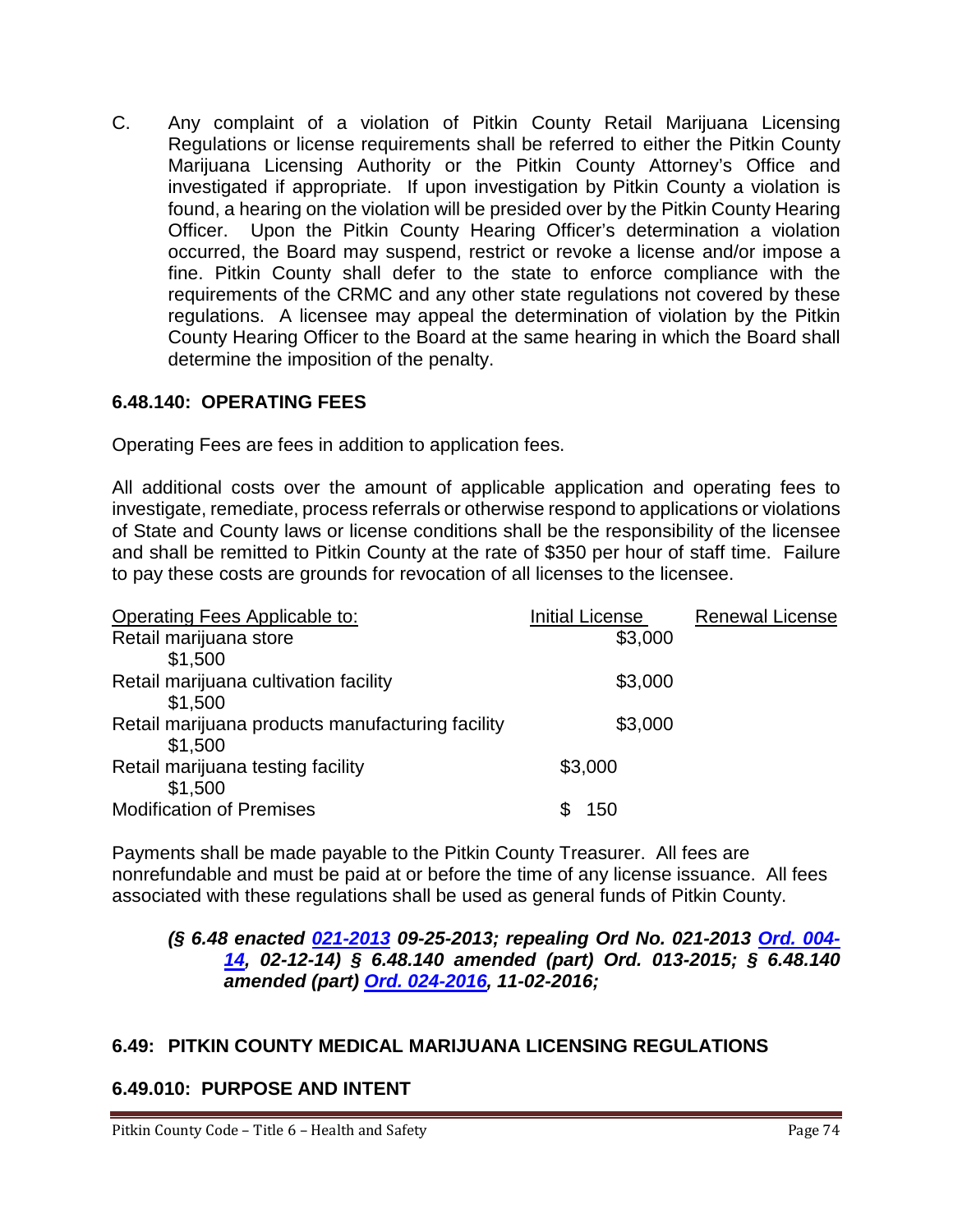Article 43.3 of Title 12 of the Colorado Revised Statutes (House Bill 10-1284) went into effect on July 1, 2010. Known as the Colorado Medical Marijuana Code ("CMMC"), the CMMC gives the State Medical Marijuana Licensing Authority the ability to promulgate rules necessary for the proper regulation and control of the cultivation, manufacture, distribution, and sale of medical marijuana and the enforcement of the CMMC. The CMMC authorizes counties and municipalities to determine whether to permit, as a matter of state law, certain medical marijuana businesses within their jurisdictions. The purpose of these regulations is to authorize licensing in unincorporated Pitkin County as provided in C.R.S. § 12-43.3-301 as amended, by establishing specific standards and procedures for local licensing of medical marijuana centers, medical marijuana-infused products manufacturers, and optional premises medical marijuana cultivation operations as provided by state law; and to protect the health, safety, and welfare of the residents of Pitkin County by prescribing the manner in which medical marijuana businesses can be conducted in the county.

# **6.49.020: DEFINED TERMS**

The definitions in the Colorado Medical Marijuana Code, § 12-43.3-104, C.R.S. as amended, shall apply to these regulations. The term "Licensing Authority" means the Pitkin County Clerk and Recorder. The term "Board" shall mean the Pitkin County Board of County Commissioners.

# **6.49.030: EFFECTIVE DATE AND APPLICABILITY**

- A. Effective date. These regulations are effective upon final adoption of Ordinance No. 004-2014. It shall be unlawful operate a medical marijuana establishment in unincorporated Pitkin County for which a license is required under the CMMC without first having obtained a state license and a Pitkin County license under these regulations.
- B. Applications for local licenses. The Local Licensing Authority shall receive and process applications for licensing under the CMMC and these regulations.
- C. No entitlement or vested right. No person shall have any entitlement or vested right to licensing under these regulations. To lawfully engage in the business of selling, or cultivating medical marijuana or manufacturing medical marijuana-infused products in unincorporated Pitkin County, all persons must obtain a license under these regulations.

# **6.49.040: LICENSING AUTHORITY**

The Pitkin County Board of County Commissioners designates the Pitkin County Clerk and Recorder or her designee to act as the Pitkin County Medical Marijuana Licensing Authority.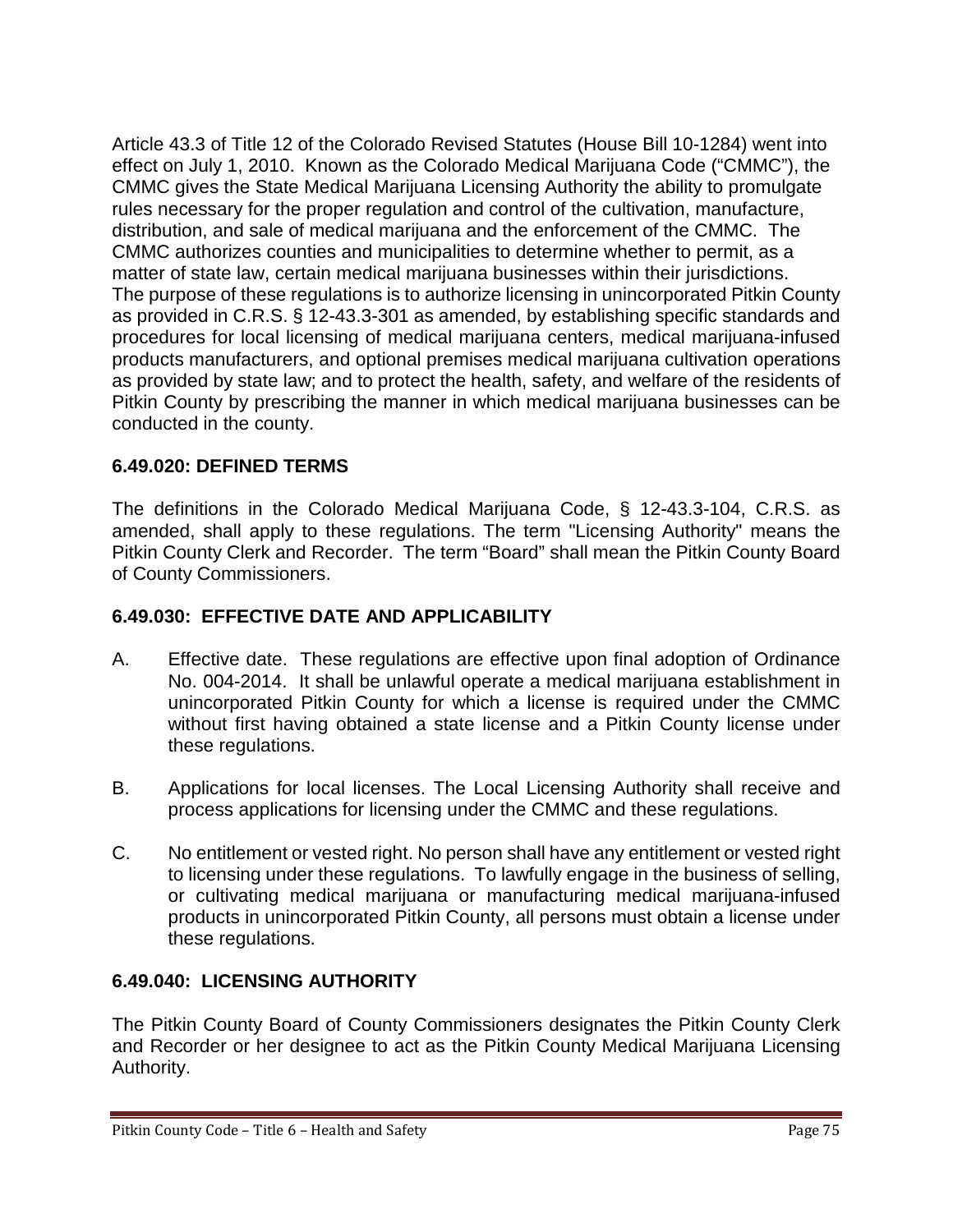### **6.49.050: LICENSES**

The Board shall issue the following local licenses should the applicant fulfill the requirements for such license: medical marijuana center license; optional premises cultivation license; medical marijuana-infused products manufacturing license. Any of these licenses may be issued and conditioned with specific requirements relating to the particular licensee.

An optional premises cultivation license may only be issued to a person licensed for a medical marijuana center or medical marijuana-infused products manufacturing facility, who proposes to grow and cultivate medical marijuana at an additional Colorado licensed premises contiguous or not contiguous with the licensed premises of the person's medical marijuana center license or medical marijuana-infused products manufacturing license. Local license applications shall be reviewed in order of receipt of state license and

completeness of local license application.

### **6.49.060: MULTIPLE MEDICAL MARIJUANA LICENSES OR DUAL MEDICAL AND RETAIL MARIJUANA LICENSES**

The license requirements in these regulations shall be in addition to, and not in lieu of, any other licensing and permitting requirements imposed by any State of Colorado or Pitkin County law. A valid license is required from both the State of Colorado and Pitkin County before operation of any medical marijuana establishment as provided by the CMMC. Each type of license is separate and distinct from another and confers no right to conduct any activity not specifically licensed.

A person may operate a licensed medical marijuana center and medical marijuanainfused products manufacturing facility at the same location if appropriate licenses for the activities are obtained. If appropriate licenses for the facilities are obtained, an optional premises cultivation facility for medical marijuana may share a location with a retail marijuana cultivation facility.

A dual medical marijuana center and retail marijuana store or a dual retail marijuana manufacturing facility and medical marijuana-infused products manufacturer may share the same location if appropriate licenses are obtained, but these licenses shall maintain uses physically separated in the premises, including entrances and exits, inventory, point of sale operations, and record keeping.

The Board shall have the discretion to limit any location to only one licensed activity.

# **6.49.070: LICENSING PROCEDURE AND CRITERIA**

A. General Procedure. The Local Licensing Authority shall process and maintain all complete local license applications as authorized by these regulations. Only upon receipt of a state medical marijuana license shall a local license application be issued and determined by the Board. Upon receipt of a local licensing application under these regulations, the Local Licensing Authority shall request that the state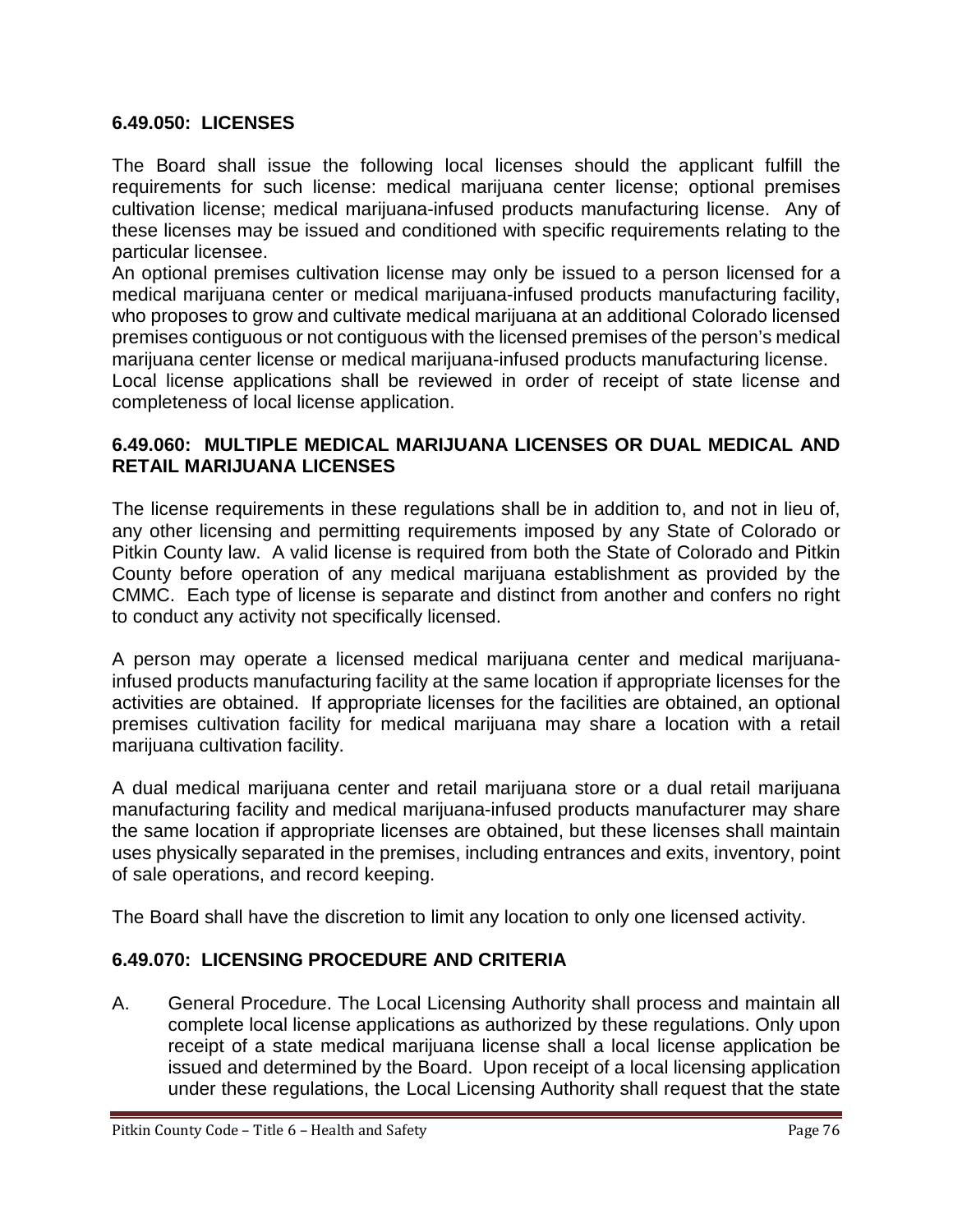licensing authority conduct a concurrent review as described in paragraph 14 below. All applications for local licensing shall be made upon forms provided by Pitkin County and shall include the following information:

- 1. The type of medical marijuana facility for which the license is sought;
- 2. Property owner authorization;
- 3. The name, address and disclosure of the county of residence of the applicant and all individuals with an ownership interest in the application;
- 4. A site plan of all existing buildings on the property where the premises is located, including a floor plan showing how the floor space will be used, parking for the premises, total floor area of the building(s), height of the building(s), total area of the property and the nature and location of any existing or proposed exterior lighting and signage;
- 5. A site plan of any proposed building(s) to be constructed, including a floor plan showing how the floor space is or will be used, location of proposed building(s) on the property, total proposed floor area of the building(s), height of the proposed building(s), the construction material of the proposed building(s), the screening of the proposed building(s);
- 6. The number of employees, their names, addresses, ages, the results of any back ground checks and if they hold occupational licenses;
- 7. Identification of any interior lighting, screening and odor mitigation equipment and procedures to prevent the outflow of light and odor detrimentally impacting surrounding properties; interior lighting;
- 8. A list of all other uses on the property;

9. The number of vehicle trips per day expected to be generated by the business;

- 10. The expected source and level of water use for the premises and viable water supply for the anticipated level of consumption and disposal of any waste water, waste marijuana or waste marijuana products;
- 11. Evidence that the premises is not within 1,000 feet of an existing alcohol or drug treatment facility, licensed child care facilities, or educational facilities at the time of initial licensing as measured from the closest point of the subject property lines;
- 12. Statement of the relevant zoning;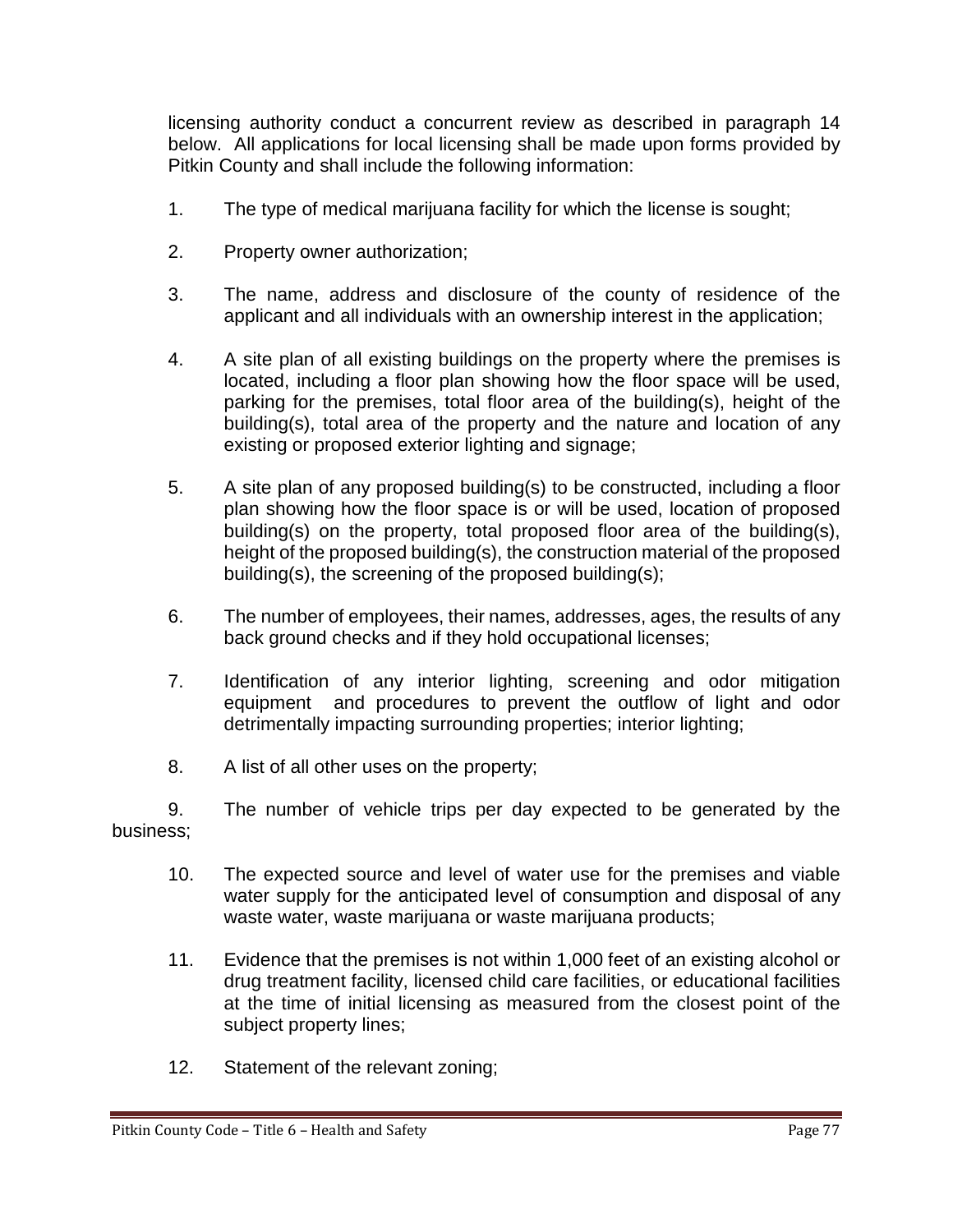- 13. The Local Licensing Authority or the Board at its discretion may require the submission of additional materials as may be useful in making a determination under these regulations. The applicant shall be responsible for submitting materials directly to the Local Licensing Authority.
- B. Public Hearing. The Board shall schedule a public hearing on any initial application. Notice of the public hearing shall be published by the applicant by posting a sign in a conspicuous place on the premises for which a local license application has been made, and by publication in the County's designated newspaper not less than ten days prior to the hearing, consistent with state law.
- C. Review Criteria. The Board shall consider the following criteria when evaluating a medical marijuana license application:
	- 1. The number of licenses issued for operation of a medical marijuana center;
	- 2. The number of licenses issued for operation of an optional premises medical marijuana cultivation facility;
	- 3. The number of licenses issued for operation of a medical marijuana-infused products manufacturing facility;
	- 4. The activities associated with each type of medical marijuana establishment for which a license is sought must comply with the zoning for the premises upon which the medical marijuana establishment would be located;
	- 5. The size of the facilities associated with a medical marijuana center license, including setbacks from property boundary, visibility and proximity to neighboring properties;
	- 6. The size of the facilities associated with a medical marijuana optional premises cultivation license, including setbacks from property boundary, visibility and proximity to neighboring properties;
	- 7. The size of the facilities associated with a medical marijuana-infused products manufacturing license, including setbacks from property boundary, visibility and proximity to neighboring properties;
	- 9. The medical marijuana establishment shall not cause a detrimental material increase in traffic impacts;
	- 10. The visibility of the medical marijuana establishment;
	- 11. The number of employees of the medical marijuana establishment;
	- 12. Security concerns regarding the medical marijuana establishment;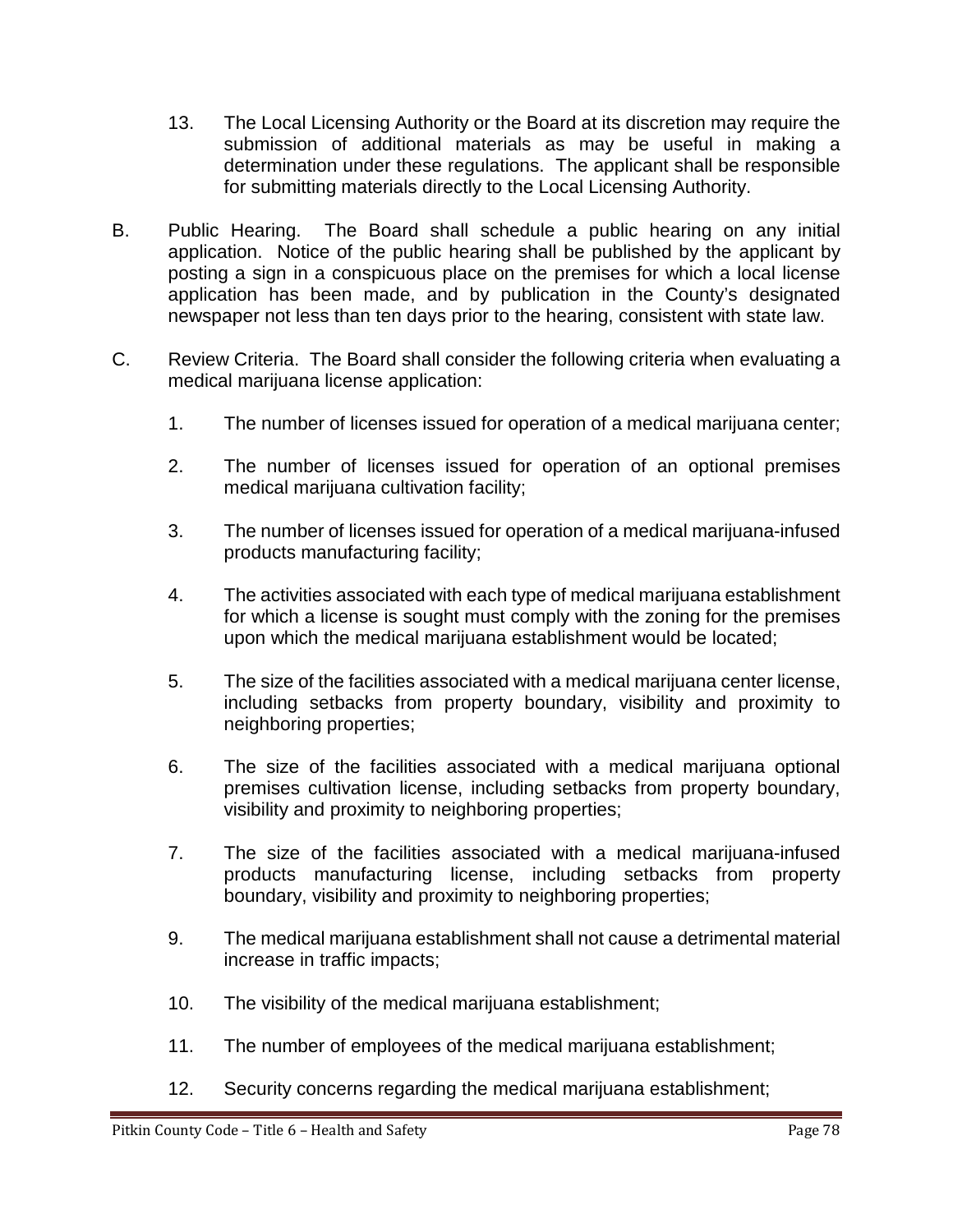- 13. The physical characteristics of the property upon which the medical marijuana establishment would be located;
- 14. The expected energy consumption of any proposed facility;
- 15. A license will not be issued for any Medical Marijuana Center, Medical Marijuana Optional Premises Cultivation Facility or Medical Marijuanainfused Products Manufacturing Facility in the Frying Pan, Woody Creek, Emma, Upper Snowmass Creek, Maroon Creek and Castle Creek Caucus areas. A license will not be issued for a Medical Marijuana Center or a Medical Marijuana-Infused Products Manufacturing Facility in the Snowmass-Capitol Caucus area. A license will not be issued for a Retail Marijuana Store or a Medical Marijuana Center in the Town of Redstone (Village Commercial Zone District).
- 16. The prohibition on the issuance of licenses as described in sub-section 15 of this section, shall remain in place until amended by the Board of County Commissioners. .
- 17. All applications for any type of a medical marijuana license shall be referred for recommendation and comment to the caucus of the proposed licensed facility and to any other caucus that has a reasonable expectation of experiencing impacts related to the issuance of the license.
- 18. The degree to which the operation and facilities of the medical marijuana establishment are detrimental to community character;
- 19. The reasonable requirements of the neighborhood, any reasonable restrictions that should be placed upon a medical marijuana establishment, and the concentration of the same class of medical marijuana license.
- 20. The Board shall grant or deny a license based solely upon its investigation and findings. The Board shall deny any application that is not in full compliance with these regulations.

*§ 6.49.070 amended (part) [Ord. 002-2015,](http://records.pitkincounty.com/WebLink8/0/doc/208517/Page1.aspx) 02-11-15) § 6.49.070 amended (part ) [Ord. 011-2018,](https://pitkincounty.com/DocumentCenter/View/16911/Ord-011-2018) 02-14-18; § 6.49.070 amended (part)Ord. 034.2018, 07-11-18*

# **6.49.080: TERM OF LICENSE; RENEWAL**

Any Pitkin County license issued under these regulations shall be valid for a period of one year from the date of issuance. A licensee shall submit a renewal application to the Local Licensing Authority not less than forty-five (45) days before the expiration of the license. Renewal applications may be processed administratively without a public hearing by the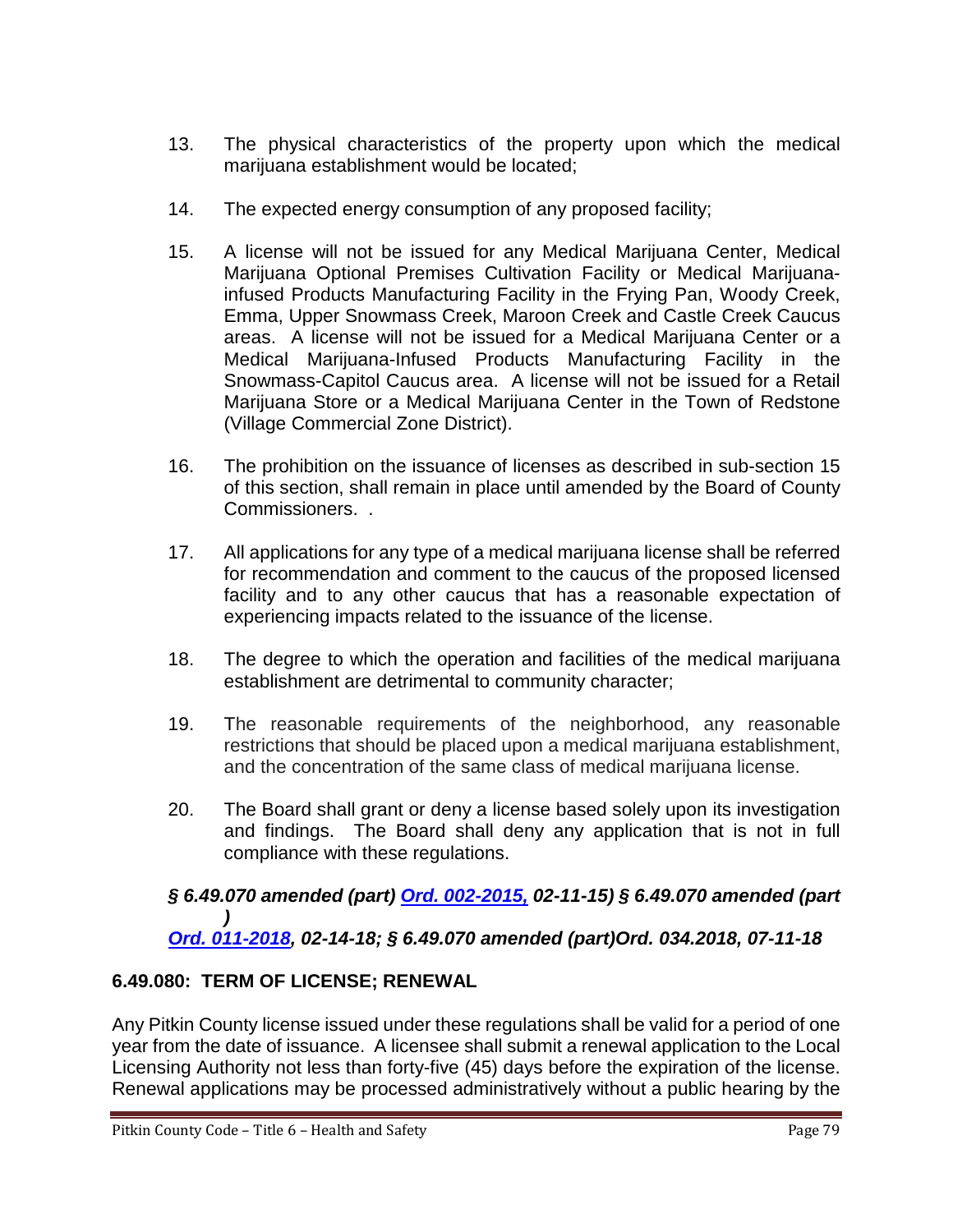Pitkin County Medical Marijuana Licensing Authority only if the application is complete and the full renewal operating fee is paid, no violation of these regulations occurred during the previous license term, no changes to the license are requested, there was continuous operation of the medical marijuana establishment during the preceding three months and no complaints are outstanding regarding the medical marijuana establishment concerning the previous license term. If a renewal application does not meet the requirements to be processed administratively, then the renewal application shall be heard by BOCC at public hearing under procedures in § 6.49.070(B) and review criteria contained in § 6.49.070(C).

Renewal applications shall contain a description of all previous violations and complaints and their outcome.

The Local Licensing Authority shall not accept an application for renewal of a license after 45 days prior to the date of expiration, except as otherwise provided in this section. The Local Licensing Authority may extend the expiration date of the license one time for a maximum of 30 days and accept a late application for renewal of a license provided that the applicant has filed a timely renewal application with the state licensing authority.

Upon denial or revocation of a state license, any license issued under these regulations shall be revoked.

# **6.49.090: SIGNS**

No advertising sign or logo shall be permitted on any medical marijuana optional premises cultivation facility. One advertising sign or logo may be placed to identify the medical marijuana establishment other than cultivation facilities, which shall comply with the Pitkin County Code § 7-60-50.

# **6.49.100: FACILITY REQUIREMENTS**

- A. All medical marijuana and marijuana products that have been prepared for sale, infusion or manufacturing shall be stored within a completely enclosed, alarmed, and secure building at all times.
- B. All medical marijuana establishments shall satisfy all applicable Pitkin County Building, Land Use, Zoning, and Fire Codes.
- C. All medical marijuana establishments shall be equipped with a proper ventilation system so that odors are filtered and do not materially interfere with the enjoyment of adjoining property.
- D. No medical marijuana establishment shall be permitted to operate from a moveable, mobile or transitory facility, or make deliveries to medical consumers.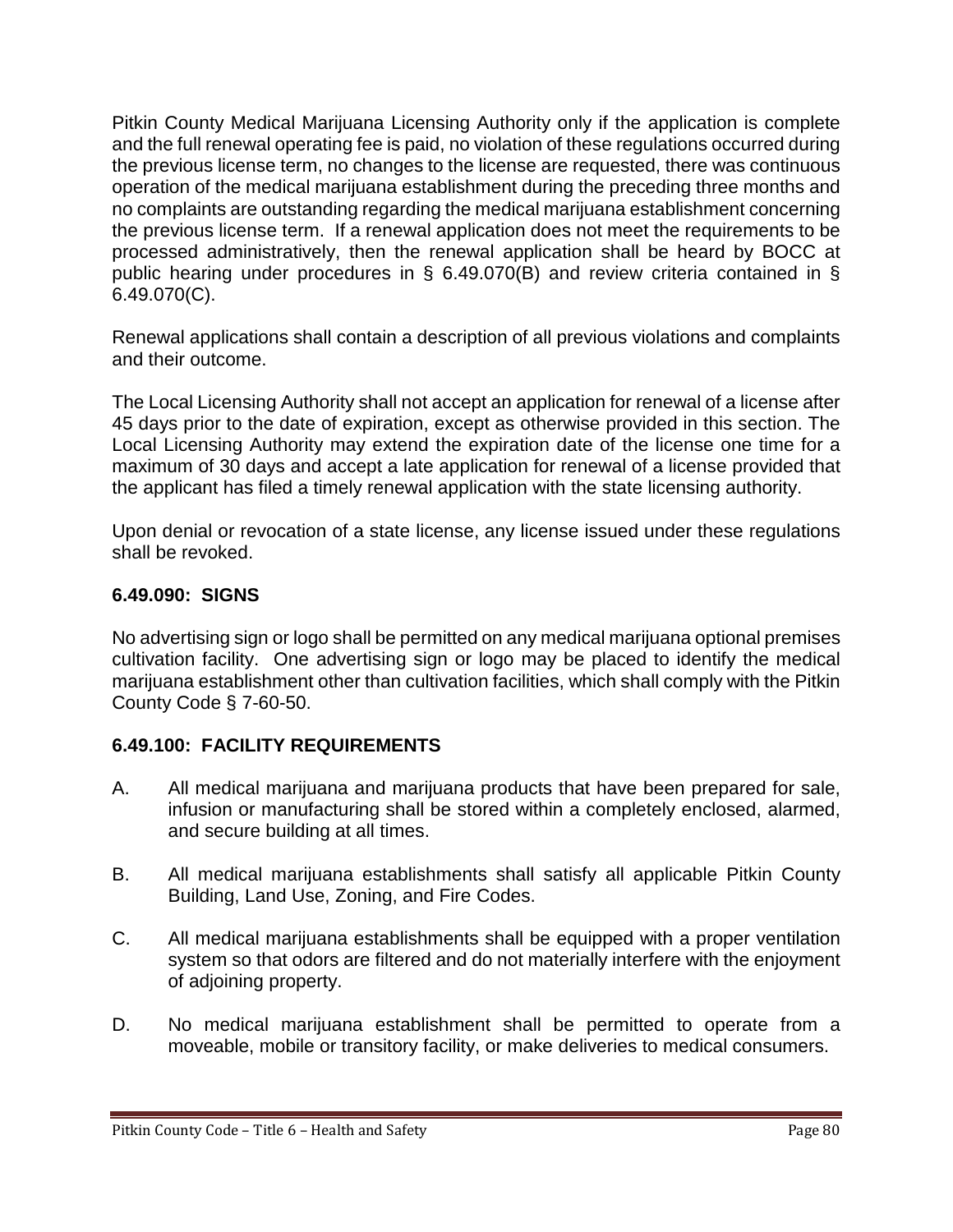- E. All medical marijuana centers shall not open earlier than 9:00 a.m. and shall close no later than 9:00 p.m. There is no limit on the hours of operation for medical marijuana-infused products manufacturing facilities and medical marijuana cultivation facilities.
- F. At the discretion of the Board, a medical marijuana establishment shall have an on-site caretaker or other resident occupant.
- G. Any change of the ownership interest of any of the individuals or entities associated with the medical marijuana establishment for which the license is granted shall be reported to the Pitkin County Medical Marijuana Licensing Authority within 7 days of such change. This report shall disclose which individuals no longer have an ownership interest in the licensed facility or if applicable, what individuals have gained an ownership interest. All individuals or entities with an ownership interest must provide all identifying information required by the license application.
- H. No sales of products other than marijuana or products containing marijuana and marijuana accessories, limited exclusively to those accessories needed for ingesting, inhaling, or otherwise introducing marijuana into the human body as defined by Section 16, Article XVIII of the Colorado Constitution, shall be available for sale at medical marijuana centers.
- I. All licensees must maintain with the Pitkin County Licensing Authority an up to date list of contact information for anyone in a managerial capacity for any medical marijuana establishment. A manager shall be any individual with the authority and responsibility to respond to any law enforcement inquiry, inspection request, emergency situation at the facility or any other circumstance requiring immediate attention and action.
- J. All licensees must maintain with the Pitkin County licensing authority a current list of employees that discloses names, addresses, ages, results of state background checks, and any occupational licenses.
- K. All medical marijuana center licensees, their agents or employees and anyone conducting sales to the general public shall be familiar with the potency of all products for sale and shall be able and available to assist customers with their purchases by advising customers of expected effects, the duration, strength and delay after actual consumption of each infused product or strain of marijuana. All licensees shall participate in training programs sanctioned by the Pitkin County Sheriff as those programs are developed.
- L. An advisement on state and local laws and individual responsibility shall accompany any sale of medical marijuana or medical marijuana product and shall also be displayed prominently in any facility which offers medical marijuana or medical marijuana-infused products for sale.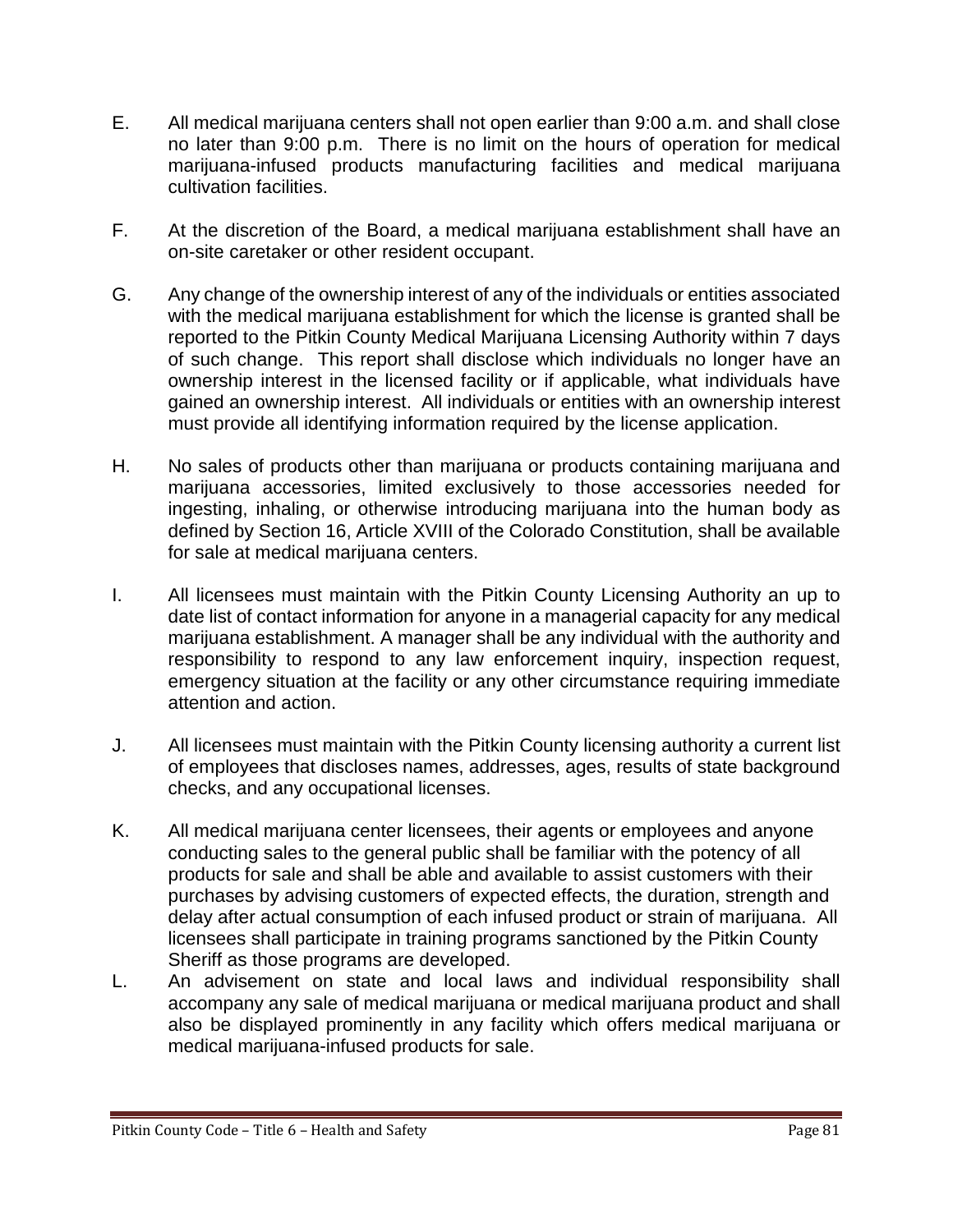M. All medical marijuana and medical marijuana-infused products must be clearly labeled as containing marijuana and packaged in a childproof manner as required by State law. This labeling must appear in English and Spanish.

# *(§ 6.49.100 enacted Ord. 024-2014 amended (part) Ord. 024.2016)*

# **6.49.110: CHANGES IN LICENSE**

- A. Transfer of Ownership. Any license issued under these regulations or renewal of such license is not transferable or assignable.
- B. Change of Location. Any license granted under these regulations is limited to the location(s) specified on the license. Operation of a medical marijuana center license, medical marijuana cultivation facility license or medical marijuana-infused products manufacturing facility license at a new location requires a new license.
- C. Modification of premises. Licenses issued are based upon representations made in the application. Any structures identified in the application may not be enlarged nor additional structures added to the licensed medical marijuana establishment until a modification to the license is granted through application procedure in § 6.49.070(B) and pursuant to the review criteria contained in § 6.49.070(C).

### **6.49.120: INSPECTION**

By signing and submitting a license application, the owner(s) of the premises and the license holder(s) consent to inspections of the premises by Pitkin County personnel and individuals accompanied by Pitkin County personnel for the purpose of determining compliance with state and county law.

# **6.49.130: PENALTIES & REVOCATION**

- A. The Board has the authority to suspend, restrict, or revoke a license or impose a fine upon any violation of these regulations or license requirements or any rule promulgated pursuant to these regulations.
- B. Any violation of the Pitkin County Medical Marijuana Licensing Regulations or licensing requirements may be subject to a fine of up to \$1,000 per occurrence. Each day a violation exists shall be considered a separate occurrence subject to fine.
- C. Any complaint of a violation of Pitkin County Medical Marijuana Licensing Regulations or license requirements shall be referred to either the Pitkin County Marijuana Licensing Authority or the Pitkin County Attorney's Office and investigated if appropriate. If upon investigation by Pitkin County a violation is found, a hearing on the violation will be presided over by the Pitkin County Hearing Officer. Upon the Pitkin County Hearing Officer's determination a violation